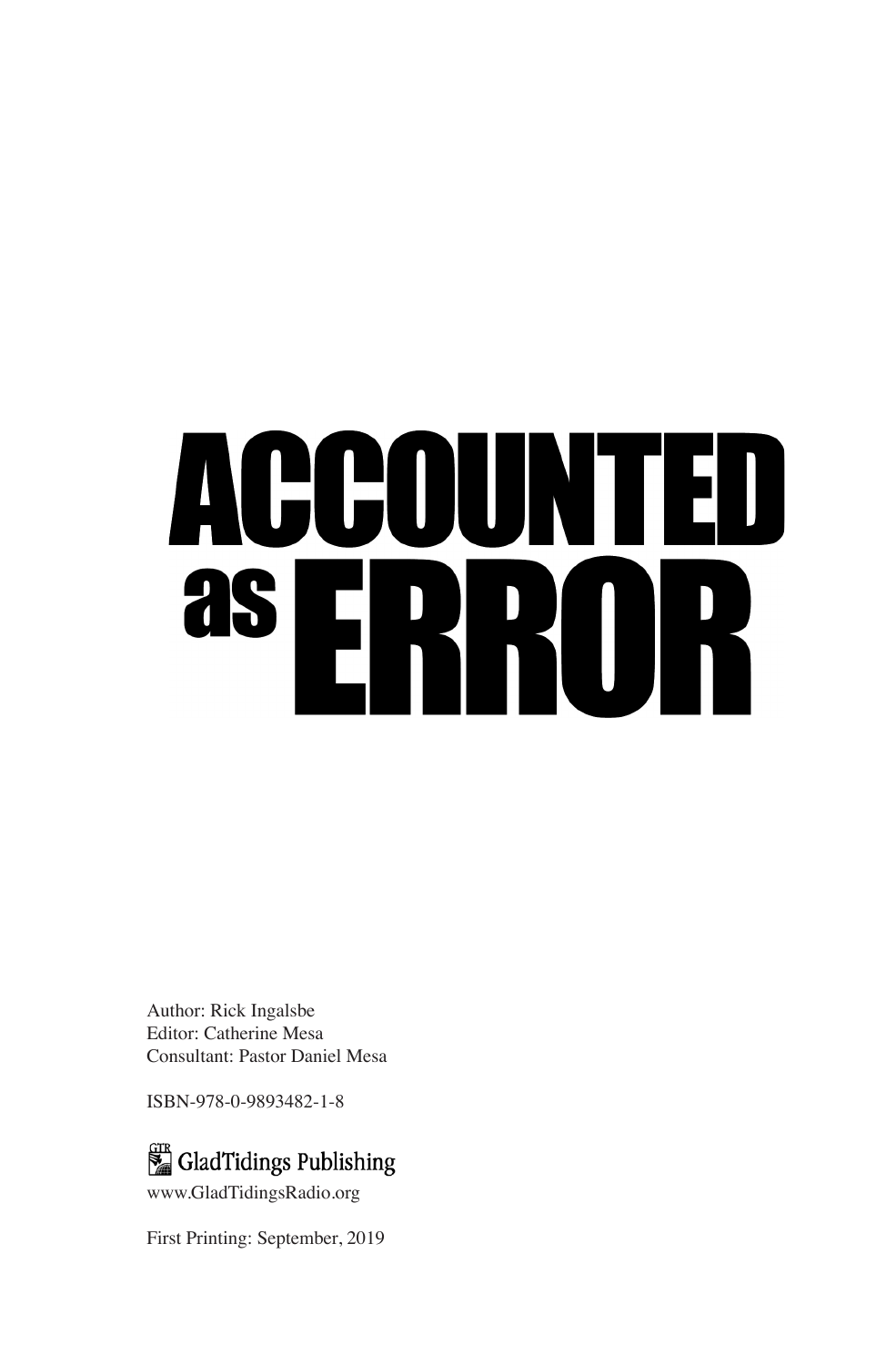#### Published in the question/answer section of *Advent Review, and Sabbath Herald* Page 10, April 17, 1883:

#### CHRIST NOT A CREATED BEING.

Will you please favor me with those scriptures which plainly say that Christ is a created being? J. C.

...................................................................... Ans. You are mistaken in supposing that S. D. Adventists teach that Christ was ever created. They believe, on the contrary, that he was "begotten" of the Father, and that he can properly be called God and worshiped as such. They believe, also, that the worlds, and everything which is, was created by Christ in conjunction with the Father. They believe, however, that somewhere in the eternal ages of the past there was a point at which Christ came into existence. They think that it is necessary that God should have antedated Christ in his being, in order that Christ could have been begotten of him, and sustain to him the relation of son. They hold to the distinct personality of the Father and Son, rejecting as absurd that feature of Trinitarianism which insists that God, and Christ, and the Holy Spirit are three persons, and yet but one person. S. D. Adventists hold that God and Christ are one in the sense that Christ prayed that his disciples might be one; *i. e.*, one in spirit, purpose, and labor.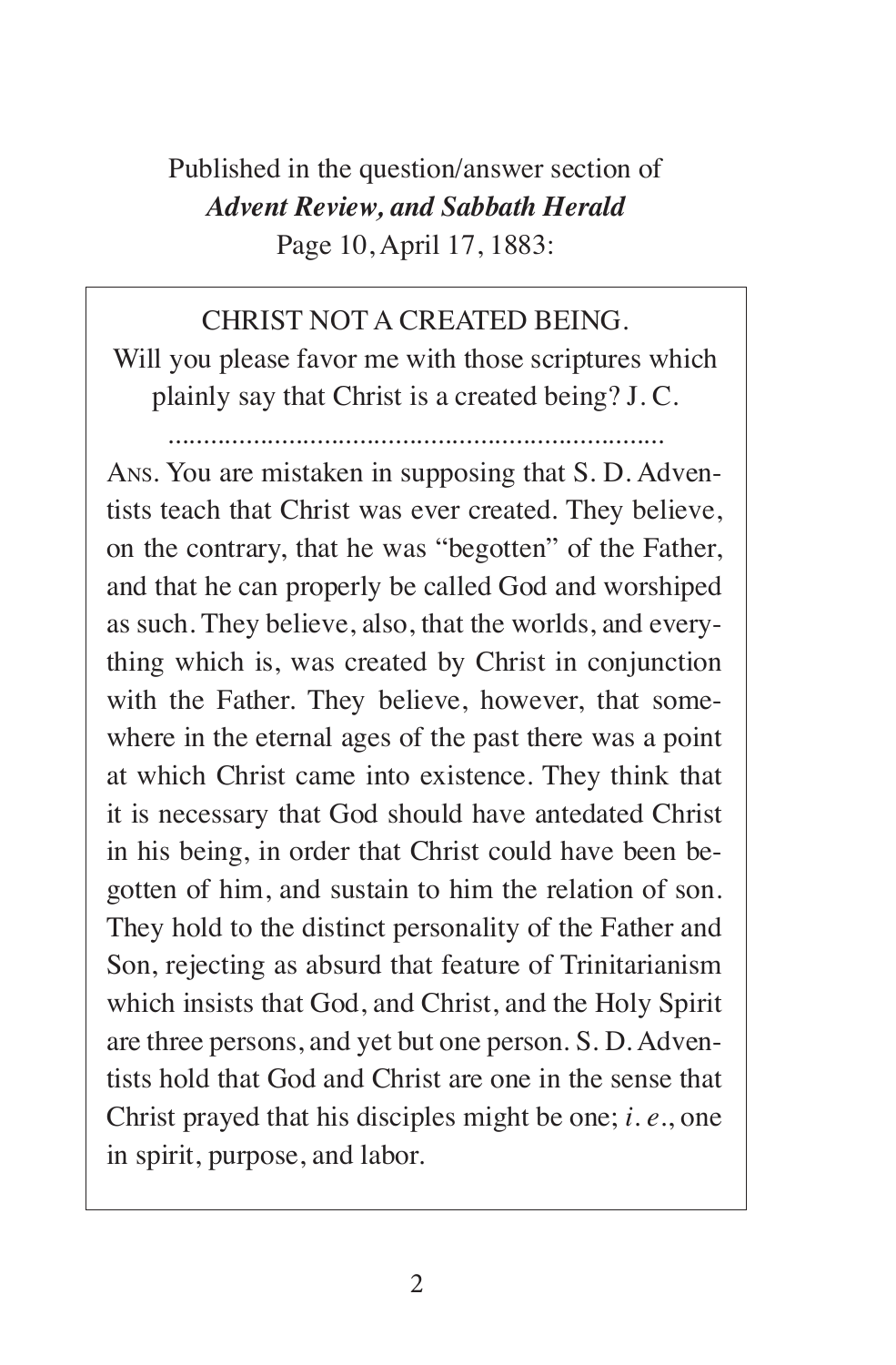# CCOUN  $\overline{\phantom{a}}$ **as**

Who is he that overcometh the world, but he that believeth that Jesus is the Son of God? **1 John 5:5**

"A new organization would be established. Books of a new order would be written."

**– E. G. White**



### www.GladTidingsRadio.org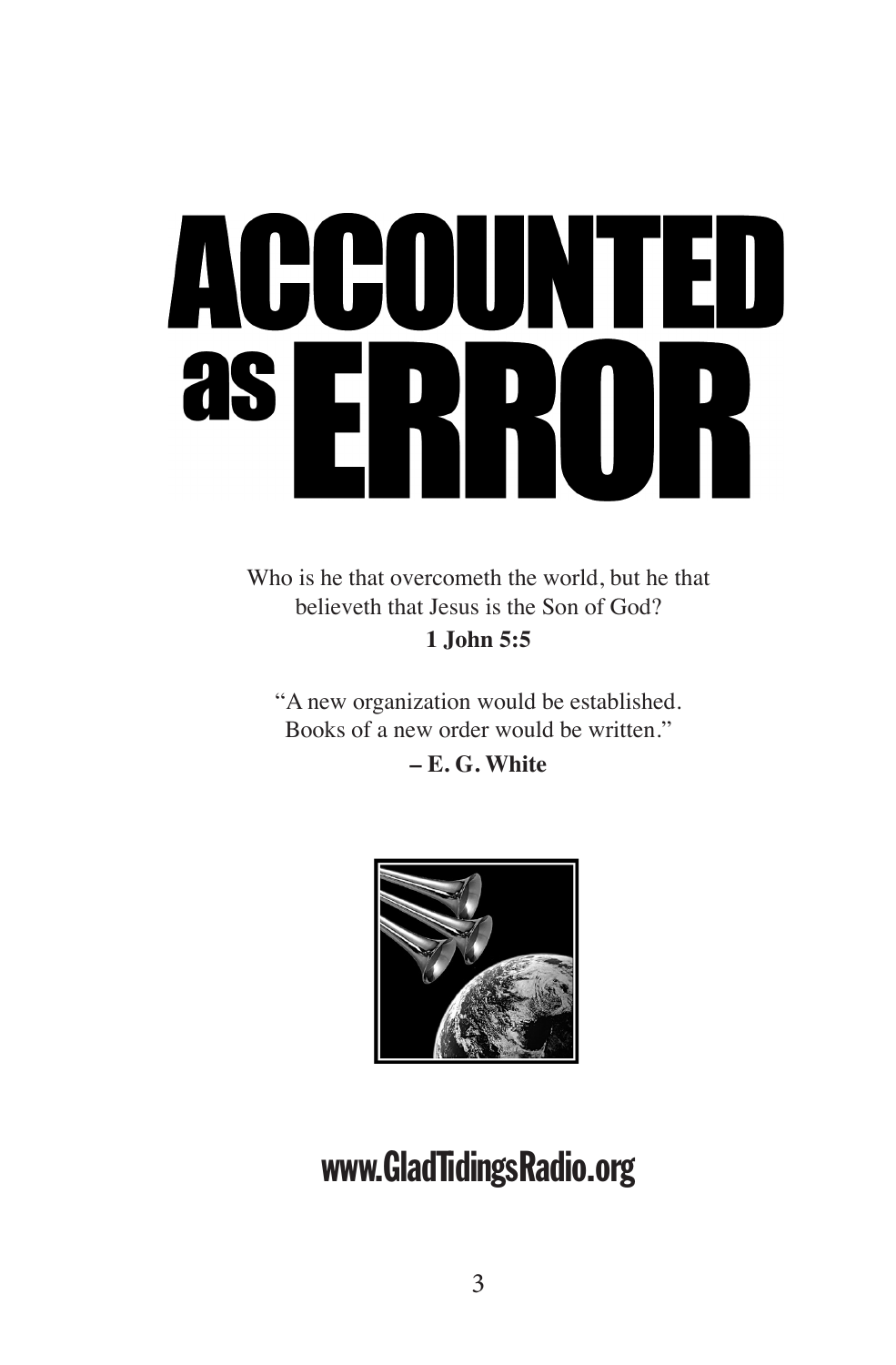# **Contents**

| 6. |                                                 |
|----|-------------------------------------------------|
|    |                                                 |
|    |                                                 |
| 9. |                                                 |
|    | 10. Founders and Historians of the SDA Church91 |
|    |                                                 |
|    |                                                 |
|    |                                                 |
|    |                                                 |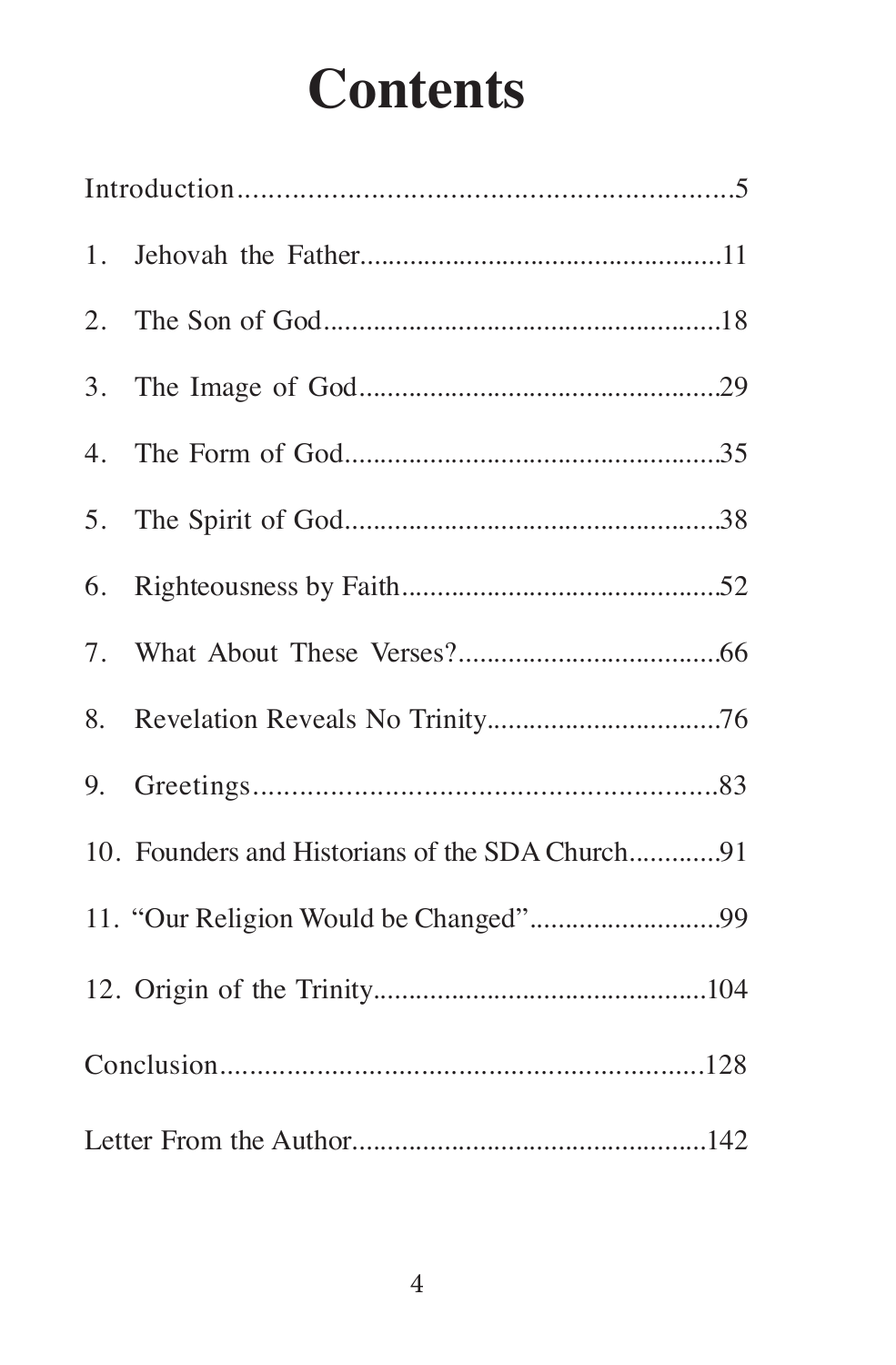## **Introduction**

Christ's church from its beginning was under attack. First from without. Pagan Rome tried to stamp Christianity out by force. Many martyrs lost their lives for their faith in the one true God by becoming followers of His Son Jesus Christ.

Rome did not succeed. Truth triumphed, and the gospel spread. The church grew.

So the enemies of God and Christ regrouped. Their strategy changed. *They joined the church*. Like wolves in sheep's clothing, they assumed the disguise of converts. They brought with them their pagan rituals, traditions, and idols that had their origin in ancient Babylon––all contrary to Scripture and truth. Injected into Christianity, they spread like cancer. Pagans took over the church.

A falling Roman Empire gave authority over both church and state to pagan/Christian leadership. This action ushered in the Dark Ages. For 1,260 years there was persecution for all who dared oppose these paganists. From A.D. 538 to 1798, more true Christians died than before.

As in the days of Noah, Abraham, and John the Baptist, fables and misrepresentations replaced the knowledge of the one true God. It was forbidden to own or read a Bible. The truth was obscured, diluted with false doctrines, eventually forgotten.

The Protestant Reformation was necessary.

God, through His Spirit, chose a people to initiate revival in every age when the truth was suppressed. In medieval times the Waldenses preserved the Scriptures in their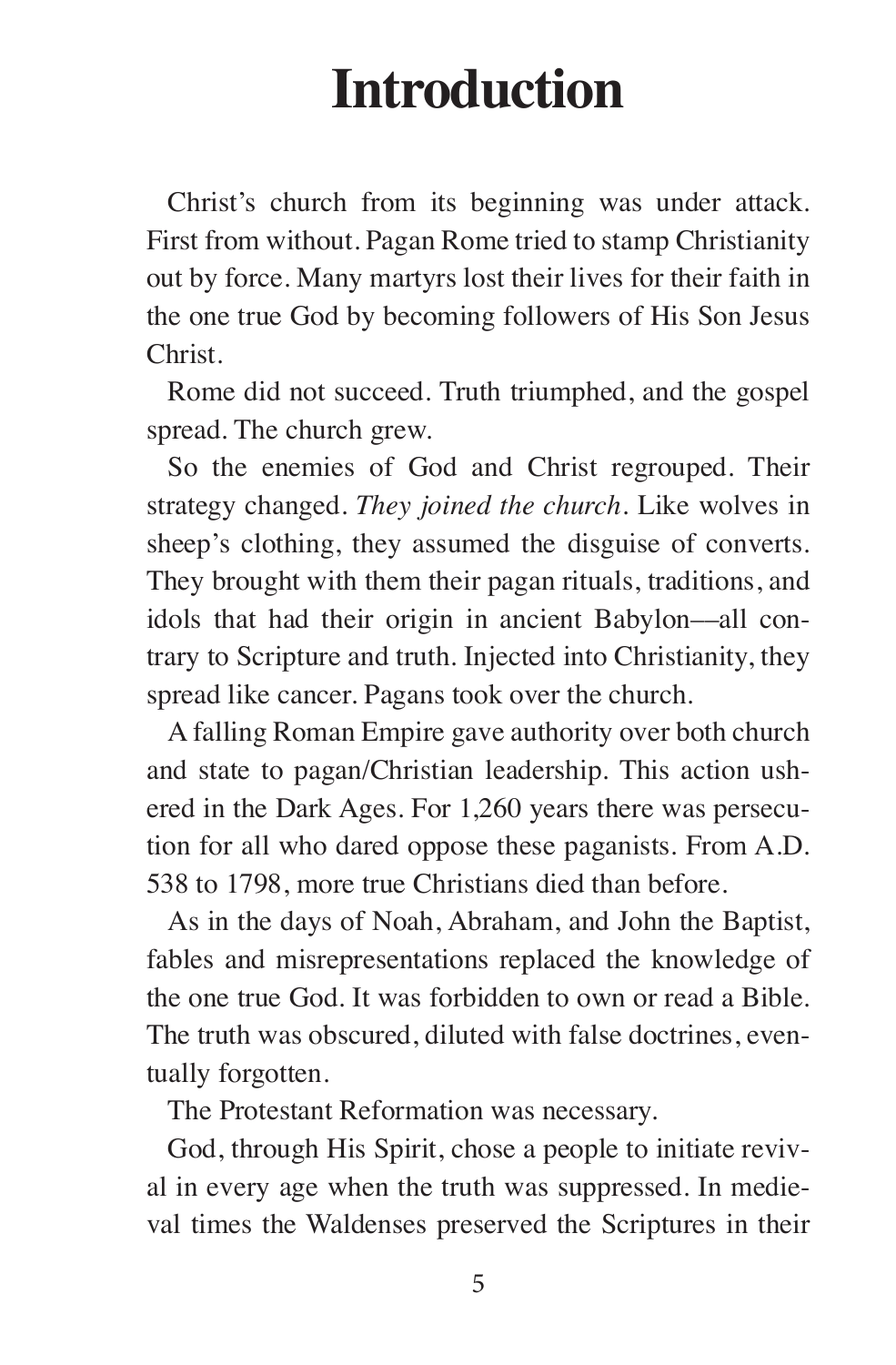wilderness hideout. When the Roman papal church was at the peak of its corruption, God chose faithful men to reintroduce truth––men like Wycliffe, Huss, and Jerome. They stood for God and truth unto death. Their testimonies inspired multitudes.

Scripture refers to false doctrines as 'Babylon' for their confusion. They are as an intoxicating wine which dulls the senses (Revelation 14:8). Through Martin Luther, Christ's faithful followers took the first steps to come out from that system of false beliefs.

Jesus told His disciples, "I have yet many things to say unto you, but ye cannot bear them now." John 16:12. The errors of paganism had so dominated the church that the Lord's Reformation could not take place all at once. Luther was only the beginning. Over time more truths were discovered from God's Word. With rediscoveries came crossroads. Those who found these holy treasures of truth hoped to bring better reform to their beloved church. But they found, as did Luther, that further reform would be embraced by some, but not welcomed by others. More and more separations resulted.

With each step of reformation, it was meant for all to embrace truth together and move forward in it. God's intent for reform was never to see His church so fractured as it is. He desires unity in the body of Christ. But the enemy of souls, knowing he could not stop the progress of reform, worked hard to preserve as many of his false doctrines as possible within each denomination.

Again, truth would prevail. The fall of papal domination in 1798 ushered in the prophetic end times. The world was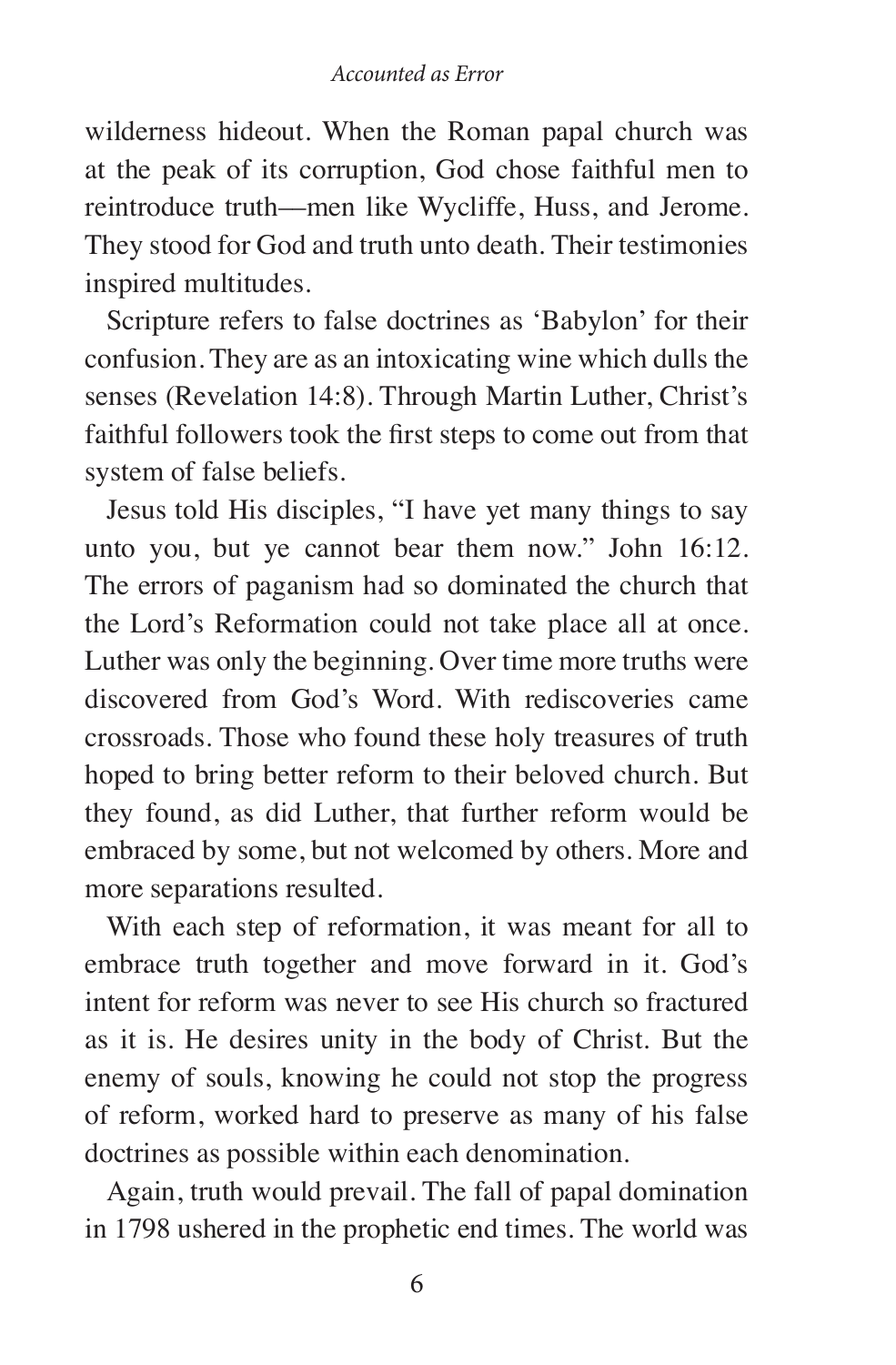#### *Introduction*

finally free to worship as conscience dictated. In the 1840s, the Lord took what was to be the final step of this holy reform. Through the Spirit-led studies of William Miller, the sealed book of the prophet Daniel was broken. It revealed that Christ's second coming is near.

With so great an event at hand, Christ brought together a people––what would become the remnant of the church He initially established on earth. Representatives came from many denominations. They put aside their doctrinal differences to study the Bible as one. Prayerfully they sought the Lord to guide their studies as they diligently searched for truth. Their goal was to purge all remaining pagan doctrines from the body of Christ. As the children of Israel were called to prepare the way for the Messiah's birth in Bethlehem, similarly, these Advent people were assembled to usher in the last days, called to proclaim the second coming of the Lord, and His final messages to the world.

"Surely, the Lord God will do nothing, but he revealeth his secret unto his servants the prophets." Amos 3:7. Among these Adventist pioneers was a young woman, Ellen Harmon, later the wife of founder James White. Through visions and writings, Ellen White provided inspired guidance to the pioneers of the newly christened Seventh-day Adventist Church. God blessed them for their diligence. Within the first fifty years, they had everything they needed from heaven to stand firm until the coming of the King. Set in place were the pillars of the Adventist faith. Not since the apostles––a church understanding and accepting "every word that proceedeth out of the mouth of God."

Peter best described the Advent people; "But ye are a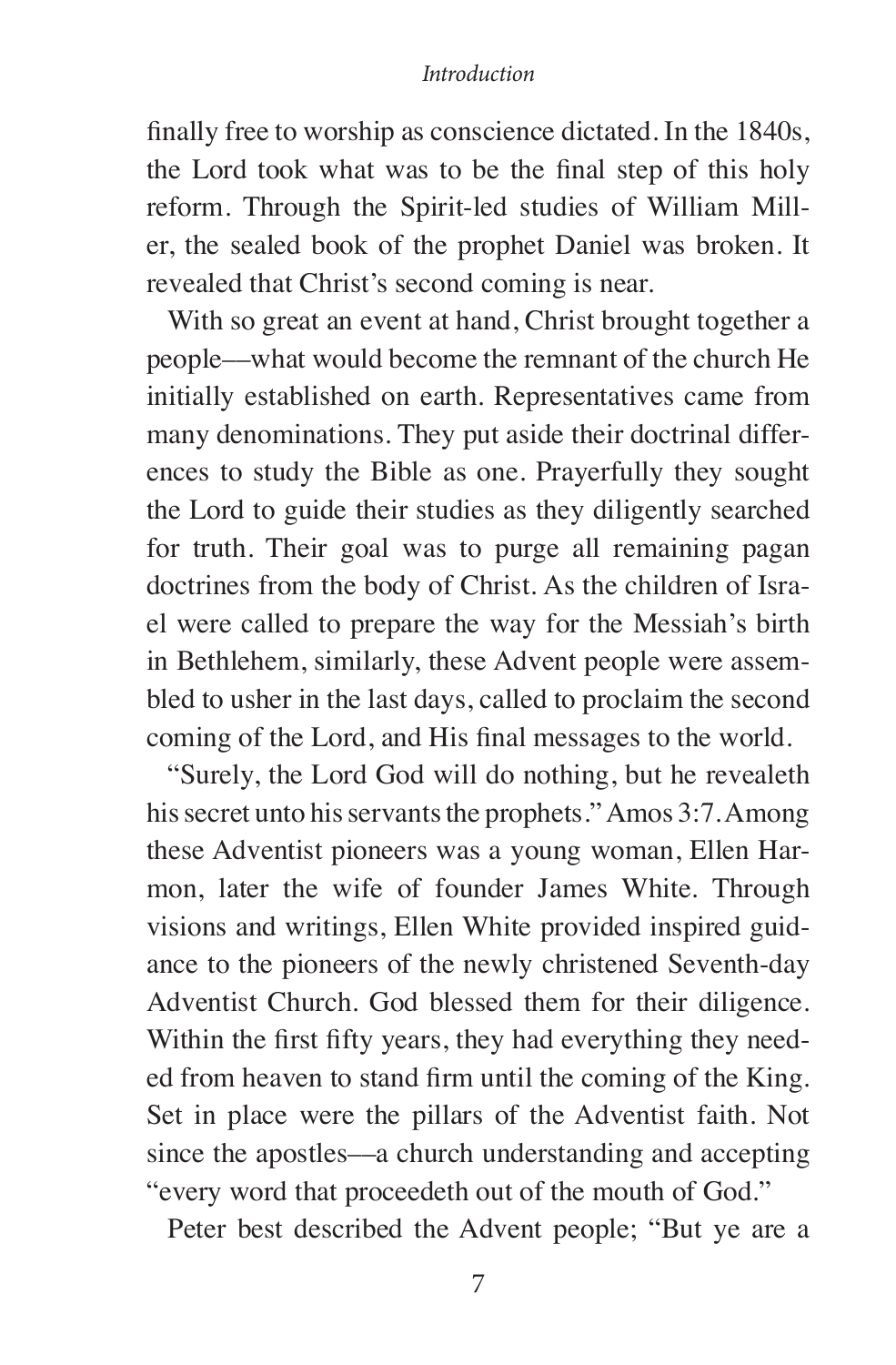chosen generation, a royal priesthood, an holy nation, a peculiar people; that ye should shew forth the praises of him who hath called you out of darkness into his marvellous light." 1 Peter 2:9. In shedding the last remaining errors of pagan influence, these faithful few found themselves to be a peculiar people, indeed. Instead of retaining the pagan day of worship, the Adventists returned to the Ten Commandments, observing the day that Jesus and the apostles did, the Bible Sabbath (Exodus 20:8-11). Hence the name "Seventh-day" Adventist. They also rejected the pagan philosophy concerning death––immediate access to heaven as a disembodied spirit—in favor of the biblical teaching; death is an unconscious sleep until the coming of Jesus on the "last day" (John 6:39-40, Ecclesiastes 9:5, 1 Corinthians 15:51-53).

The Adventist pioneers dismissed one doctrine with more disdain for its existence than any other. It also had its roots in pagan fallacy, attacking the personality of God and His Son Jesus Christ––the trinity. Most of the Adventist founders came from trinitarian denominations<sup>1</sup>. Through their unparalleled understanding of Scripture, they came to reject it (see chapter 10).

Sadly, just as the early church was attacked from within, so has the Seventh-day Adventist Church been infiltrated. Not long after the passing of the founders and Ellen White, misguided individuals worked patiently and subtly. By 1980, at the General Conference session in Dallas, Texas, after more than one hundred years of rejection, the trinity doctrine was officially voted in as a fundamental belief of the Adventist church.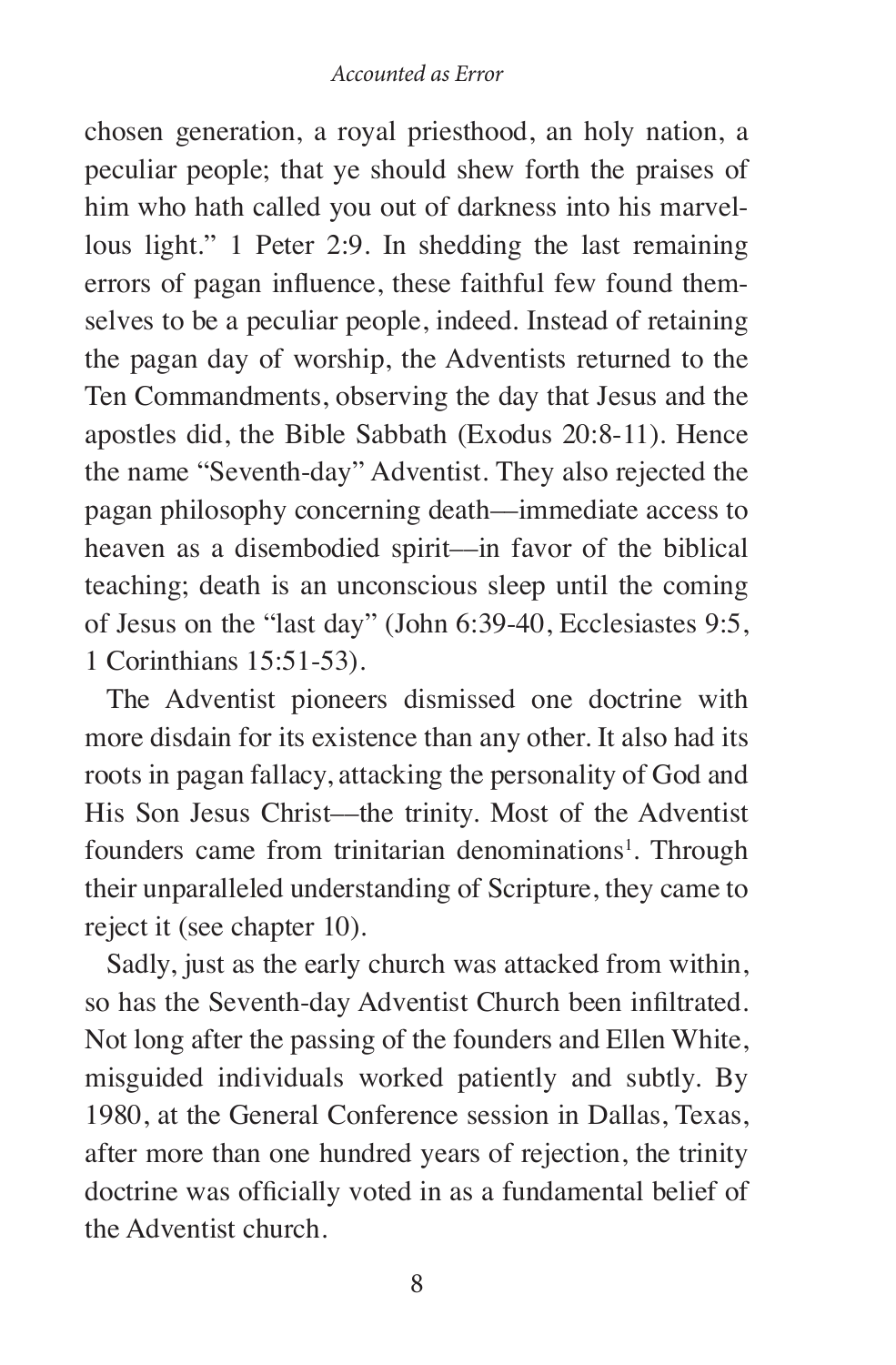#### *Introduction*

History is repeated. Mrs. White predicted these events with startling and disheartening accuracy. So many members today are unaware that their religion––even their God––has changed. It is not today what the founders of Adventism established.

This same apostasy had threatened this movement in 1903. At that time Seventh-day Adventists were challenged to alter their strict, Bible-based perception of God in favor of pantheistic theories and trinitarian mysticism in the book *Living Temple*, by John H. Kellogg. Ellen White cautioned, "These are the very sentiments against which I was bidden to speak in warning at the very beginning of my public work.... *Living Temple* contains the alpha of these theories. The omega would follow in a little while. I tremble for our people." –– *Sermons and Talks, Volume 1*, page 341.

The omega is now.

"The principles of truth that God in His wisdom has given to the remnant church would be discarded. Our religion would be changed. The fundamental principles that have sustained the work for the last fifty years would be **accounted as error**."

–– Ellen G. White, *Selected Messages Book 1*, page 204

"The Father and the Son alone are to be exalted." –– Ellen G. White, *Sons and Daughters of God,* page 58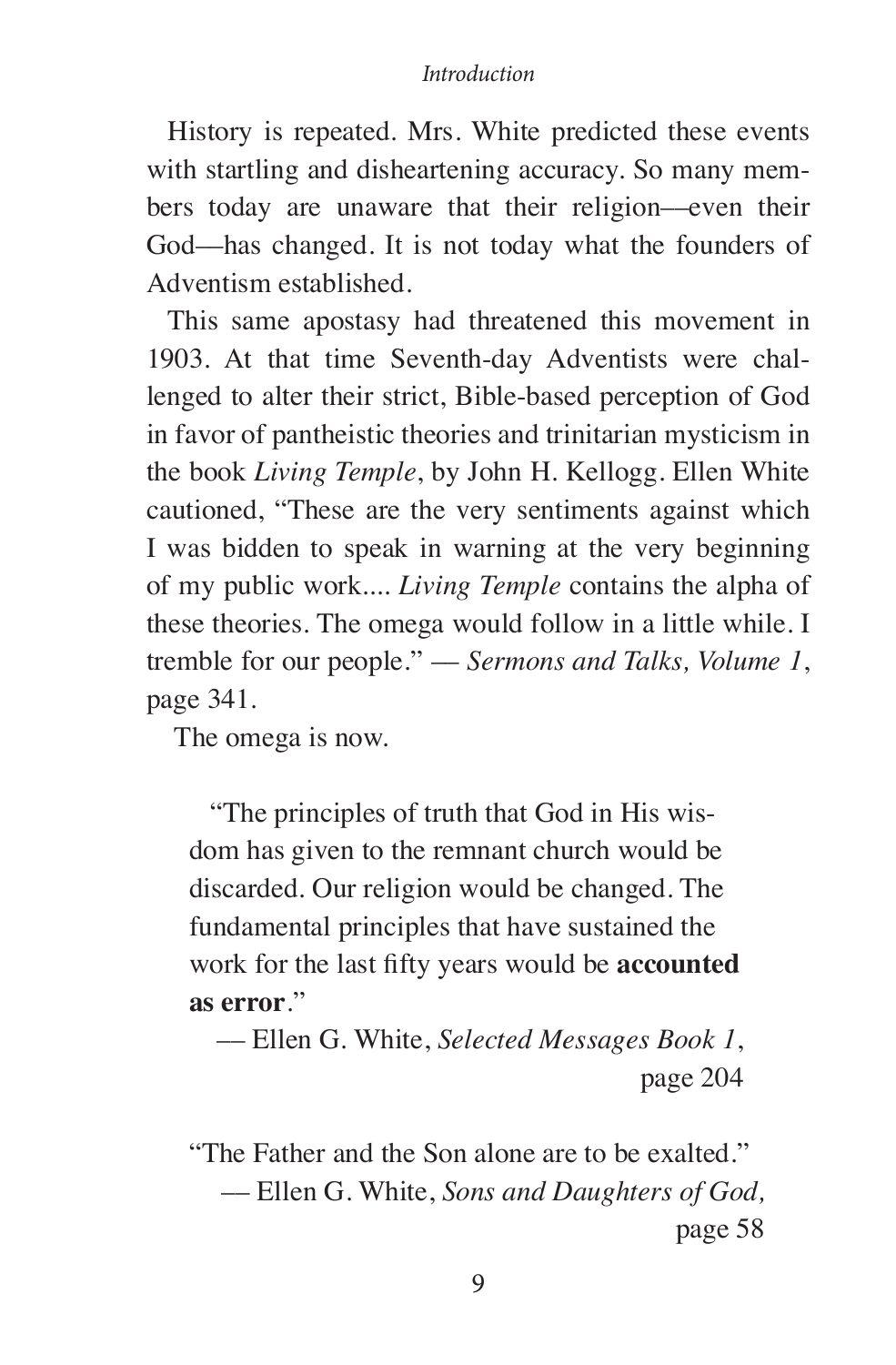Were Ellen White and the founders of the Seventh-day Adventist movement wrong? Is God a trinity? Is this teaching biblical? Through a series of studies in the following chapters, we seek to answer these questions from the Bible and the writings of the Seventh-day Adventist pioneers. We leave it to you to decide.

–––––––––––––––––––––

<sup>&</sup>lt;sup>1</sup> James White, previously a member of The Christian Connexion, had already rejected the trinity doctrine before his involvement in the formation of the Seventh-day Adventist Church. Mr. White's published works for Seventh-day Adventist literature confirm that he never reversed his non-trinitarian position within his lifetime, and Mrs. White never corrected her husband on this point.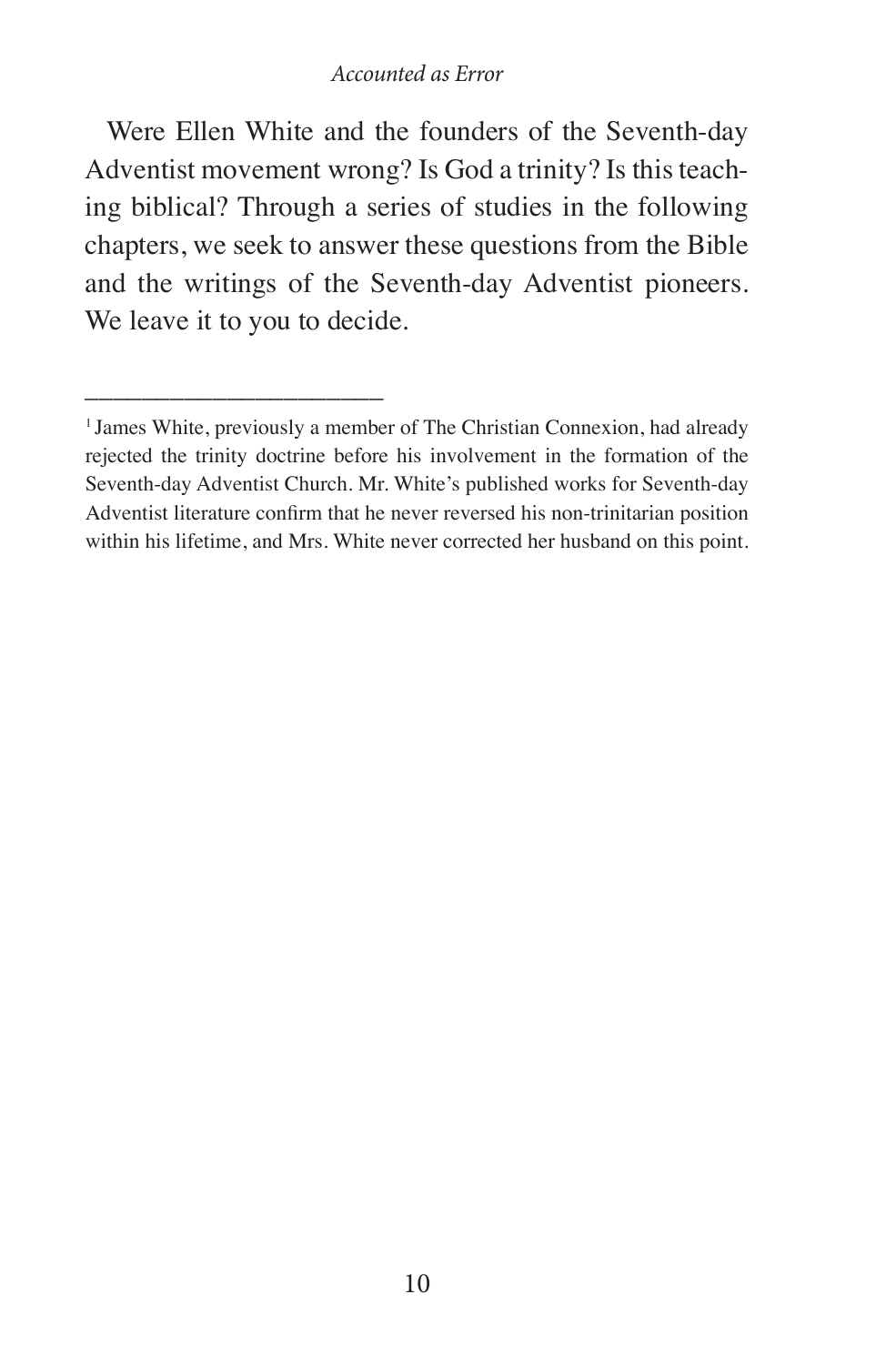# **1 Jehovah the Father**

In the twelfth chapter of Mark, in verse 28, Jesus was asked by a scribe, "Which is the first commandment of all?"

#### Mark 12:29, 32

The first of all the commandments is, Hear, O Israel; The LORD our God is one LORD... And the scribe said unto him, Well, Master, thou hast said the truth: for there is one God; and there is none other but he.

Jesus answered the scribe by quoting Moses from the book of Deuteronomy 6:4, "Hear, O Israel: Jehovah our God is one Jehovah." The scribe responded with, "Well, Master, thou hast said the truth: for there is one God; and there is none other but he." Jesus affirmed his statement, as it says in verse 34, "And when Jesus saw that he answered discreetly, he said unto him, Thou art not far from the kingdom of God."

The words "the LORD," when 'LORD' appears in all capital letters in the Bible, it is a translation of the name of God, spelled with the Hebrew letters Yod–Hey–Vav–Hey. Because there are no vowels in written Hebrew, no one knows the actual pronunciation of God's name. Traditionally it has been pronounced 'Jehovah,' or 'Yahweh,' as well as others. For simplicity and clarity, we chose to use the more popular pronunciation of 'Jehovah' for this study.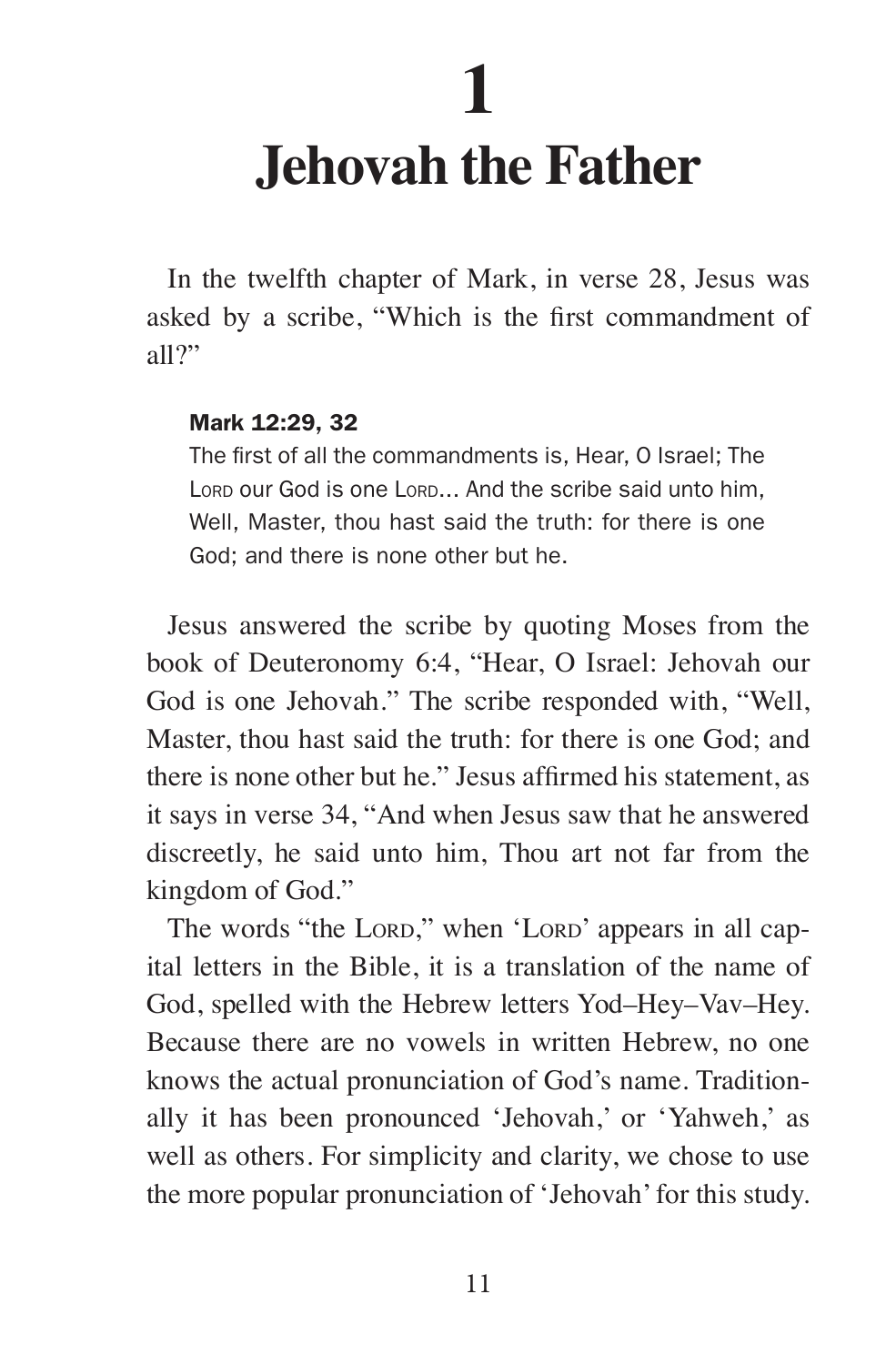Moses told the Israelites that there is only one God and that His name is Jehovah (Yod–Hey–Vav–Hey). Jesus referred to Jehovah as His God and Father throughout the New Testament. Jesus prayed for all of His followers till the end of time in one of Christ's most significant prayers to the Father. At the beginning of that prayer, He outlined what it means for the sinner to obtain eternal life. Christ said these words to Jehovah:

#### John 17:3

And this is life eternal, that they might know thee the only true God, and Jesus Christ, whom thou hast sent.

Like a mathematical equation, Jesus indicates that knowing His Father––the only true God, plus knowing Himself—the Son of the only true God, equals life eternal.

Notice that Jesus makes a clear distinction between Jehovah as "the only true God," and Himself. He emphasizes that our very salvation depends on knowing the two of them. "For this is life eternal," He said. Salvation equals knowing the Father and His Son. The Saviour mentions no other in this equation.

It was the will of Jehovah to send His only begotten Son to reconnect the human race with Himself. Jesus said, "I shall shew you plainly of the Father." John 16:25. For this mission, Jehovah taught Jesus everything He should do and everything He should say. "I can of mine own self do nothing: as I hear, I judge: and my judgment is just; because I seek not mine own will, but the will of the Father which hath sent me." "For I have not spoken of myself; but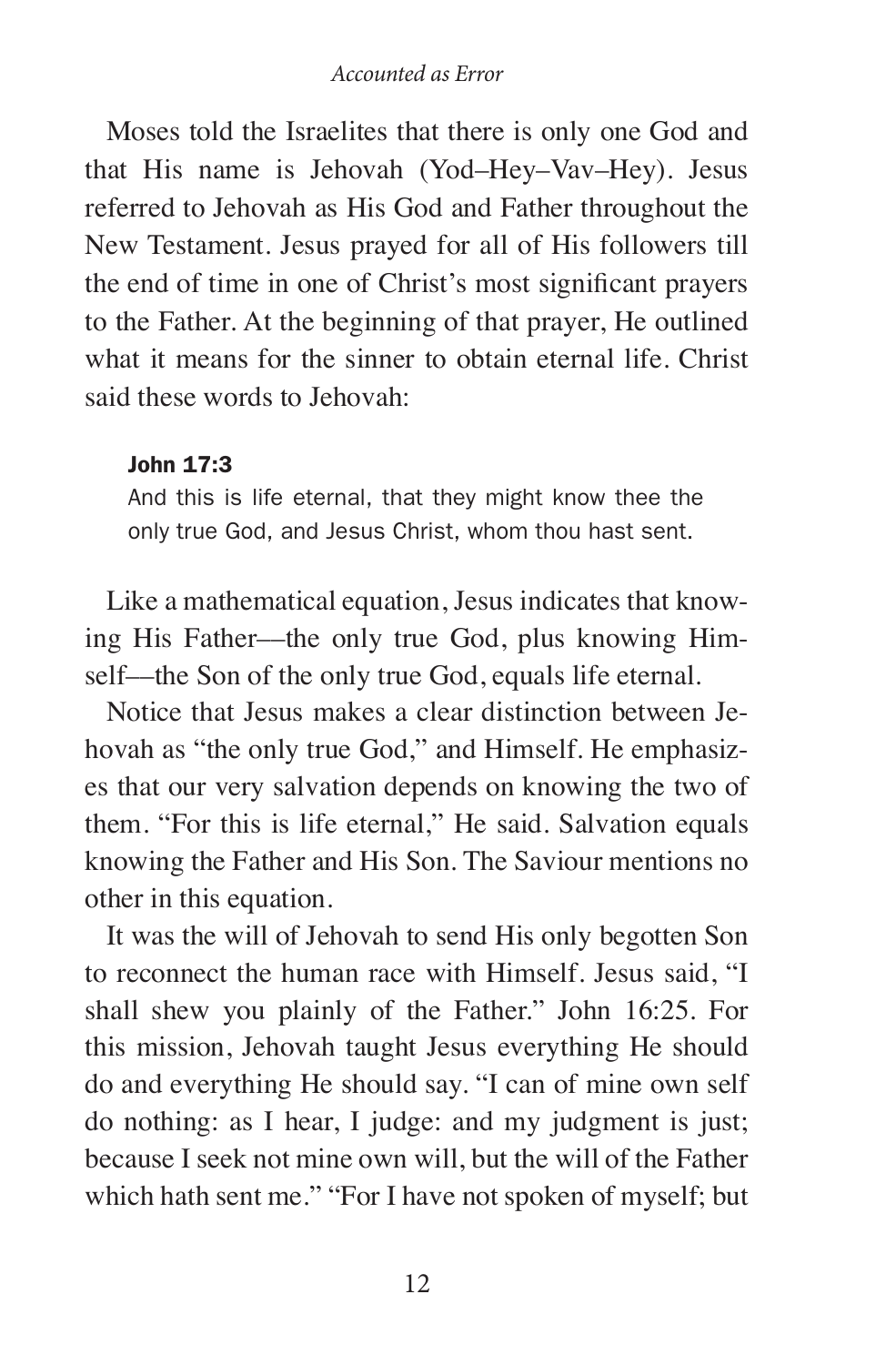#### *Jehovah the Father*

the Father which sent me, he gave me a commandment, what I should say, and what I should speak." "I do nothing of myself; but as my Father hath taught me, I speak these things." John 5:30, John 12:49, and John 8:28.

The apostle John recorded in his gospel the essential lessons that Christ taught concerning the fact that Jehovah is the only true God. Jesus summed up His mission in this single verse: "Jesus saith unto him…he that hath seen me hath seen the Father." John 14:9.

Since the fall of man, the world had many times, through demonic manipulation, forgotten the only true God. Evil leaders, with Satan behind them, devised a multitude of false gods through paganism. Even God's chosen people at the time of Christ were not immune to satanic influence. The religious leaders in Israel claimed to worship the one true God, yet they imposed upon the people doctrines that were never commanded by Jehovah. They lost sight of who He is. Jesus rebuking them said, "But in vain they do worship me, teaching for doctrines the commandments of men." Matthew 15:9. And, "Thus have ye made the commandment of God of none effect by your tradition." Matthew 15:6.

These Pharisees knew from the ancient, sacred texts that Jehovah had a Son:

#### Proverbs 30:4

Who hath ascended up into heaven, or descended? who hath gathered the wind in his fists? who hath bound the waters in a garment? who hath established all the ends of the earth? what is his name, *and what is his son's name,* if thou canst tell?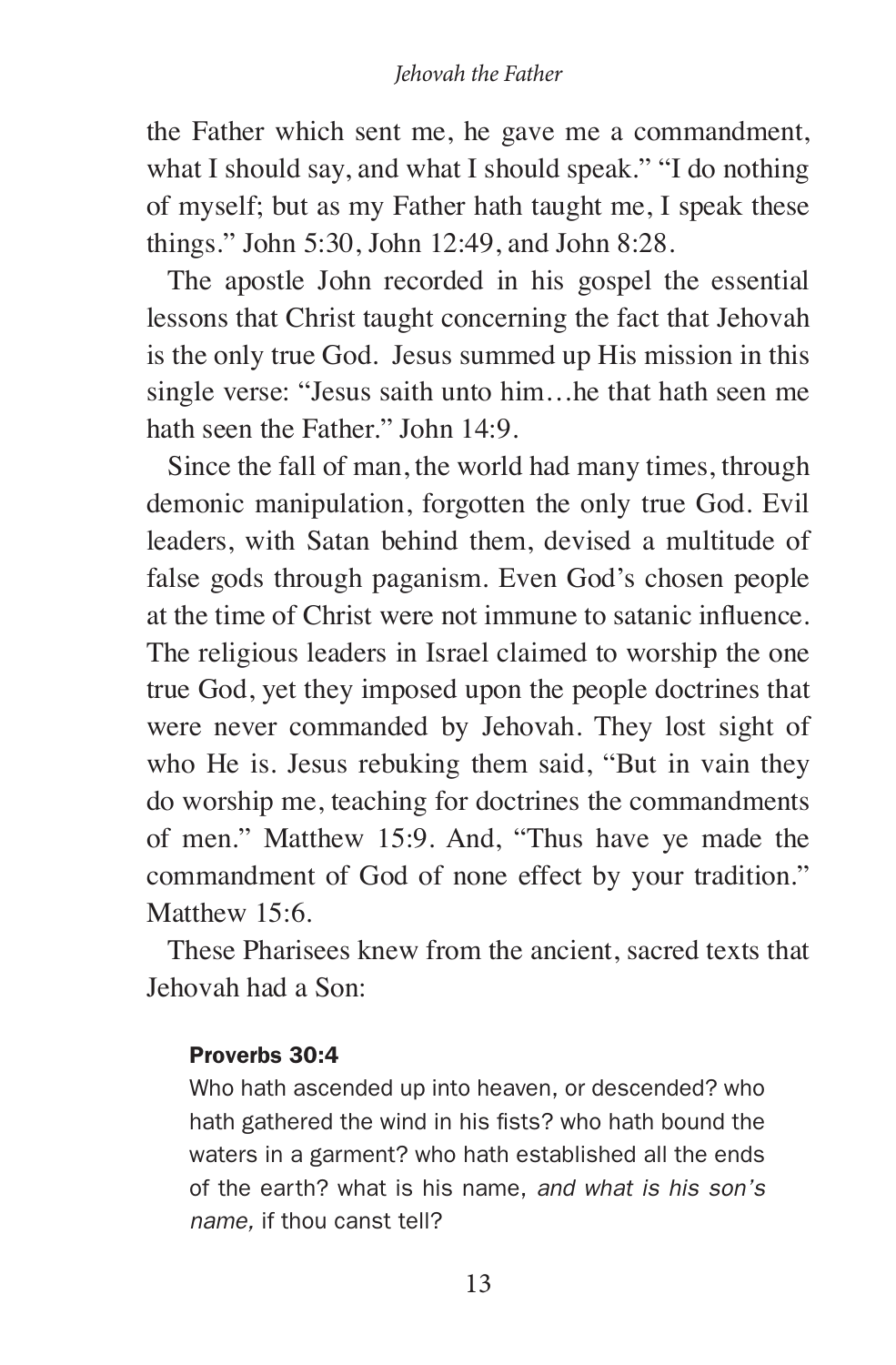#### Psalm 2:7

Jehovah hath said unto me, Thou art my Son; this day have I begotten thee.

Their pride and arrogance would not allow them to admit that Jesus was the Son of God in the flesh. No act of love, no miracle, not even the raising of the dead could humble them. They rejected the teachings of Jesus and put Him to death. Had they indeed known Jehovah, they would have had no difficulty recognizing His only begotten Son.

#### John 8:42

Jesus said unto them, If God were your Father, ye would love me.

To the world, Jesus demonstrated the identity of His Father by living and teaching the *will* of Jehovah. Jesus directly associated knowing God with keeping His law.

#### Matthew 19:17

If thou wilt enter into life, keep the commandments.

Looking to the first commandment, we see what God says of Himself:

#### Exodus 20:2-3

I am Jehovah thy God, which have brought thee out of the land of Egypt, out of the house of bondage. Thou shalt have no other gods before me.

Through Moses, God brought the enslaved Israelites out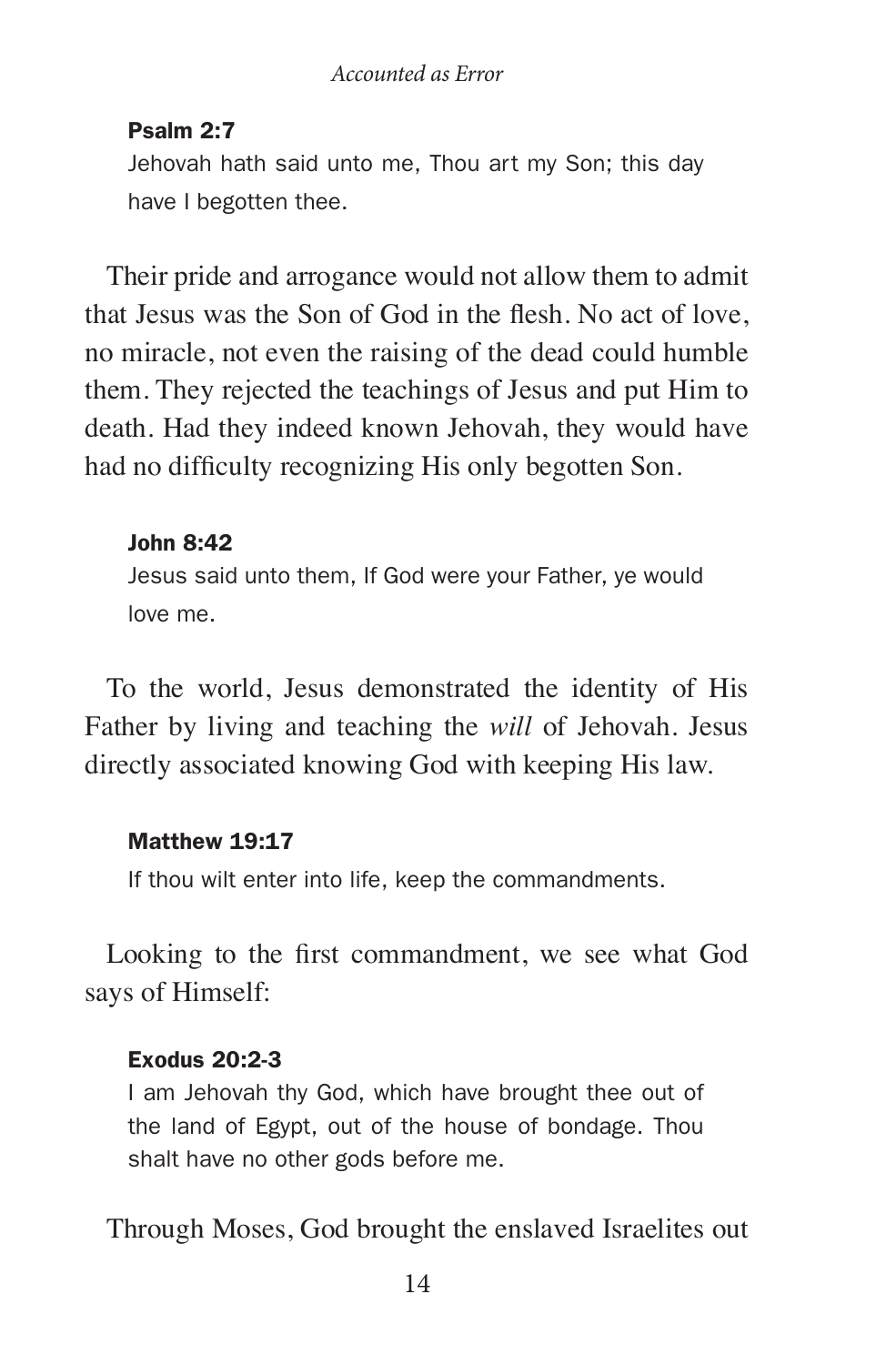of Egypt, a land of pagan sun worship.

Sun worship began in ancient Babylon. It started as an open rebellion against the one true God with a trio of blasphemous persons: Nimrod, Semiramis, and Tammuz. These three dared to claim divinity as gods on earth. It was a blatant, satanic cult until Nimrod was killed for his evil practices. After Nimrod's death, his wife (also his mother) continued this false religion, manipulating and influencing followers through deception, fear, and coercion. Instead of worshiping Satan in the open, the devil was honored in secret by way of mysticism, spiritualism, and secret societies. This system of false worship used the sun, moon, and planets as icons for their pretend deities. It spread throughout the world when the languages were confused at the Tower of Babel. The diverse groups of people settled in different parts of the earth, taking the basic form of this false religion with them––a triune godhead being the foundation of each. It was the same religion with new names, depending on the language and culture of each kingdom. To this day, most of the world's false religions derived from them.

#### Genesis 12:1

Now the Lord had said unto Abram, Get thee out of thy country, and from thy kindred, and from thy father's house, unto a land that I will shew thee.

#### Exodus 6:3

And I appeared unto Abraham, unto Isaac, and unto Jacob, by the name of God Almighty, but by my name Jehovah was I not known to them.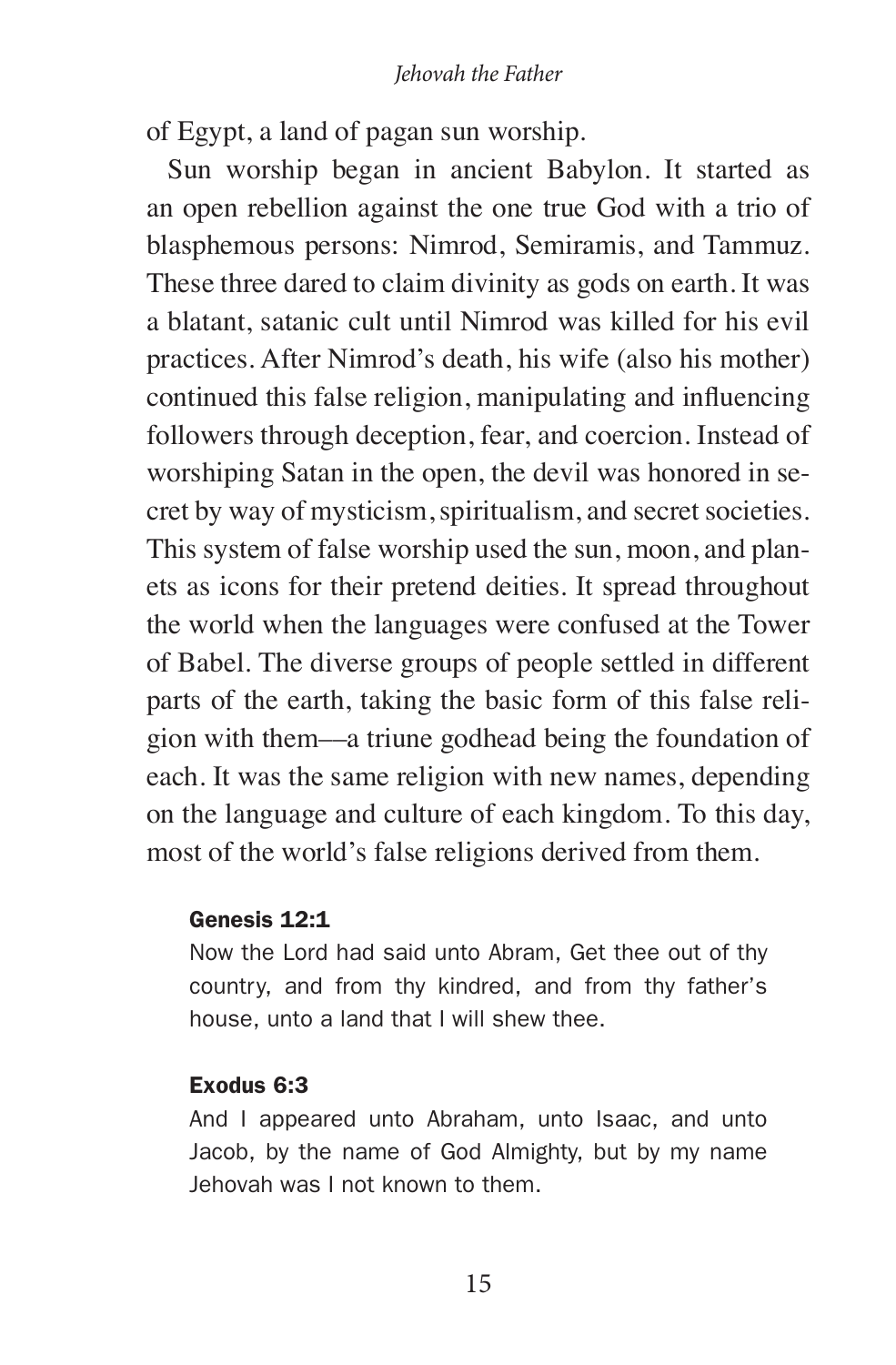God chose Abraham to be the father of a new nation that was to reestablish truth in the world. Through the descendants of these Hebrews, known as the children of Israel, would come the promise of the Messiah.

Eventually, the Israelites were made a nation of slaves by the Egyptians. In that time, they had been assimilated into Egyptian culture. There was only a feeble recollection of the one true God among them. The first lesson the Hebrews were to learn upon their exodus from Egypt was that there is only one true God and that they were to have no other gods but Him.

Moses wanted to make this point clear:

#### Deuteronomy 4:39

Know therefore this day, and consider it in thine heart, that Jehovah he is God in heaven above, and upon the earth beneath: *there is none else*.

That Jehovah is the only God is not just a view exclusive to the Old Testament. The apostle Paul in the New Testament understood this well:

#### Ephesians 4:5-6

One Lord, one faith, one baptism, One God and Father of all, who is above all, and through all, and in you all.

Paul also declared many times that the Father Jehovah is the one true God. Like Jesus, Paul also makes a clear distinction between God the Father and Jesus Christ:

#### 1 Corinthians 8:6

But to us there is but one God, the Father, of whom are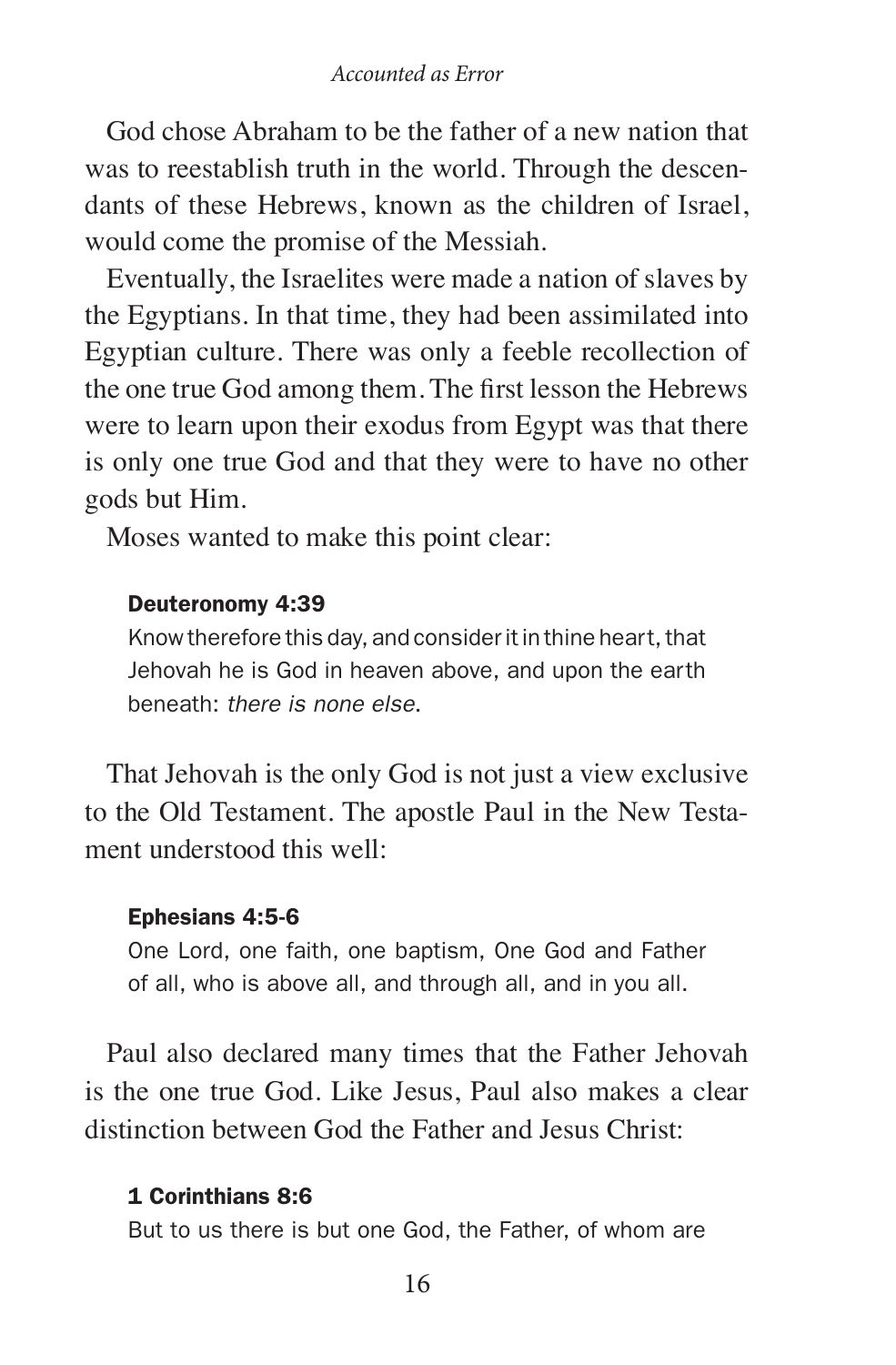#### *Jehovah the Father*

all things, and we in him; and one Lord Jesus Christ, by whom are all things, and we by him.

#### 1 Timothy 2:5

For there is one God, and one mediator between God and men, the man Christ Jesus.

What can we conclude from these verses? Our heavenly Father is the one Supreme Being in all the universe. God the Father is the ultimate source of all life and power. We need to understand that Jehovah the Father in heaven is the one true God. Jehovah is the Almighty God because He is eternal. He has always been, is, and always will be (Revelation 4:8). In the words of Moses, Paul, and Jesus Himself, there is none other but He.

Jehovah is the one true God, but the Bible teaches that He was not alone in the creation of all things. The eternal Father has a Son, equally divine as Himself.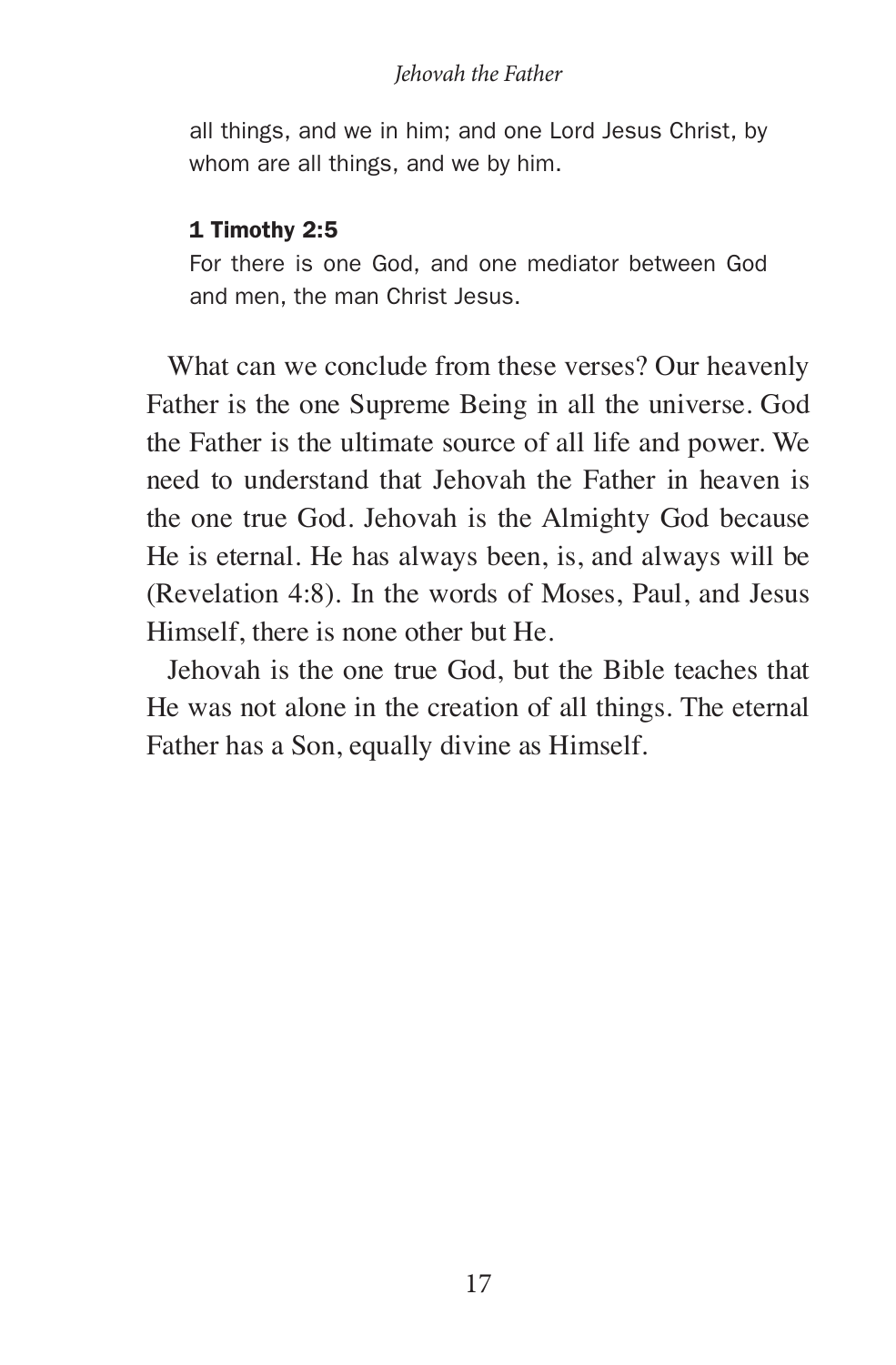# **2 The Son of God**

#### Matthew 3:16-17

And Jesus, when he was baptized, went up straightway out of the water: and, lo, the heavens were opened unto him, and he saw the Spirit of God descending like a dove<sup>1</sup>, and lighting upon him: And lo a voice from heaven, saying, This is my beloved Son, in whom I am well pleased.

The Father said that Jesus is His beloved Son as a declaration of fact, for God cannot lie, says Titus 1:2.

#### John 3:16

For God so loved the world, that he gave his only begotten Son, that whosoever believeth in him should not perish, but have everlasting life.

#### 1 John 4:9

In this was manifested the love of God toward us, because that God sent his only begotten Son into the world, that we might live through him.

Several times in the New Testament is Jesus referred to as the *only begotten* Son of the Father. Begotten is translated from the Greek word *monogenes*. From 'mono' meaning *only*, and 'genes' meaning *born of*. A dictionary definition of begotten is *to procreate or generate offspring*. From a biblical perspective, the word means the same; *to come out of, to be brought forth as in offspring*. Jesus defined His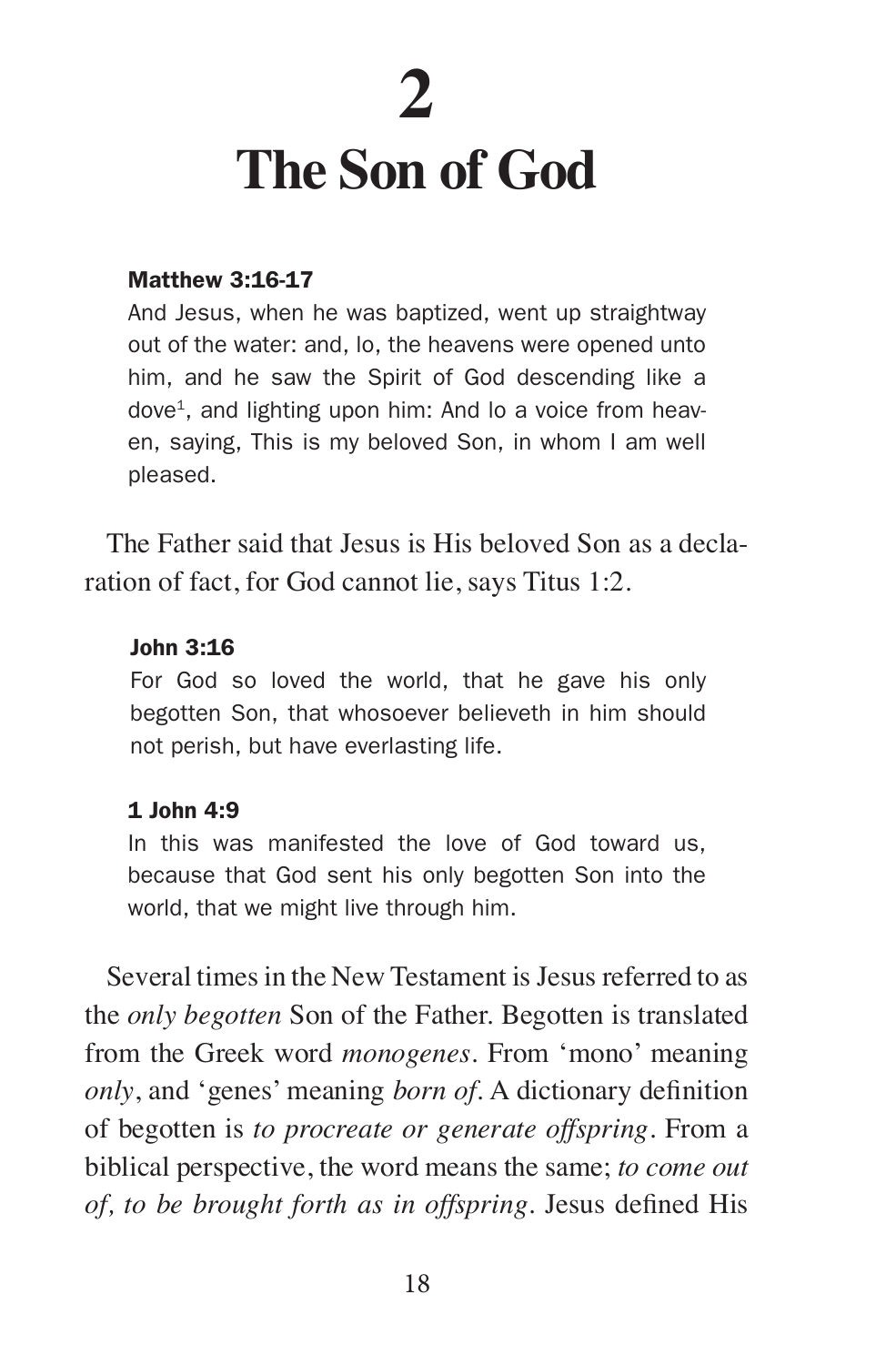Sonship to the Father in these ways:

#### John 8:42

Jesus said unto them, If God were your Father, ye would love me: for I proceeded forth and came from God.

#### John 5:26

For as the Father hath life in himself; so hath he given to the Son to have life in himself.

How does the Son of God have life in Himself? He said that it was given to Him by His Father. It would not have been necessary for God to give to His divine Son that which He already possessed. The Bible declares that Jesus Christ had a beginning and is not co-eternal with the Father. Scripture says that at some point before creation, the Father brought forth His Son.

#### Psalm 2:7

Jehovah hath said unto me, Thou art my Son; *this day have I begotten thee.*

1 Corinthians 1:24 tells us that Christ is not only the power of God, but He is also called the "Wisdom of God." "Wisdom" is personified in the book of Proverbs. Looking in chapter 8, Inspiration revealed to Ellen White that this is Jesus talking about Himself. Consider the following quote from page 34 of Ellen White's *Patriarchs and Prophets:*

"And *the Son of God declares concerning Himself:* 'The Lord possessed Me in the beginning of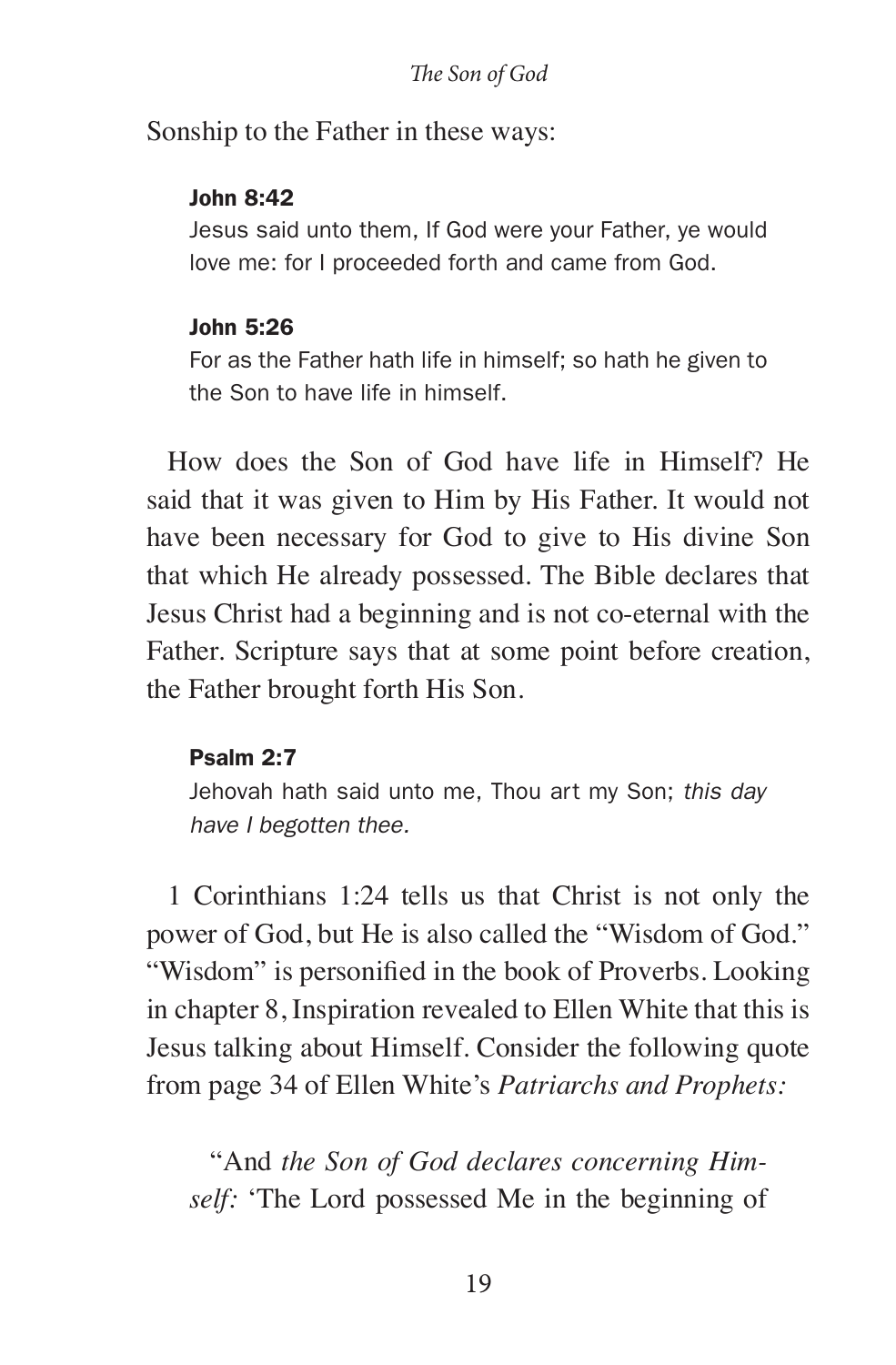His way, before His works of old. I was set up from everlasting. . . . When He appointed the foundations of the earth: then I was by Him, as one brought up with Him: and I was daily His delight, rejoicing always before Him.' Proverbs 8:22-30."

With this prophetic insight, let's look at the entire passage to see what Jesus declares of Himself:

#### Proverbs 8:22-30

<sup>22</sup> Jehovah possessed<sup>2</sup> me in the beginning of his way, before his works of old.

<sup>23</sup> I was set up from everlasting, from the beginning, or ever the earth was.

24 When there were no depths, *I was brought forth;* when there were no fountains abounding with water.

<sup>25</sup> Before the mountains were settled, before the hills *was I brought forth:*

 $26$  While as yet he had not made the earth, nor the fields, nor the highest part of the dust of the world.

<sup>27</sup> When he prepared the heavens, I was there: when he set a compass upon the face of the depth:

 $28$  When he established the clouds above: when he strengthened the fountains of the deep:

 $29$  When he gave to the sea his decree, that the waters should not pass his commandment: when he appointed the foundations of the earth:

30 Then I was by him, *as one brought up with him:* and I was daily his delight, rejoicing always before him;

Jesus twice confirms that He was literally "brought forth" from the Father and that He was "as one brought up" by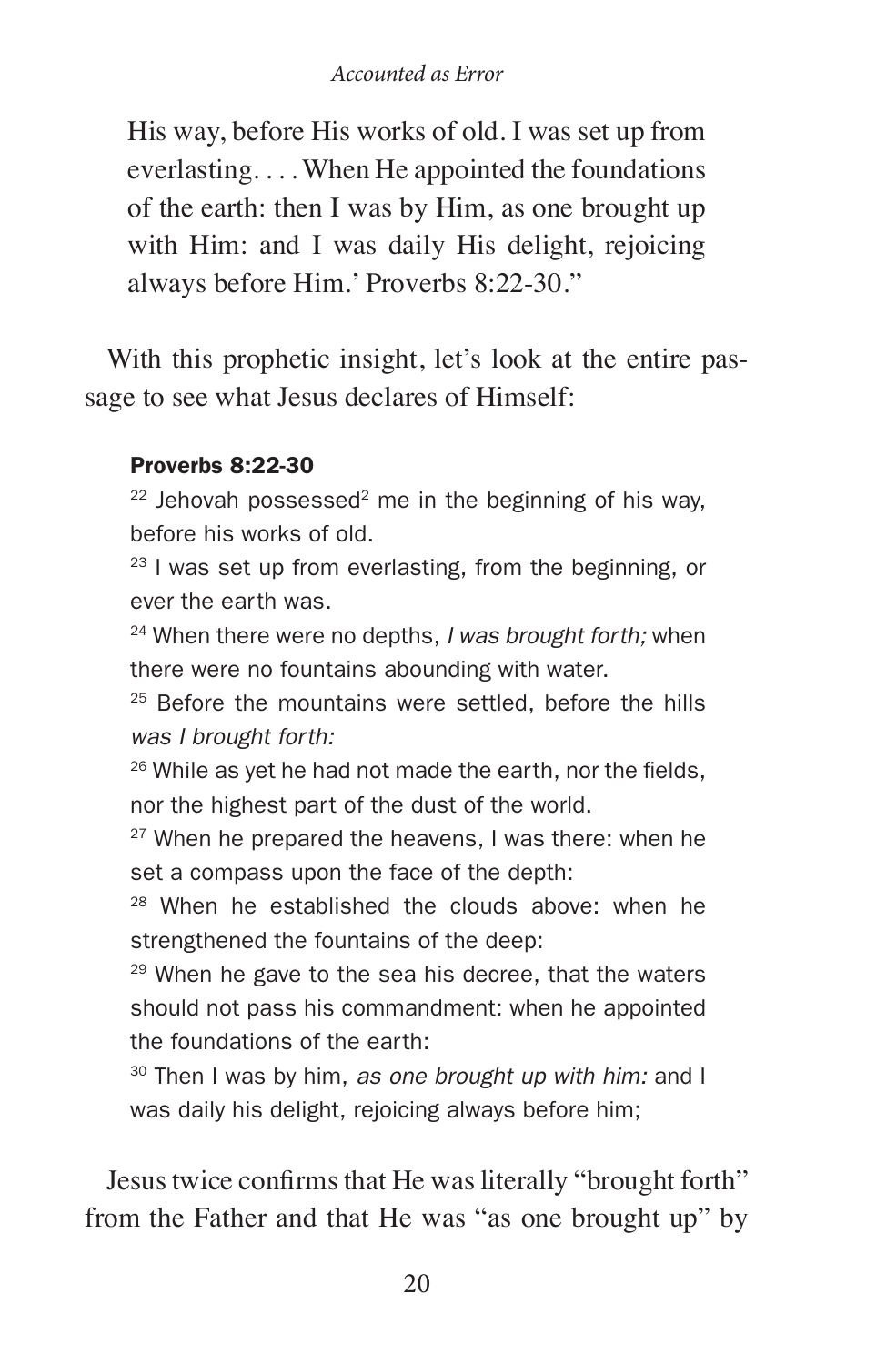#### *The Son of God*

Jehovah as a parent brings up a child. The Father delighted over His rejoicing Son. He was born of Jehovah before the creation of the heavens, the earth, and angels. We know this because all things were created by Him and for Him, says Colossians 1:16.

Jesus is equally God, yet subordinate to His Father:

#### John 14:28

For my Father is greater than I.

Jesus acknowledged many times that He is the Son of God, though the Father is greater than the Son. He said that He could do nothing of Himself. All that Christ had said and done came from His Father (John 8:28). If Jesus were co-eternal and omniscient with the Father, then what could the Father teach Him that He did not already know? The fact that Jesus learned from Jehovah what to do and what to say when on earth is evidence that Jesus did not know it before the Father taught it to Him.

 The Sonship of Jesus to God the Father is explained well in the book *Daniel and The Revelation*, by Uriah Smith<sup>3</sup>, 1897, page 401:

"The Scriptures nowhere speak of Christ as a created being, but on the contrary plainly state that he was begotten of the Father... But while as the Son he does not possess a co-eternity of past existence with the Father, the beginning of his existence, as the begotten of the Father, antedates the entire work of creation, in relation to which he stands as joint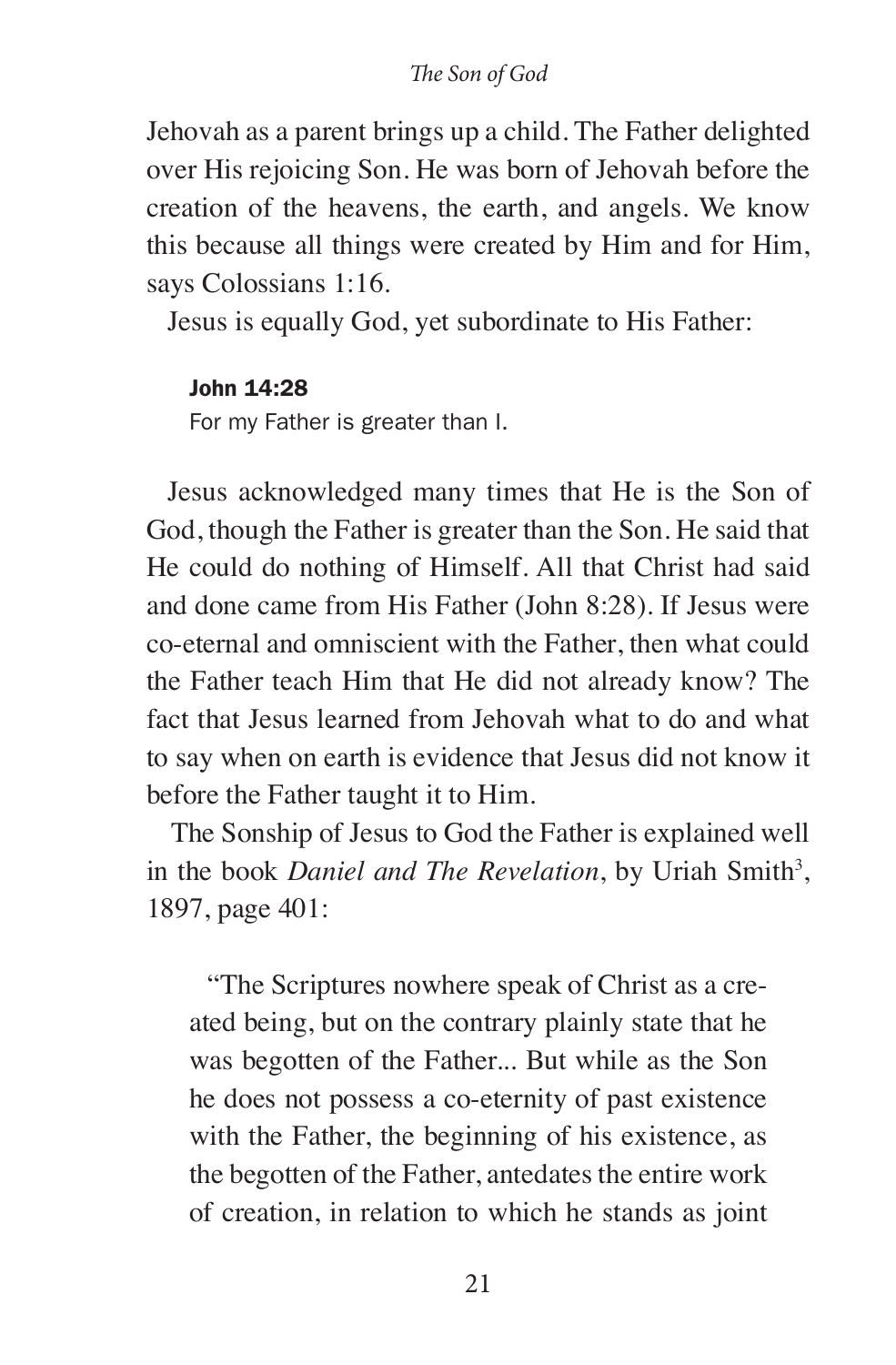creator with God. John1:3; Heb.1:2. Could not the Father ordain that to such a being worship should be rendered equally with himself, without its being idolatry on the part of the worshiper? He has raised him to positions which make it proper that he should be worshiped, and has even commanded that worship should be rendered him, which would not have been necessary had he been equal with the Father in eternity of existence. Christ himself declares that 'as the Father hath life in himself, so hath he given to the Son to have life in himself.' John 5:26. The Father has 'highly exalted him, and given him a name which is above every name.' Phil.2:9. And the Father himself says, 'Let all the angels of God worship him.' Heb.1:6. These testimonies show that Christ is now an object of worship equally with the Father; but they do not prove that with him he holds an eternity of past existence."

The Father and Son are only of one accord in carrying out the will of the Father. They are not a single individual with multiple identities—that is not a biblical teaching. A god-in-three-persons *is*, however, the central theme in all forms of paganism.

In the first chapter of his letter to the Hebrews, the apostle Paul put everything we have studied thus far into perspective this way:

#### Hebrews 1:1-2

<sup>1</sup> God, who at sundry times and in divers manners spake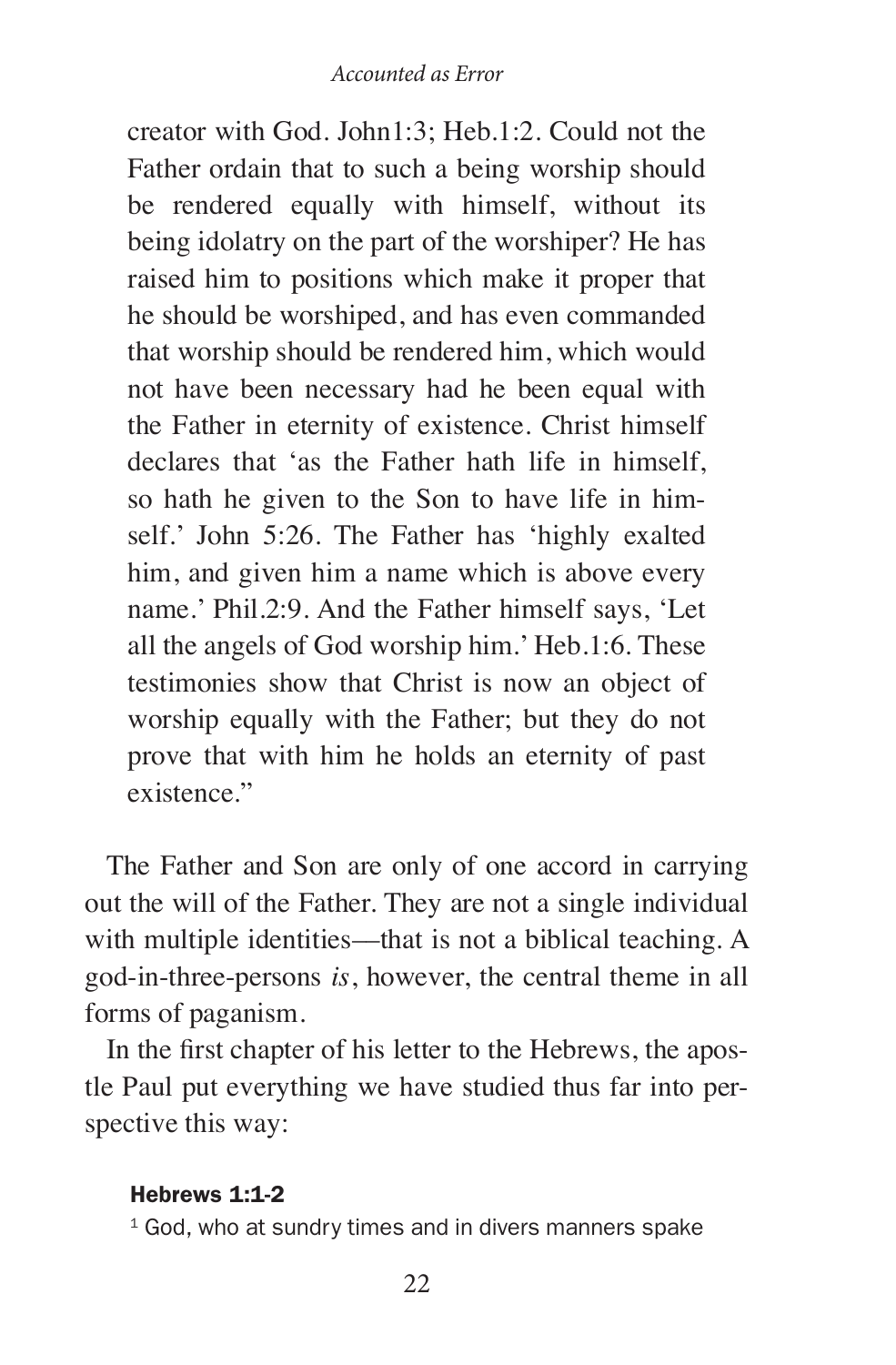#### *The Son of God*

in time past unto the fathers by the prophets, 2 Hath in these last days spoken unto us by his Son, whom he hath appointed heir of all things, by whom also he made the worlds.

God spoke to the ancients through the prophets. But now He speaks to us through His Son, who, by the authority of the Father, created all things. The Son was also appointed by the Father to be the heir of all things. The Father gave His Son possession of all things and confirmed that all things were made by the Son.

#### Hebrews 1:3

Who being the brightness of his glory, and the express image of his person, and upholding all things by the word of his power, when he had by himself purged our sins, sat down on the right hand of the Majesty on high.

Let's look at this again with the pronouns identified to clarify this verse:

[Christ] being the brightness of his [Father's] glory, and the express image of his [Father's] person, and upholding all things by the word of his [Father's] power, when [Christ] had by himself purged our sins, sat down on the right hand of the [Father's] Majesty on high.

Jesus, the express image of His Father, fulfilled the mission that God sent Him to earth to accomplish. As a declaration of His success, it says He purged our sins by His sacrifice, then ascended to heaven where He ceremoniously sat at the right hand of His Father on His throne.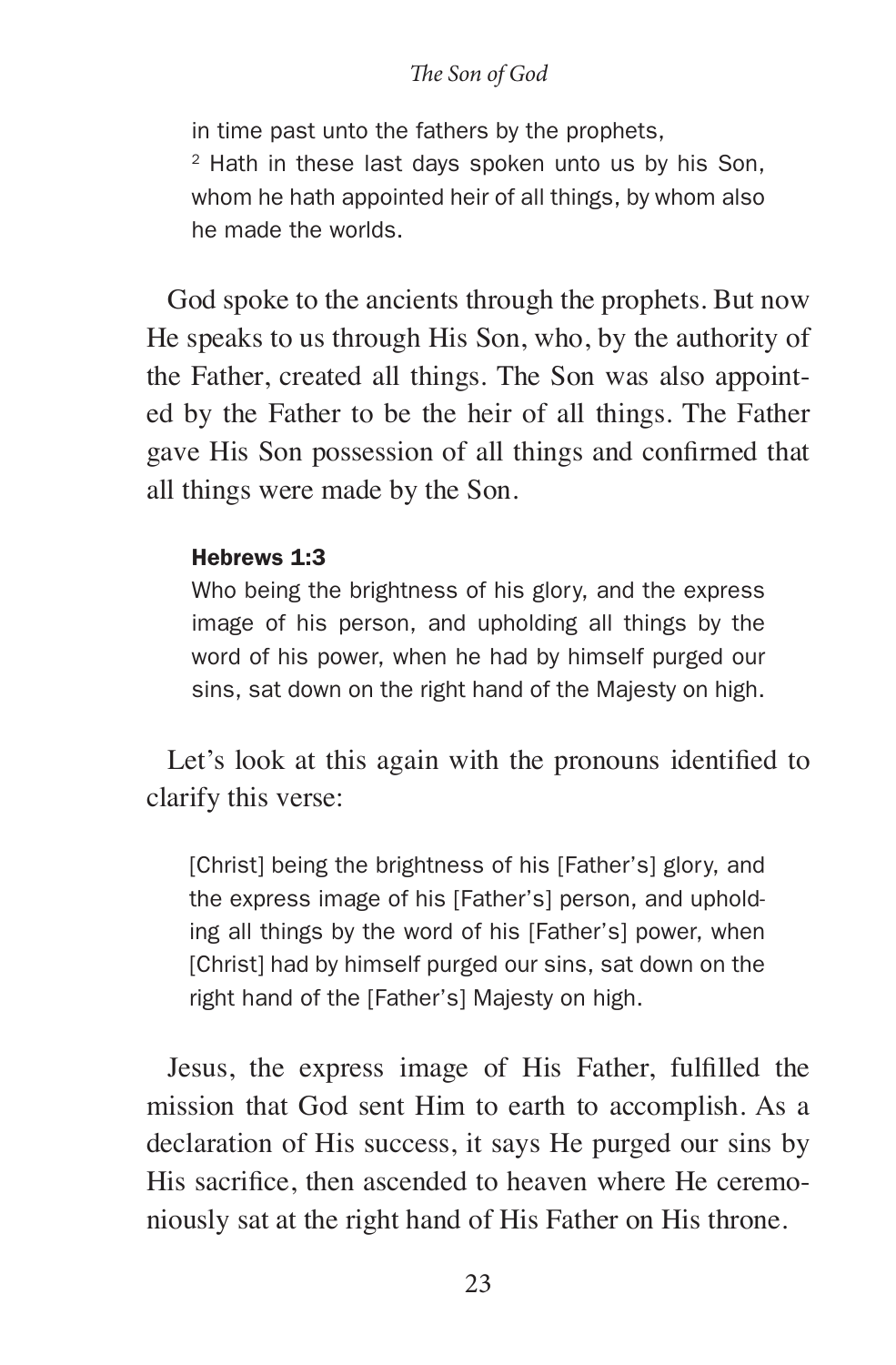#### Hebrews 1:4

[Christ], being made so much better than the angels, as he hath by inheritance obtained a more excellent name than they.

Jesus inherited Jehovah's name, much like a human son inherits his father's name. Remember, the name Jehovah is spelled Yod–Hey–Vav–Hey in Hebrew. The Hebrew language is a fascinating study. Unlike modern Hebrew, Ancient, or Paleo Hebrew utilized pictographic characters. Each letter in the Hebrew alphabet has a specific meaning of its own. For instance, the first Hebrew letter, aleph, was a pictograph of the head of an ox:  $\triangleright$ . The ancient Israelites were shepherds. The strongest animal of their herds was the ox. Thus, the letter aleph represented 'strength.' The pictographic letters that spell the name Jehovah, Yod– Hey–Vav–Hey, hold a sacred significance:

#### Exodus 3:15

And God said moreover unto Moses, Thus shalt thou say unto the children of Israel, Jehovah God of your fathers, the God of Abraham, the God of Isaac, and the God of Jacob, hath sent me unto you: this is my name for ever, and this is my memorial unto all generations.

God told Moses that Jehovah is not only His name, but it is also His memorial as well. The only way to know how His name is also His memorial is to understand what the pictographic letters represent. Hebrew reads right to left. The letter *yod* was the pictograph of an outstretched hand. *Hey* is a letter that represented a man who is calling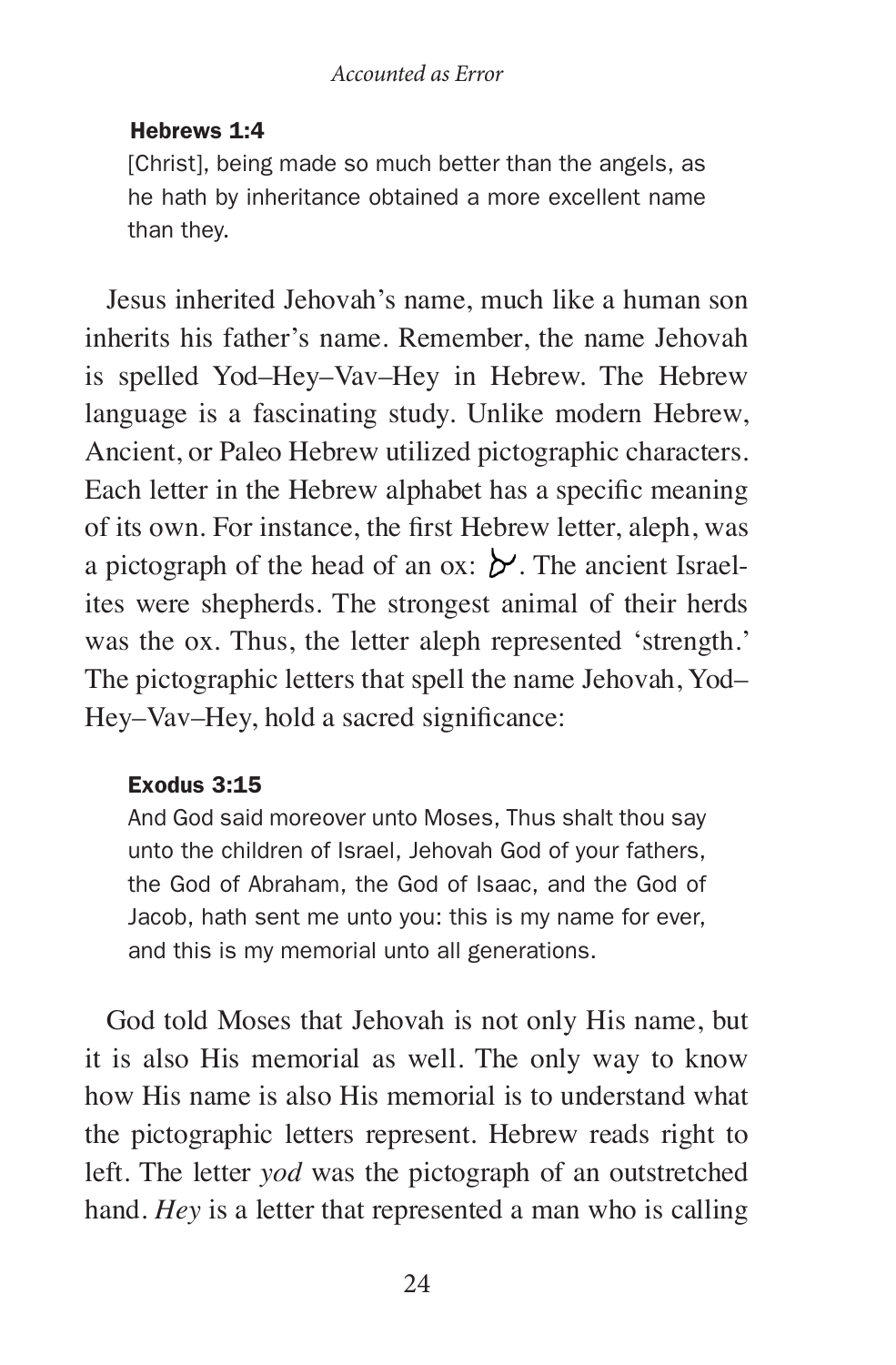#### *The Son of God*

out as one trying to get attention. In other words, *hey* is a letter depicting "behold." Next is the letter *vav*, which is a pictograph of a nail, followed by another *hey*. The name of God in pictographic form conveys the message: "Behold the Hand, Behold the Nail." *Yod* (hand), *Hey* (behold), *Vav* (nail), *Hey* (behold). Jesus, by inheritance, obtained this most excellent name of His Father. Thus the name of God is His memorial forever.





Although Hebrews 1:4 says that Jesus was "made" so much better than the angels, this does not mean that He is a created being. Angels and mankind are created beings. The Son of God "came forth" from the Father as the "begotten" of God. It was by being begotten and accomplishing the will of His Father that He is better than the angels.

#### Hebrews 1:5-6

<sup>5</sup> For unto which of the angels said he at any time, Thou art my Son, this day have I begotten thee? And again,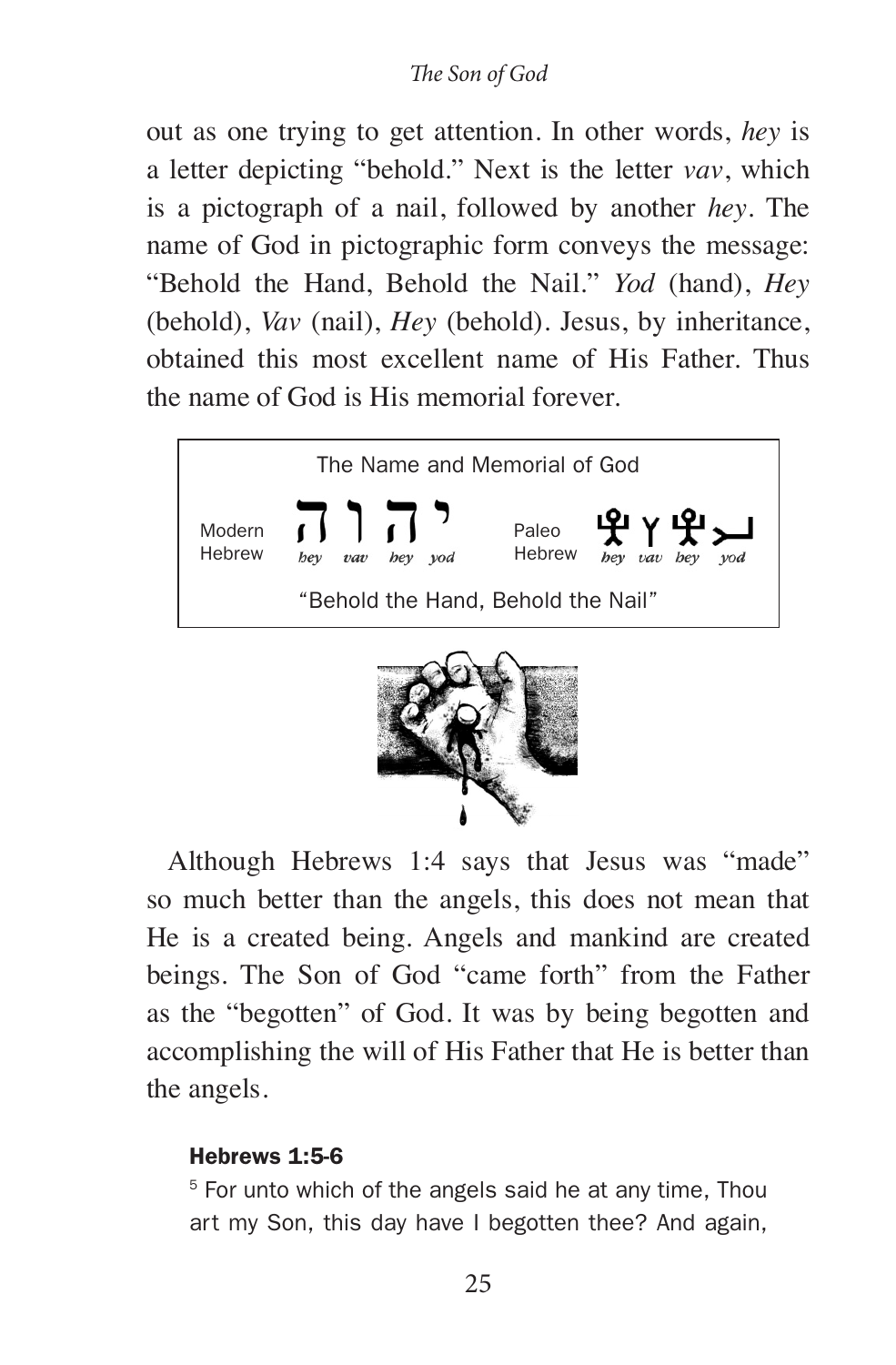I will be to him a Father, and he shall be to me a Son? <sup>6</sup> And again, when he bringeth in the firstbegotten into the world, he saith, And let all the angels of God worship him.

Here Paul quotes Psalm 2:7 where the Father confirms that at a specific moment in eternity past Jesus came forth from God––literally begotten. Jehovah makes the divine proclamation that His Son is worthy to receive all honor, glory, and worship from the angels. This decree would not have been necessary if Christ were eternal like the Father, and had been receiving worship from the angels before that point.

#### Hebrews 1:8

But unto the Son he saith, Thy throne, O God, is for ever and ever: a scepter of righteousness is the scepter of thy kingdom.

In the book *Patriarchs and Prophets*, page 36, Ellen White puts this into perspective:

"The Son of God shared the Father's throne, and the glory of the eternal, self-existent One encircled both. About the throne gathered the holy angels, a vast, unnumbered throng—'ten thousand times ten thousand, and thousands of thousands' (Revelation 5:11), the most exalted angels, as ministers and subjects, rejoicing in the light that fell upon them from the presence of the Deity. Before the assembled inhabitants of heaven the King declared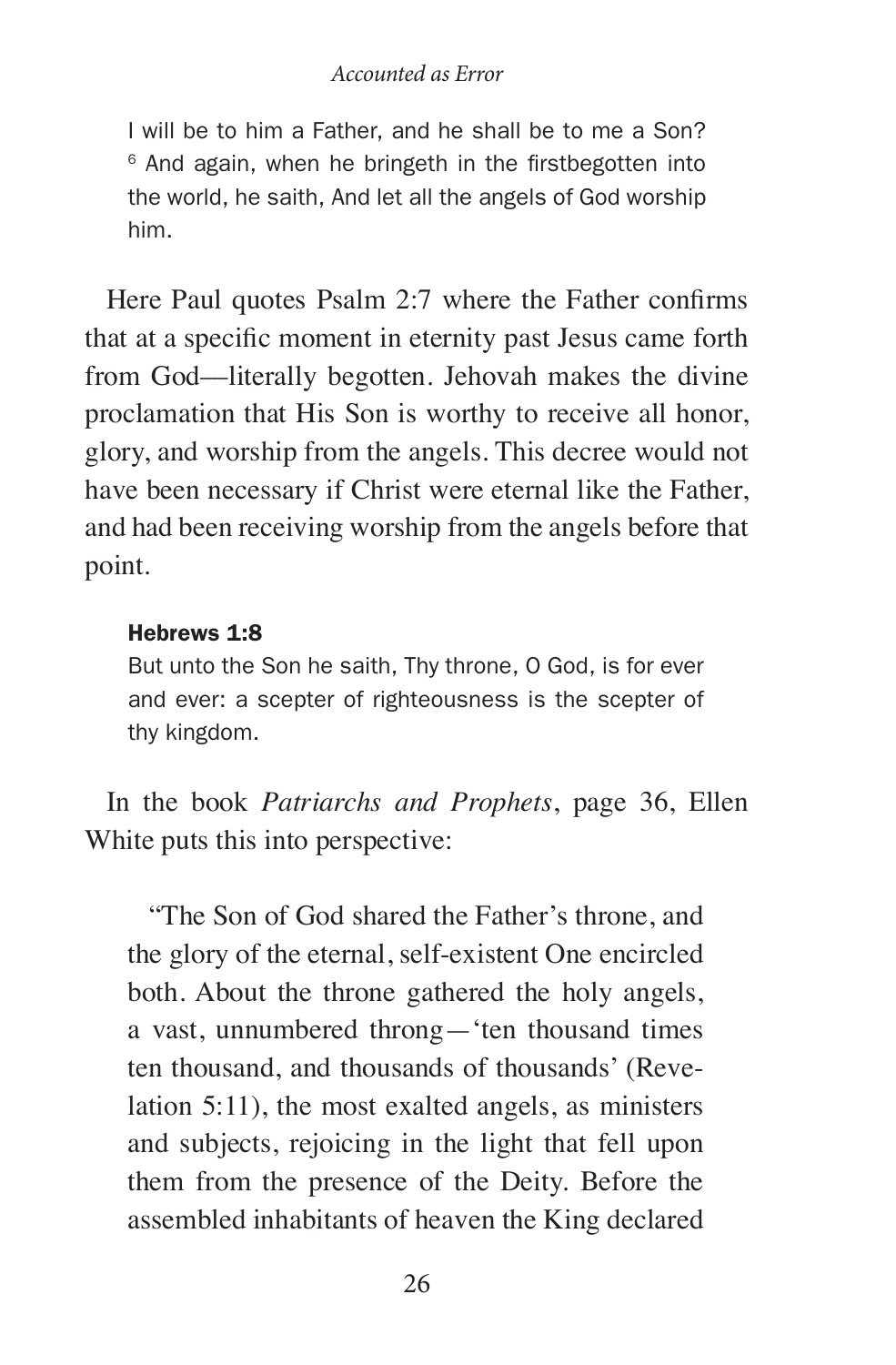#### *The Son of God*

that none but Christ, the Only Begotten of God, could fully enter into His purposes, and to Him it was committed to execute the mighty counsels of His will. The Son of God had wrought the Father's will in the creation of all the hosts of heaven; and to Him, as well as to God, their homage and allegiance were due. Christ was still to exercise divine power, in the creation of the earth and its inhabitants. But in all this He would not seek power or exaltation for Himself contrary to God's plan, but would exalt the Father's glory and execute His purposes of beneficence and love."

Let's summarize what we have learned so far:

- The Bible declares that Jehovah God the Father is the Supreme Being above all.
- There was a time in ceaseless ages past that God brought forth a Son.
- The Son carried out the will of the Father in the creation of all things.
- The Son became commander of all the heavenly host and was in charge of all creation.
- The Son of God was sent to the earth in human form by the Father. Jesus said to God, "A body hast thou prepared me." Hebrews 10:5. Christ led a sinless life. He died on the cross as our substitute to save us from our sins.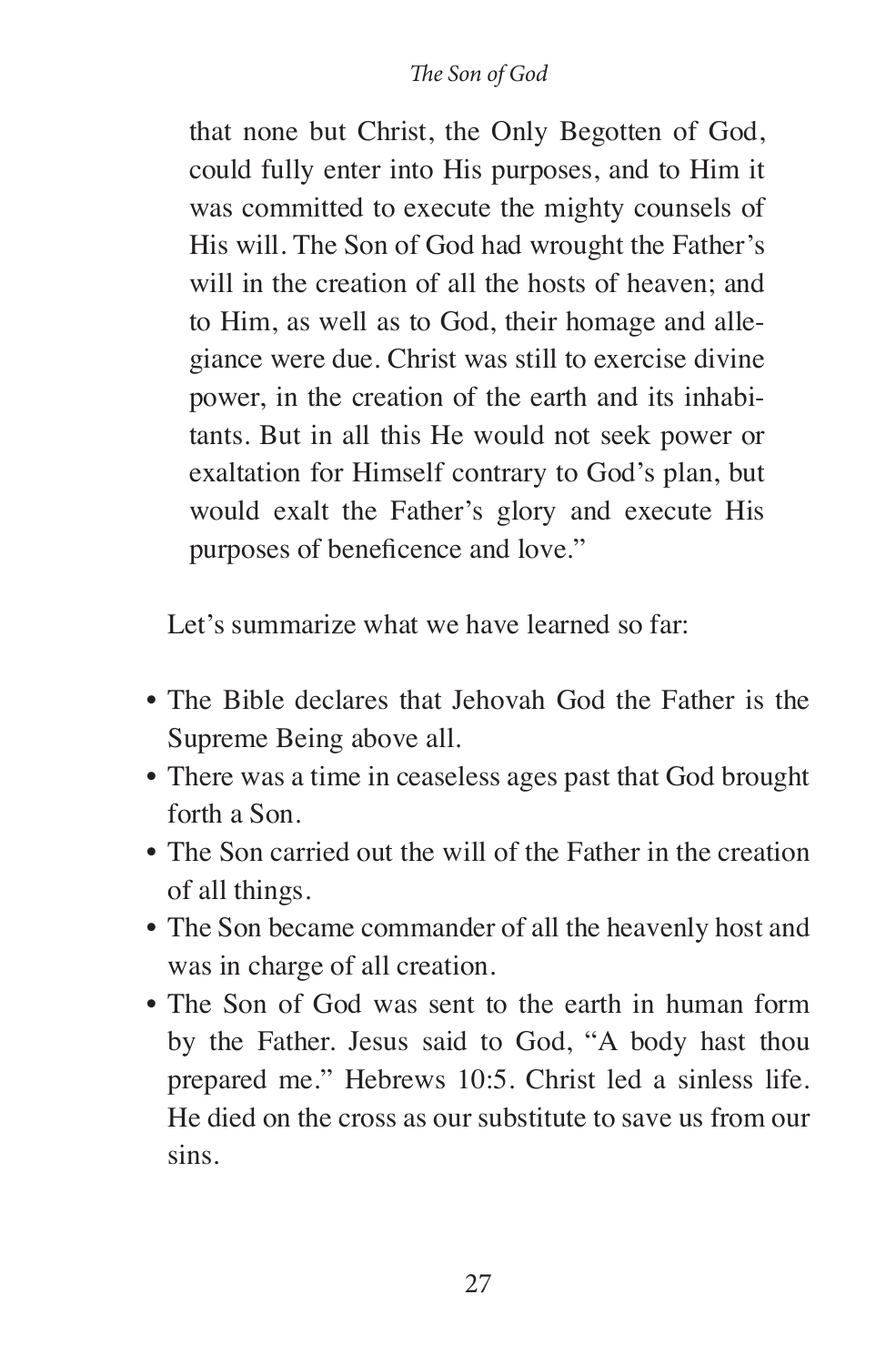<sup>1</sup> The Spirit in the form of a dove at Jesus' baptism is explained on page 112 in the book *The Desire of Ages*, by Ellen G. White:

–––––––––––––––––––––

 "The Saviour's glance seems to penetrate heaven as He pours out His soul in prayer... Never before have the angels listened to such a prayer. They are eager to bear to their loved Commander a message of assurance and comfort. But no; *the Father Himself* will answer the petition of His Son. Direct from the throne issue the *beams of His glory*. The heavens are opened, and upon the Saviour's head descends a dovelike form of purest light,—fit emblem of Him, the meek and lowly One."

 Ellen White explained that the Holy Spirit descending like a dove was not a separate person, but "beams of glory" emanating from the Father.

<sup>2</sup> The phrase, "Jehovah possessed Me," in Proverbs 8:22, "possessed" comes from the Hebrew word *qanah*, which means, in this context, to be brought into being, or begotten, which is in harmony with what Christ said in verses 24 and 25, that He was "brought forth," consistent with what He said in John 8:42, "...for I proceeded forth and came from God."

3 Ellen White stated many times that Uriah Smith's *Daniel and the Revelation* should be considered as important as her own *The Great Controversy* and *Patriarchs and Prophets*. She even went as far as to say that God used Smith to communicate great truths in this book: "The interest in *Daniel and the Revelation* is to continue as long as probationary time shall last. God used the author of this book as a channel through which to communicate light to direct minds to the truth. Shall we not appreciate this light, which points us to the coming of our Lord Jesus Christ, our King?" {1MR 63.1}

 Sadly, editions of Smith's book were altered after his death in 1903, removing all references to Christ's begotten origin, as well as statements denouncing the trinity doctrine.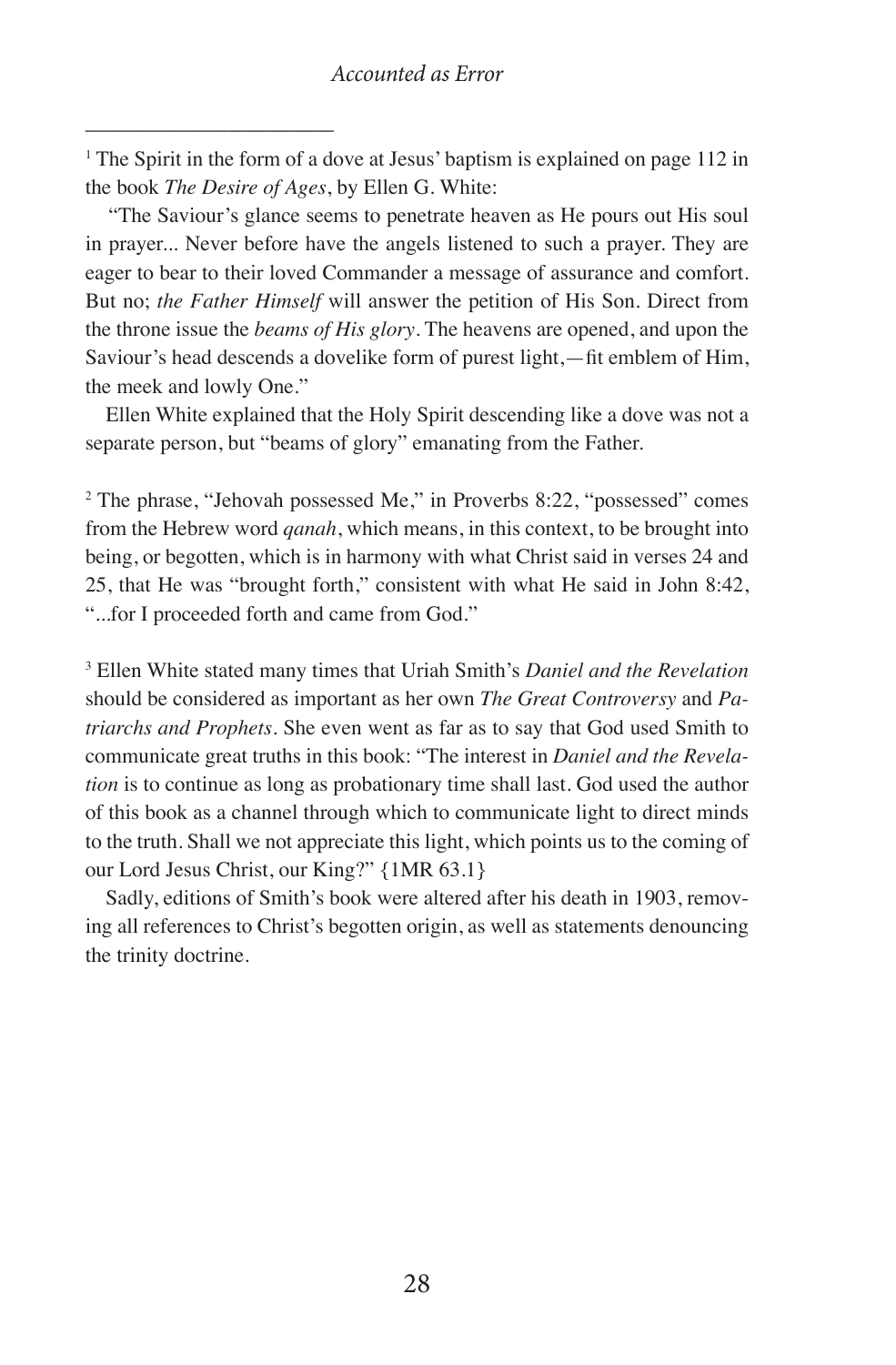# **3 The Image of God**

#### Genesis 1:26

And God said, Let us make man in our image, after our likeness.

"After the earth was created, and the beasts upon it, the Father and Son carried out their purpose, which was designed before the fall of Satan, to make man in their own image."

–– Ellen White, *The Story of Redemption*, page 20

"Us" in Genesis 1:26 refers only to the Father and the Son making man in their image. Let's look at Scripture to examine how the "image of God" was created:

#### Genesis 2:7

And the Lorp God formed man of the dust of the ground, and breathed into his nostrils the breath of life; and man became a living soul.

On the sixth day of creation, God made a single human being––the man Adam. After putting the man in the Garden of Eden, God says this:

#### Genesis 2:18

And the Lorp God said, It is not good that the man should be alone; I will make him an help meet for him.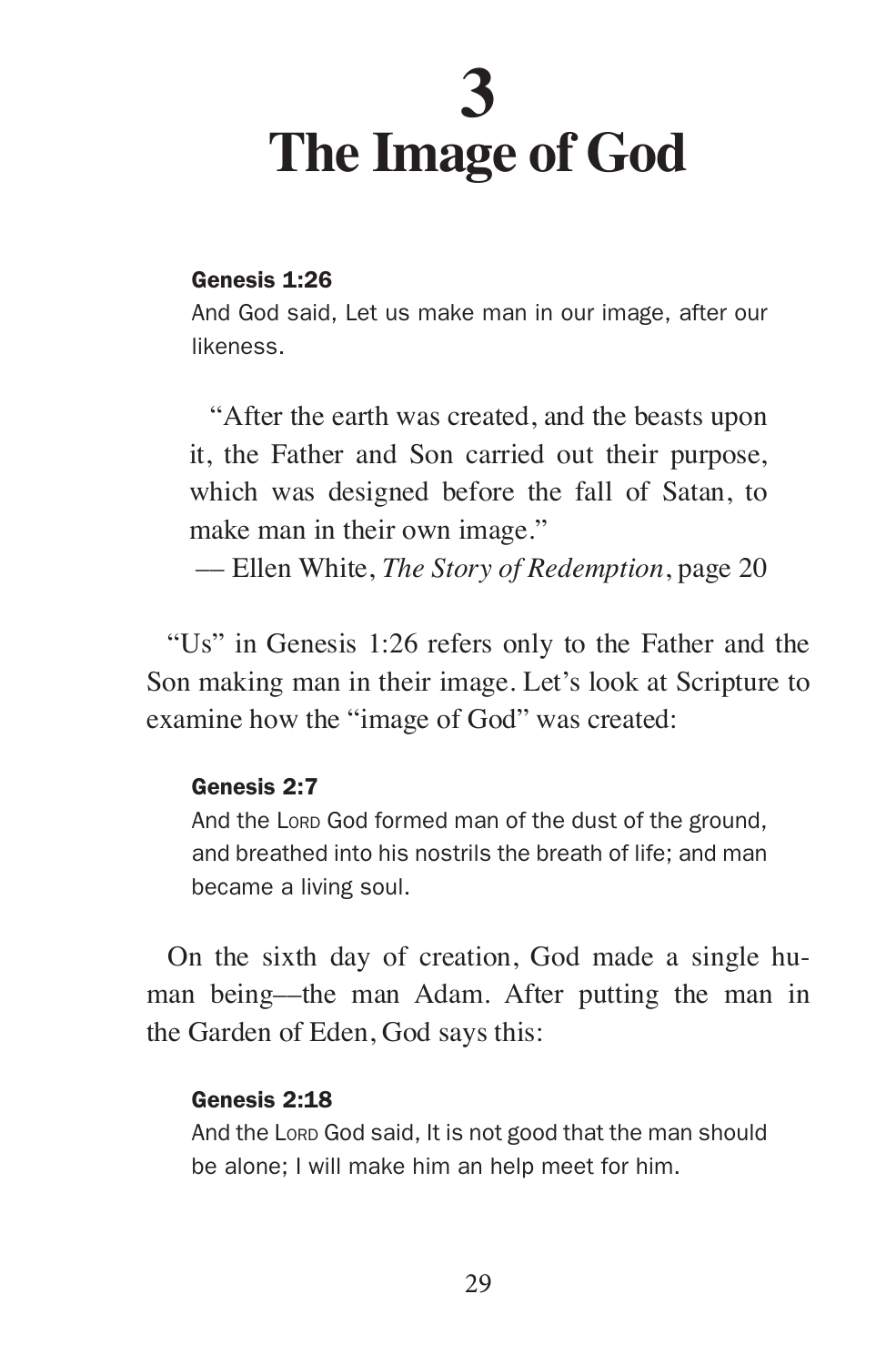Why did God not create two humans at the same time, and in the same manner––out of the dust of the ground, side by side, male and female? Remember, man was created in the "image" of God, after the likeness of the Father and the Son. Notice that God says, "It is not good that the man should be alone." Could it be that it is because the Father understood what it was like to be alone? In the ceaseless ages past, before the creation of the universe and angels, there was Jehovah––alone.

In the likeness of God, Jehovah created man in step with that which He experienced:

#### Genesis 2:20-23

20 And Adam gave names to all cattle, and to the fowl of the air, and to every beast of the field; but for Adam there was not found an help meet for him.

 $21$  And the Lorp God caused a deep sleep to fall upon Adam, and he slept: and he took one of his ribs, and closed up the flesh instead thereof;

<sup>22</sup> And the rib, which the Lorp God had taken from man, made he a woman, and brought her unto the man.

<sup>23</sup> And Adam said, This is now bone of my bones, and flesh of my flesh: she shall be called Woman, because *she was taken out of Man.*

God does nothing without purpose. Since it is not possible to conclude that Eve was an afterthought on the part of an omniscient God––that God put the man here by himself, then suddenly realized that he should not be alone––then we must conclude that Eve's manner of being was planned explicitly for all creation to observe. The creation of man-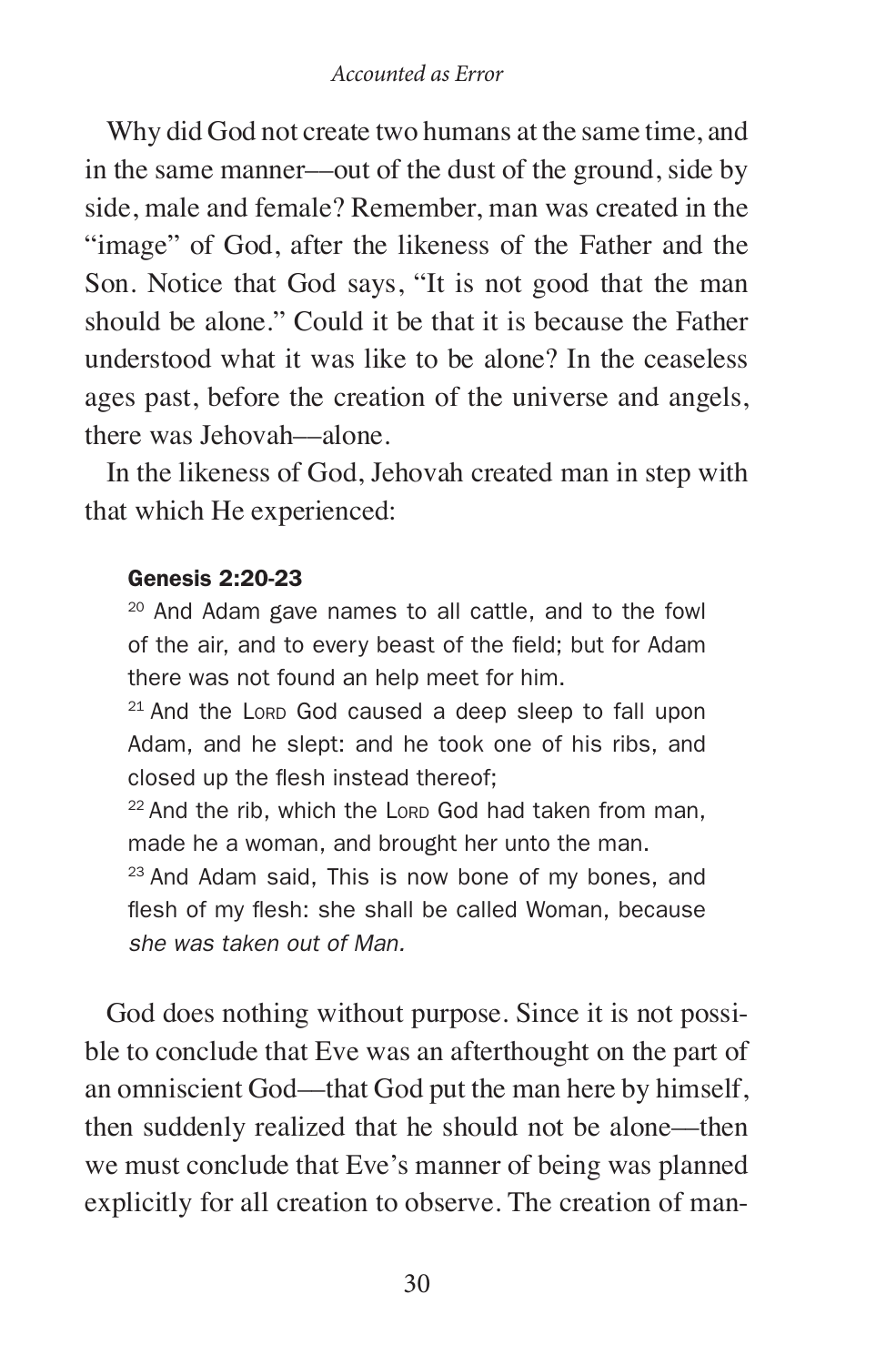#### *The Image of God*

kind was after the similitude of the relationship between God and His only begotten Son. Eve coming forth from Adam was a way for angels to understand how the Son of God was brought forth from the Father. Adam was first, as Jehovah was first. Adam was alone among his kind. There was none other like himself.

Jehovah is eternal. God is love. How unfathomable to the human mind is the contemplation of a lonely God; for One who is love to have no one to love, and no one to love Him. Love was His primary motivation for bringing into existence all things.

By Jesus' divine birth, which preceded his human birth (He was born again), Jehovah was no longer alone. He had a Son to love, and who was "brought up" loving Him. Jesus is "not a son by creation, as were the angels, nor a son by adoption, as is the forgiven sinner, but a Son begotten in the express image of the Father's person, and in all the brightness of his majesty and glory, one equal with God in authority, dignity, and divine perfection. In him dwelt all the fullness of the Godhead<sup>1</sup> bodily." – E. G. White, *Signs of The Times*, May 30, 1895.

In the book *Patriarchs and Prophets*, page 34, Ellen White wrote:

"The Sovereign of the universe was not alone in His work of beneficence. He had an associate—a co-worker who could appreciate His purposes, and could share His joy in giving happiness to created beings. 'In the beginning was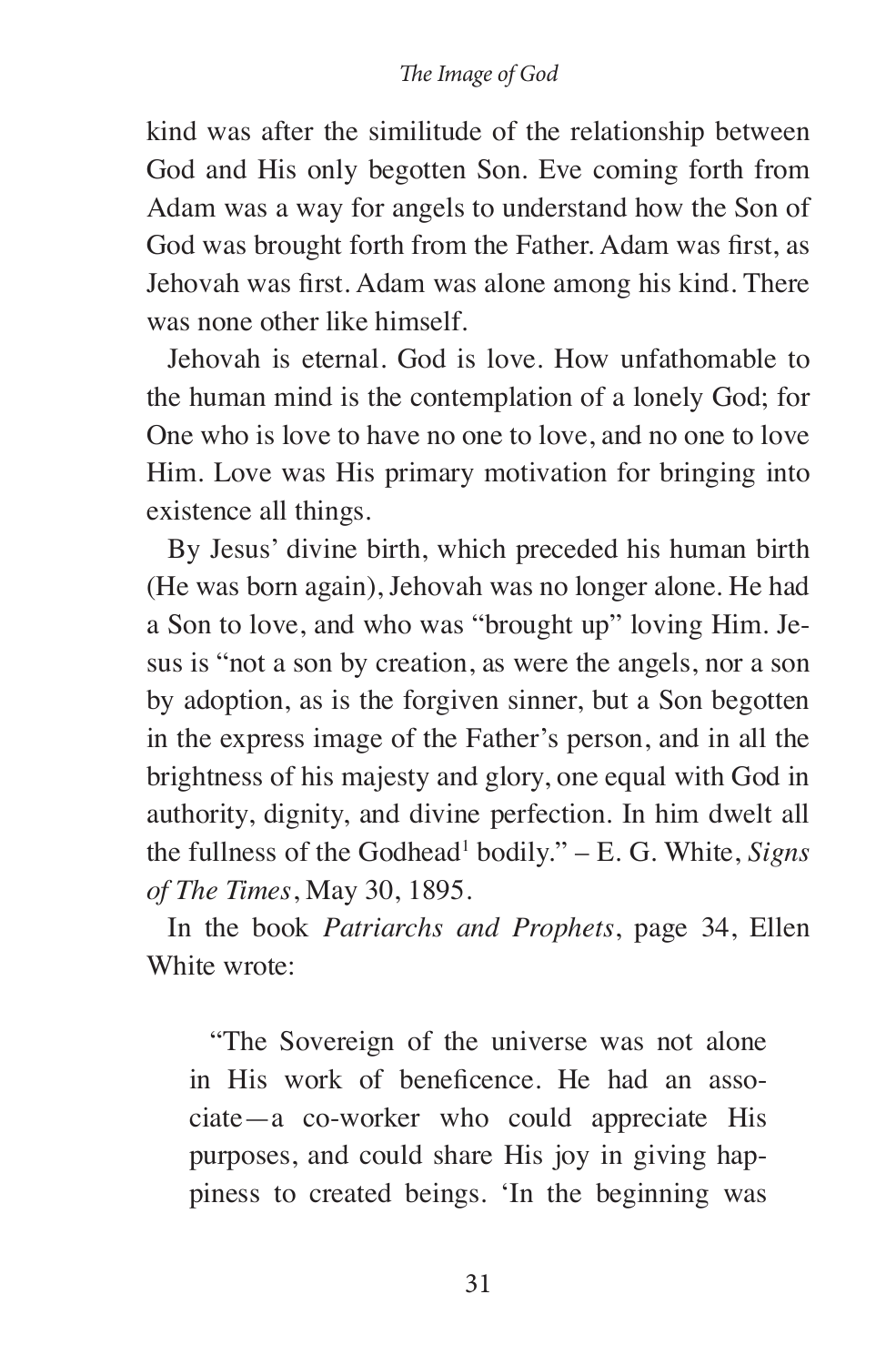the Word, and the Word was with God, and the Word was God. The same was in the beginning with God.' John 1:1, 2. Christ, the Word, the only begotten of God, was one with the eternal Father one in nature, in character, in purpose—*the only being that could enter into all the counsels and purposes of God.* 'His name shall be called Wonderful, Counselor, The mighty God, The everlasting Father, The Prince of Peace.' Isaiah 9:6. His 'goings forth have been from of old, from everlasting.' Micah 5:2. And the Son of God declares concerning Himself: 'The Lord possessed Me in the beginning of His way, before His works of old. I was set up from everlasting.... When He appointed the foundations of the earth: then I was by Him, as one brought up with Him: and I was daily His delight, rejoicing always before Him.' Proverbs  $8:22-30."$ 

God waited for the moment in which Adam realized that he, too, was alone in his existence. When the moment came, God said, "I will make him an help meet for him." The word "meet" means fit. Only a being equal to himself would be fit for him. In the image of God was Eve brought forth from the side of Adam, and not out of the dust of the ground. For she was *"bone of his bones, and flesh of his flesh.*" For in this act, Christ illustrated to all the witnessing angelic host that He was likewise brought forth from the bosom of the Father, divinity of His divinity.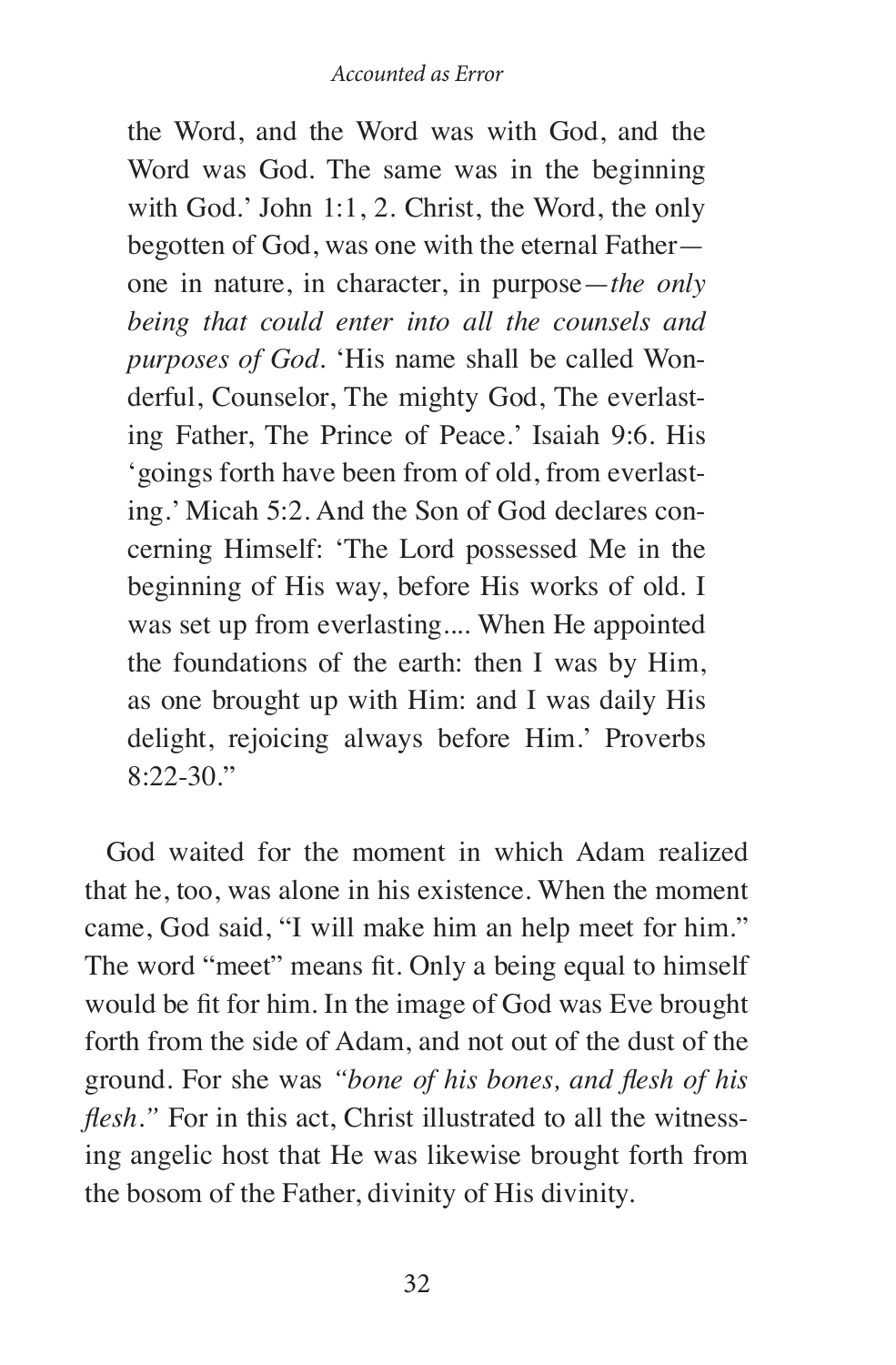#### *The Image of God*

As Eve came from the side of Adam, Jesus, said Ellen White, was brought forth from the side of God:

"The Eternal Father, the unchangeable One, gave His only begotten Son, *tore from His bosom* Him who was made in the express image of His person, and sent Him down to earth to reveal how greatly He loved mankind."

–– Ellen White, *The Review and Herald,* July 9, 1895

The Son of God––not created, but begotten of Jehovah.

"Though sin had produced a gulf between man and his God, divine benevolence provided a plan to bridge that gulf. *And what material did He use? A part of Himself.* The brightness of the Father's glory came to a world all seared and marred with the curse, and in His own divine character, in His own divine body, bridged the gulf and opened a channel of communication between God and man." –– Ellen White, *Letter 36a*, 1890

If the Father is the only true God according to Jesus and the apostles, then is Jesus not God? Again, the answer can be found in the creation of mankind. The woman came from the man. Though she was created as subordinate to the man, and less in stature, she is 100% human. In the same way, the Father is the one true God, and Jesus was brought forth from Him. Although Jesus is subordinate to His Father, as we have already seen––Jesus said, "The Fa-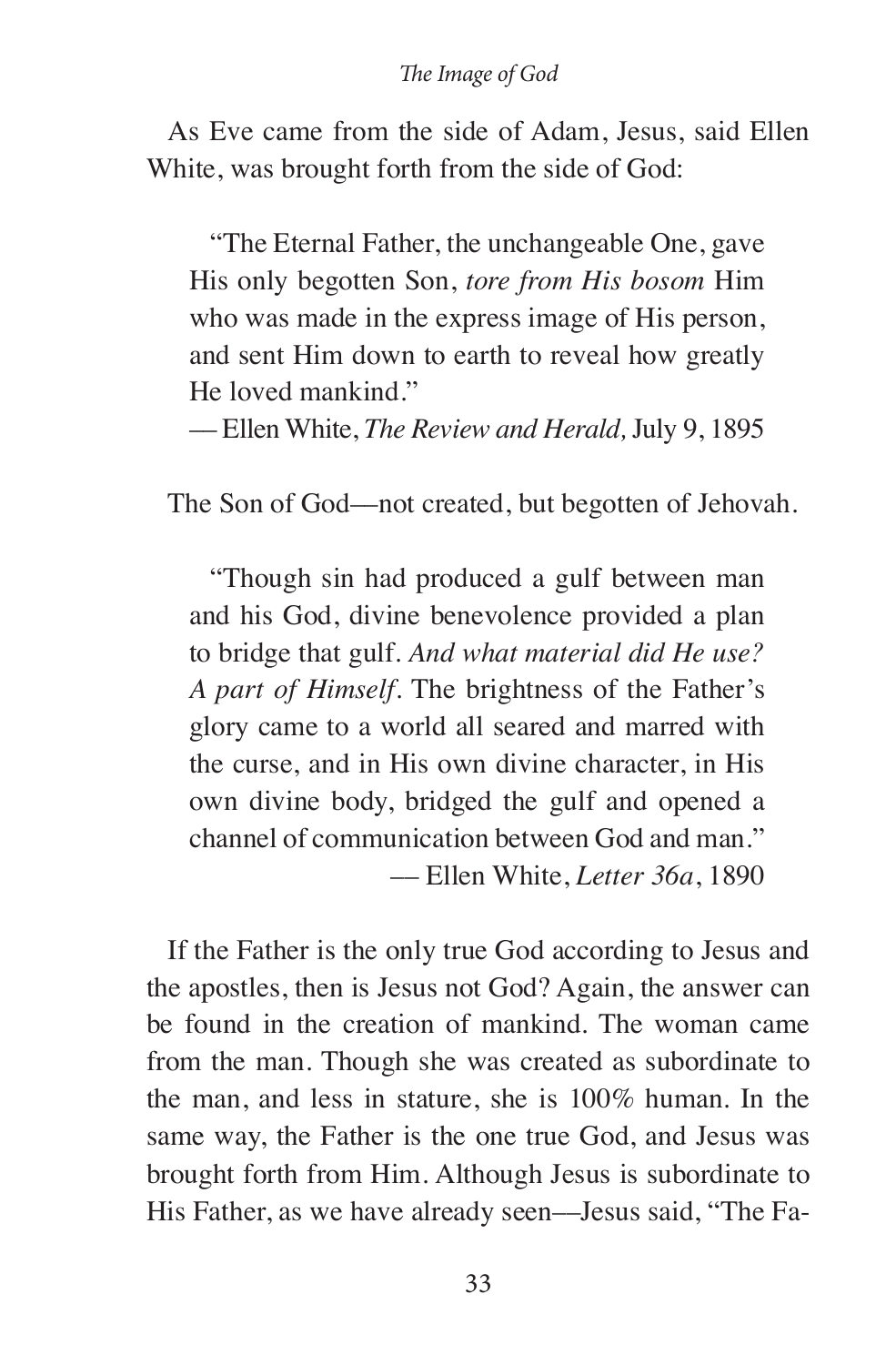ther is greater than I," in John 14:28––He is 100% divine by virtue of the fact that He was brought forth from God; "tore from His bosom," and, "a part of Himself." He is equal in authority because His Father bestowed that honor upon Him.

Did the apostles understand that Jesus is literally the begotten Son of God?

#### John 16:27-31

–––––––––––––––––––––

 $27$  For the Father himself loveth you, because ye have loved me, and have believed that *I came out from God*. <sup>28</sup> *I came forth from the Father*, and am come into the world: again, I leave the world, and go to the Father. <sup>29</sup> His disciples said unto him, Lo, now speakest thou plainly, and speakest no proverb.

<sup>30</sup> Now are we sure that thou knowest all things, and needest not that any man should ask thee: *by this we believe that thou camest forth from God*. <sup>31</sup> Jesus answered them, Do ye now believe?

Jehovah is not only Christ's Father, but He is also the God of Jesus. He said, "I ascend unto my Father, and your Father; *and to my God*, and your God." John 20:17. Jesus worshiped Jehovah and prayed to Him. Scripture reveals that the Father––being the only true God––worships and prays to no one. As such, Scripture denies the trinitarian claim that the Father and Son are co-eternal.

<sup>&</sup>lt;sup>1</sup> The word "Godhead" in Mrs. White's quote is from Colossians 2:9, translated from the Greek word *theotés*, which means 'divinity': "In him dwelt all the fullness of *divinity* bodily." The term 'Godhead' does not involve numbers. This is not, as it were, a statement about quantity but quality.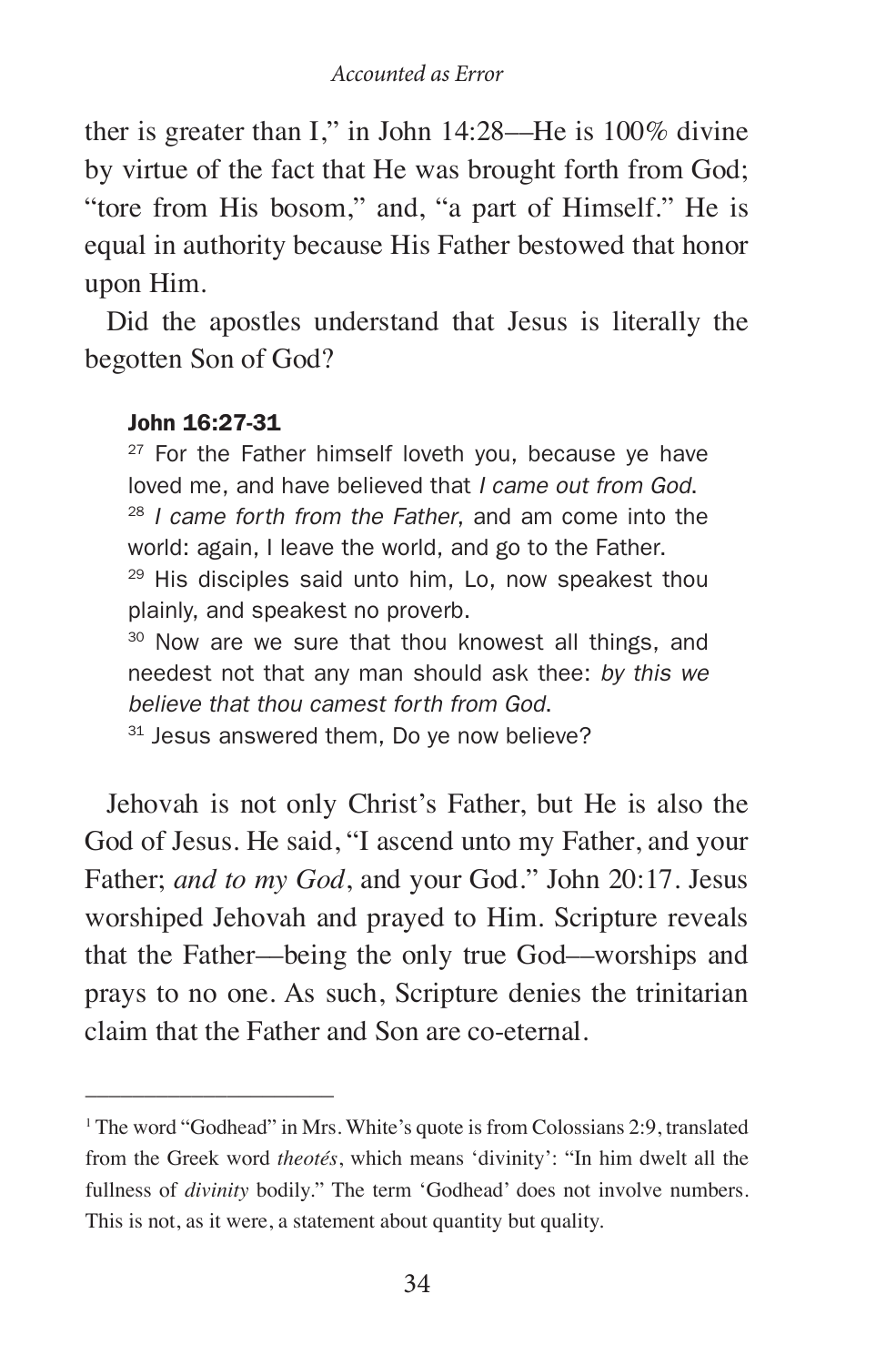**4**

## **The Form of God**

Many who want to learn about God at some point wonder if our heavenly Father has a visible form. Jesus said that His Father, though a Spirit, does indeed have a form:

#### John 5:37

And the Father himself, which hath sent me, hath borne witness of me. Ye have neither heard his voice at any time, nor seen his shape.

Some of the prophets were allowed to catch a glimpse of God. Here is how they described what they saw in visions:

#### Daniel 7:9

I beheld till the thrones were cast down, and the Ancient of days did sit, whose garment was white as snow, and the hair of his head like the pure wool: his throne was like the fiery flame, and his wheels as burning fire.

#### Isaiah 6:1

In the year that king Uzziah died I saw also Jehovah sitting upon a throne, high and lifted up, and his train filled the temple.

#### Ezekiel 1:26

And above the firmament that was over their heads was the likeness of a throne, as the appearance of a sapphire stone: and upon the likeness of the throne was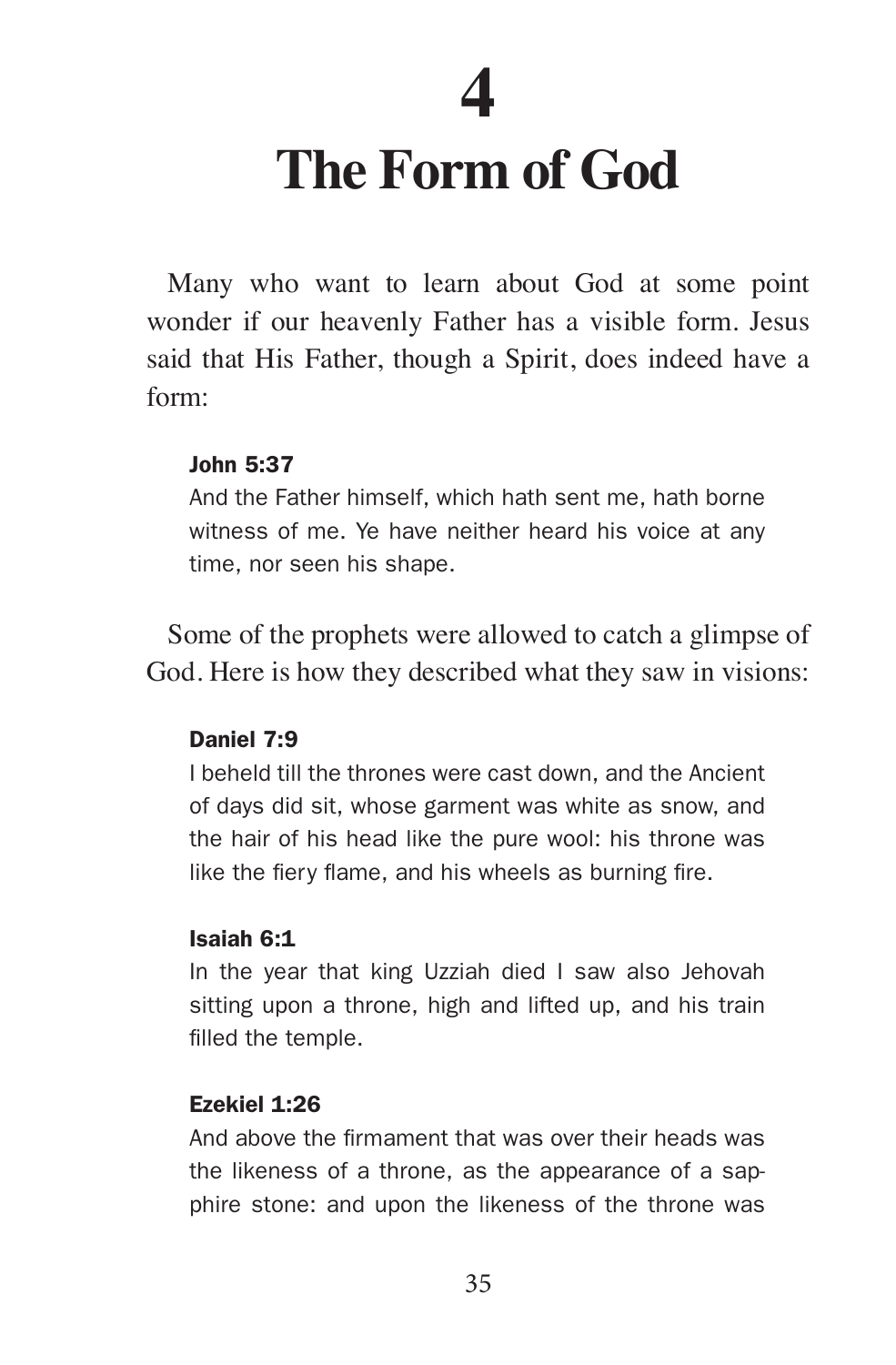the likeness as the appearance of a man above upon it.

#### Revelation 4:10

The four and twenty elders fall down before him that sat on the throne, and worship him that liveth for ever and ever, and cast their crowns before the throne.

All these prophets were privileged to see Jehovah *sitting* on His throne in such a way that would not mean their demise.

Early in her ministry, Ellen White was taken in vision to see Christ on the throne with His Father. In her book *Early Writings*, page 54, she gave this account:

"I saw a throne, and on it sat the Father and the Son. I gazed on Jesus' countenance and admired His lovely person. The Father's person I could not behold, for a cloud of glorious light covered Him. I asked Jesus if His Father had a form like Himself. He said He had, but I could not behold it, for said He, 'If you should once behold the glory of His person, you would cease to exist.'"

What Ellen White was told is consistent with what God said to Moses in Exodus 33:20, "And he said, Thou canst not see my face: for there shall no man see me, and live."

#### John 4:24

God is a Spirit: and they that worship him must worship him in spirit and in truth.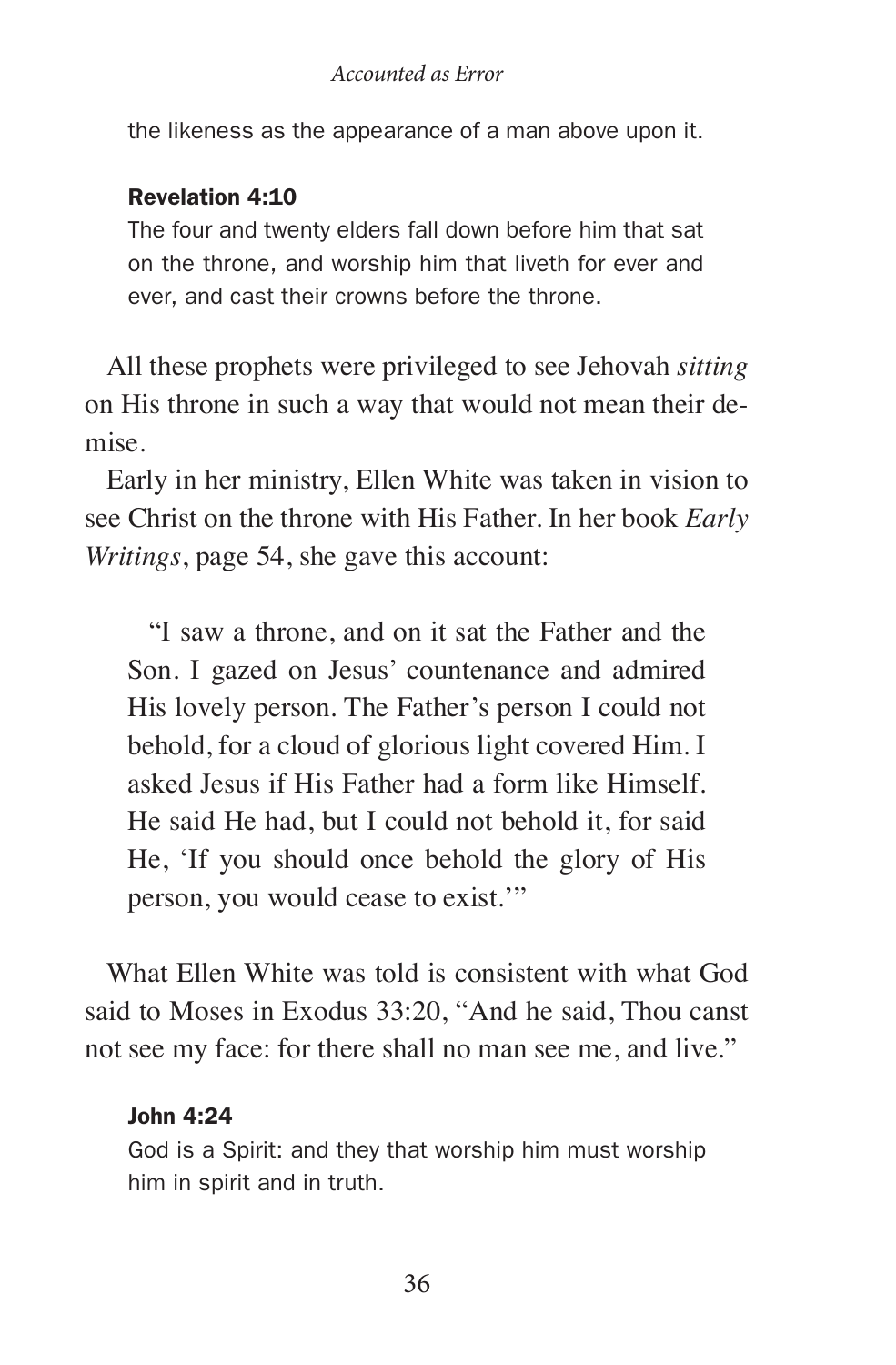# *The Form of God*

Because we in our sinful state would perish if we were to look upon Him, He, out of mercy for His lowly creations, has hidden His glory from our sight.

However, for the saved, this is only a temporary state. There will come a time when all who choose the Son will see the Father:

#### Matthew 5:8

Blessed are the pure in heart: for they shall see God.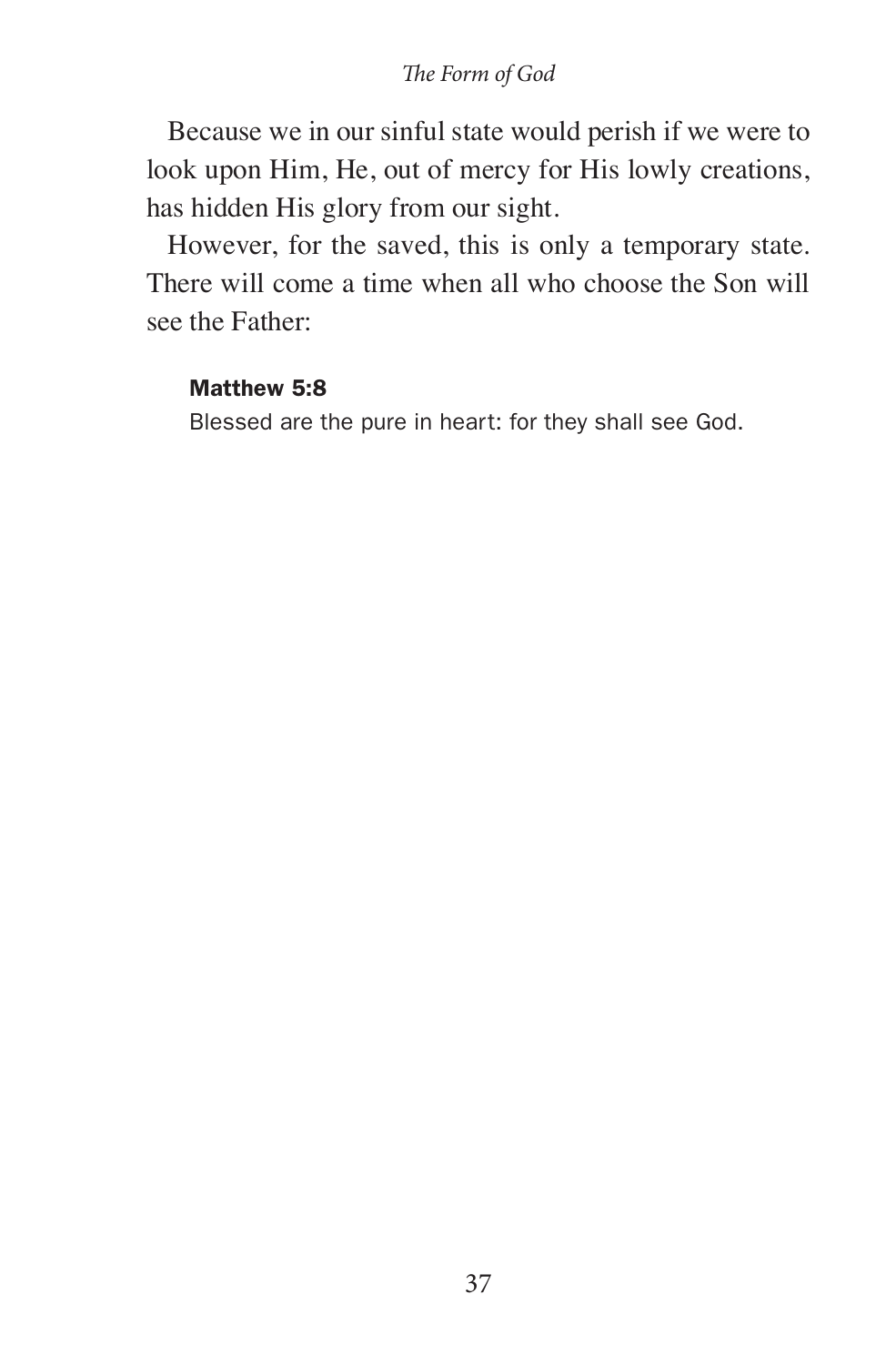# **5**

# **The Spirit of God**

The Bible says in 1 Corinthians 11:3 that the head of Christ is God, and that Christ is subject to His Father. Christ came to earth to reveal the Father and His Father's will to us. As Jesus put it:

## John 14:20

At that day ye shall know that I am in my Father, and ye in me, and I in you.

God and His Son spiritually connected with humanity––Jesus in the Father, we in Him, and He in us. The Holy Spirit is the greatest gift to mankind that Jesus could petition His Father to give.

Who is the Holy Spirit, according to the Bible? What is the purpose of the Holy Spirit?

Before we can answer these questions, we must first understand the word *spirit*. There are a few words in the Bible translated into English as spirit. The more prominent of Hebrew words is *ruwach*, while in Greek, the word is *pneuma*. The meaning of both these words covers two main concepts: The first pertains to one's thoughts and feelings––one's conscious mind and person. For instance: "For what man knoweth the things of a man, save the spirit of man which is in him? even so the things of God knoweth no man, but the Spirit of God." 1 Corinthians 2:11. The other use of the word spirit means *breathing*, or the move-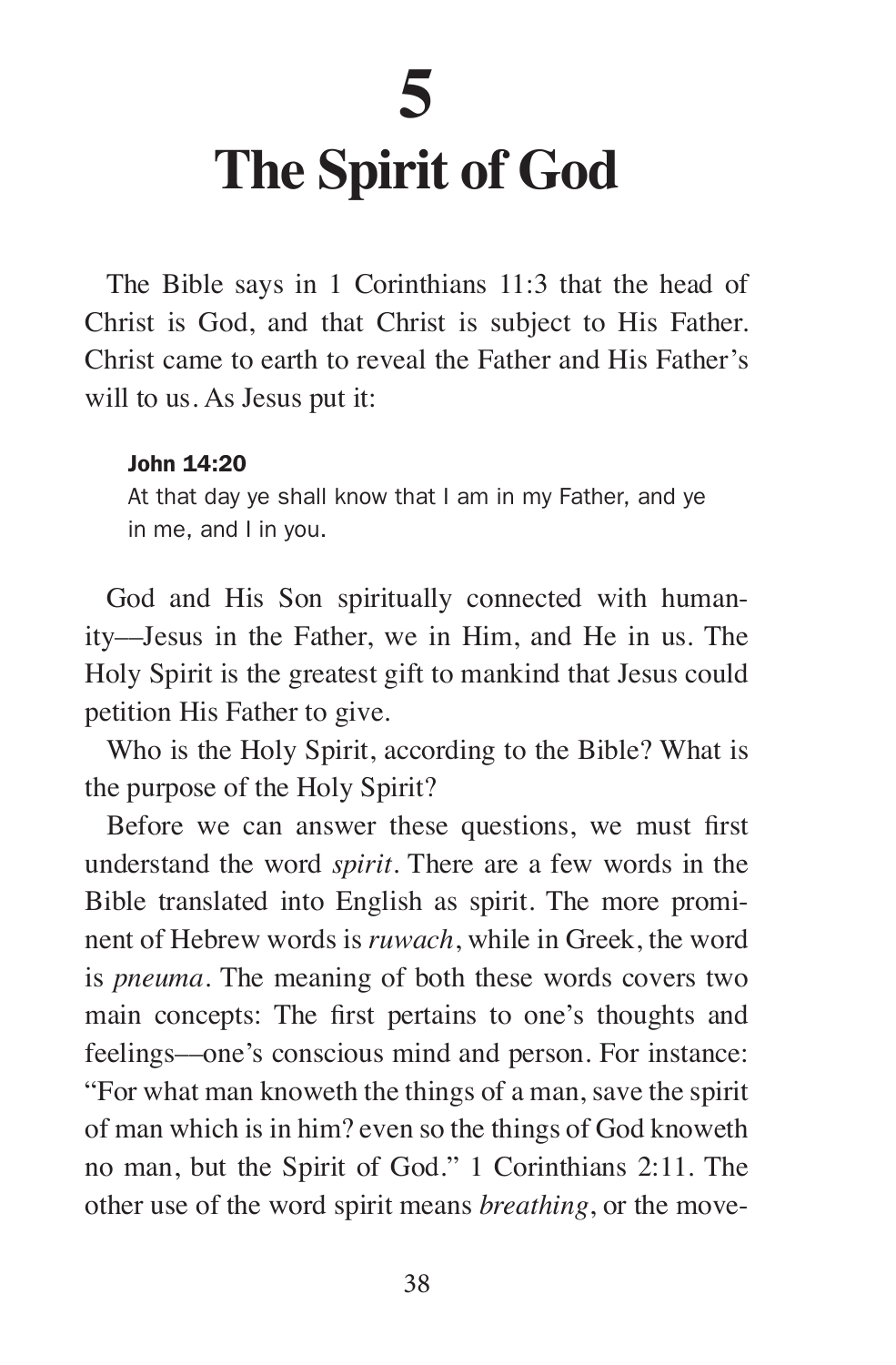# *The Spirit of God*

ment of air. For example, from the Greek word *pneuma*, we get the English word *pneumonia*, an infection of the lungs that affects breathing. Another word is *pneumatic*, such as a machine that is operated by compressed air.

The Day of Pentecost is perhaps the most prominent example in the Bible of the outpouring of the Holy Spirit. It involved the movement of air:

#### Acts 2:2-4

And suddenly there came a sound from heaven as of a rushing mighty wind, and it filled all the house where they were sitting. And there appeared unto them cloven tongues like as of fire, and it sat upon each of them. And they were all filled with the Holy Ghost.

'Holy Ghost' in this verse is translated from the Greek *Agio Pneuma,* literally meaning *Holy Breath*.

Jesus also compared receiving the Holy Spirit to the wind when talking to Nicodemus:

#### John 3:8

The wind bloweth where it listeth, and thou hearest the sound thereof, but canst not tell whence it cometh, and whither it goeth: so is every one that is born of the Spirit.

Why does God closely associate breathing with a person's thoughts, feelings, character, and mind within the word spirit? Consider what the Bible says about what happens when one dies:

#### Psalm 146:4

His *breath* (spirit) goeth forth, he returneth to his earth;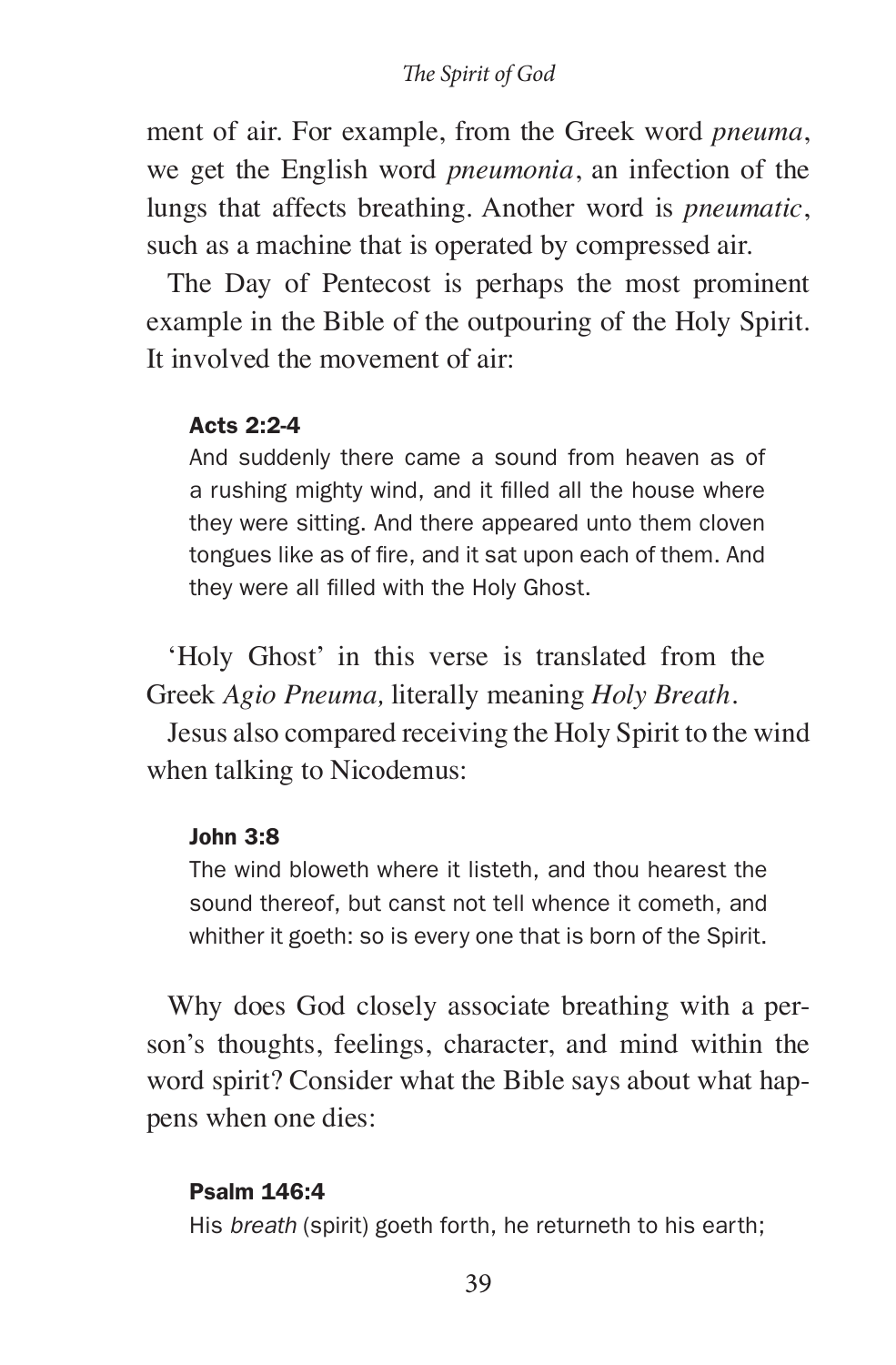in that very day his *thoughts* perish.

In other words, when we stop breathing, we stop thinking. One cannot exist without the other. Moreover, it is through breath that thoughts and feelings transmit into words. Jesus said, "The *words* that I speak unto you, they are *spirit*, and they are life." John 6:63.

Observe the link between breath and mind in the Creation account:

# Genesis 1:2

And the earth was without form, and void; and darkness was upon the face of the deep. And the *Spirit* of God *moved* upon the face of the waters.

# Psalm 33:6

By the word of the Lord were the heavens made; and all the host of them by the *breath* of his mouth.

The words *Spirit* and *breath* in these verses are the very same Hebrew word––*ruwach*. In Genesis 3:8, *ruwach* is a cool breeze––also the movement of air:

## Genesis 3:8

And [Adam and Eve] heard the voice of the Lord God walking in the garden in the *cool* of the day.

There is the *ruwach* of God and the *ruwach* of the day. It is the same word used in the account of Moses parting the Red Sea: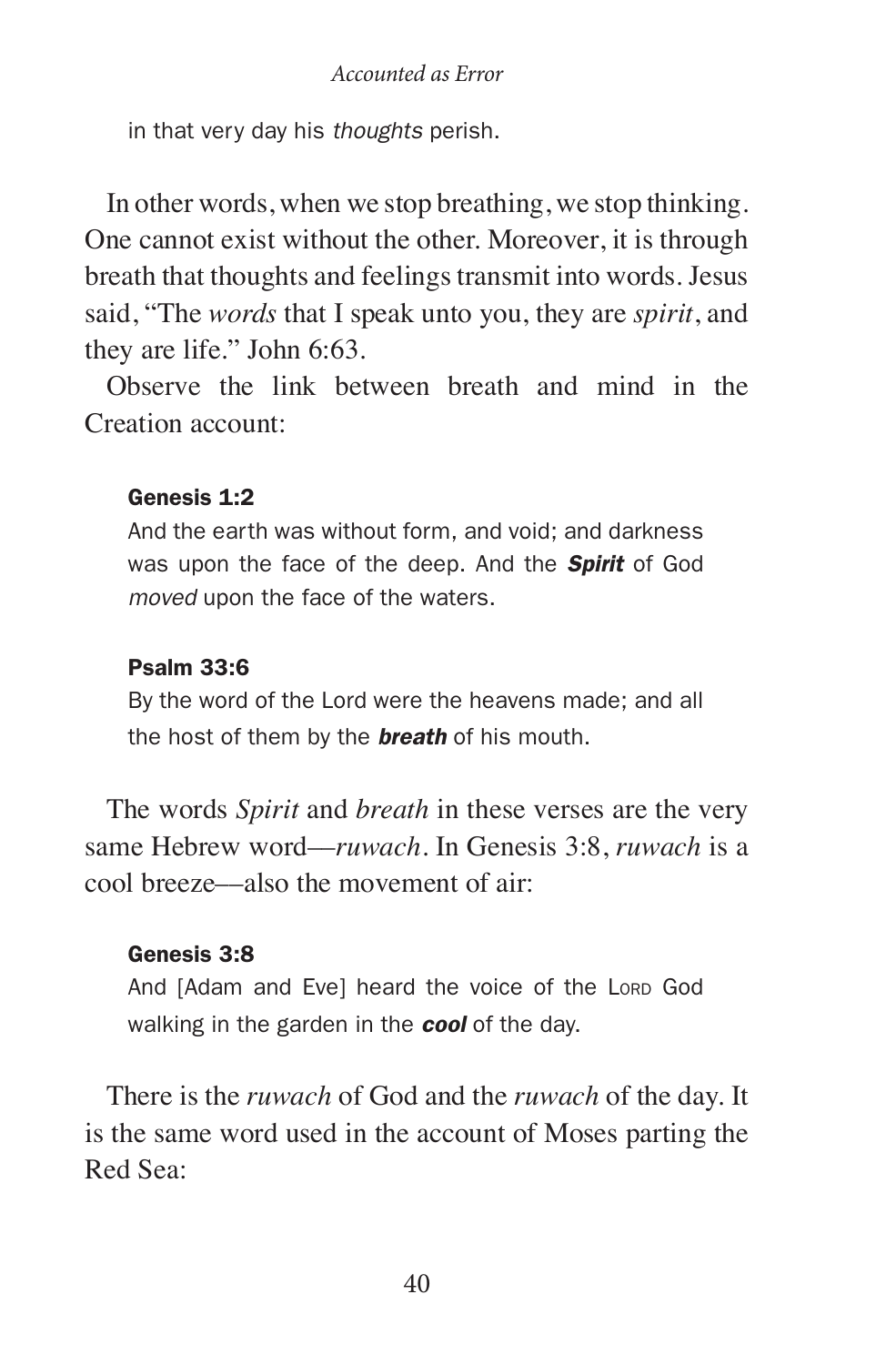# *The Spirit of God*

### Exodus 14:21

And Moses stretched out his hand over the sea; and the Lord caused the sea to go back by a strong east *wind* all that night, and made the sea dry land, and the waters were divided.

The *Spirit* of God; the *breath* of His mouth; a *cool* breeze; and a strong east *wind*––are all translated from the Hebrew word *ruwach*. "By the word of the Lord were the heavens made; and all the host of them by the spirit/breath of his mouth." "And the Spirit/Breath of God moved upon the face of the waters." It is even written that Jesus "breathed on the apostles, and saith unto them, Receive ye the Holy Ghost (Agio Pneuma: Holy Breath)." John 20:22. In these Scripture passages, the breath of God is His Spirit.

When the Bible refers to the Spirit of God, it is phrased in the possessive. It is Jehovah's Spirit. But more than just God's Holy Breath, it is His divine will. It was His Holy Breath that filled the nostrils of Adam, which caused him to become a living being. It was His holy breath––the Spirit of Christ––in John 20:22 that breathed new life into the disciples and all mankind.

We learned that the words *ruwach* and *pneuma* translated as *spirit* encompasses both the breath and the mind of the Father and the Son. Their Holy Spirit (breath/mind) proceeds forth from them. It is that which is received by the born again soul:

#### John 15:26

But when the Comforter is come, whom I will send unto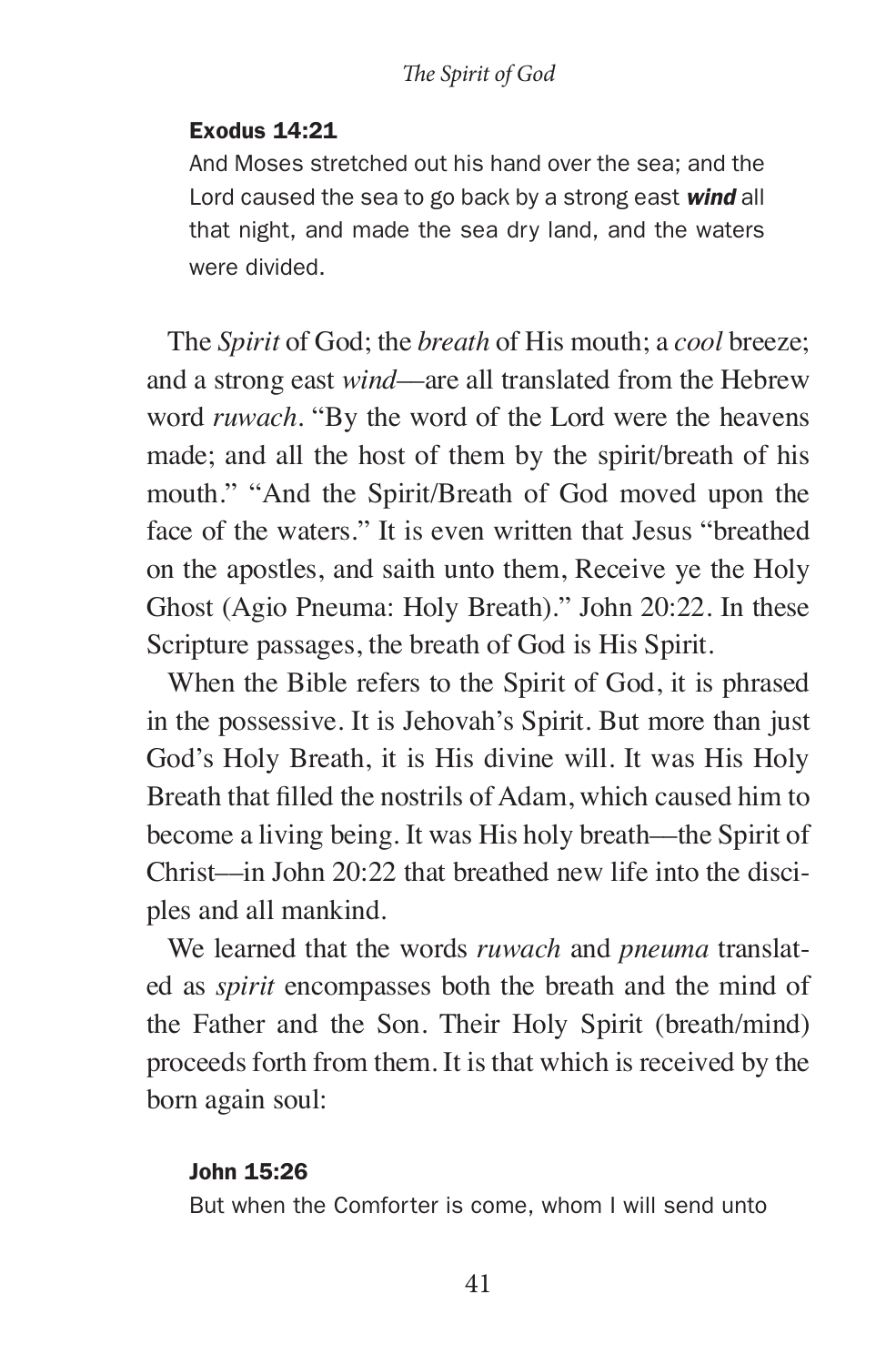you *from the Father*, even the Spirit of truth, which *proceedeth from the Father*, he shall testify of me.

#### Matthew 10:20

For it is not ye that speak, but the *Spirit of your Father* which speaketh in you.

## Philippians 1:19

For I know that this shall turn to my salvation through your prayer, and the supply of the *Spirit of Jesus Christ*.

#### Romans 8:9

But ye are not in the flesh, but in the Spirit, if so be that the *Spirit of God* dwell in you. Now if any man have not the *Spirit of Christ*, he is none of his.

## 1 Peter 1:11

Searching what, or what manner of time the *Spirit of Christ* which was in them did signify...

# Galatians 4:6

And because ye are sons, God hath sent forth the *Spirit of his Son* into your hearts, crying, Abba, Father.

#### Colossians 1:27

To whom God would make known what is the riches of the glory of this mystery among the Gentiles; which is *Christ in you*, the hope of glory.

Jesus prayed for the disciples and said to His Father, "I in them, and thou in me... And I have declared unto them thy name, and will declare it: that the love wherewith thou hast loved me may be in them, and I in them." John 17:23, 26.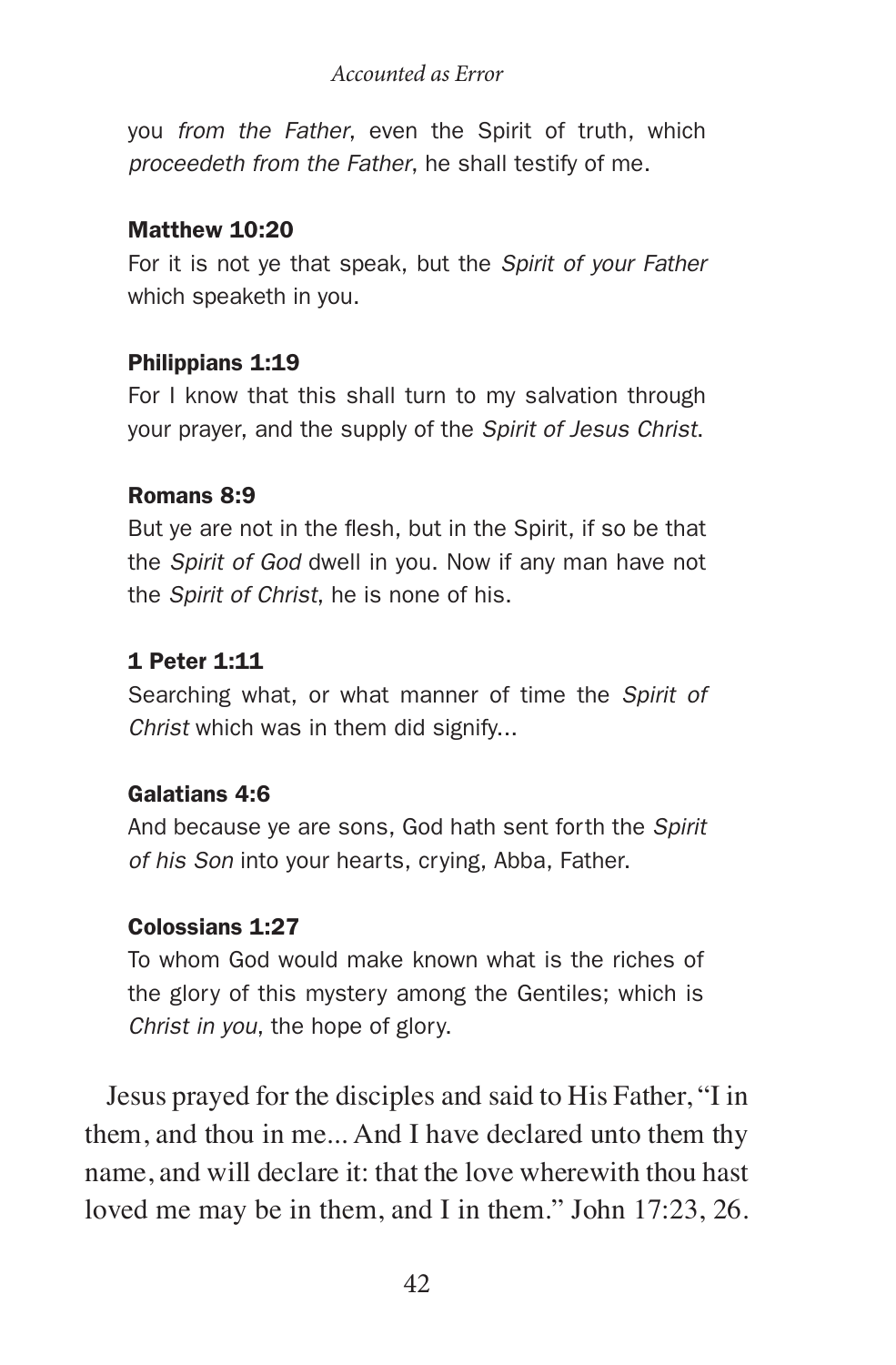# *The Spirit of God*

Notice Jesus says that it is His Father and Himself in Spirit (that is Holy) that enters the hearts of believers. All these verses confirm the Holy Spirit is the Spirit of the Father and the Son in the man. The mind of God is to be within the born again Christian, connecting them with Him. We can become like-minded with our Creator. He wants us to think, speak, and act in harmony with Him.

# John 14:23

Jesus answered and said unto him, If a man love me, he will keep my words: and my Father will love him, and we will come unto him, and make our abode with him.

The Father and the Son will make their abode––that is to say, their *home*––with the repentant sinner. How?

# 1 Corinthians 6:19

Know ye not that your body is the temple of the Holy Ghost which is in you, which ye have of God, and ye are not your own?

The Holy Spirit is the presence; breath and mind of the Father and the Son in the soul.

# Psalm 139:7

Whither shall I go from thy spirit? or whither shall I flee from thy presence?

# 1 Corinthians 2:16

For who hath known the mind of the Lord, that he may instruct him? but we have the mind of Christ.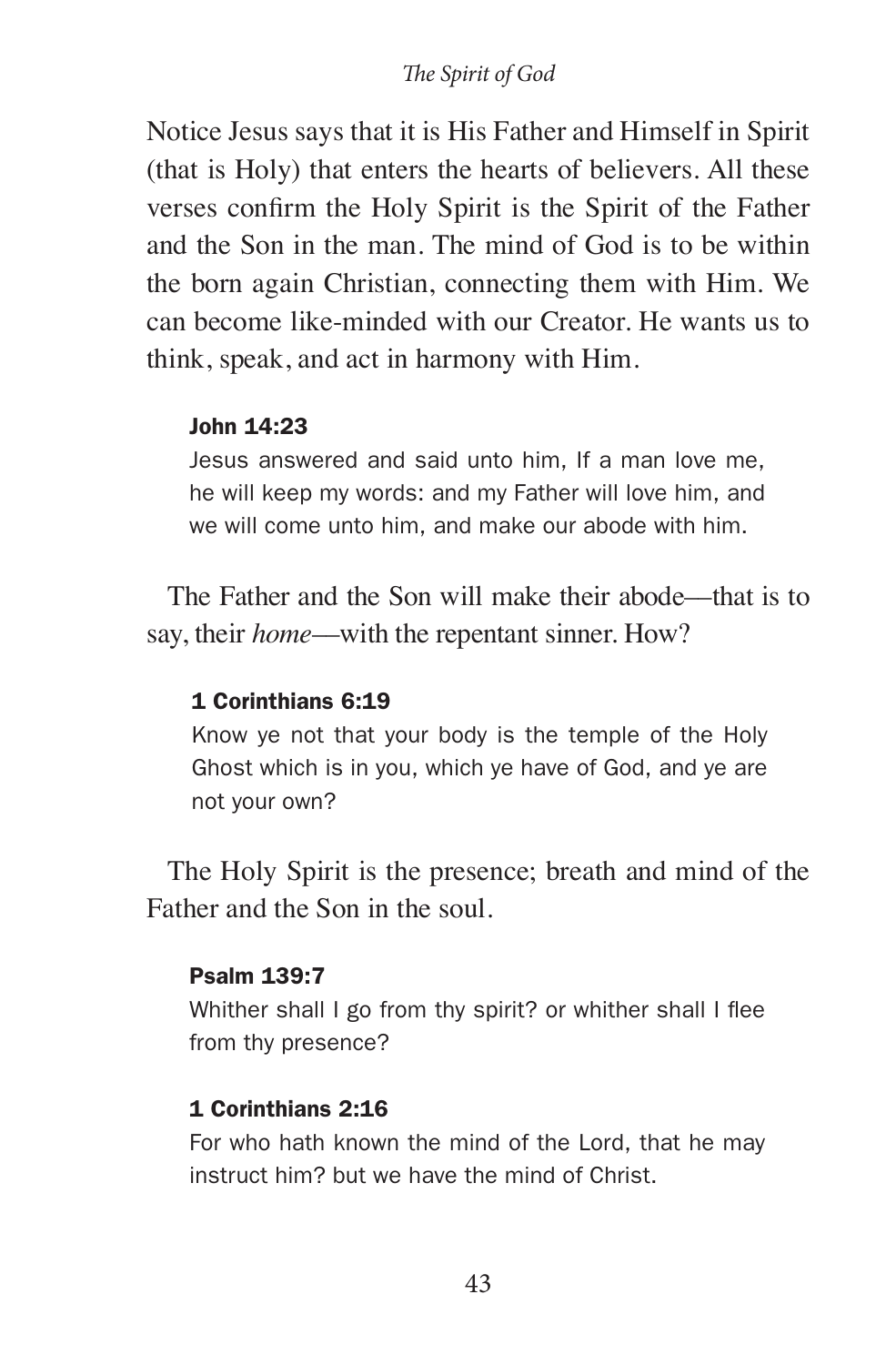You may ask, Didn't Jesus say that the Comforter will come as another? Yes, He did. Let's look in the gospel of John, chapter 14 at what Jesus told the disciples:

#### John 14:16

And I will pray the Father, and he shall give you another Comforter, that he may abide with you for ever.

*Comforter* was translated into English from the Greek *paráklētos*. We will come back to this.

#### John 14:17

Even the Spirit of truth; whom the world cannot receive, because it seeth him not, neither knoweth him: but ye know him; for he dwelleth with you, and shall be in you.

Didn't we just read in John 14:23 that it is Christ and the Father that make their abode in you? Now notice what Jesus says about the Comforter in verse 18:

#### John 14:18

I will not leave you comfortless: *I will come to you.*

## John 14:20-21

At that day ye shall know that I am in my Father, and ye in me, and I in you. He that hath my commandments, and keepeth them, he it is that loveth me: and he that loveth me shall be loved of my Father, and I will love him, and will *manifest myself* to him.

At this point, in verse 22, the apostles were confused, but not about *who* would come. They correctly understood that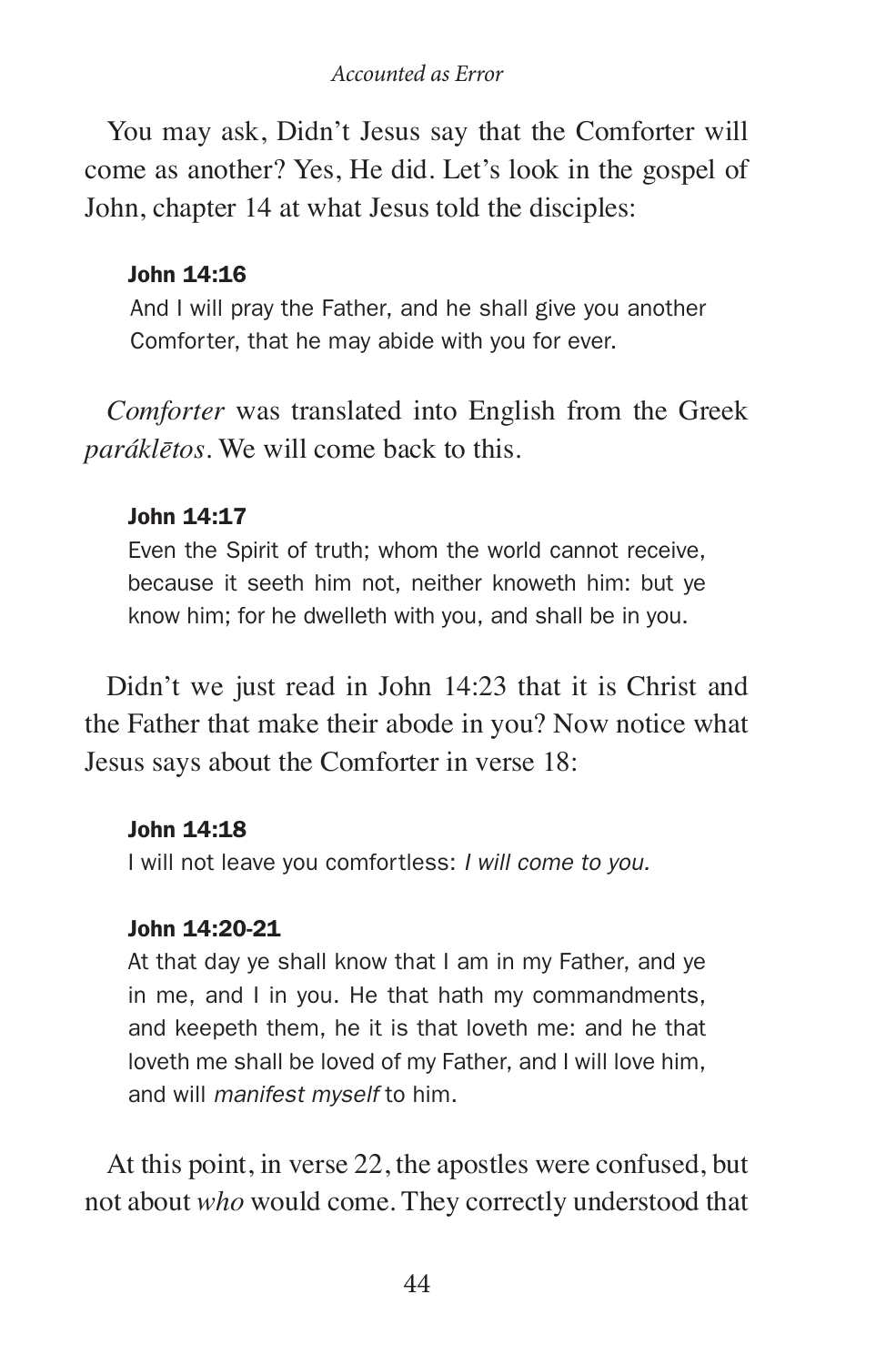# *The Spirit of God*

it would be Jesus manifesting Himself to them. They were expecting no one else. They only needed clarification as to *how* He would manifest Himself in such a way that they would not see Him. One of them asked a question that was probably on all their minds:

### John 14:22-23

Lord, how is it that thou wilt *manifest thyself* unto us, and not unto the world? Jesus answered and said unto him, If a man love me, he will keep my words: and my Father will love him, and *we will come unto him, and make our abode with him.*

The Father and Son in you. No one else.

### John 14:24-25

He that loveth me not keepeth not my sayings: and the word which ye hear is not mine, but the Father's which sent me. These things have I spoken unto you, *being yet present with you.*

Jesus said to the disciples in verse 17 that the Comforter "dwelleth with them" in the present, and would be in them in the future. They thoroughly understood that Christ was with them at that time, that He would go to the Father, then manifest Himself to them later in a way that they would not see Him.

Jesus uses that word Comforter again in verse 26. Remember, the original Greek word is *paráklētos*:

#### John 14:26

But the Comforter (*paráklētos*), which is the Holy Ghost,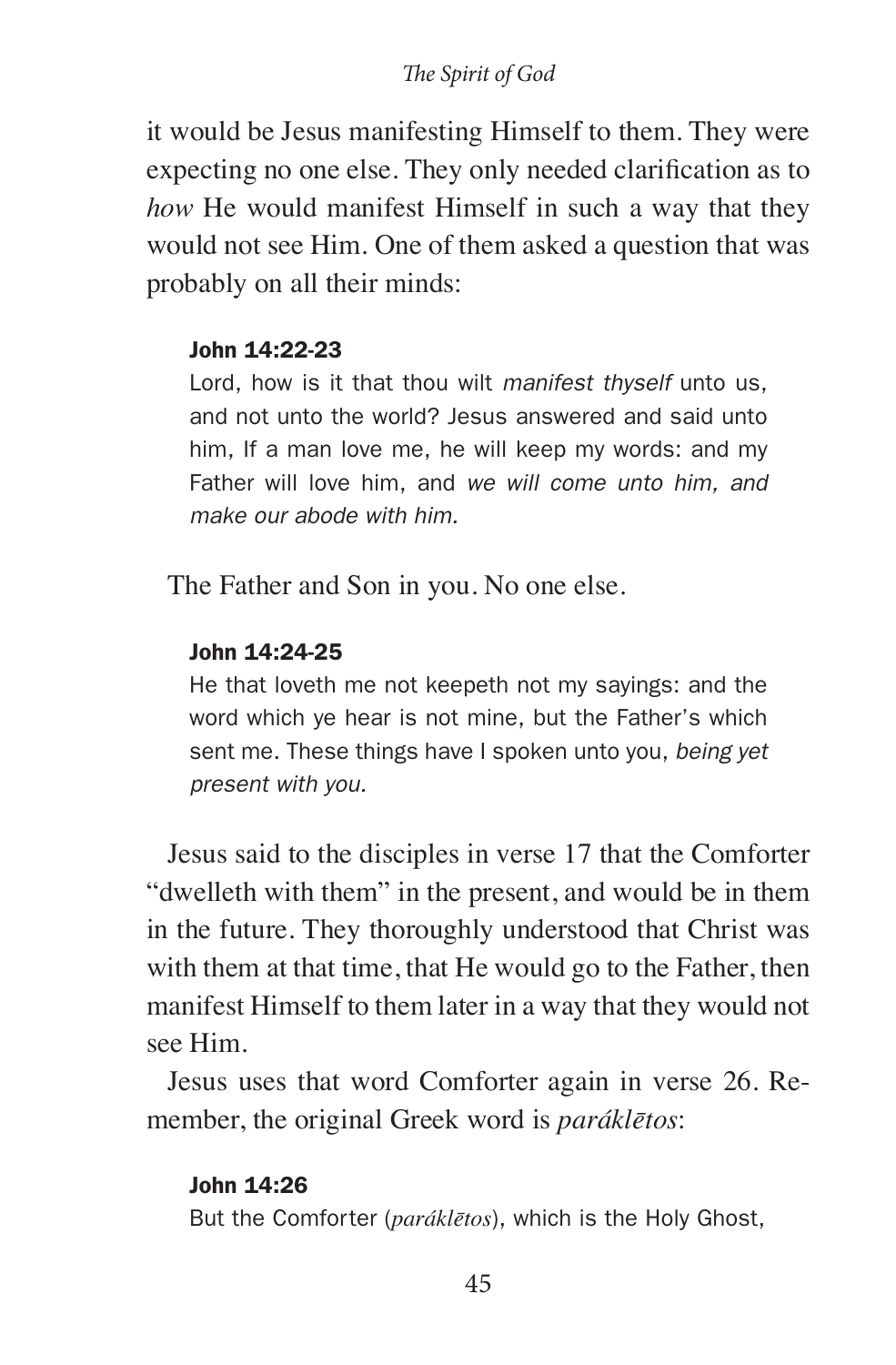whom the Father will send in my name, he shall teach you all things, and bring all things to your remembrance, whatsoever I have said unto you.

After teaching them much about the Holy Ghost (Holy Breath/Mind) as "another" Comforter, Jesus then reveals He had been speaking in proverbs or parables:

#### John 16:25

These things have I spoken unto you in proverbs: but the time cometh, when I shall no more speak unto you in proverbs, but I shall shew you plainly of the Father.

Jesus taught in parables all the time. He said of Himself, "I am the door: by me if any man enter in, he shall be saved." And, "I am the good shepherd: the good shepherd giveth his life for the sheep." John 10:9. Jesus referred to the Comforter in the third person. Jesus often spoke of Himself in the third person:

#### Matthew 13:41

The Son of man shall send forth his angels, and they shall gather out of his kingdom all things that offend, and them which do iniquity.

Jesus spoke of Himself as though he were talking about someone else when He said that *the Son of man* was to come and that *he* will send *his* angels. Remember that after Jesus said that "the Comforter, he will come," He followed this by plainly saying in verse 18, "I will not leave you comfortless: **I will come to you."**

Again, in John's gospel, the word *Comforter* was trans-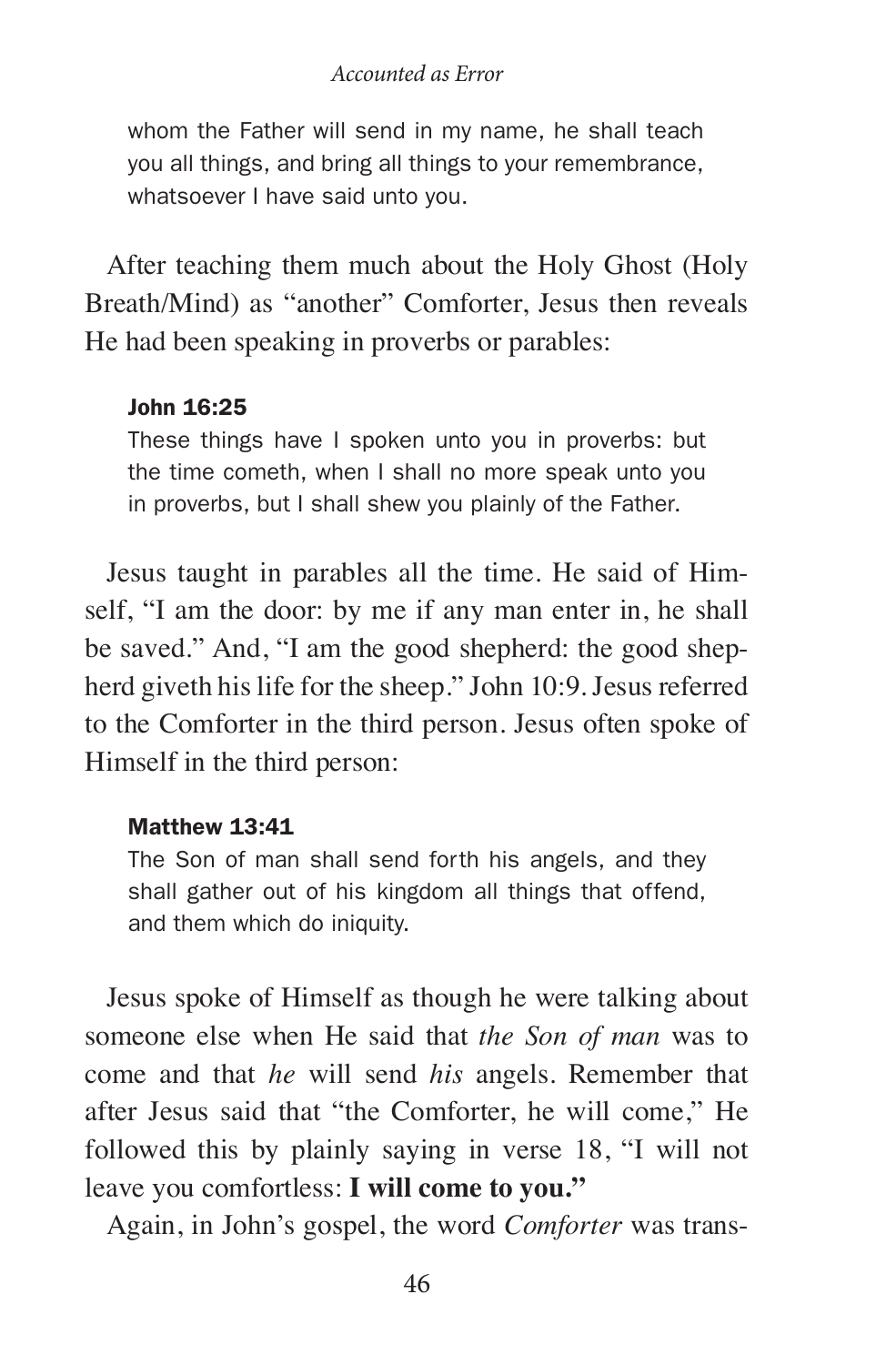# *The Spirit of God*

lated from the Greek word *paráklētos*. There is another place where *paráklētos* was used to describe Jesus, also penned by the apostle John, yet translated into English as a different word:

# 1 John 2:1

My little children, these things write I unto you, that ye sin not. And if any man sin, we have an *advocate* with the Father, Jesus Christ the righteous.

The word 'advocate' here is the same word that was translated as Comforter when referring to the Holy Spirit. If you have a Strong's Concordance, the words Comforter and advocate are both numbered 3875––the Greek word *paráklētos*. For whatever reason, the translators chose a different English word in this verse. Since it is the same Greek word, then 1 John 2:1 is just as accurately translated, "If any man sin, we have a *Comforter* with the Father, Jesus Christ the righteous."

Now, let's take a look at who the Holy Spirit is according to the inspired writings of Ellen G. White. She commented on this in various works:

"The only defense against evil is the indwelling of Christ in the heart through faith in His righteousness."

–– *The Desire of Ages*, page 324

"The Holy Spirit is the comforter, as the personal presence of Christ to the soul."

–– *The Review and Herald,* November 29, 1892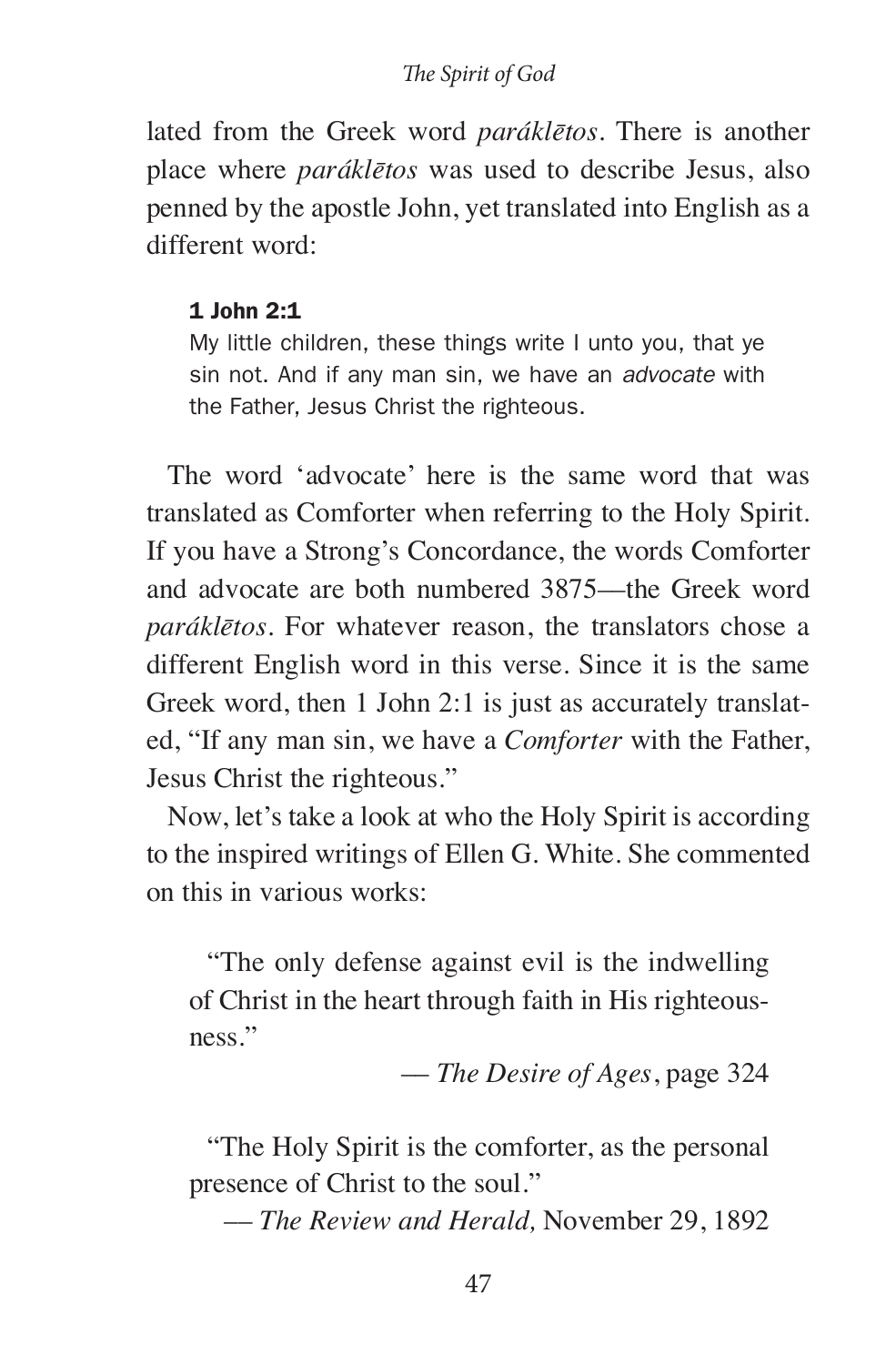"The Holy Spirit is the Spirit of Christ." –– *Manuscript Releases, vol. 14,* page 84

"This refers to the omnipresence of the Spirit of Christ, called the Comforter."

–– *Manuscript Releases, vol. 14,* page 179

"We adore God for His wondrous love in giving Jesus the Comforter."

–– *Manuscript Releases, vol. 19,* page 298

"They have one God and one Saviour; and one Spirit—the Spirit of Christ."

> –– *The Later Elmshaven Years, 1905 - 1915,* page 47

"We want the Holy Spirit, which is Jesus Christ." –– *Letter 66,* 1894

"The Saviour is our Comforter. This I have proved Him to be."

–– *Manuscript Releases, vol. 8,* page 49, 1892

"In giving His commission to His followers, Christ did not tell them they would be left alone. He assured them that *He would be near them*. He spoke of His Omnipresence in a special way. Go to all nations, He said. Go, to the farthest portion of the habitable globe, but know that *My presence*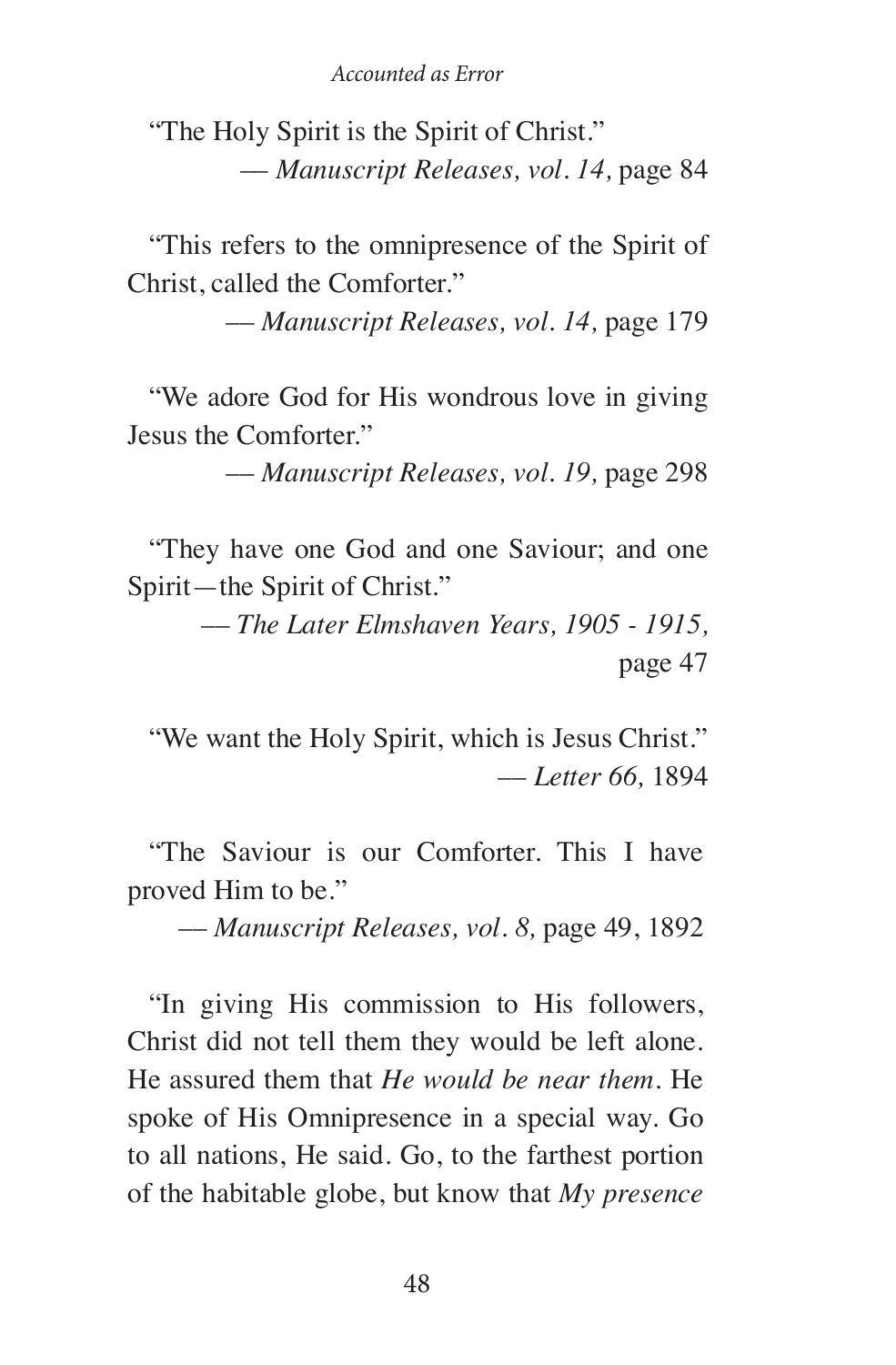# *The Spirit of God*

will be there. Labor in faith and confidence, for the time will never come when I shall forsake you." –– *Manuscript 138,* 1897

Most important is the purpose of the Holy Spirit. From her book, *Acts of The Apostles,* pages 52 and 53, Mrs. White wrote:

"It is the Holy Spirit that convicts of sin. If the sinner responds to the quickening influence of the Spirit, he will be brought to repentance and aroused to the importance of obeying the divine requirements.

"To the repentant sinner, hungering and thirsting for righteousness, the Holy Spirit reveals the Lamb of God that taketh away the sin of the world. 'He shall receive of Mine, and shall show it unto you,' Christ said. 'He shall teach you all things, and bring all things to your remembrance, whatsoever I have said unto you.' John 16:14; 14:26.

"The Spirit is given as a regenerating agency, to make effectual the salvation wrought by the death of our Redeemer. The Spirit is constantly seeking to draw the attention of men to the great offering that was made on the cross of Calvary, to unfold to the world the love of God, and to open to the convicted soul the precious things of the Scriptures.

"Having brought conviction of sin, and presented before the mind the standard of righteousness,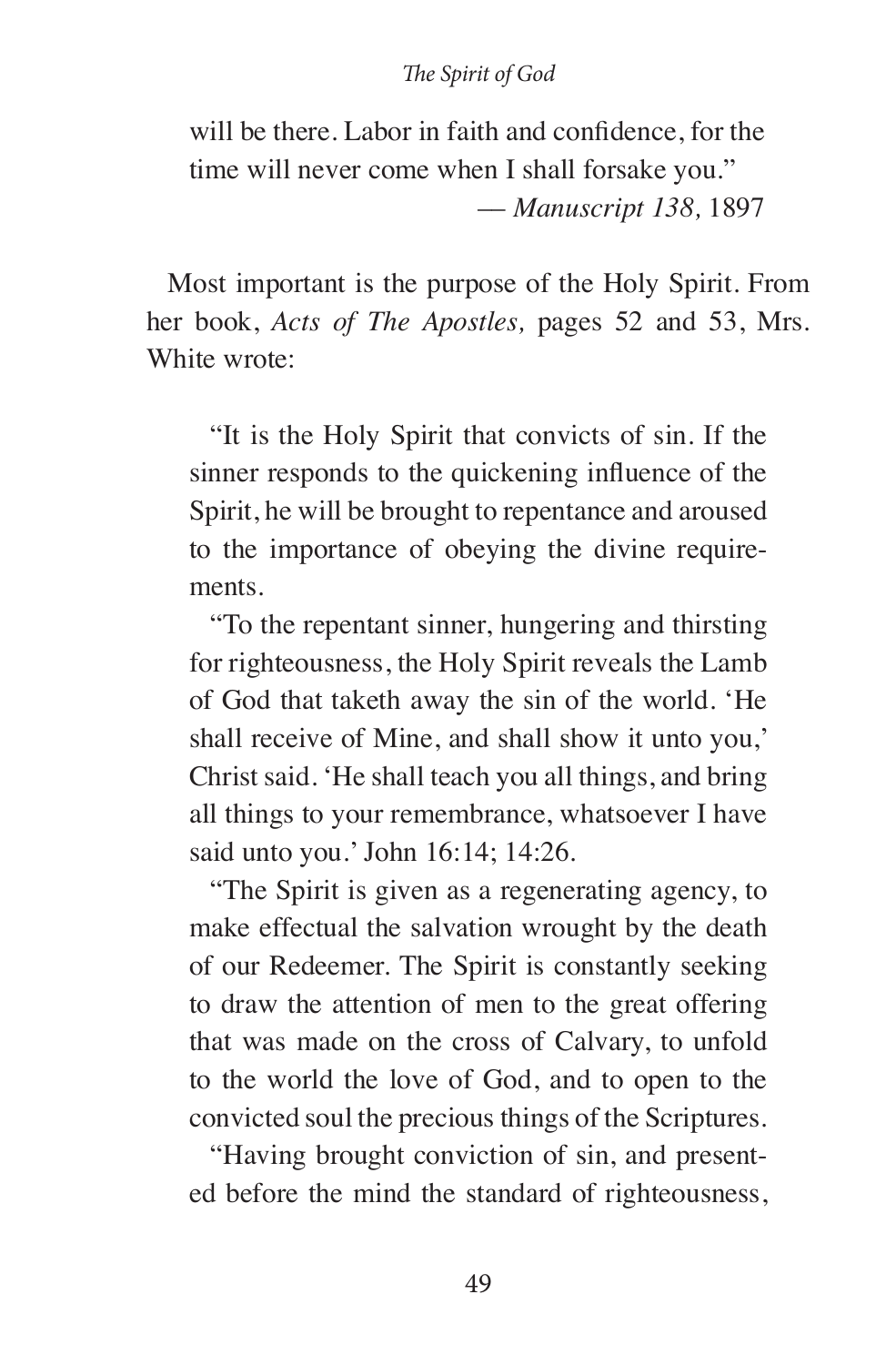the Holy Spirit withdraws the affections from the things of this earth and fills the soul with a desire for holiness. 'He will guide you into all truth' (John 16:13), the Saviour declared. If men are willing to be molded, there will be brought about a sanctification of the whole being. The Spirit will take the things of God and stamp them on the soul."

The work of the Holy Spirit is best summed up by the apostle Paul:

## Galatians 2:20

I am crucified with Christ: nevertheless I live; yet not I, but Christ liveth in me: and the life which I now live in the flesh I live by the faith of the Son of God, who loved me, and gave himself for me.

Then they who receive the Holy Spirit will labor as did Paul for the benefit of mankind. He said, "Now then we are ambassadors for Christ, as though God did beseech you by us: we pray you in Christ's stead, be ye reconciled to God." 2 Corinthians 5:20.

# 1 Corinthians 15:45

And so it is written, The first man Adam was made a living soul; the last Adam (Jesus Christ) was made a quickening (life-giving) *spirit*.

Why did Christ speak of the Comforter as *another*? It is Jesus Himself come in *another form*. Jesus, the man, was made Jesus the Comforter—a life-giving, Holy Spirit. It is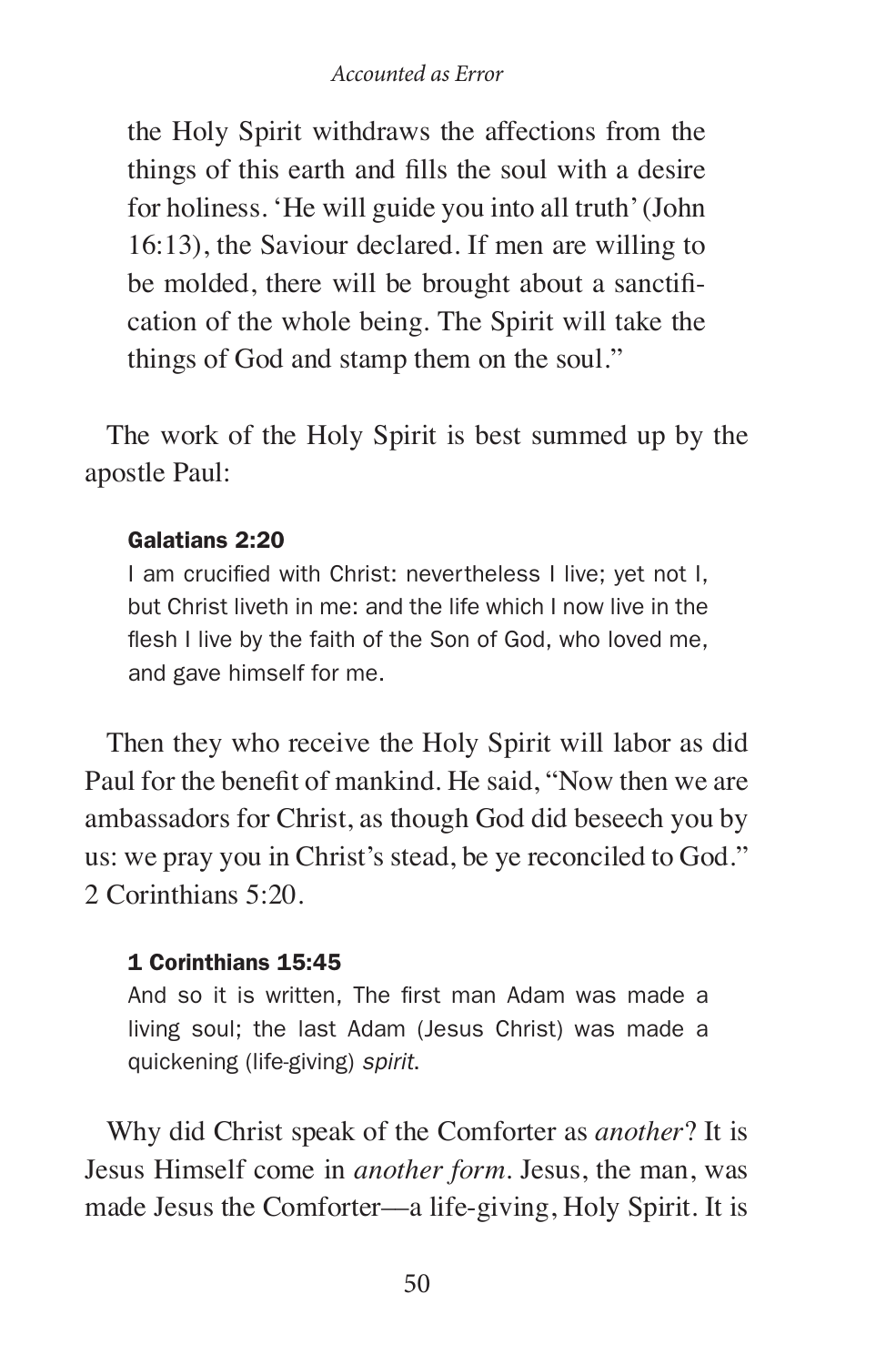Jesus, "the last Adam," whose Spirit is holy that comes to the door of your heart:

# Revelation 3:20

Behold, I stand at the door, and knock: if any man hear my voice, and open the door, *I will come in to him, and will sup with him, and he with me.*

Jesus is the Word. He is the Bread of Life. It is Christ's Spirit that enters the believer to "sup" on "every word that proceeds out of the mouth of God." Matthew 4:4. By His Spirit, Christ helps the believer understand Scripture. We get to know God by reading His words of life.

# John 6:63

The words that I speak unto you, they are spirit, and they are life.

# Romans 10:17

So then faith cometh by hearing, and hearing by the word of God.

In giving us His Spirit, He is giving us His life experience that knew no sin, and with it life eternal. The Holy Spirit. The Comforter. It is not devoid of personality. The Spirit is not an impersonal force or essence. No. It is very personal and very intimate. It is Christ in you, the hope of glory! When we receive the Holy Spirit by faith, we are receiving the mind of Jesus Christ and His righteousness. Is there anything in this world that's worth more than that?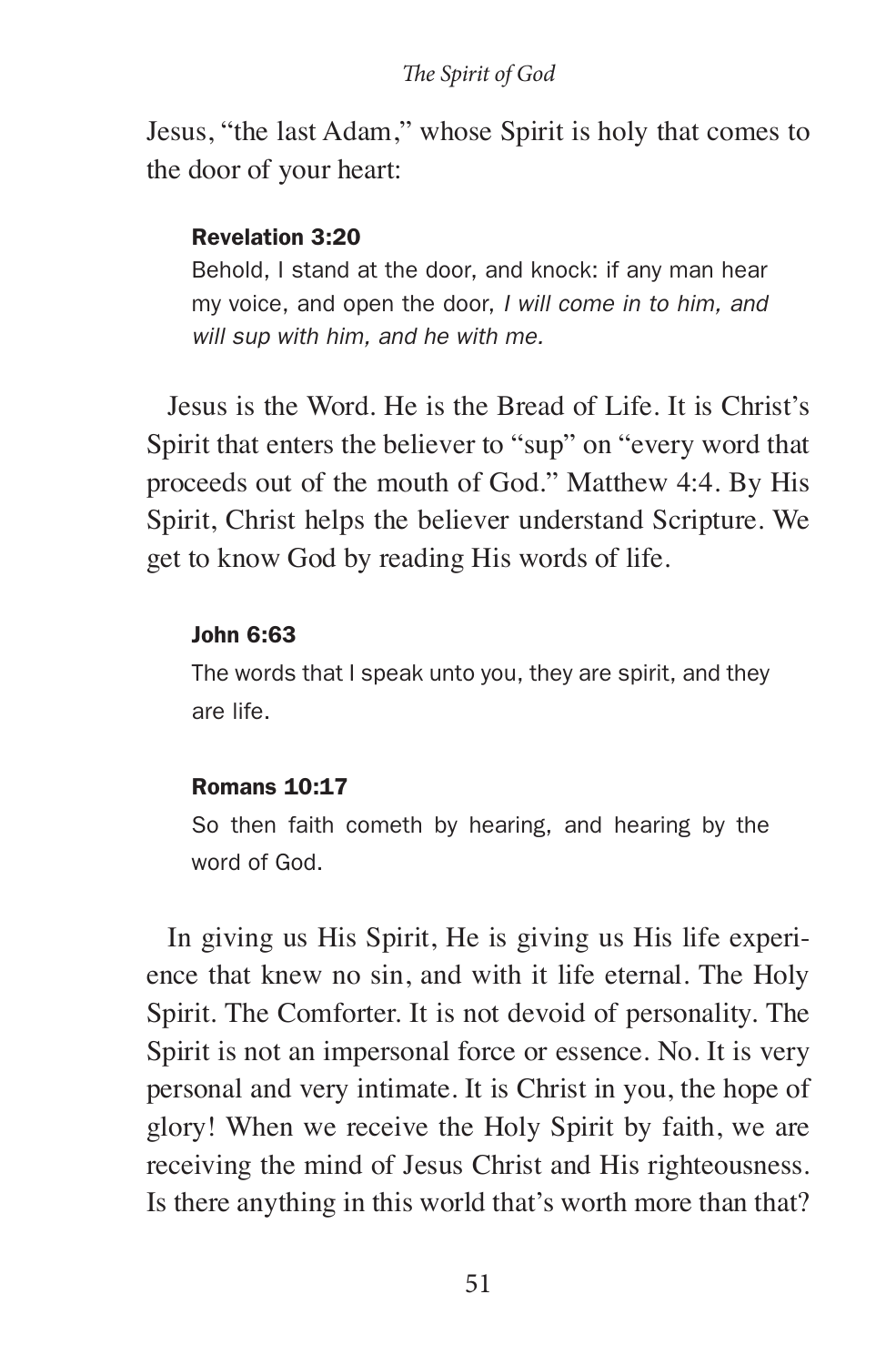# **6**

# **Righteousness by Faith**

# John 17:1-3

 $1$  These words spake Jesus, and lifted up his eyes to heaven, and said, Father, the hour is come; glorify thy Son, that thy Son also may glorify thee:

 $2$  As thou hast given him power over all flesh, that he should give eternal life to as many as thou hast given him.

<sup>3</sup> And this is life eternal, that they might know thee the only true God, and Jesus Christ, whom thou hast sent.

Salvation is the gift of God through faith in His Son Jesus Christ.

# John 20:31

But these are written, that ye might believe that Jesus is the Christ, the Son of God; and that believing ye might have life through his name.

Our first parent, Adam, sinned.

# Romans 5:12

Wherefore, as by one man sin entered into the world, and death by sin; and so death passed upon all men, for that all have sinned.

It is Adam's sinful life that is passed on to his offspring that we inherit at birth. It is our sinful life that is not capable of keeping God's law. We are born in the flesh, which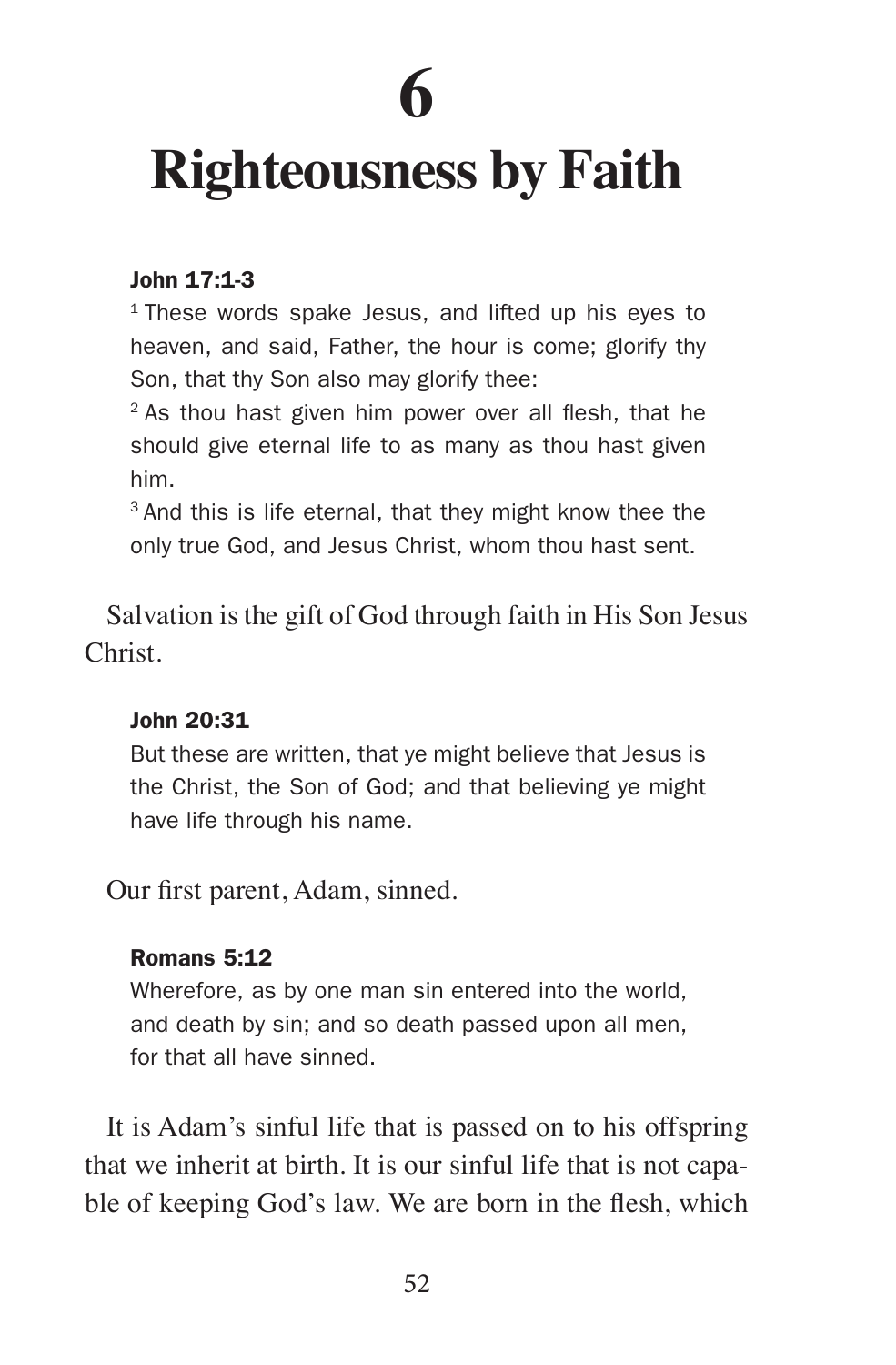brings death. There is nothing we can do to earn our way into heaven. It is the righteous life of Christ we receive in Spirit that brings life eternal. We are "born again."

Because we are born with a sinful nature, even at our best, we still come short of the glory of God, says Romans 3:23. And 1 John 3:4 says, "Whosoever committeth sin transgresseth also the law: for sin is the transgression of the law." Only the righteous life of Christ meets the requirements of the law. We receive it by faith. This is known as *righteousness by faith*.

A Christian needs to understand how righteousness by faith works. What did Jesus have to experience and accomplish that gave Him legal rights to offer His righteous life to the sinner? Let's explore what the Bible reveals concerning righteousness by faith.

Jesus told His disciples:

## John 16:7

Nevertheless I tell you the truth; It is expedient for you that I go away: for if I go not away, the Comforter will not come unto you; but if I depart, I will send him unto you.

Jesus said that He had to leave them before the Comforter could come. The disciples were troubled. They did not want to be without their Lord. But Jesus said it was "expedient for them." It would be to their advantage that He goes away. They would benefit greatly. But if he does not go the Comforter will not come.

Why did Jesus have to go before the Comforter could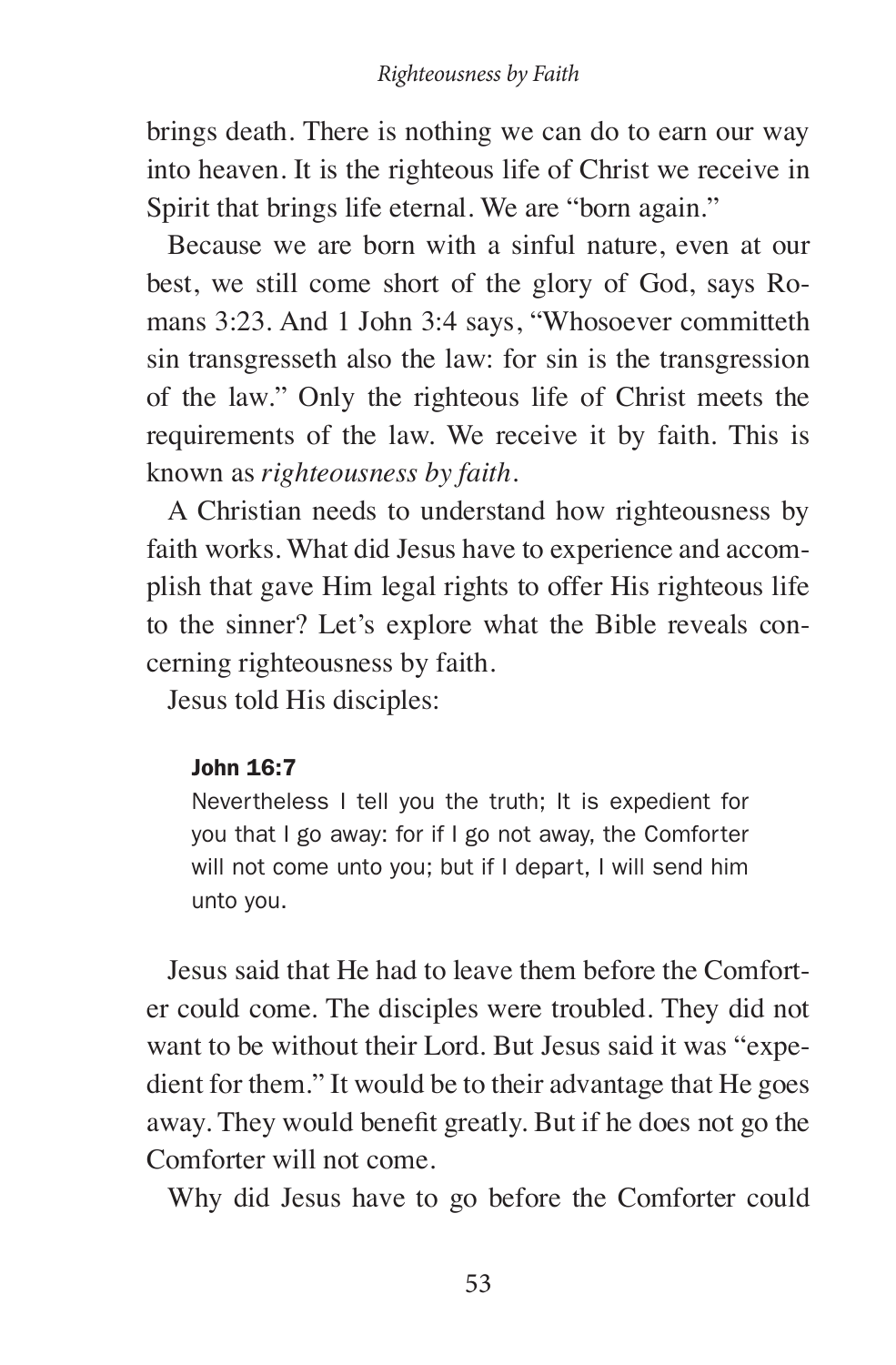come?

# John 7:38-39

He that believeth on me, as the scripture hath said, out of his belly shall flow rivers of living water. (But this spake he of the Spirit, which they that believe on him should receive: *for the Holy Ghost was not yet given; because that Jesus was not yet glorified.)*

Jesus had to be glorified before the Comforter could come.

# John 6:63

It is the spirit that quickeneth; the flesh profiteth nothing: the words that I speak unto you, they are spirit, and they are life.

In John 6:63, "Christ is not here referring to his doctrine, but to his person, the divinity of his character," says Ellen White in *Selected Messages Book 1*, page 249.

# 1 Corinthians 15:45

And so it is written, The first man Adam was made a living soul; the last Adam was made a quickening spirit.

The first Adam was defeated by Satan, bringing defeat and death. Jesus is referred to here as the last Adam. Our chance at life. As we saw, 1 Corinthians 15:45 says that Christ "was made a quickening spirit." This means that Jesus' glorification made Him a life-giving Spirit––a Holy Spirit.

It is Christ's victory over sin and Satan that makes for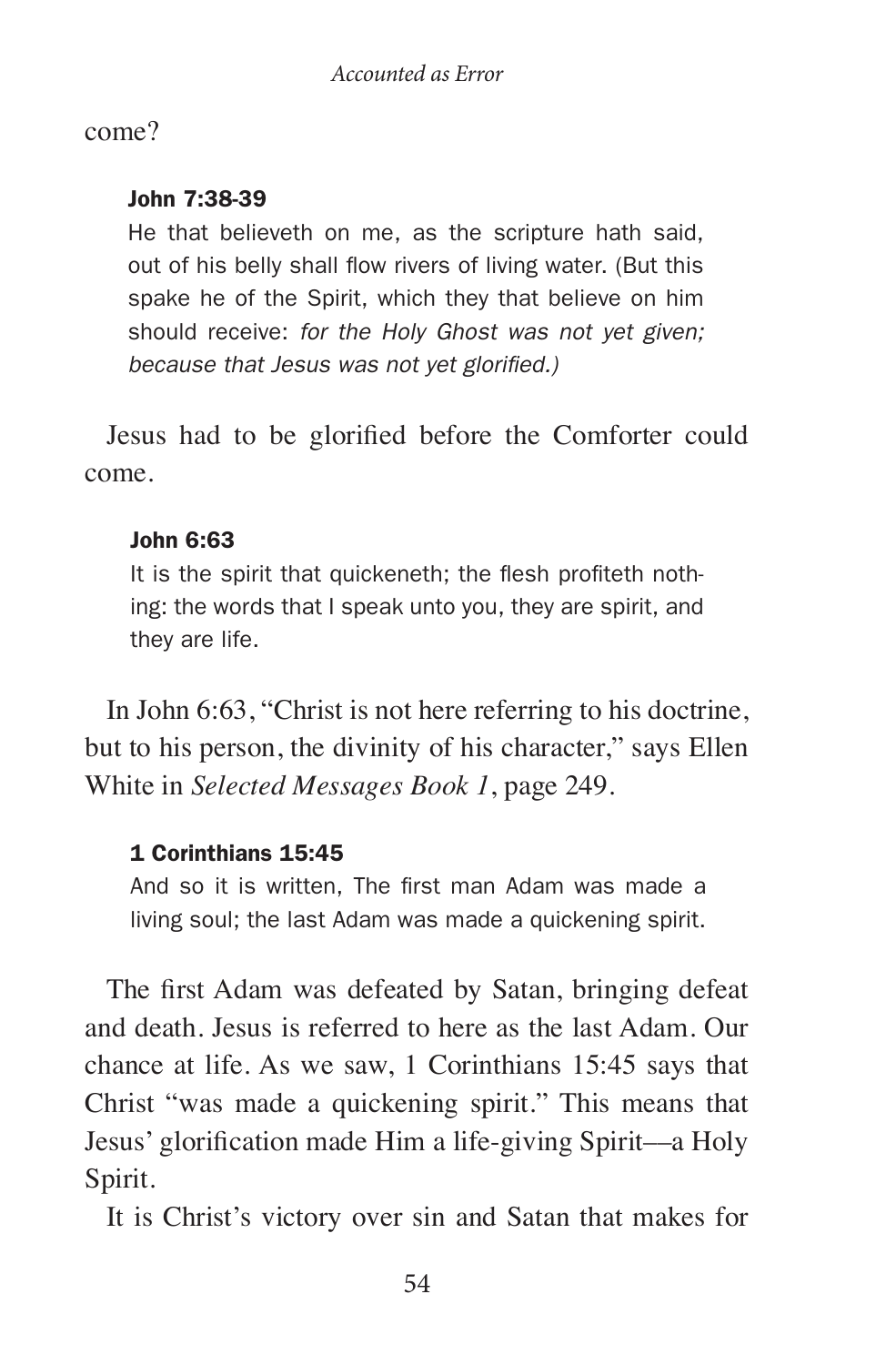an extra measure of the Spirit which He offers to us. Let's look at Scripture to see how:

# Romans 8:10

And if Christ be in you, the body is dead because of sin; but the Spirit is life because of righteousness.

Who's righteousness? The righteousness of Christ. Jesus prayed:

# John 17:5

And now, O Father, glorify thou me with thine own self with the glory which I had with thee before the world was.

In this prayer, Jesus anticipated His glorification by the Father in heaven. The glory Jesus was looking forward to was not for Himself. Jesus did nothing for Himself. It was for the benefit of His followers. Jesus said it was "expedient" for the apostles that He goes away so that the Spirit could come.

# John 17:22

And the glory which thou gavest me I have given them; that they may be one, even as we are one.

The reason for His glorification is so that we can be one with God through the power of His Spirit.

You might be asking, Wasn't the Spirit of God with His people before this? "All scripture is given by inspiration of God." 2 Timothy 3:16. The Holy Spirit was with all of the Bible writers.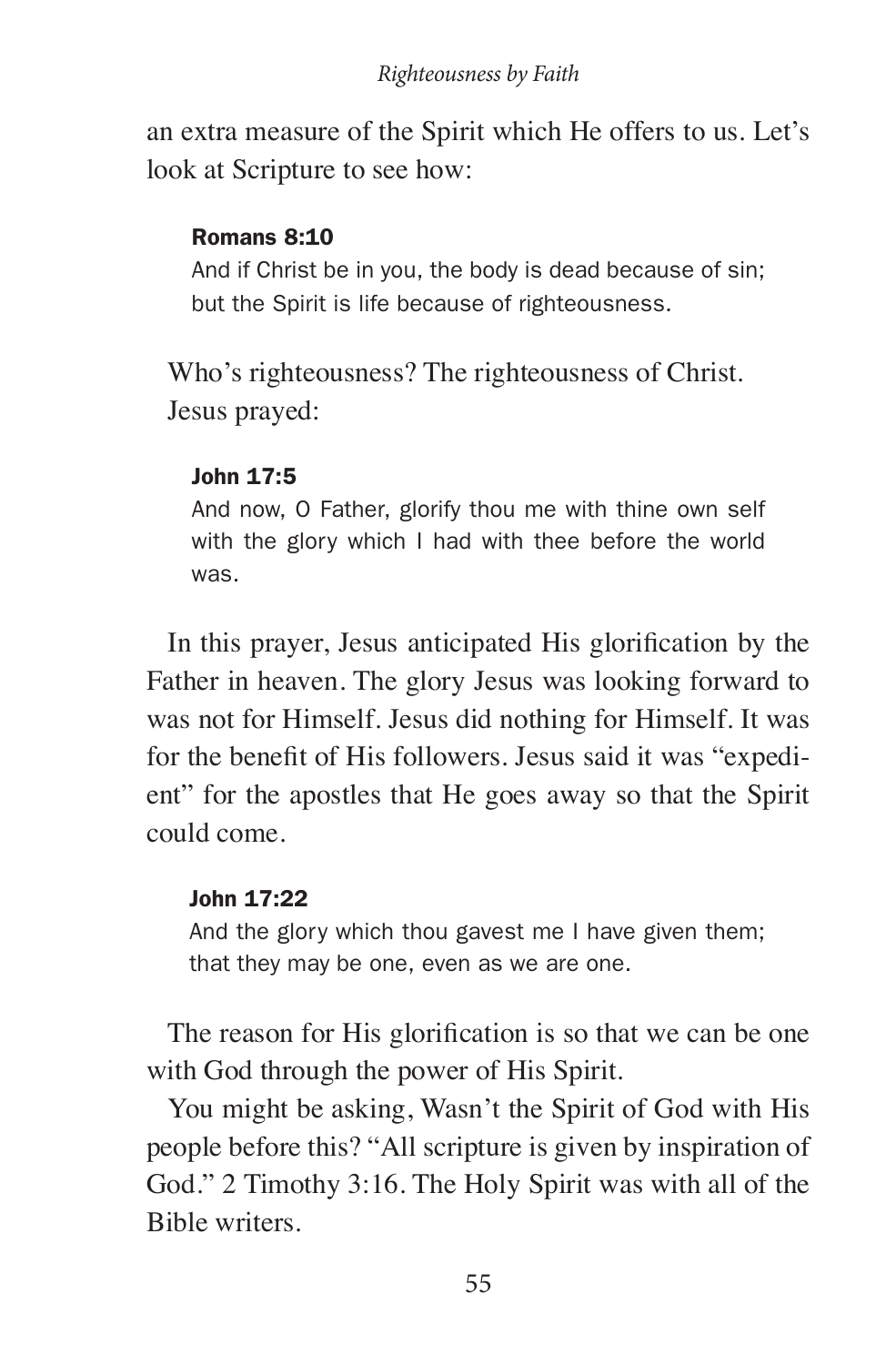So why was the Spirit, now called the Comforter, given after Christ's glorification, somehow different?

The Bible tells us that as a human being, Christ lived a victorious life. His was a life without sin. This victory over sin became a part of His life experience. Why was it necessary? Because "God cannot be tempted with evil." James 1:13. If Christ had not clothed His divinity with humanity, then He could not have been tempted by evil, and His victory would have had no real value. But as a human being, He could be tempted.

#### Hebrews 4:15

For we have not an high priest which cannot be touched with the feeling of our infirmities; but was in all points tempted like as we are, yet without sin.

As a man, Jesus gained victories over sin and Satan, such as we, of ourselves, are powerless to achieve. Because He was victorious, Jesus declared, "All power is given unto me in heaven and in earth." Matthew 28:18.

But before this happened, notice what Jesus said to Mary Magdalene on resurrection morning:

#### John 20:17

Touch me not; for I am not yet ascended to my Father: but go to my brethren, and say unto them, I ascend unto my Father, and your Father; and to my God, and your God.

In her book, *The Desire of Ages*, page 790, Ellen White wrote: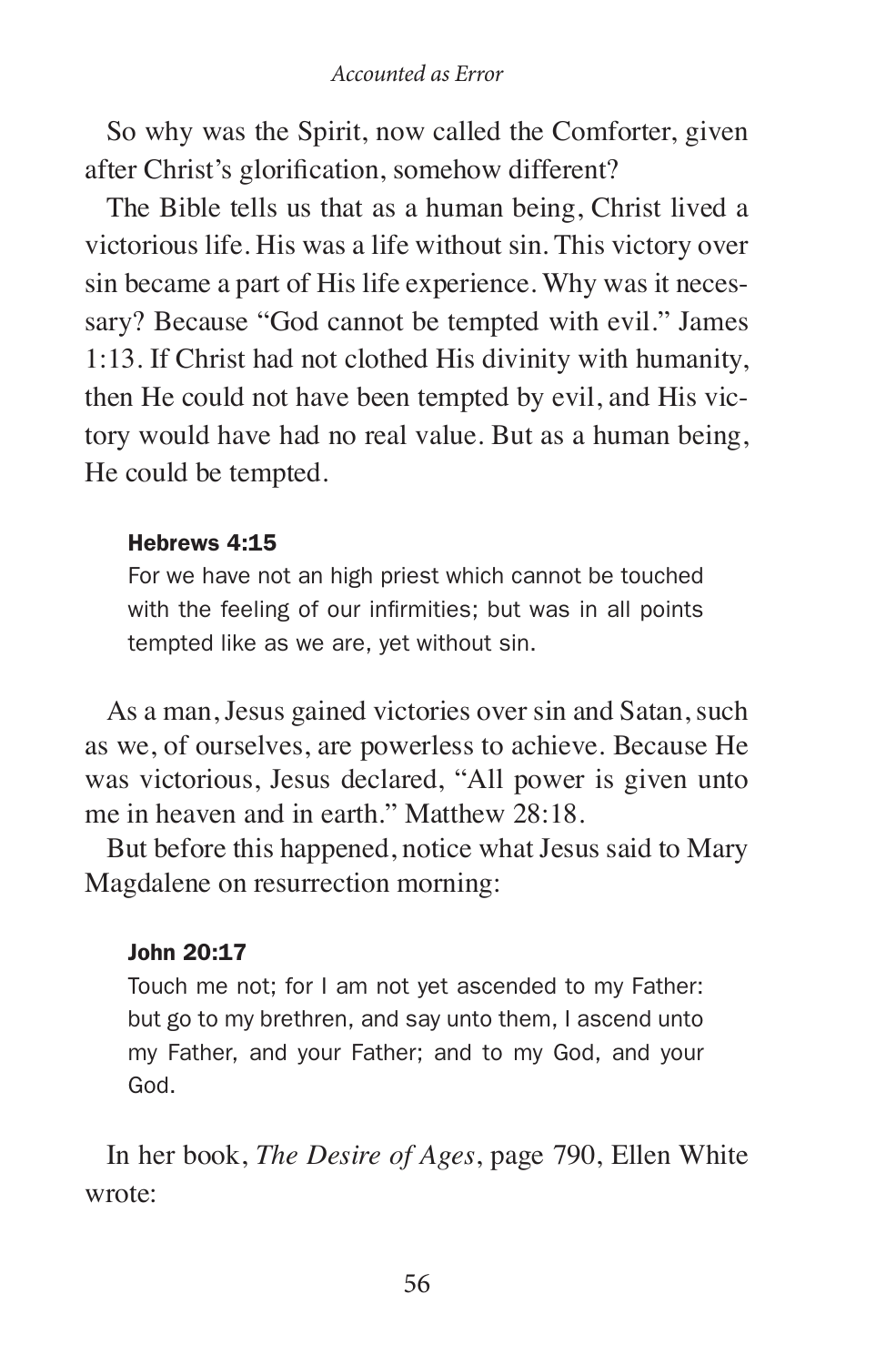# *Righteousness by Faith*

 "Jesus refused to receive the homage of His people until He had the assurance that His sacrifice was accepted by the Father. He ascended to the heavenly courts, and from God Himself heard the assurance that His atonement for the sins of men had been ample, that through His blood all might gain eternal life. The Father ratified the covenant made with Christ, that God would receive repentant and obedient men, and would love them even as He loves His Son. Christ was to complete His work, and fulfill His pledge to 'make a man more precious than fine gold; even a man than the golden wedge of Ophir.' Isaiah 13:12. All power in heaven and on earth was given to the Prince of Life, and He returned to His followers in a world of sin, that He might impart to them of His power and glory."

Jesus glorified could now share His sinless life with all of His followers through faith.

Ellen White further explained in her book, *The Desire of Ages,* page 669:

"The Holy Spirit is Christ's representative, but divested of the personality of humanity, and independent thereof. Cumbered with humanity, Christ could not be in every place personally. Therefore it was for [the apostles] interest that He should go to the Father, and send the Spirit to be His successor on earth. No one could then have any advantage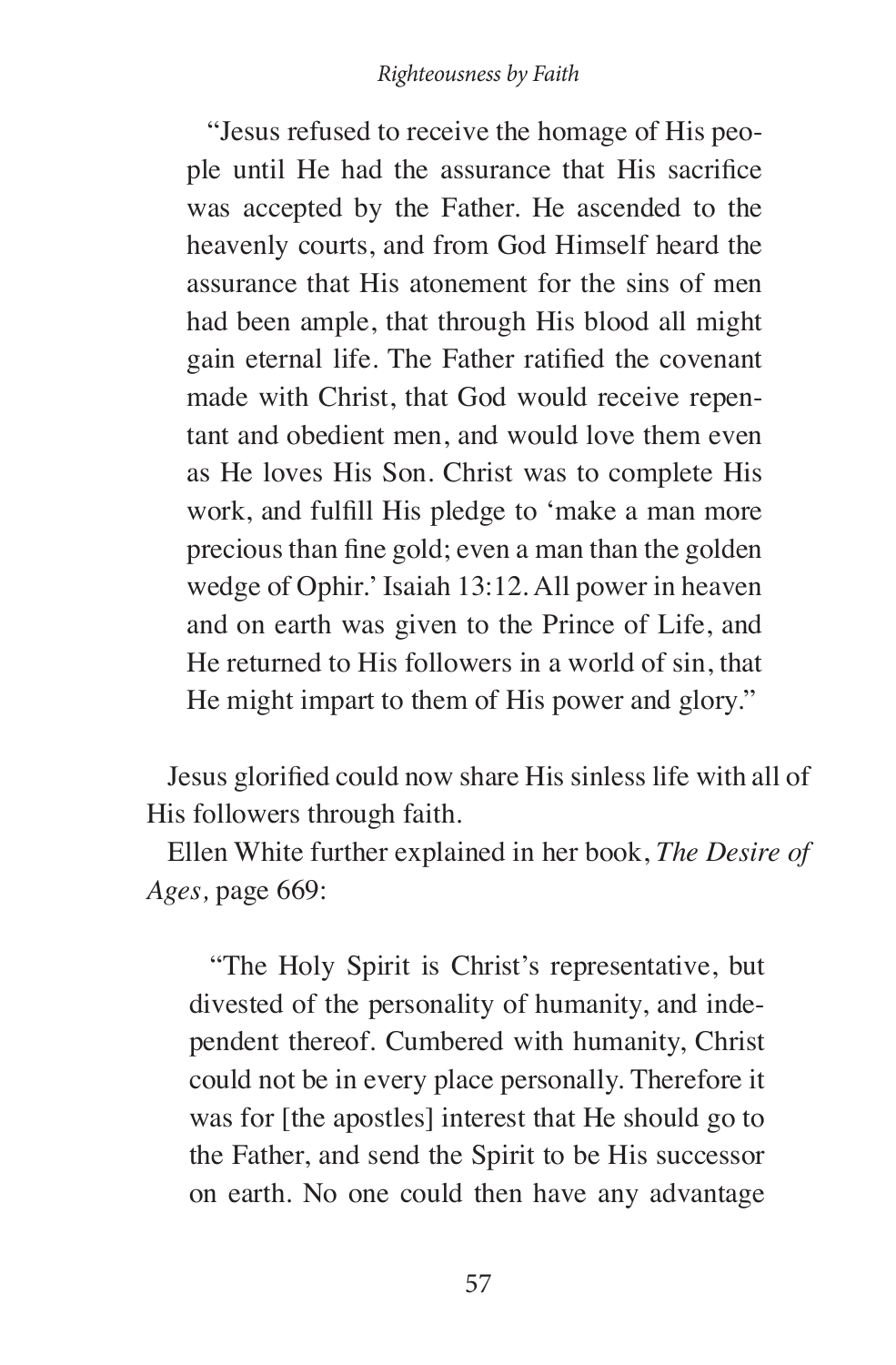because of his location or his personal contact with Christ. By the Spirit the Saviour would be accessible to all. In this sense He would be nearer to them than if He had not ascended on high."

In human form, Jesus could not be everywhere at once. Glorification by His Father transformed Him into a "quickening Spirit." By His Spirit, He could fulfill the promise of being the Comforter, "accessible to all."

After receiving His Father's seal of approval, that same day, Jesus appeared to the disciples. Notice what He does:

# John 20:19-20, 22

Then the same day at evening, being the first day of the week, when the doors were shut where the disciples were assembled for fear of the Jews, came Jesus and stood in the midst, and saith unto them, Peace be unto you... And when he had said this, he breathed on them, and saith unto them, Receive ye the Holy Ghost:

What a beautiful scene! The same Jesus who at the beginning breathed life into the nostrils of Adam was now breathing new life into the human race for all who would choose to receive it.

"The Holy Spirit is the breath of spiritual life in the soul. The impartation of the Spirit is the impartation of the life of Christ. It imbues the receiver with the attributes of Christ."

–– Ellen White, *The Desire of Ages*, page 805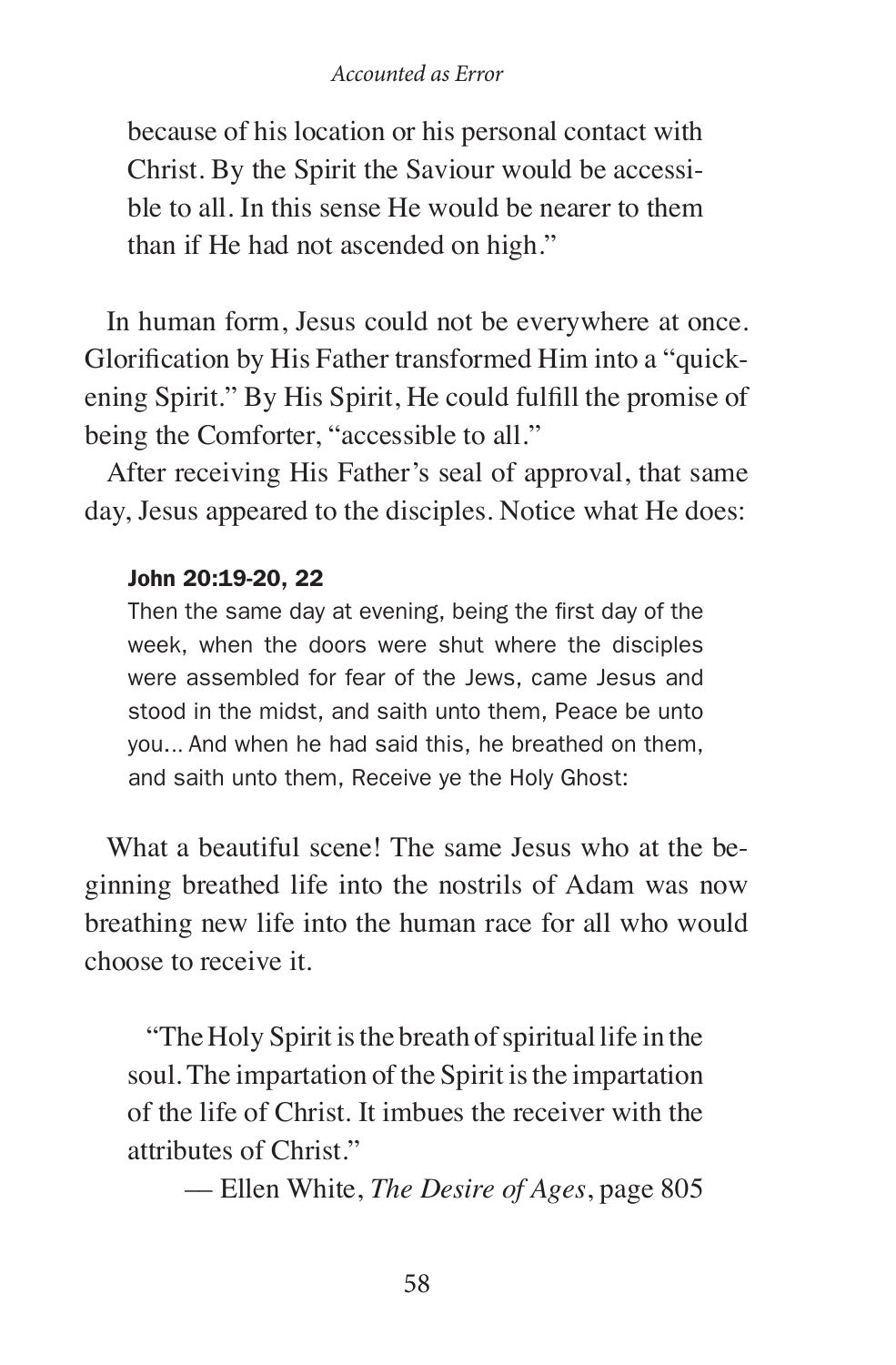But this act of breathing on the disciples was only a preview of what was yet to come:

# Luke 24:49-50

And, behold, I send the promise of my Father upon you: but tarry ye in the city of Jerusalem, until ye be endued with power from on high. And he led them out as far as to Bethany, and he lifted up his hands, and blessed them.

Just before He left this earth, Jesus told His disciples to wait in Jerusalem for the promise of the Father; the Comforter. From this point, the author, Luke, picks up where he left off at the beginning of the book of Acts:

# Acts 1:4-5

And, being assembled together with them, commanded them that they should not depart from Jerusalem, but wait for the promise of the Father, which, saith he, ye have heard of me. For John truly baptized with water; but ye shall be baptized with the Holy Ghost not many days hence.

Peter and the other disciples were waiting in Jerusalem for the promised outpouring of the Holy Spirit on the Day of Pentecost. The apostle Paul tells us what took place in heaven that day:

# Hebrews 1:8-9

But unto the Son [the Father] saith, Thy throne, O God, is for ever and ever: a sceptre of righteousness is the sceptre of thy kingdom. Thou hast loved righteousness,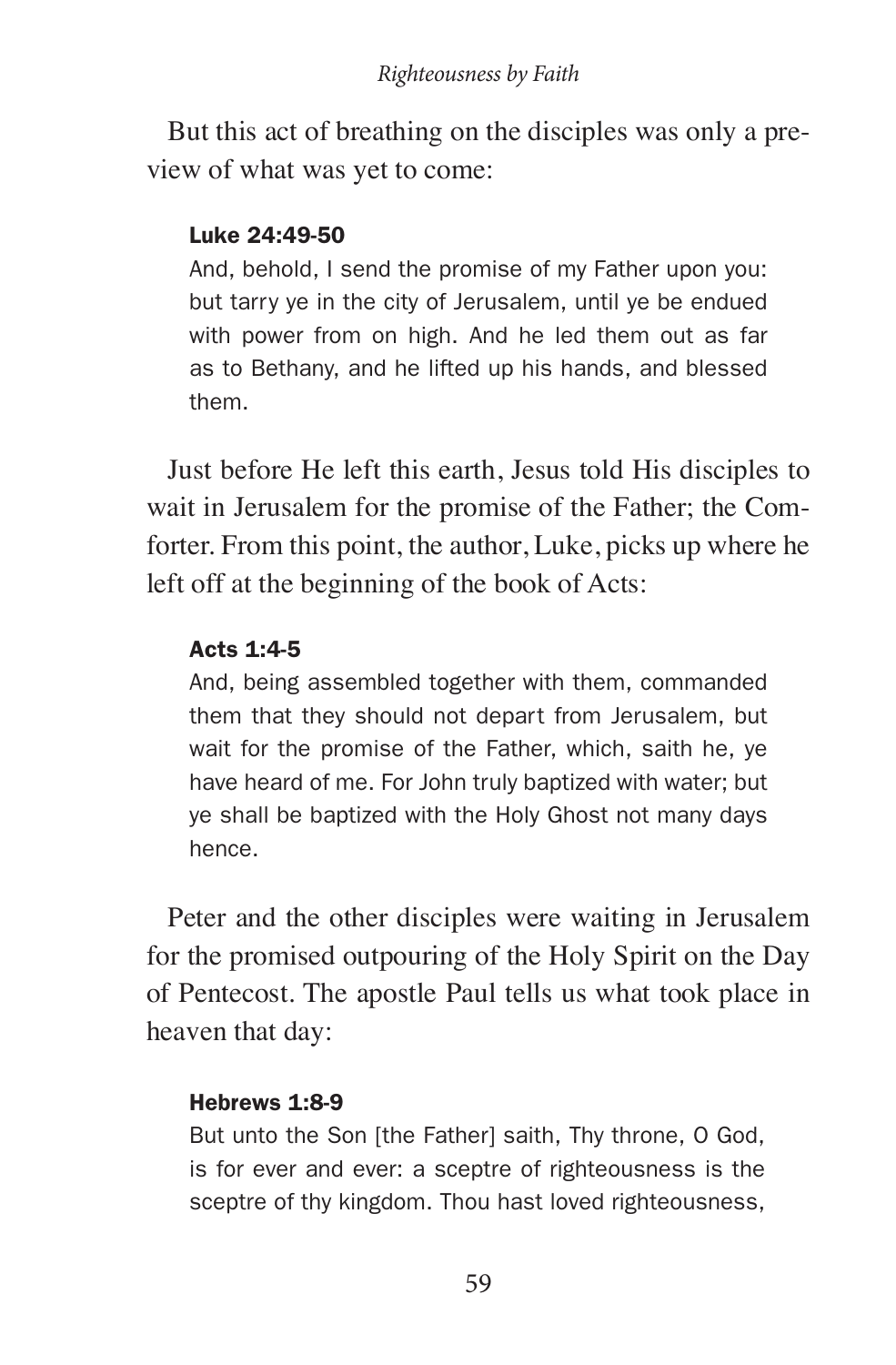and hated iniquity; therefore God, even thy God, hath anointed thee with the oil of gladness above thy fellows.

In heaven, before all the angelic host, Christ is glorified by His Father. God accepts the sacrifice His Son has made for fallen man. God acknowledges that in Christ's life as a human, He "loved righteousness and hated iniquity." He then anoints Christ with the oil of gladness. Oil is a symbol of God's Spirit. This heavenly ceremony is the inauguration of Jesus Christ as our High Priest both in the temple in heaven and our body temples. Jesus promised the Comforter would come to the disciples when He was *with* them. By His glorified Spirit, He could now continue His work *in* them.

At Pentecost, now filled with the promise of the Holy Spirit, Peter also tells the assembled multitude what just took place in heaven:

#### Acts 2:32-33

This Jesus hath God raised up, whereof we all are witnesses. Therefore being by the right hand of God exalted, and having received of the Father the promise of the Holy Ghost, he hath shed forth this, which ye now see and hear.

Jesus sends us His very own life, full of His experience and power, poured out at Pentecost. Christ's life experience can be ours! He offers it to all who would accept it by faith. This victorious, sinless human life experience is what helps us, comforts us, enables us to have victory over sin. His life makes us righteous—righteousness by faith.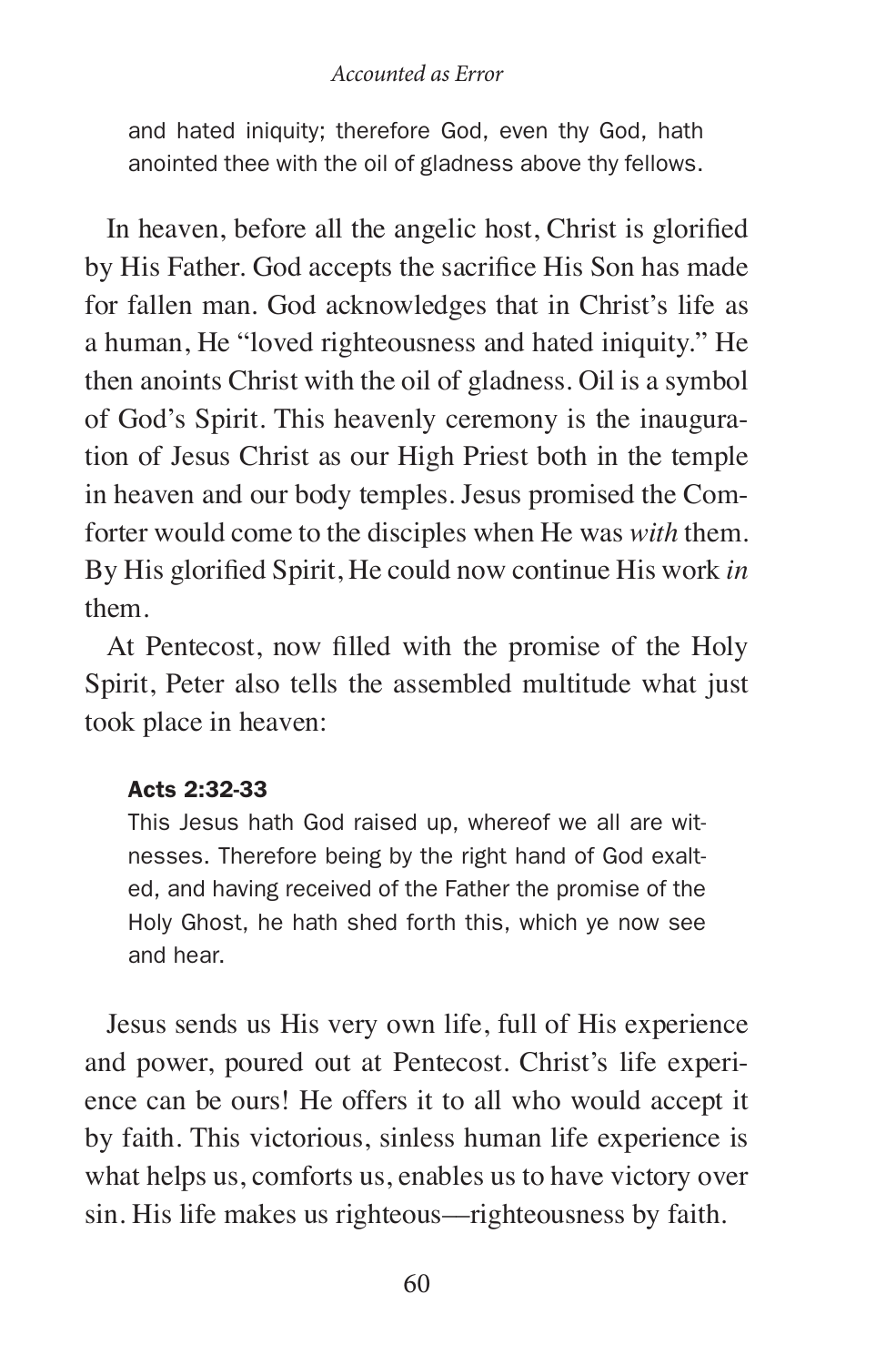# Colossians 1:27-28

To whom God would make known what is the riches of the glory of this mystery among the Gentiles; which is Christ in you, the hope of glory: Whom we preach, warning every man, and teaching every man in all wisdom; that we may present every man perfect in Christ Jesus.

We have no hope of living righteously in ourselves. Christ had to do it for us through His own life as a human being. To all who would accept it by faith, He gives that life. It is the only human life that is acceptable to God––the life of His only begotten Son.

# Acts 3:13

The God of Abraham, and of Isaac, and of Jacob, the God of our fathers, hath glorified his Son Jesus.

# John 1:12

But as many as received him, to them gave he power to become the sons of God, even to them that believe on his name.

We receive His life by believing on His name. And He gives us the power to become sons and daughters of God!

# 1 Corinthians 6:17

But he that is joined unto the Lord is one spirit.

# 2 Corinthians 3:17

Now the Lord is that Spirit: and where the Spirit of the Lord is, there is liberty.

As life in the parents is passed on to children, so the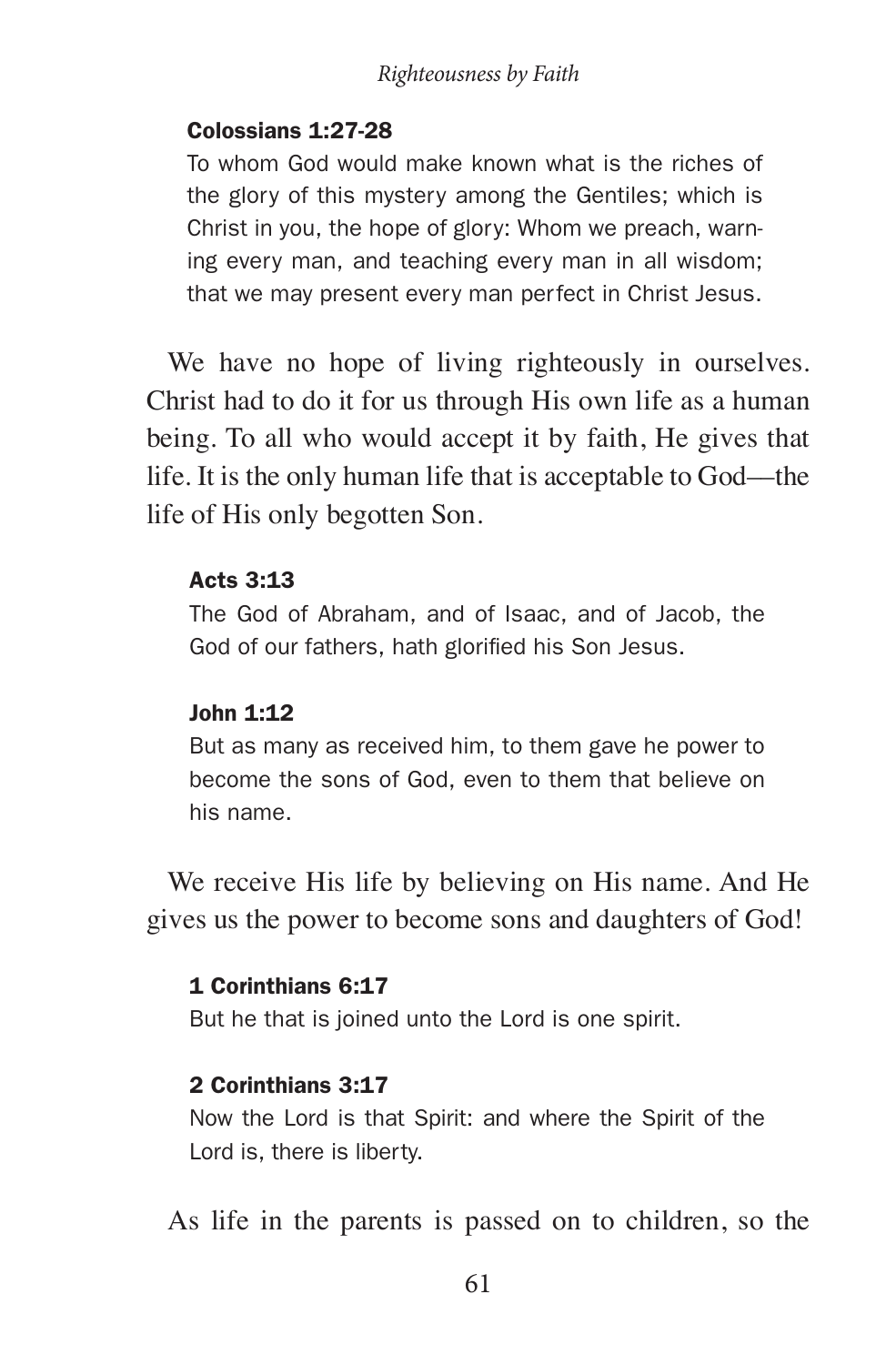spiritual life of Christ passes to believers. We are born of the flesh by parents. We are born of the Spirit through Christ. And this is how righteousness by faith adopts us into the family of God.

#### Galatians 4:6

And because ye are sons, God hath sent forth the Spirit of his Son into your hearts, crying, Abba, Father.

The Father promises to give us the life of His Son. By this means, when God looks on us in judgment, He sees the life of Jesus.

#### Colossians 3:4

When Christ, who is our life, shall appear, then shall ye also appear with him in glory.

"Christ in you, the hope of glory." Colossians 1:27. When we live righteousness by faith, Jesus will glorify us at His second coming.

#### 1 Corinthians 15:52-53

In a moment, in the twinkling of an eye, at the last trump: for the trumpet shall sound, and the dead shall be raised incorruptible, and we shall be changed. For this corruptible must put on incorruption, and this mortal must put on immortality.

"The cry of Christ to the thirsty soul is still going forth, and it appeals to us with even greater power.... The fountain is open for all."

–– Ellen G. White, *The Desire of Ages*, page 454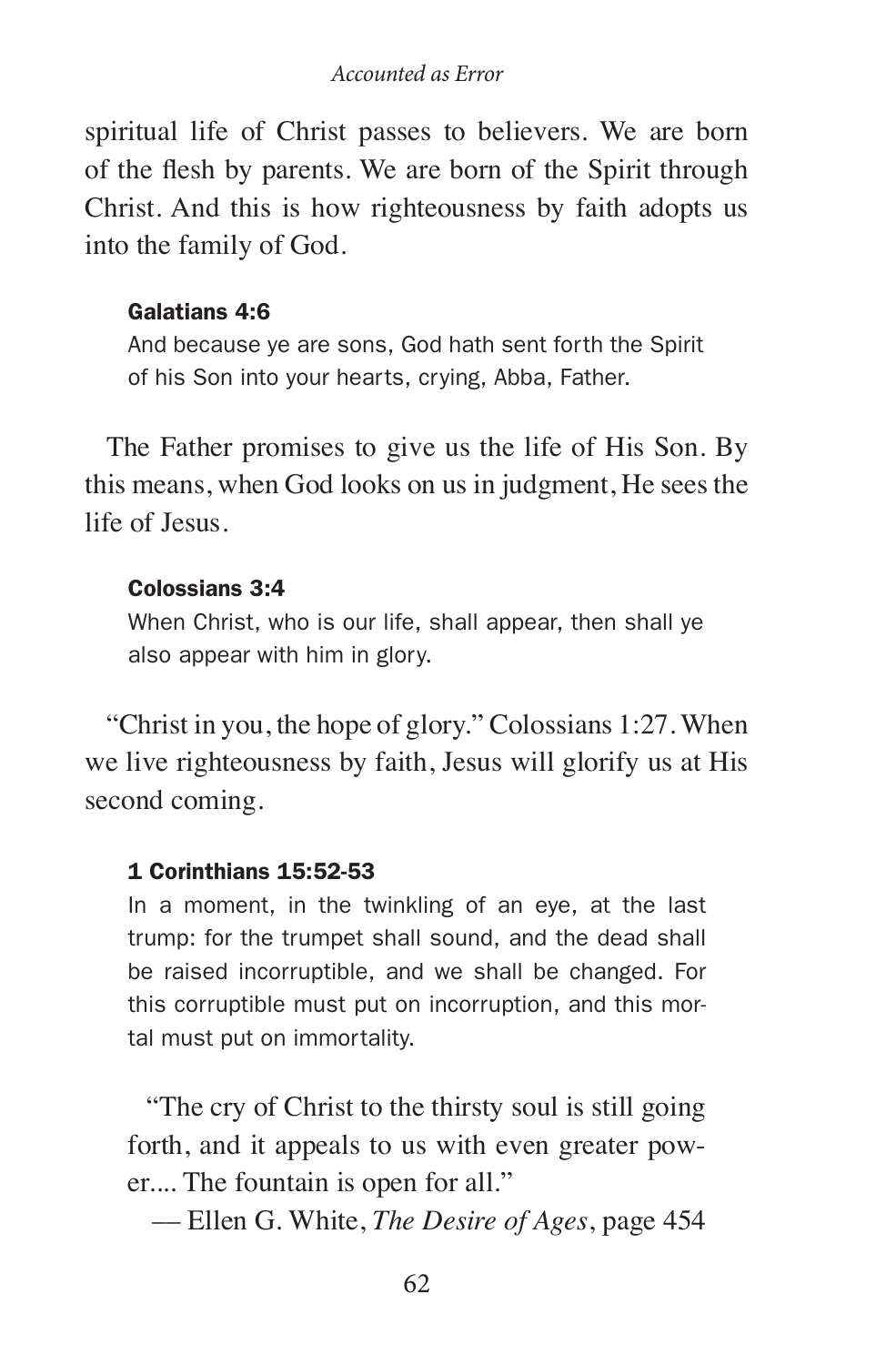# Revelation 22:17

Let him that is athirst come. And whosoever will, let him take the water of life freely.

# John 4:14

But whosoever drinketh of the water that I shall give him shall never thirst; but the water that I shall give him shall be in him a well of water springing up into everlasting life.

*The Desire of Ages*, page 390, Ellen White explains what it means to receive Jesus by faith:

"It is by beholding Jesus' love, by dwelling upon it, by drinking it in, that we are to become partakers of His nature. What food is to the body, Christ must be to the soul. Food cannot benefit us unless we eat it, unless it becomes a part of our being. So Christ is of no value to us if we do not know Him as a personal Saviour. A theoretical knowledge will do us no good. We must feed upon Him, receive Him into the heart, so that His life becomes our life. His love, His grace, must be assimilated.

"As the Son of God lived by faith in the Father, so are we to live by faith in Christ. So fully was Jesus surrendered to the will of God that the Father alone appeared in His life. Although tempted in all points like as we are, He stood before the world untainted by the evil that surrounded Him. Thus we also are to overcome as Christ overcame.

"Are you a follower of Christ? Then all that is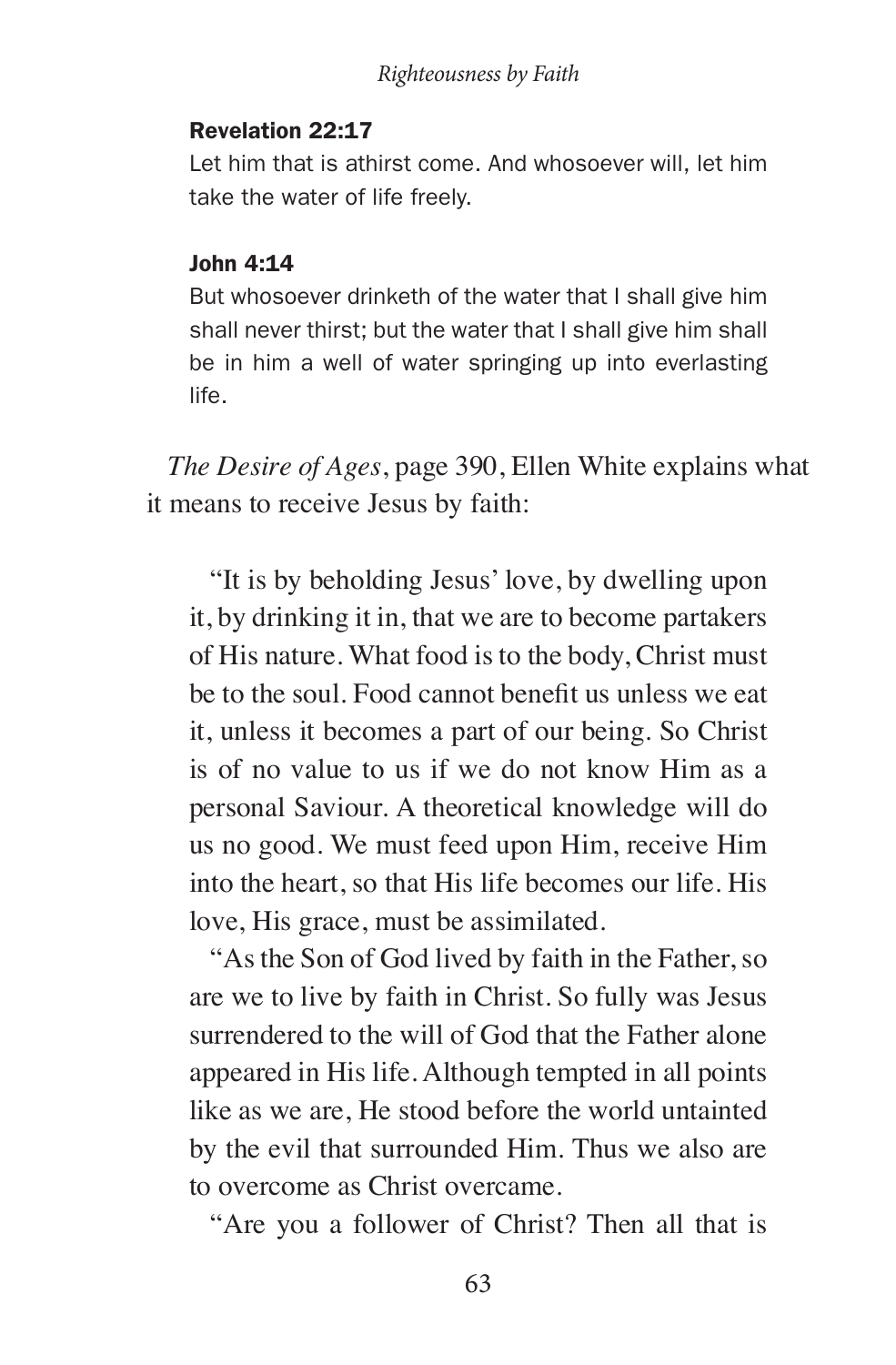written concerning the spiritual life is written for you, and may be attained through uniting yourself to Jesus…and you will become one with the Father and with the Son."

# John 14:20

At that day ye shall know that I am in my Father, and ye in me, and I in you.

## John 4:24

God is a Spirit: and they that worship him must worship him in spirit and in truth.

*The Spirit of Prophecy, Vol. 3*, page 239, Ellen White wrote, "The Comforter, the Spirit of truth, was to abide with them forever, and Christ assured them that the union existing between himself and the Father, now also embraced them." "Believest thou not that I am in the Father, and the Father in me?" John 14:10. Christ glorified can be in us as the Comforter. But this does not exclude the Father. Both Father and Son make their abode in our hearts (John 14:23).

## 1 John 1:2

 $1$  That which was from the beginning, which we have heard, which we have seen with our eyes, which we have looked upon, and our hands have handled, of the Word of life;

 $2$  (For the life was manifested, and we have seen it, and bear witness, and shew unto you that eternal life, which was with the Father, and was manifested unto us;)

<sup>3</sup> That which we have seen and heard declare we unto you, that ye also may have fellowship with us: and truly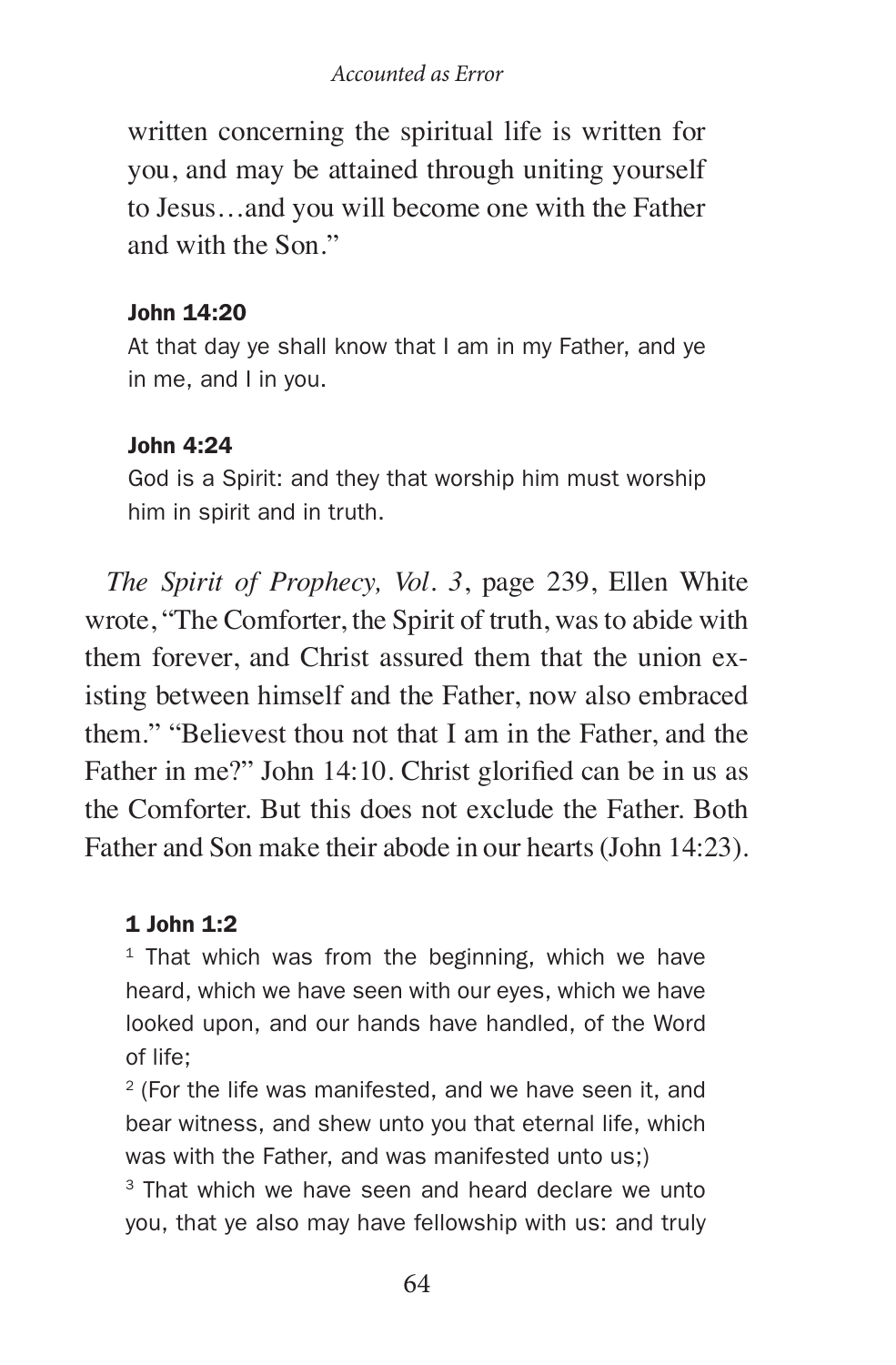# *Righteousness by Faith*

our fellowship is with the Father, and with his Son Jesus Christ.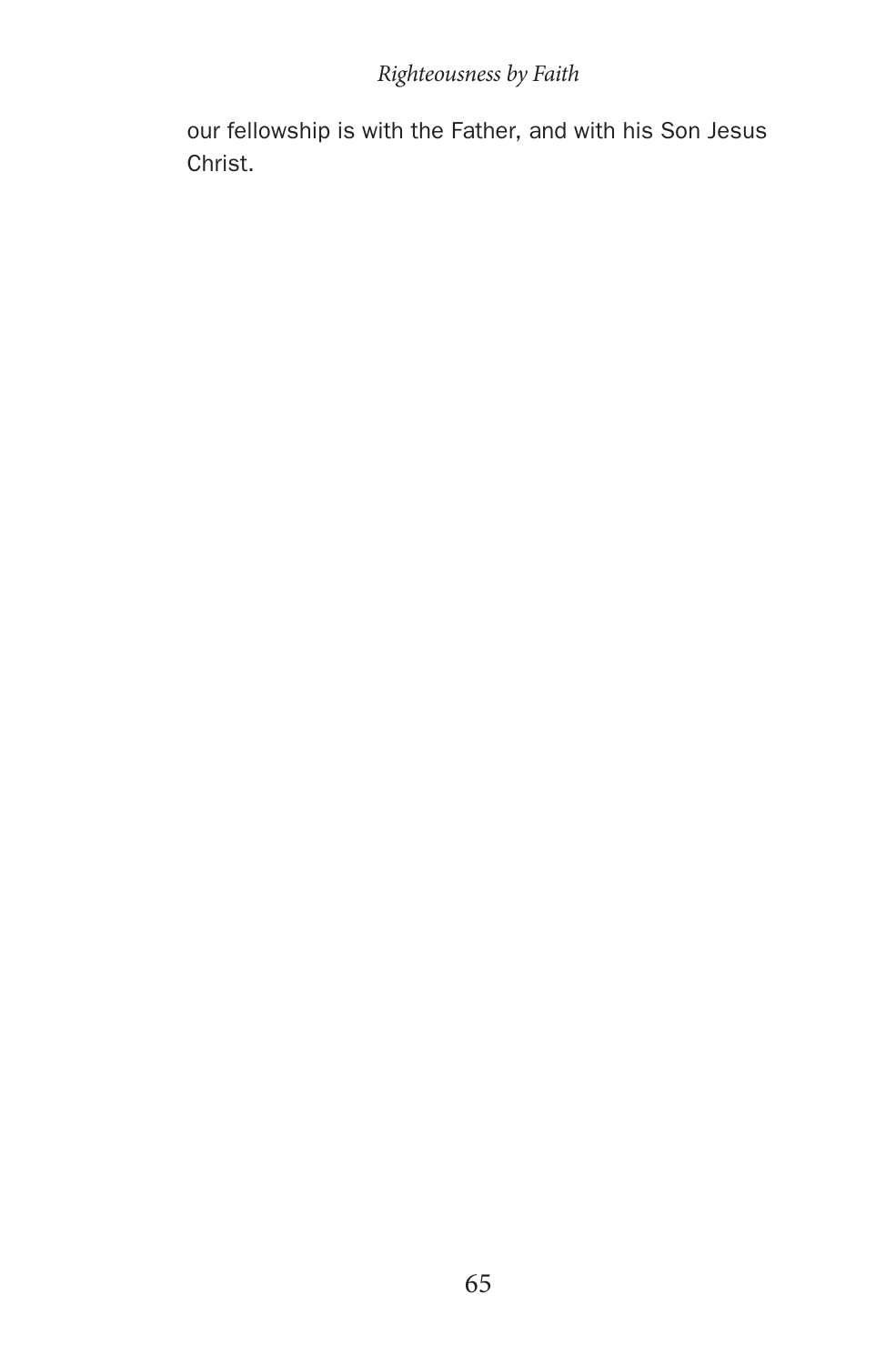# **7**

# **What About These Verses?**

The traditional view of God involves the doctrine of the trinity. The trinity is defined by *The Catechism of the Catholic Church* this way:

"The Trinity is One. We do not confess three Gods, but one God in three persons, the 'consubstantial Trinity'. The divine persons do not share the one divinity among themselves but each of them is God whole and entire: 'The Father is that which the Son is, the Son that which the Father is, the Father and the Son that which the Holy Spirit is."

The 28 Fundamental Beliefs of The Seventh-day Adventist Church explains the trinity similarly:

"Trinity: There is one God: Father, Son, and Holy Spirit, a unity of three coeternal Persons."

Compare this fundamental belief with what the Bible says:

## 1 Corinthians 11:3

But I would have you know, that the head of every man is Christ; and the head of the woman is the man; *and the head of Christ is God.*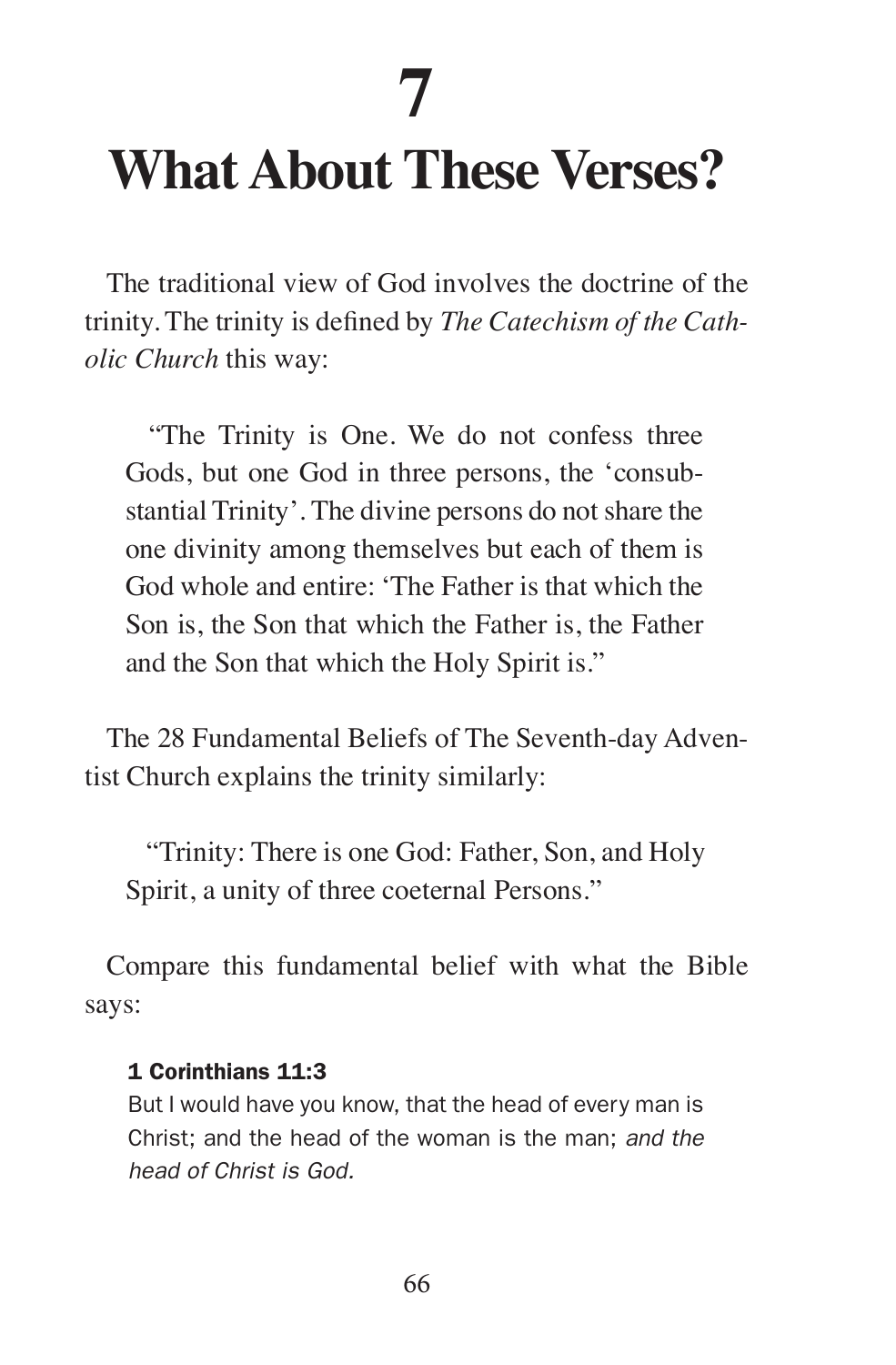Amos 3:3 says, "Can two walk together, except they be agreed?" The trinity contradicts what the Bible plainly teaches. The two do not agree.

The trinity doctrine negates righteousness by faith. Why? Because it is not the Spirit of Christ that enters the heart. If 'God the Holy Spirit' exists as a separate entity, then he is not capable of being tempted by sin, nor can he die. He, therefore, cannot represent sinners because he did not live as one of us, been tempted as one of us, nor die in our place. Furthermore, if this other could have been sent, then why was it necessary for Christ to be born, live, and die as a man? It makes no sense.

The Bible states roughly 130 times that God has a Son. Ten of those times it says that the Son was "begotten" of God. Many Adventists would be shocked to learn that the doctrine of the trinity in modern Seventh-day Adventism does not allow for Jesus to be the begotten Son of God. The official position of the church is explained in this quote by Adventist theologian and former director of the Biblical Research Institute:

"We are dealing with a metaphorical use of the word 'son.' The Son is not the natural, literal Son of the Father."

––Ángel Manuel Rodríguez, *Adventist World,*  November, 2015

If God is a trinity, then Jesus cannot be the "begotten" Son of God because, according to this teaching, He had no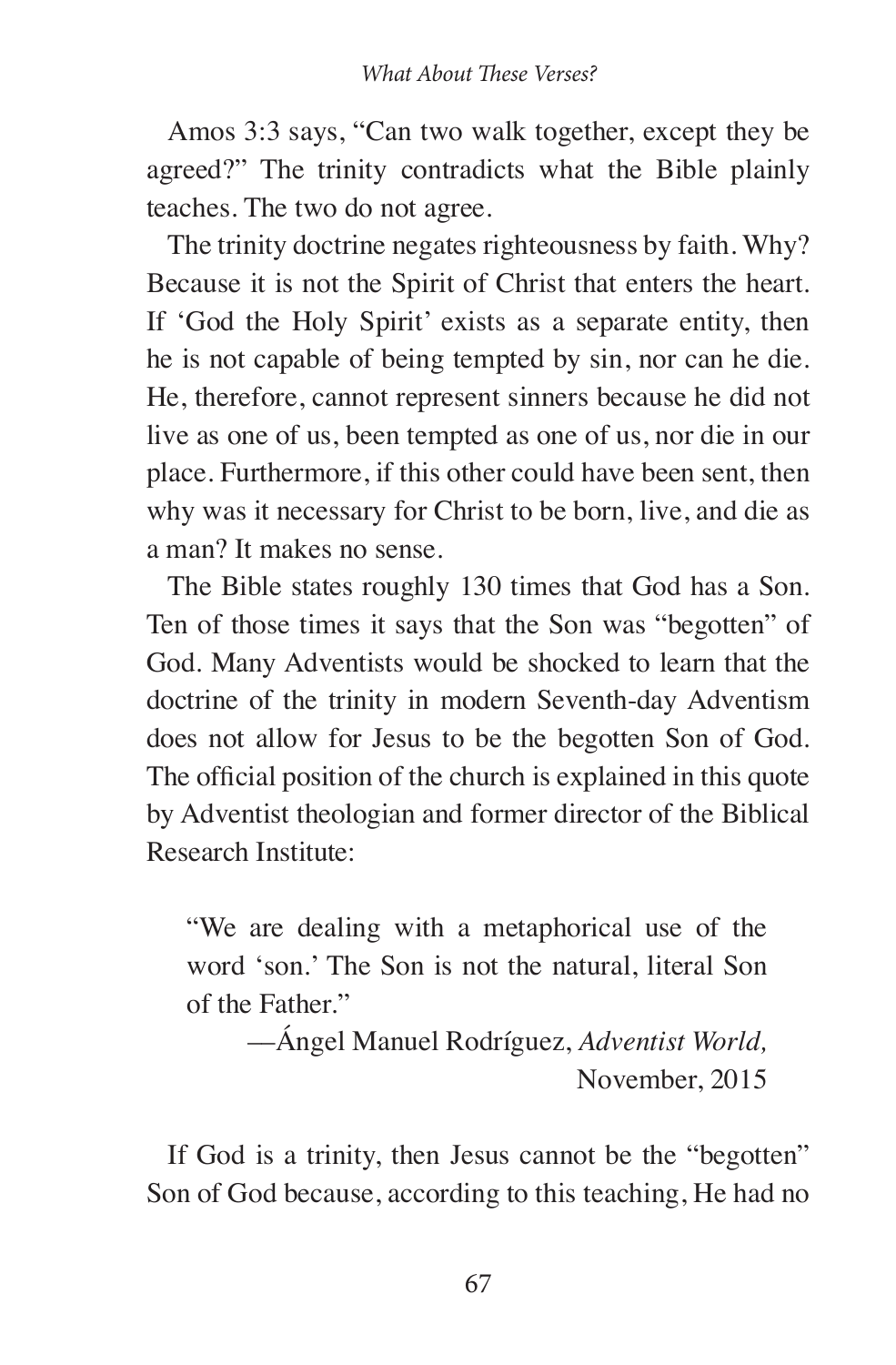beginning. Being co-eternal with the Father, then Christ cannot be tempted by sin, nor can He actually die. Therefore it is said that His Sonship to the Father is only "metaphorical." It cannot be real. Would not the trinity doctrine render salvation metaphorical also? Indeed it would.

Trinitarians insist that this view of God is biblical. Let's look at one of the passages used to 'prove' that God is a trinity, first from the King James Version:

1 John 5:7-8 King James Version (KJV)

 $7$  For there are three that bear record in heaven, the Father, the Word, and the Holy Ghost: and these three are one.

<sup>8</sup> And there are three that bear witness in earth, the Spirit, and the water, and the blood: and these three agree in one."

This stand-alone verse seems to communicate a trinitarian point of view. However, if that were so, it would negate the numerous other Scripture verses that contradict the trinity; many of which, as was this verse, also written by the apostle John.

Doctrine should never be based on a single passage of Scripture. Isaiah 28:10 says: "For precept must be upon precept, precept upon precept; line upon line, line upon line; here a little, and there a little."

To receive the fullness of a biblical principle, we must examine all verses about a particular subject, especially verses by the same author. Those who cite 1 John 5:7-8 to prove the trinity overlook 1 John 4:13; "Hereby know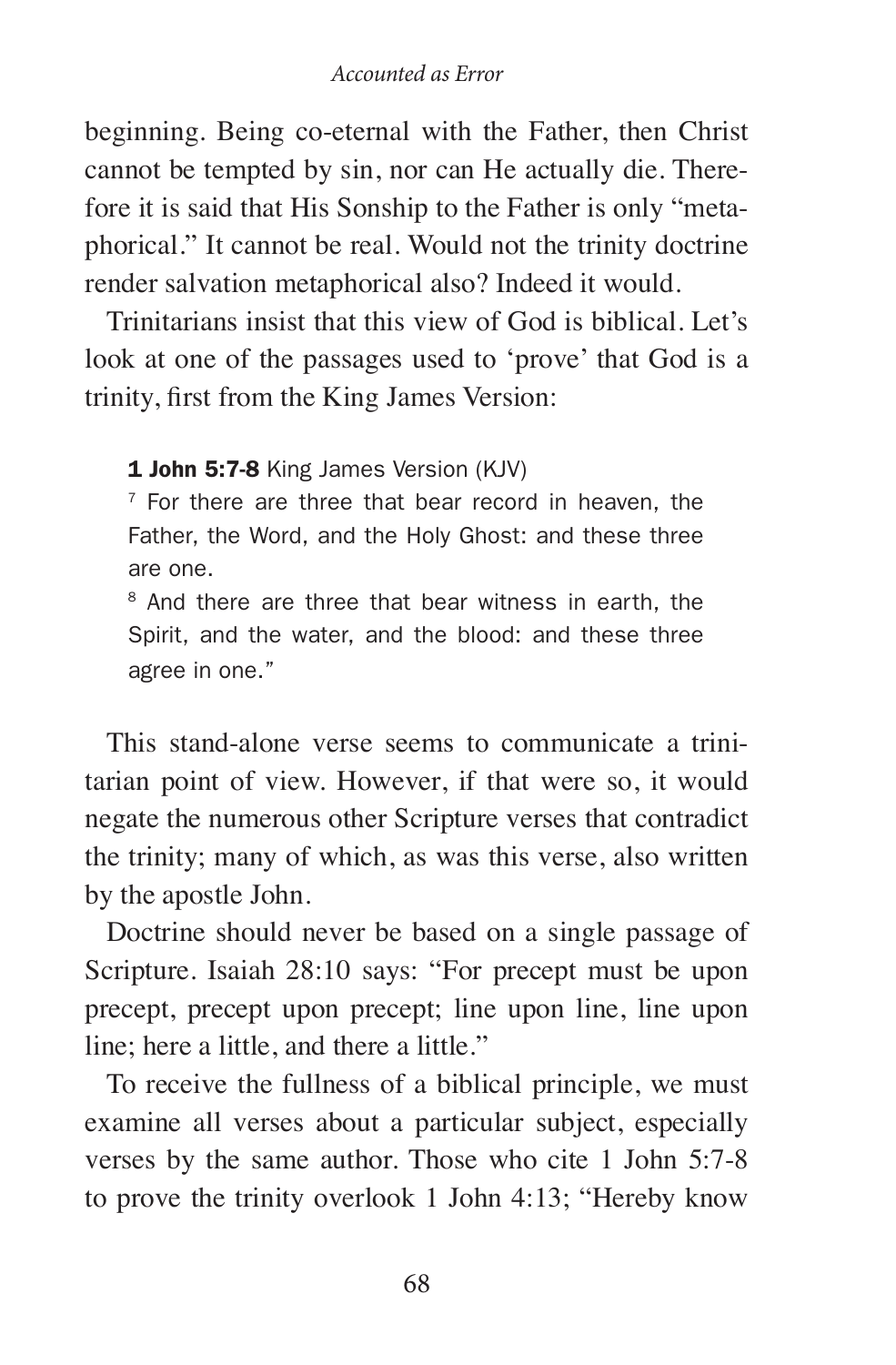we that we dwell in [Jesus], and he in us, because he hath given us of *his Spirit*." Not only does this verse identify the Holy Spirit as Jesus in direct opposition to the trinity, but it also comes from the same 1 John epistle.

Now let's look at 1 John 5:7-8 in other Bible translations:

1 John 5:7-8 New International Version (NIV):

 $7$  For there are three that testify:  $8$  the Spirit, the water and the blood; and the three are in agreement.

#### ––––––––––––– NIV Footnote:

1 John 5:8 Late manuscripts of the Vulgate testify in heaven: the Father, the Word and the Holy Spirit, and these three are one. <sup>8</sup> And there are three that testify on earth: the *(not found in any Greek manuscript before the fourteenth century)*

Notice the NIV footnote for this verse states that the words, "the Father, the Word and the Holy Spirit, and these three are one," are NOT found in ANY Greek manuscript before the fourteenth century.

Here is the same verse in the New King James Version:

# 1 John 5:7-8 New King James Version (NKJV)

 $7$  For there are three that bear witness in heaven: the Father, the Word, and the Holy Spirit; and these three are one. 8 And there are three that bear witness on earth: the Spirit, the water, and the blood; and these three agree as one.

<sup>–––––––––––––</sup> NKJV Footnote:

<sup>1</sup> John 5:7 NU-Text and M-Text omit the words from *in heaven* (verse 7) through *on earth* (verse 8). Only 4 or 5 very late manuscripts contain these words in Greek.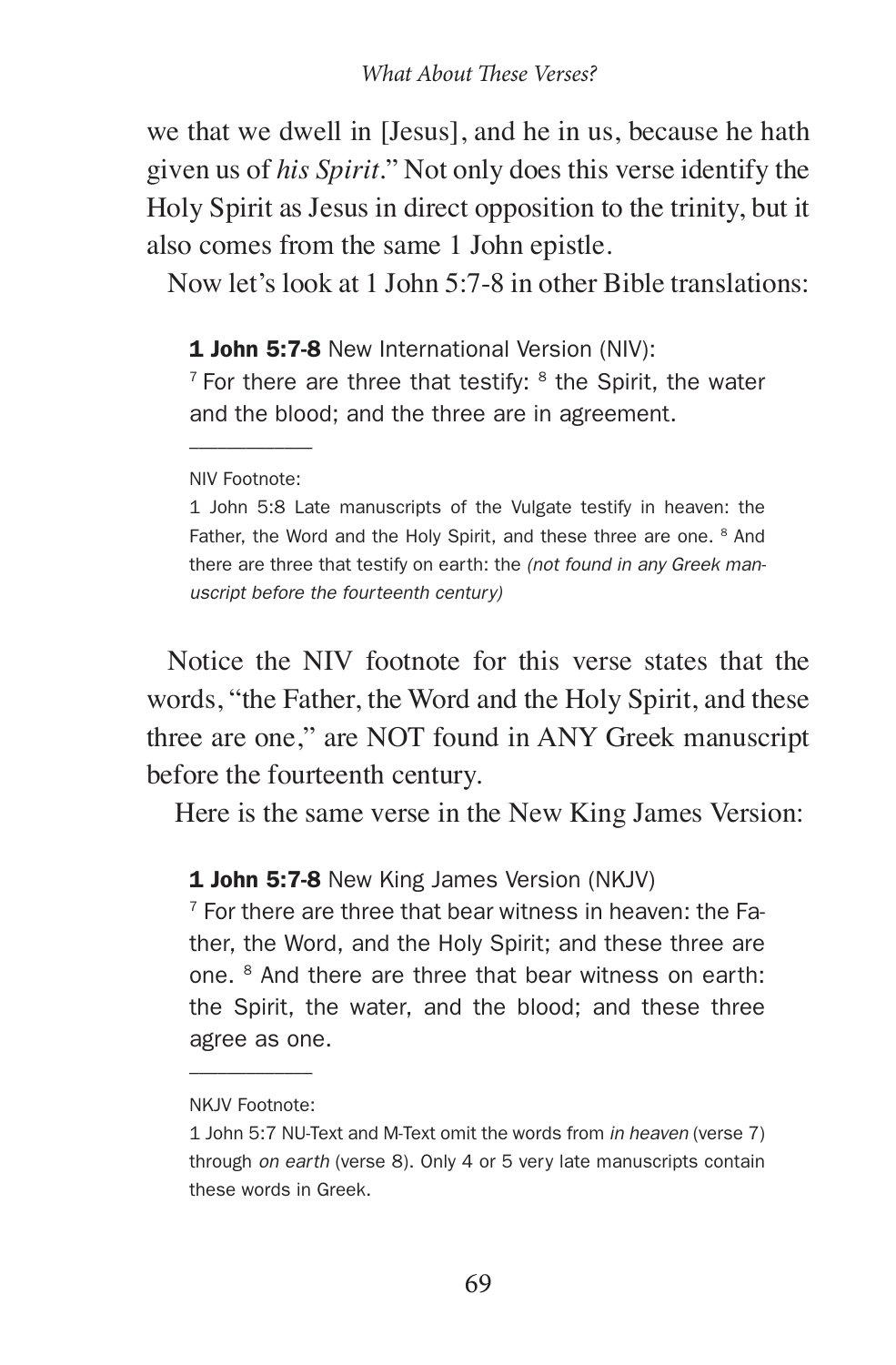This footnote similarly states that the words, *"the Father, the Word, and the Holy Ghost: and these three are one"* do not appear in the text of the earliest manuscripts, meaning the apostle John did not write them. They were added centuries later by translators who wanted to make it appear as though Scripture supports the idea that God is a trinity.

Even the *Seventh-day Adventist Bible Commentary* advises that it would be in error to use this passage of Scripture to prove the trinity doctrine:

"The passage as given in the KJV is in no Greek manuscripts earlier than the 15th and 16th centuries. The disputed words found their way into the KJV by way of the Greek text of Erasmus (see Vol. V, p. 141). It is said that Erasmus offered to include the disputed words in his Greek Testament if he were shown even one Greek manuscript that contained them. A library in Dublin produced such a manuscript (known as 34), and Erasmus included the passage in his text. It is now believed that the later editions of the Vulgate acquired the passage by the mistake of a scribe who included an exegetical marginal comment in the Bible text that he was copying. **The disputed words have been widely used in support of the doctrine of the Trinity, but, in view of such overwhelming evidence against their authenticity, their support is valueless and should not be used.** In spite of their appearance in the Vulgate A Catholic Commentary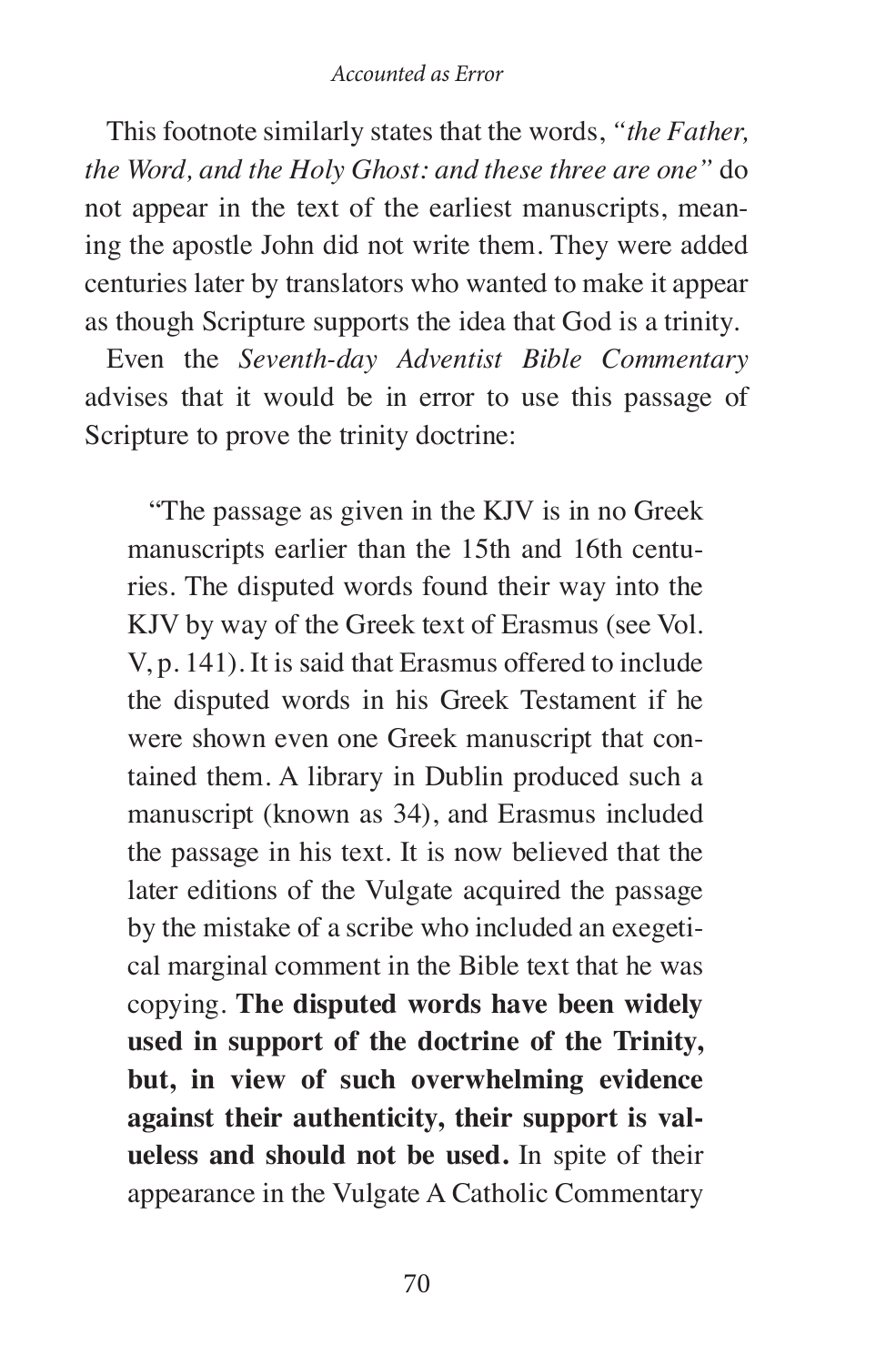on Holy Scripture freely admits regarding these words: 'It is now generally held that this passage, called the Comma Johanneum, is a gloss that crept into the text of the Old Latin and Vulgate at an early date, but found its way into the Greek text only in the 15th and 16th centuries' (Thomas Nelson and Sons, 1951, p. 1186)."

— *The Seventh-day Adventist Bible Commentary*, *Volume 7*, page 675

Here is another common passage used to 'prove' the trinity teaching:

# Matthew 28:19-20

Go ye therefore, and teach all nations, baptizing them in the name of the Father, and of the Son, and of the Holy Ghost: Teaching them to observe all things whatsoever I have commanded you: and, lo, I am with you always, even unto the end of the world. Amen.

In error, some quote this verse with the words, "God the Father, God the Son, and God the Holy Spirit." "God the Father" appears readily in Scripture. However, many are perplexed when they find out that the words "God the Son," and "God the Holy Spirit" do not appear anywhere in the Bible.

It is in the "name" of the Father, the Son, and Holy Ghost that the Lord tells the disciples to baptize. But, these are references to divine *titles*.

Jesus mentioned the Holy Ghost, then in the very next verse said that it is He who is with us always––in Spirit––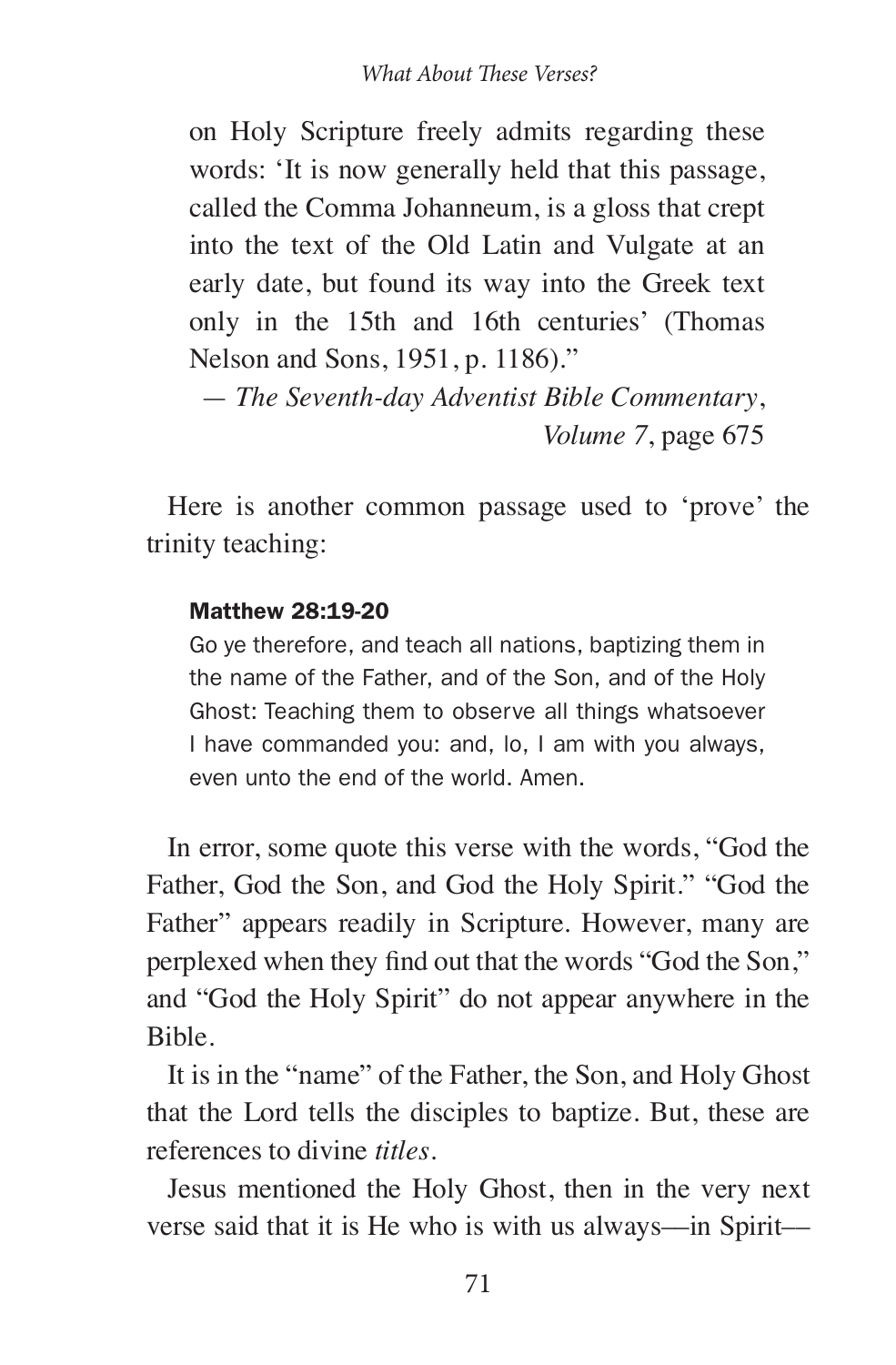"even unto the end of the world."

Taking into account all we have learned, the true meaning of this verse conveys the will of the *Father* to baptize into His *Son*, so that converted they would receive the divine mind and character––the *Holy Ghost* (Agio Pneuma: Holy Breath).

The apostles fully understood this, as it was in the name of the Lord Jesus Christ alone that they baptized:

# Acts 2:38

Then Peter said unto them, Repent, and be baptized every one of you in the *name of Jesus Christ* for the remission of sins, and ye shall receive the gift of the Holy Ghost.

# Acts 8:12

But when they believed Philip preaching the things concerning the kingdom of God, and *the name of Jesus Christ*, they were baptized, both men and women.

# Acts 8:16

(For as yet he was fallen upon none of them: only they were baptized *in the name of the Lord Jesus*.)

# Acts 10:48

And he commanded them to be baptized *in the name of the Lord*. Then prayed they him to tarry certain days.

# Acts 19:5

When they heard this, they were baptized *in the name of the Lord Jesus*.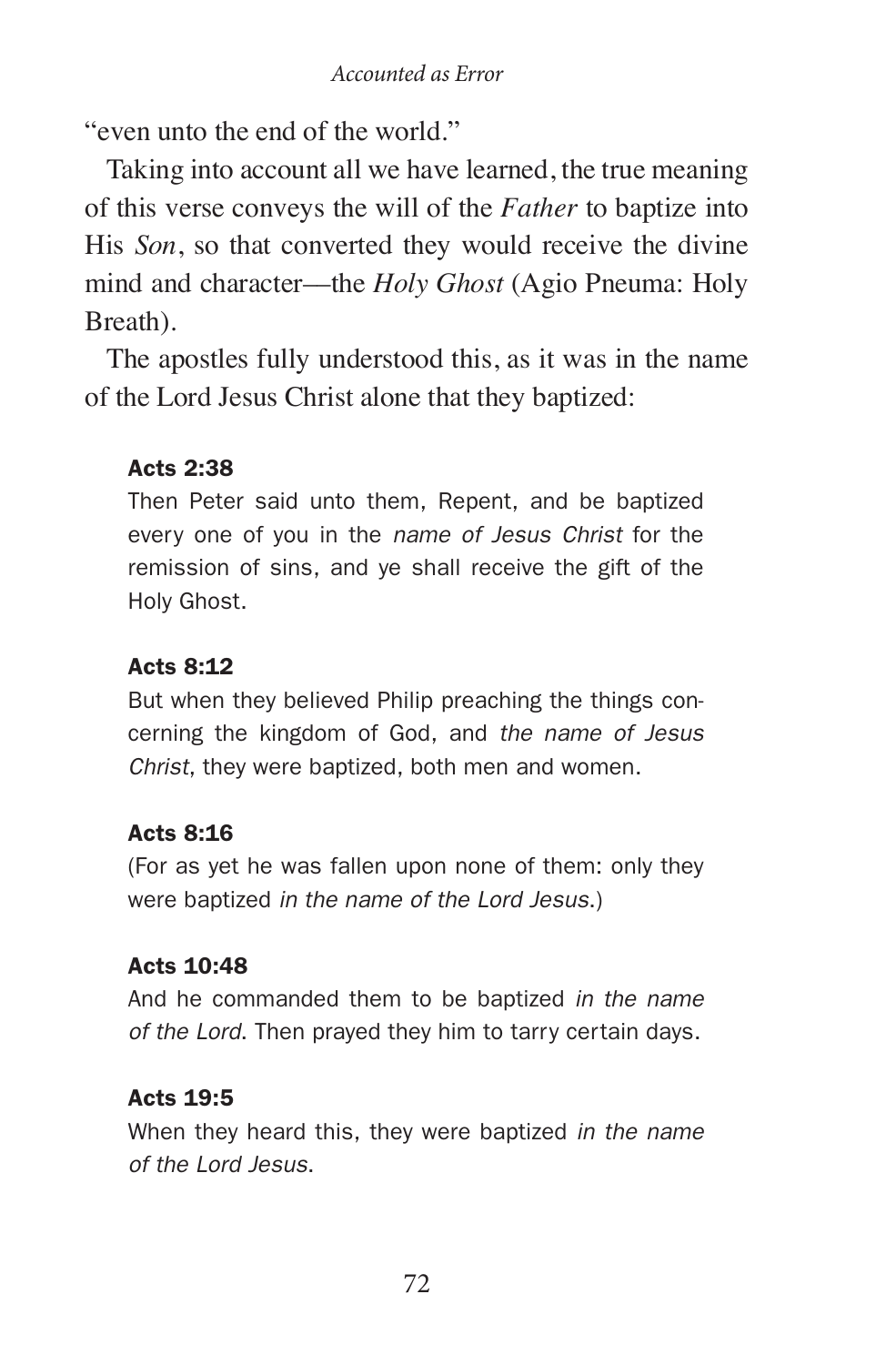### Acts 22:16

And now why tarriest thou? arise, and be baptized, and wash away thy sins, calling *on the name of the Lord*.

### Romans 6:3

Know ye not, that so many of us as were baptized *into Jesus Christ* were baptized into his death?

If Jesus actually said in Matthew 28:19, "baptizing them in the name of the Father, the Son, and the Holy Spirit," then we have no choice but to apply all other Scriptures to it––that the Father is Jehovah the only true God; that Jesus Christ, "brought forth," is the only begotten Son of the Father; that the Holy Spirit is their omnipresence and power, their holy mind and breath, and not a separate entity apart from them.

# **But Ellen White said...**

"We need to realize that the Holy Spirit, who is as much a person as God is a person, is walking through these grounds."

— *Manuscript 66*, 1899

"Evil has been accumulating for centuries and could only be resisted by the mighty power of the Holy Spirit, the Third Person of the Godhead." *–– Manuscript Releases, Vol. 4,* page 329

We must apply the biblical rule of study from Isaiah 28:10 to the writings of Mrs. White. We cannot, therefore,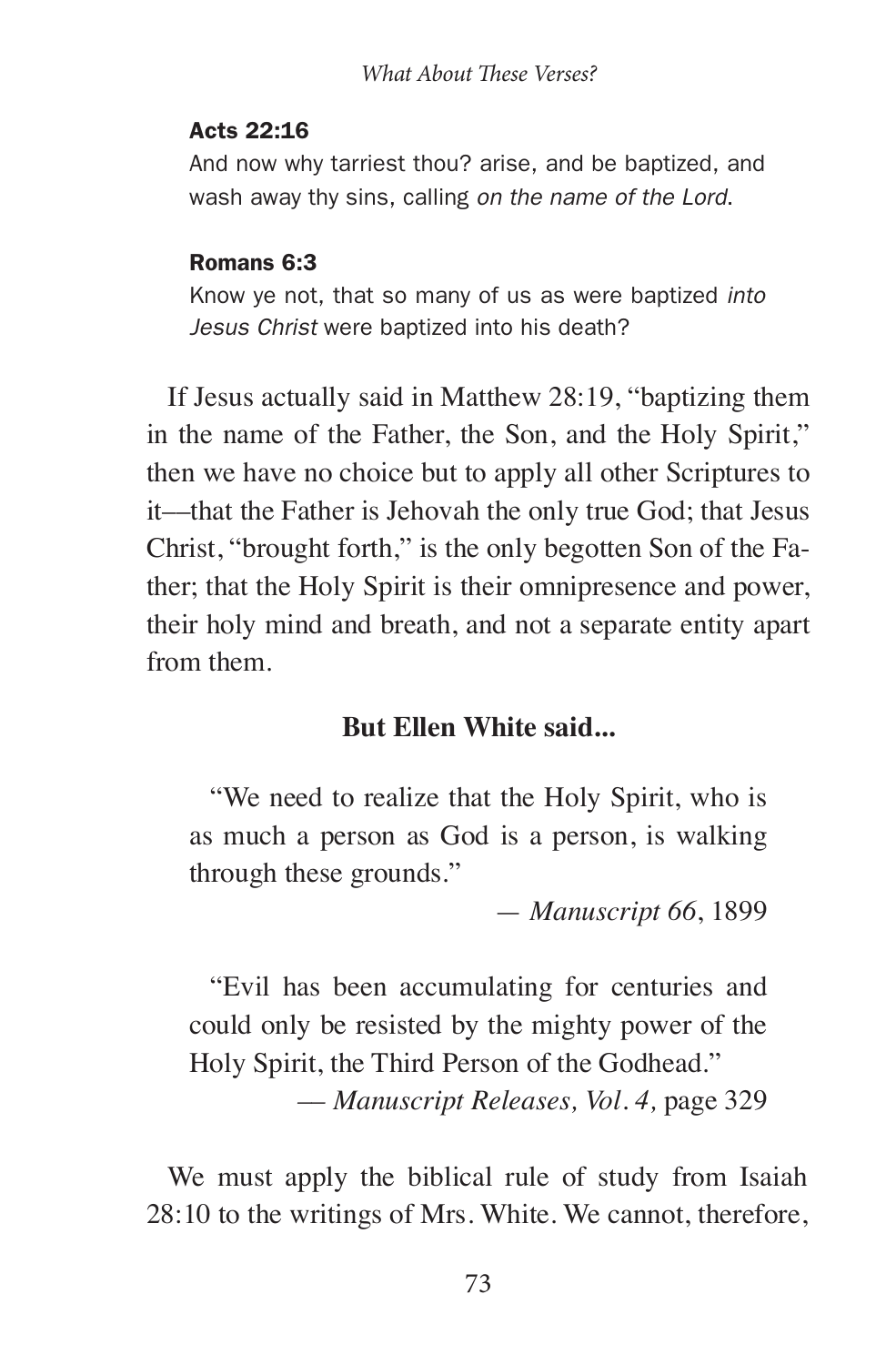choose only a few Ellen White quotes while discarding everything else she has written about this subject (refer back to pages 47-49). The second quote above is used often as proof that Ellen White was a trinitarian. But this quote came from page 329 of *Manuscript Releases, Volume 4*. Just three pages later she tells us twice who the Third Person of the Godhead is:

"Subjection to the Word of God means the restoration of one's self. Let Christ work by *His Holy Spirit*, and awaken you as from the dead." "Receiving the *Spirit of Christ*, every one of His followers will fulfil a divinely appointed mission not merely to be an influence among influences, but to be a special influence for God in every sense of the term."

— *Manuscript Releases, Vol. 4,* page 332

Mrs. White's *Desire of Ages* is also used to 'prove' that God's end-time prophet turned trinitarian later in her life:

"Sin could be resisted and overcome only through the mighty agency of the Third Person of the Godhead, who would come with no modified energy, but in the fullness of divine power."

–– *The Desire of Ages,* page 671

However, later *in this same paragraph,* Sister White once again identifies that Third Person: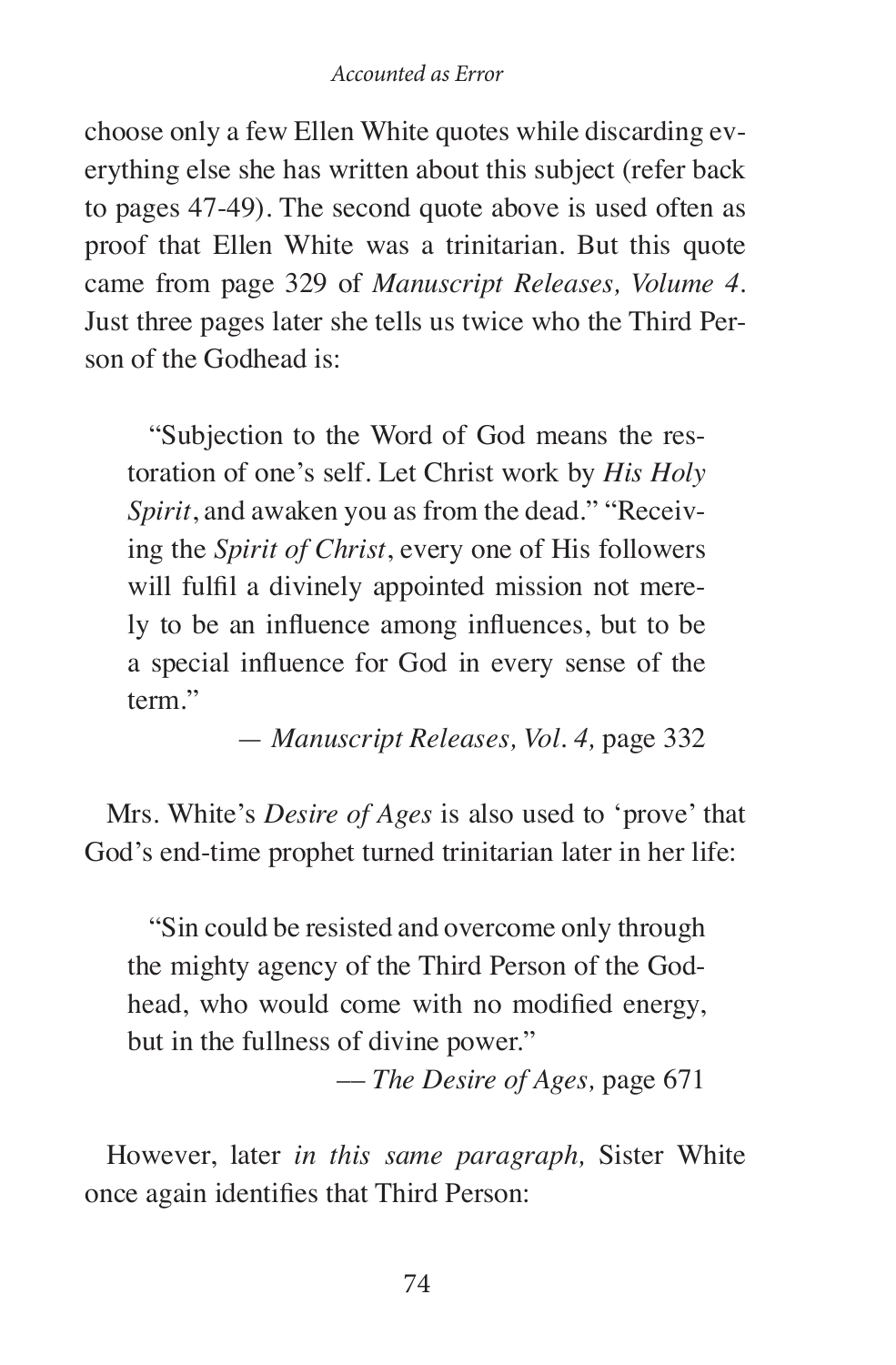"... Christ has given *His Spirit* as a divine power to overcome all hereditary and cultivated tendencies to evil, and to impress *His own character* upon His church."

–– *The Desire of Ages,* page 671

To understand the Holy Spirit from Ellen White's writings, we must compare all that she wrote about this subject. There is no doubt. Ellen White believed the Third Person of the Godhead to be none other than Jesus Christ. She was not a trinitarian, nor did she change in her later years.

In the book, *Living Temple*, published in 1903 by John H. Kellogg, this author tried to explain the nature of God in pantheistic philosophies and trinitarian terms. In response to these fallacies, Ellen White wrote her book, *The Ministry of Healing* in 1905. Mrs. White included a chapter called "A True Knowledge of God." This chapter is meant to set straight just that, and to correct Dr. Kellogg. Mrs. White nowhere in those 18 pages mentions, nor describes God as a trinity. Instead, she emphasized as essential knowledge (as we have in this book): "This is life eternal," said Jesus, "that they might know Thee the only true God, and Jesus Christ, whom Thou hast sent." John 17:3.

Only once in all of her vast writings did she ever use the word "trinity." Ask Ellen White to define the trinity, and this is what you get: "... beware of that which the old writers called the world's trinity—the lust of the flesh, the lust of the eyes and the pride of life." $-LT$  43, 1898.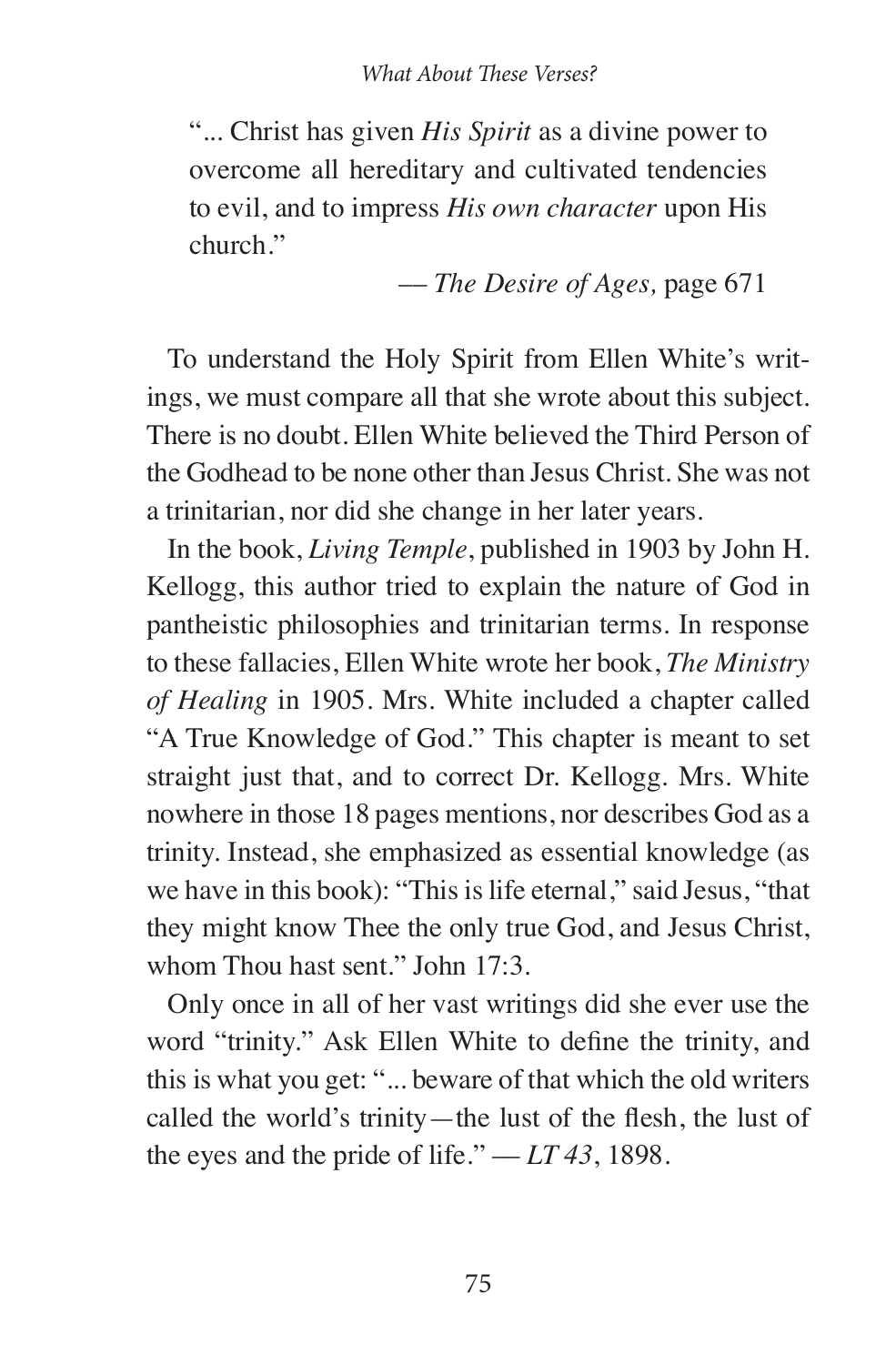# **Revelation Reveals No Trinity**

Ellen White said that all the books of the Bible meet and end in the book of Revelation. It is a summation of all previous inspired writings.

The trinity doctrine declares that God is a single deity in "three persons," each co-equal and co-eternal. Therefore, a god-in-three-persons must be "Almighty" in every representative personality; Father, Son, Holy Spirit. If this is the truth, then it should be confirmed with singular clarity in the book of Revelation.

Does Revelation reveal a trinity? Let us first examine how the prophecies were handed down to John:

#### Revelation 1:1

The Revelation of Jesus Christ, which God gave unto him, to shew unto his servants things which must shortly come to pass; and he sent and signified it by his angel unto his servant John:

We learn in Revelation that inspiration originates with Jehovah. The Father then gives it to Jesus Christ. The Son of God then gives it to the angel, who in turn delivers the message to the prophet John: God–Jesus–the angel–John.

#### Revelation 1:4-6

4 John to the seven churches which are in Asia: Grace be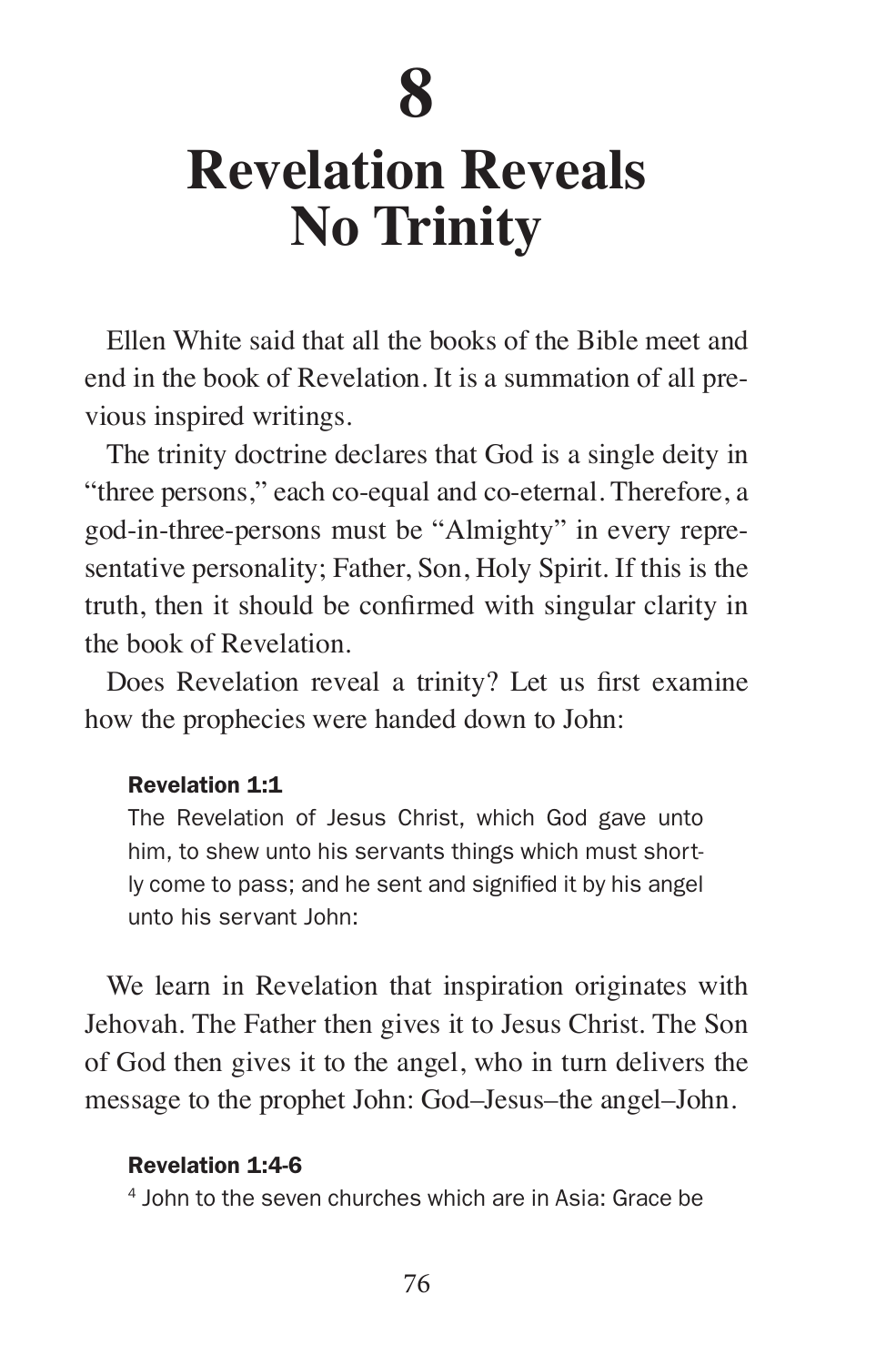unto you, and peace, from *him which is, and which was, and which is to come;* and from the seven Spirits which are before his throne;

<sup>5</sup> *And from Jesus Christ,* who is the faithful witness, and the first begotten of the dead, and the prince of the kings of the earth. Unto him that loved us, and washed us from our sins in his own blood,

<sup>6</sup> And hath made us kings and priests unto God and his Father; to him be glory and dominion for ever and ever. Amen.

Verses 4 through 6 are heaven's greeting through John. Who are the greeters? The first comes from, "him which is, and which was, and which is to come." Some say that this is Christ. It cannot be Jesus, as He is mentioned separately in verse 5. Christ is the faithful witness that "washed us from our sins in His own blood." And by this act made us "kings and priests unto *God and His Father."* Again Jesus is presented as separate from "God and His Father."

Who is He "which is, and which was, and which is to come?" The answer can be found in chapters 4 and 11.

The first seven verses of Revelation 4 describe the throne of Jehovah. Around the throne are four Living Creatures who worship Him.

# Revelation 4:8

And the four beasts had each of them six wings about him; and they were full of eyes within: and they rest not day and night, saying, Holy, holy, holy, Lord God Almighty, which was, and is, and is to come.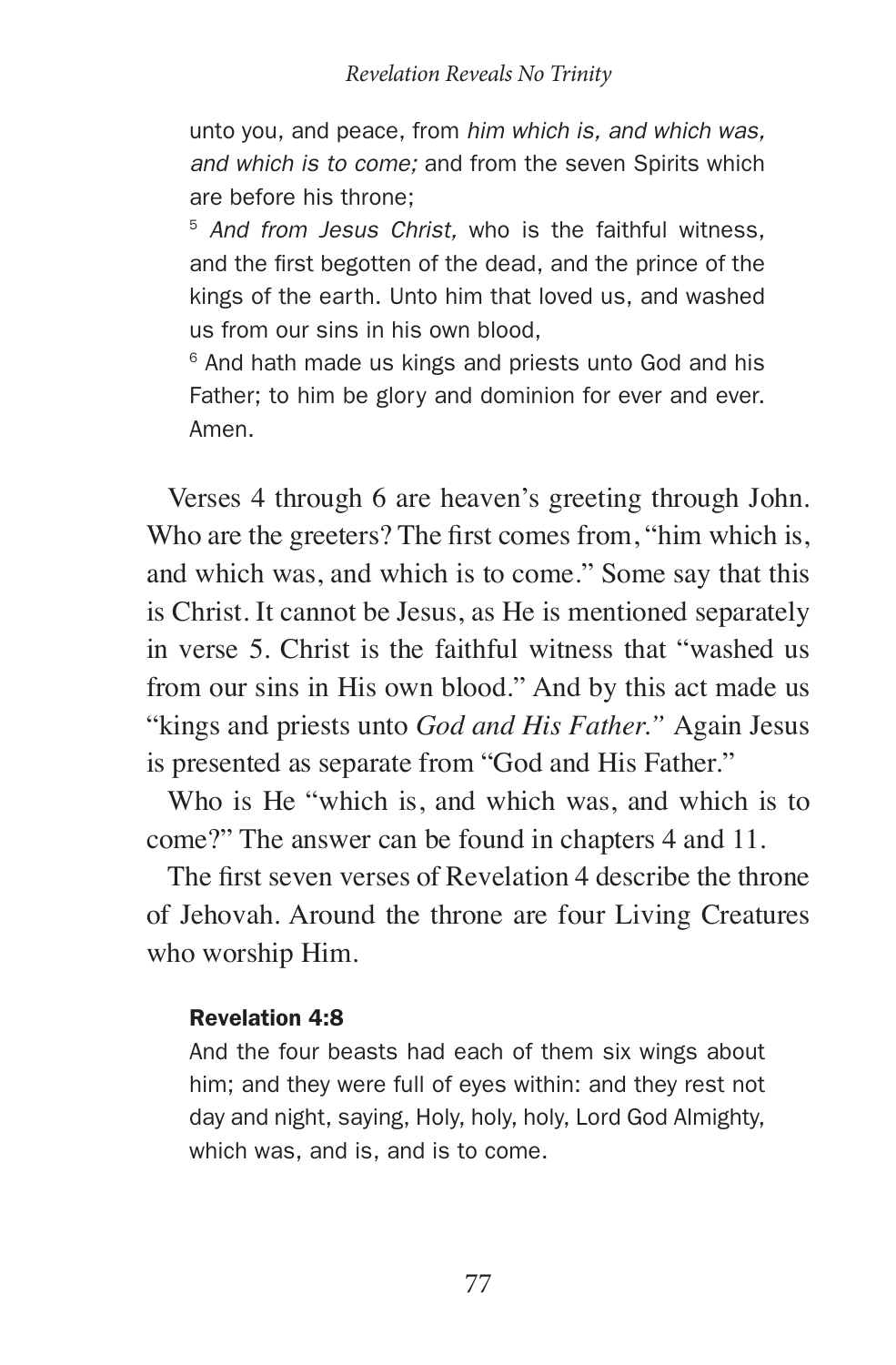#### Revelation 11:17

We give thee thanks, O Lord God Almighty, which art, and wast, and art to come.

It is the Lord God Almighty sitting on the throne who "was, is, and is to come." Besides Revelation, the word "Almighty" is only used in the New Testament in 2 Corinthians 6:18; "And will be a Father unto you, and ye shall be my sons and daughters, saith the Lord Almighty," identifying the Father as the Almighty God.

Red-letter Bibles indicate the words of Christ. Publishers choose which words they think are spoken by Jesus, not inspiration. In most Bibles, the red letters of Revelation 1:8 do not include the entire verse, making Christ the Almighty:

**Revelation 1:8** (Bold type represents red letters) I am Alpha and Omega, the beginning and the ending, saith the Lord, which is, and which was, and which is to come, the Almighty.

However, notice what would happen to the meaning of the verse if it was all red, as entirely spoken by Christ:

#### Revelation 1:8

I am Alpha and Omega, the beginning and the ending, saith the Lord, which is, and which was, and which is to come, the Almighty.

In other words, "The Lord (Jehovah), which is, and which was, and which is to come, the Almighty, (He) saith that I (Jesus) am the Alpha and Omega, the beginning and the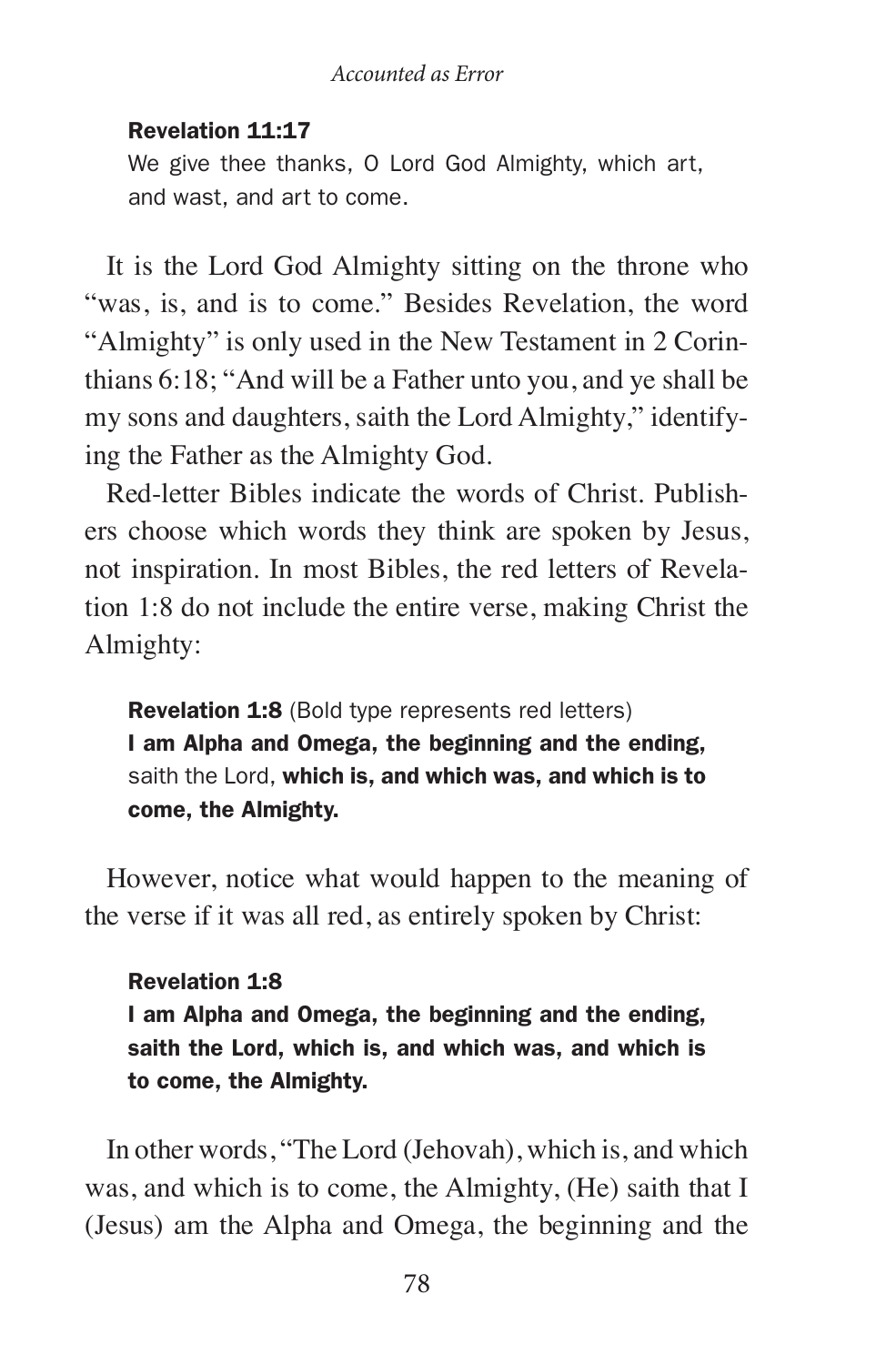ending."

Some Trinitarians say that the four beasts in Revelation 4:8 say "holy" three times because they are addressing the trinity. Not so. Why three holies? There is a holy for "which was," a holy for "is," and a third for "is to come." This reference is to Jehovah the Almighty alone.

How do we know that this does not include Jesus Christ? Because He does not appear until chapter 5.

# Revelation 5:1

And I saw in the right hand of him that sat on the throne a book written within and on the backside, sealed with seven seals.

Chapter 5 begins with the Almighty God sitting on His throne with a sealed book in His hand. No one can be found worthy to open the seals. Enter Jesus Christ:

# Revelation 5:6

And I beheld, and, lo, in the midst of the throne and of the four beasts, and in the midst of the elders, stood a Lamb as it had been slain, having seven horns and seven eyes, which are the seven Spirits of God sent forth into all the earth.

Jesus stands before the throne, separate from the Almighty God. He is "the Lamb of God, which taketh away the sin of the world." John 1:29. On His head are seven horns and seven eyes. Take special note that these features of Jesus Himself are interpreted to be "the seven Spirits of God." The other greeting in Revelation 1:4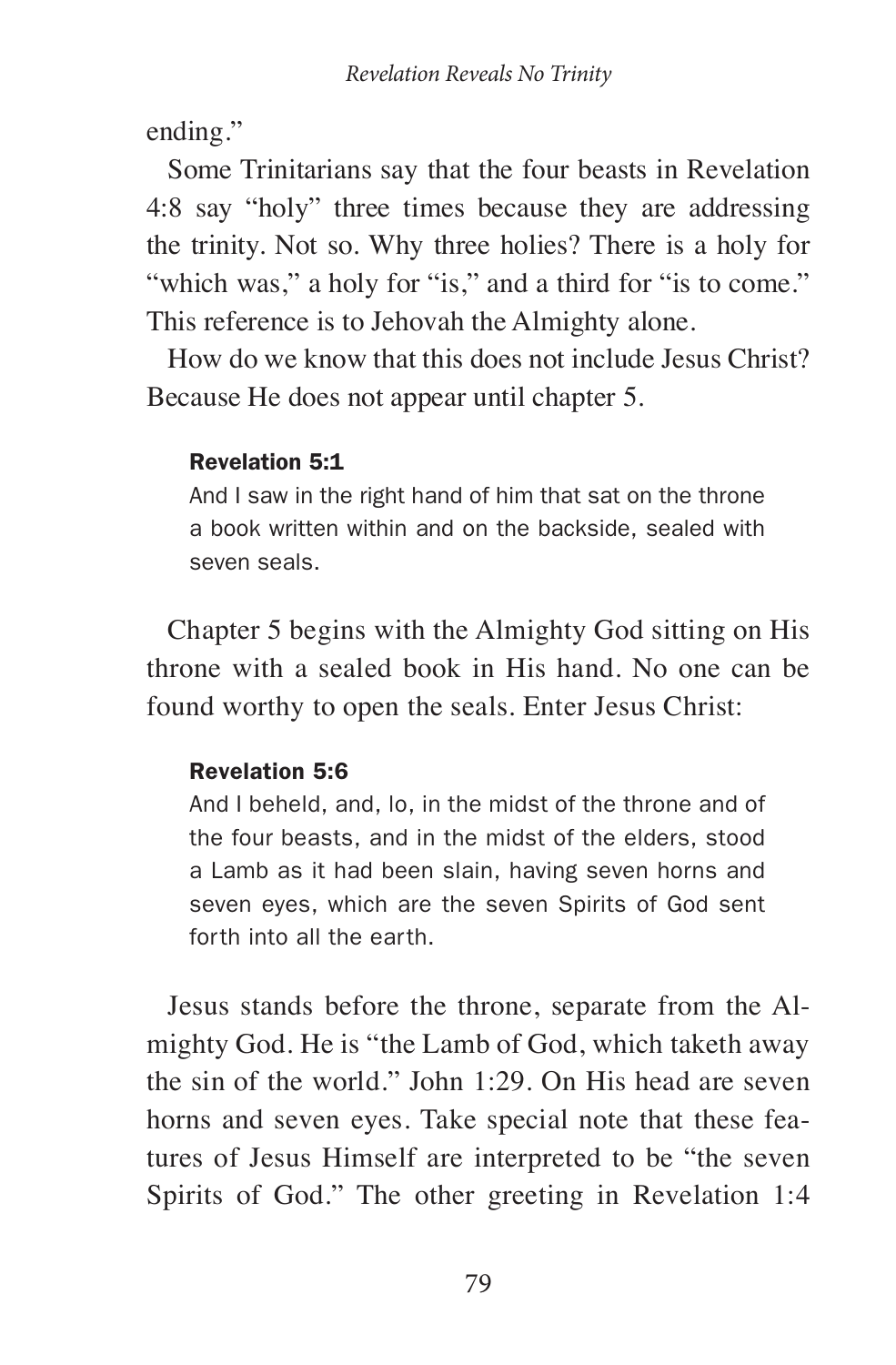comes from "the seven Spirits," which are before the throne. Jesus is before the throne! The symbolism of the number seven denotes completeness, fullness of perfection, all-encompassing. They are the seven horns and seven eyes of Jesus the Lamb––this is the Holy Spirit!

#### Revelation 1:10-13

<sup>10</sup> I was in the Spirit on the Lord's day, and heard behind me a great voice, as of a trumpet,

 $11$  Saying, I am Alpha and Omega, the first and the last: and, What thou seest, write in a book, and send it unto the seven churches which are in Asia; unto Ephesus, and unto Smyrna, and unto Pergamos, and unto Thyatira, and unto Sardis, and unto Philadelphia, and unto Laodicea.

<sup>12</sup> And I turned to see the voice that spake with me. And being turned, I saw seven golden candlesticks; <sup>13</sup> And in the midst of the seven candlesticks one like unto the Son of man, clothed with a garment down to the foot, and girt about the paps with a golden girdle.

In the vision, John sees Jesus, "one like unto the Son of man" amid seven candlesticks. The candlesticks, we are told in verse 20, represent the seven churches named in verse 11. These churches are not literal. They are symbolic of the seven ages of the Christian church to Christ's second coming. Jesus walking amid these churches is an illustration of what He promised after His resurrection, "Lo, I am with you always, even unto the end of the world." Matthew 28:20. How is He with His churches throughout the ages? By the Holy Spirit. Who is the Spirit? Jesus Himself tells us. Notice Jesus opens His mes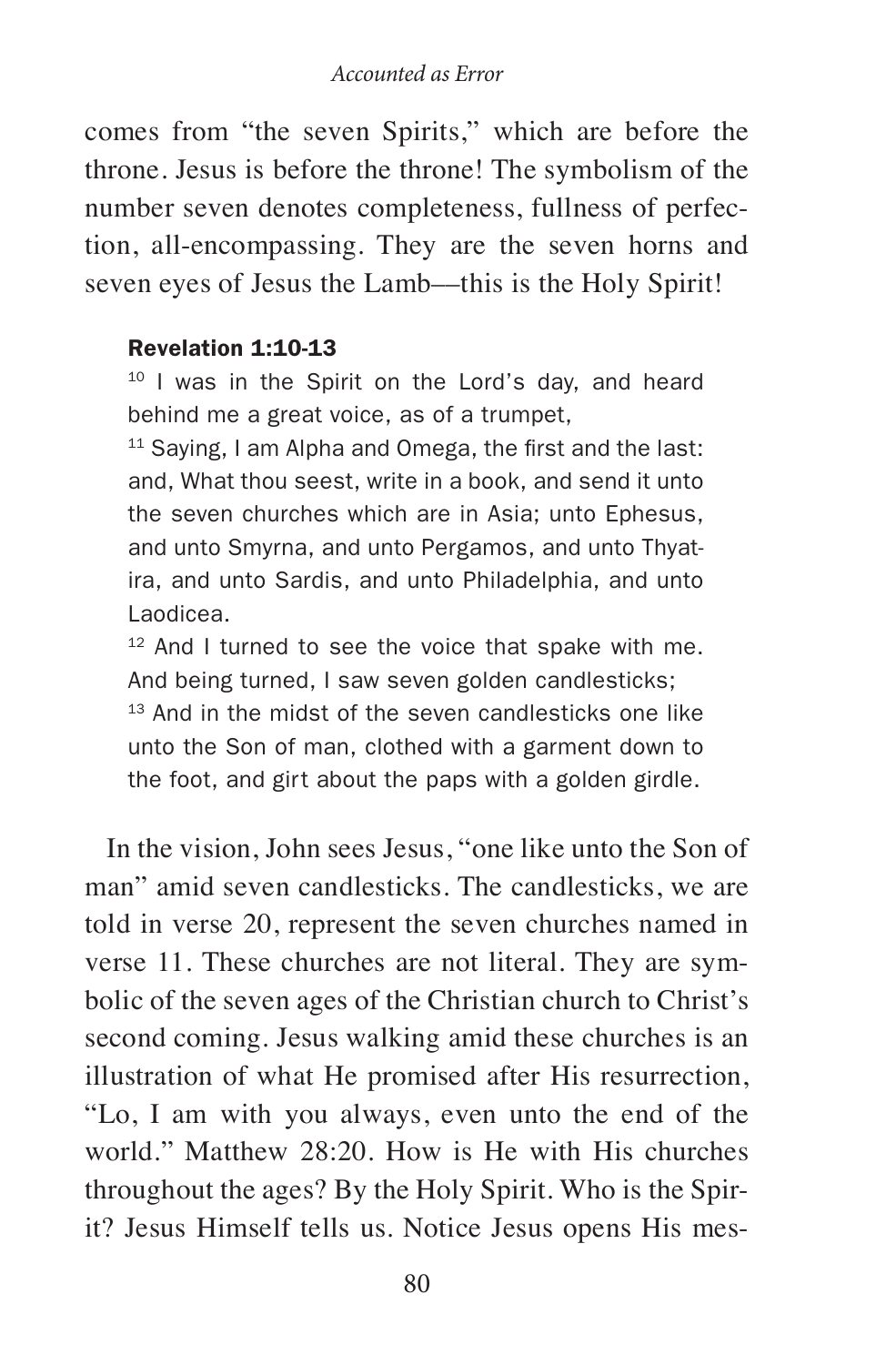sages to the churches by addressing each of them with a different characteristic of Himself, none more direct than to the church in Thyatira:

# Revelation 2:18

And unto the angel of the church in Thyatira write; These things *saith the Son of God...*

It is Jesus who personally delivers these messages. How does He end all seven of them? By saying, "He that hath an ear, let him hear what *the Spirit saith* unto the churches." "These things *saith* the Son of God... hear what the Spirit *saith* unto the churches." The Son *is* the Spirit.

The Holy Spirit is depicted in John's vision as the horns and the eyes of the Lamb. These are the power (omnipotence) and eyes (omnipresence) of Jesus Christ Himself. It is the Spirit of Christ that gives these messages. It is the Holy Spirit, which is Jesus Christ, who walks in our midst, the seven churches, forever.

"Almighty" is a term exclusive to the Father in Revelation.

# Revelation 15:3

And they sing the song of Moses the servant of God, and the song of the Lamb, saying, Great and marvellous are thy works, Lord God Almighty; just and true are thy ways, thou King of saints.

The redeemed here are singing a song that is also sung by Moses *and Christ*, collectively praising the Father who is the Lord God Almighty.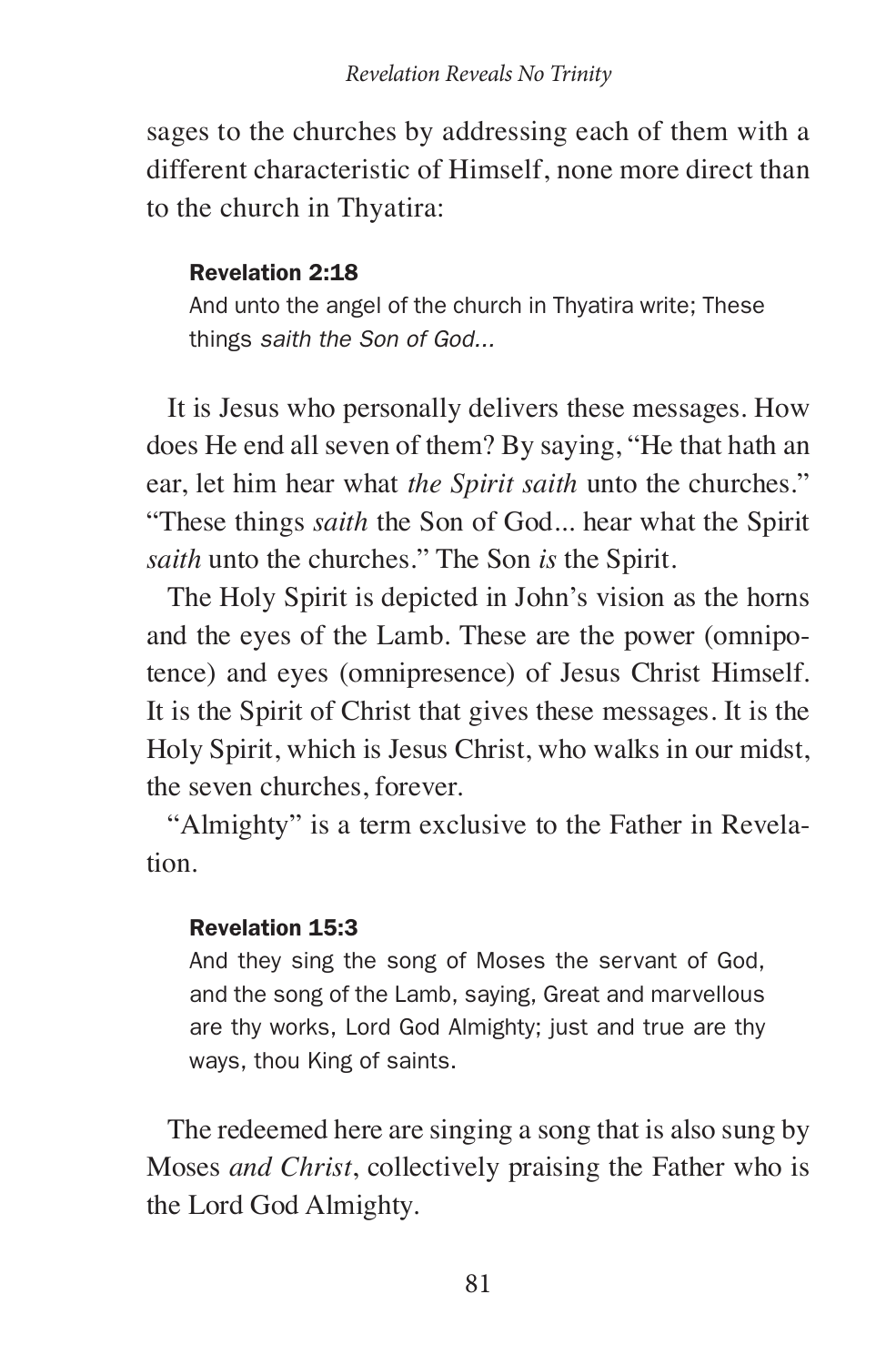#### Revelation 21:22

And I saw no temple therein: for the Lord God Almighty *and* the Lamb are the temple of it.

The last chapter of Revelation—and the Bible—also makes a clear distinction between the Lord God Almighty and the Lamb Jesus Christ. Only Jehovah the Father is designated "Almighty" God.

The information is so overwhelming to the prophet John that he falls down before his attending angel to worship him. Notice the angel's reaction.

#### Revelation 19:10

And I fell at his feet to worship him. And he said unto me, See thou do it not: I am thy fellowservant, and of thy brethren that have the testimony of Jesus: worship God: for the testimony of Jesus is the spirit of prophecy.

Notice to Whom the angel directs John's worship. Remember, the Father gives the prophecies to His Son. Then Jesus gives them to the angel, who in turn delivers them to the prophet John: God––Jesus––the angel––John. John, out of feelings of awesome wonder, renders worship to the angel. The angel redirects his worship backward through the chain of inspiration, back to the Father: John (the prophet)–the angel (the messenger)–Jesus (God's Son and Faithful Witness)–God (the Father and object of true worship). It is by the ministration of angels that we receive the Spirit of Christ, that we may be in the presence of God the Almighty Father. As such, Revelation reveals no trinity.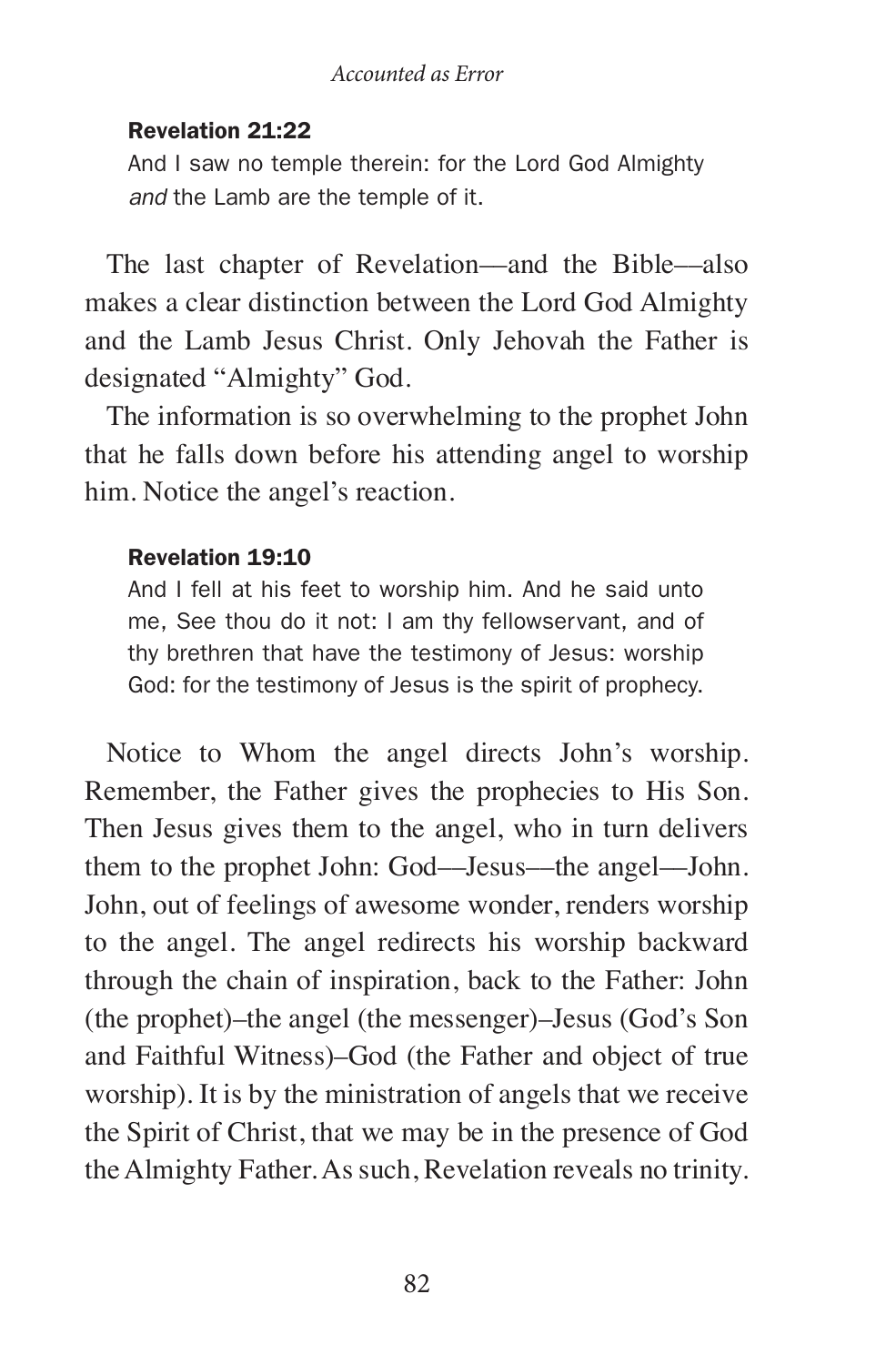# **9 Greetings**

The New Testament epistles each begin with a greeting. By these, the apostles confirm that what they wrote was inspired. Notice their greetings accordingly include God the Father, and the Lord Jesus Christ alone. There is no mention of 'God the Holy Spirit' in these New Testament greetings. In these greetings, the Father is not only declared to be our God, separate from Jesus, but He is often also mentioned as Christ's God, too. There is no trinity.

#### Romans 1:7

To all that be in Rome, beloved of God, called to be saints: Grace to you and peace from God our Father, and the Lord Jesus Christ.

#### 1 Corinthians 1:3

Grace be unto you, and peace, from God our Father, and from the Lord Jesus Christ.

#### 2 Corinthians 1:2

Grace be to you and peace from God our Father, and from the Lord Jesus Christ.

#### Galatians 1:1-5

<sup>1</sup> Paul, an apostle, (not of men, neither by man, but by Jesus Christ, and God the Father, who raised him from the dead;)  $2$  And all the brethren which are with me, unto the churches of Galatia:

<sup>3</sup> Grace be to you and peace from God the Father, and from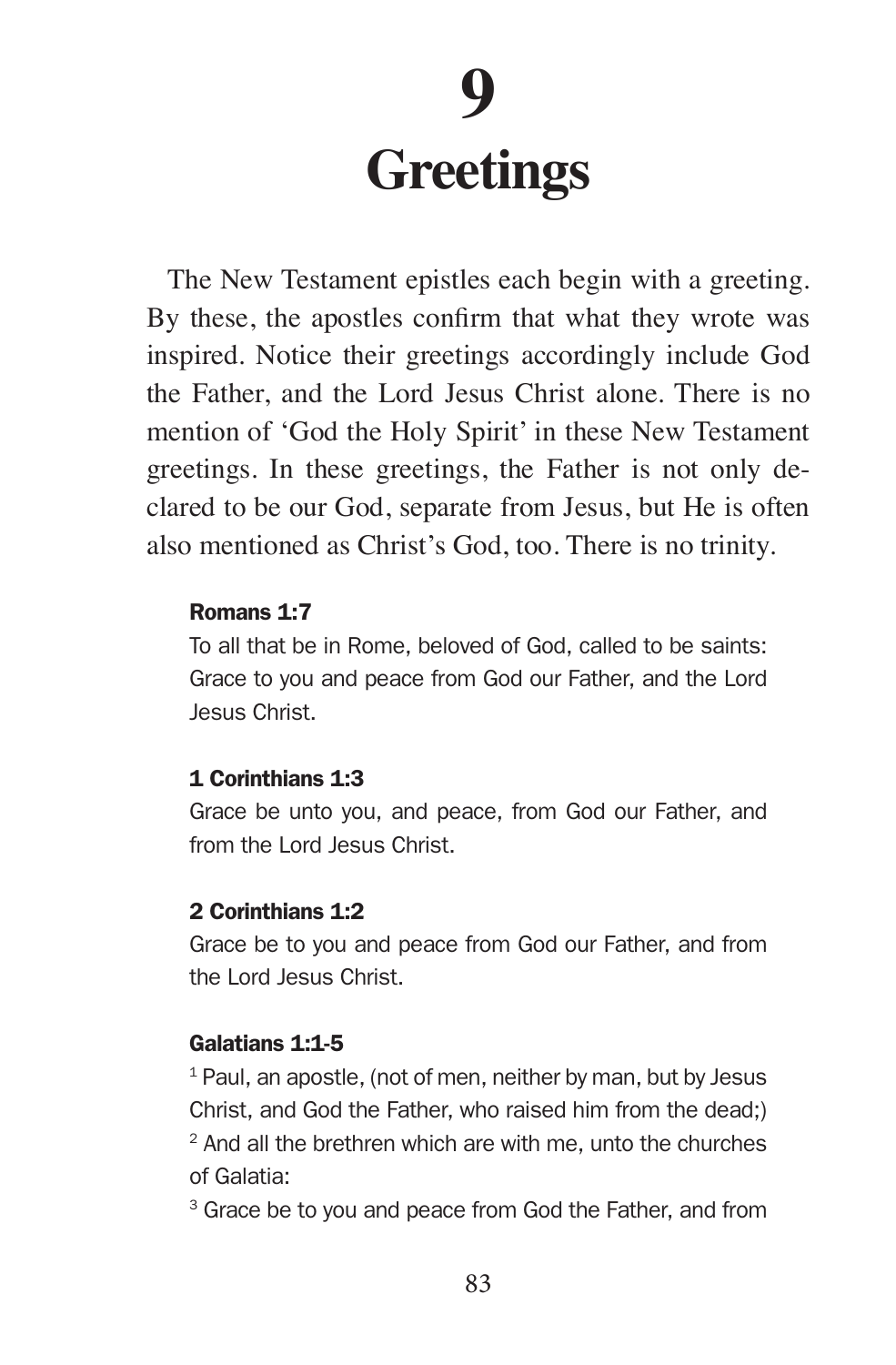our Lord Jesus Christ,

4 Who gave himself for our sins, that he might deliver us from this present evil world, according to the will of God and our Father:

<sup>5</sup> To whom be glory for ever and ever. Amen.

# Ephesians 1:1-3

<sup>1</sup> Paul, an apostle of Jesus Christ by the will of God, to the saints which are at Ephesus, and to the faithful in Christ Jesus:

<sup>2</sup> Grace be to you, and peace, from God our Father, and from the Lord Jesus Christ.

<sup>3</sup> Blessed be the God and Father of our Lord Jesus Christ, who hath blessed us with all spiritual blessings in heavenly places in Christ.

# Philippians 1:2

Grace be unto you, and peace, from God our Father, and from the Lord Jesus Christ.

# Colossians 1:1-3

<sup>1</sup> Paul, an apostle of Jesus Christ by the will of God, and Timotheus our brother,

<sup>2</sup> To the saints and faithful brethren in Christ which are at Colosse: Grace be unto you, and peace, from God our Father and the Lord Jesus Christ.

<sup>3</sup> We give thanks to God and the Father of our Lord Jesus Christ, praying always for you.

# 1 Thessalonians 1:1

Paul, and Silvanus, and Timotheus, unto the church of the Thessalonians which is in God the Father and in the Lord Jesus Christ: Grace be unto you, and peace, from God our Father, and the Lord Jesus Christ.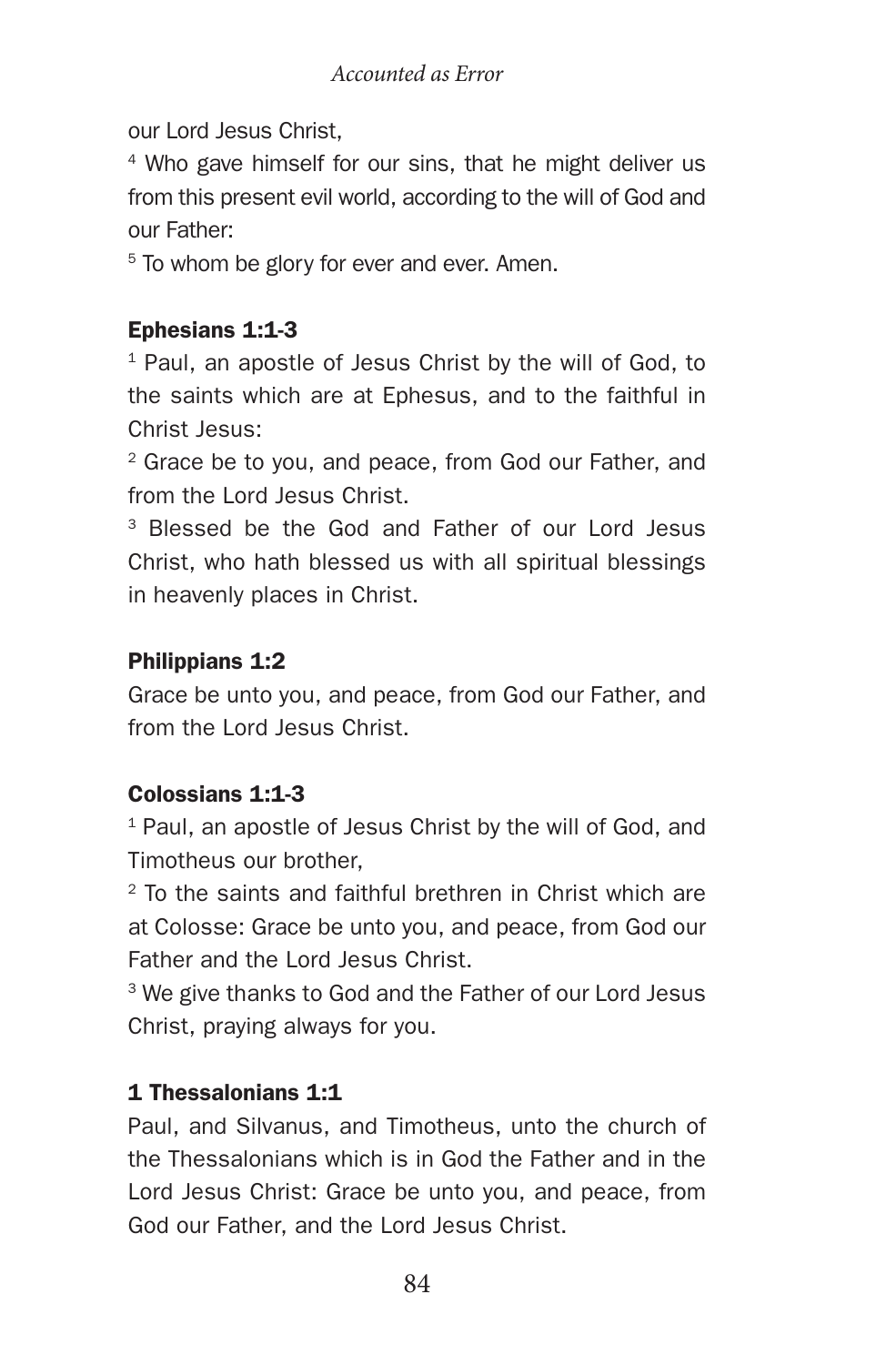### 2 Thessalonians 1:1-2

<sup>1</sup> Paul, and Silvanus, and Timotheus, unto the church of the Thessalonians in God our Father and the Lord Jesus Christ:

2 Grace unto you, and peace, from God our Father and the Lord Jesus Christ.

# 1 Timothy 1:1-2

 $1$  Paul, an apostle of Jesus Christ by the commandment of God our Saviour, and Lord Jesus Christ, which is our hope;

2 Unto Timothy, my own son in the faith: Grace, mercy, and peace, from God our Father and Jesus Christ our Lord.

# 2 Timothy 1:1-2

<sup>1</sup> Paul, an apostle of Jesus Christ by the will of God, according to the promise of life which is in Christ Jesus,  $2$  To Timothy, my dearly beloved son: Grace, mercy, and peace, from God the Father and Christ Jesus our Lord.

# Titus 1:1-4

<sup>1</sup> Paul, a servant of God, and an apostle of Jesus Christ, according to the faith of God's elect, and the acknowledging of the truth which is after godliness;

 $2$  In hope of eternal life, which God, that cannot lie, promised before the world began;

<sup>3</sup> But hath in due times manifested his word through preaching, which is committed unto me according to the commandment of God our Saviour;

<sup>4</sup> To Titus, mine own son after the common faith: Grace, mercy, and peace, from God the Father and the Lord Jesus Christ our Saviour.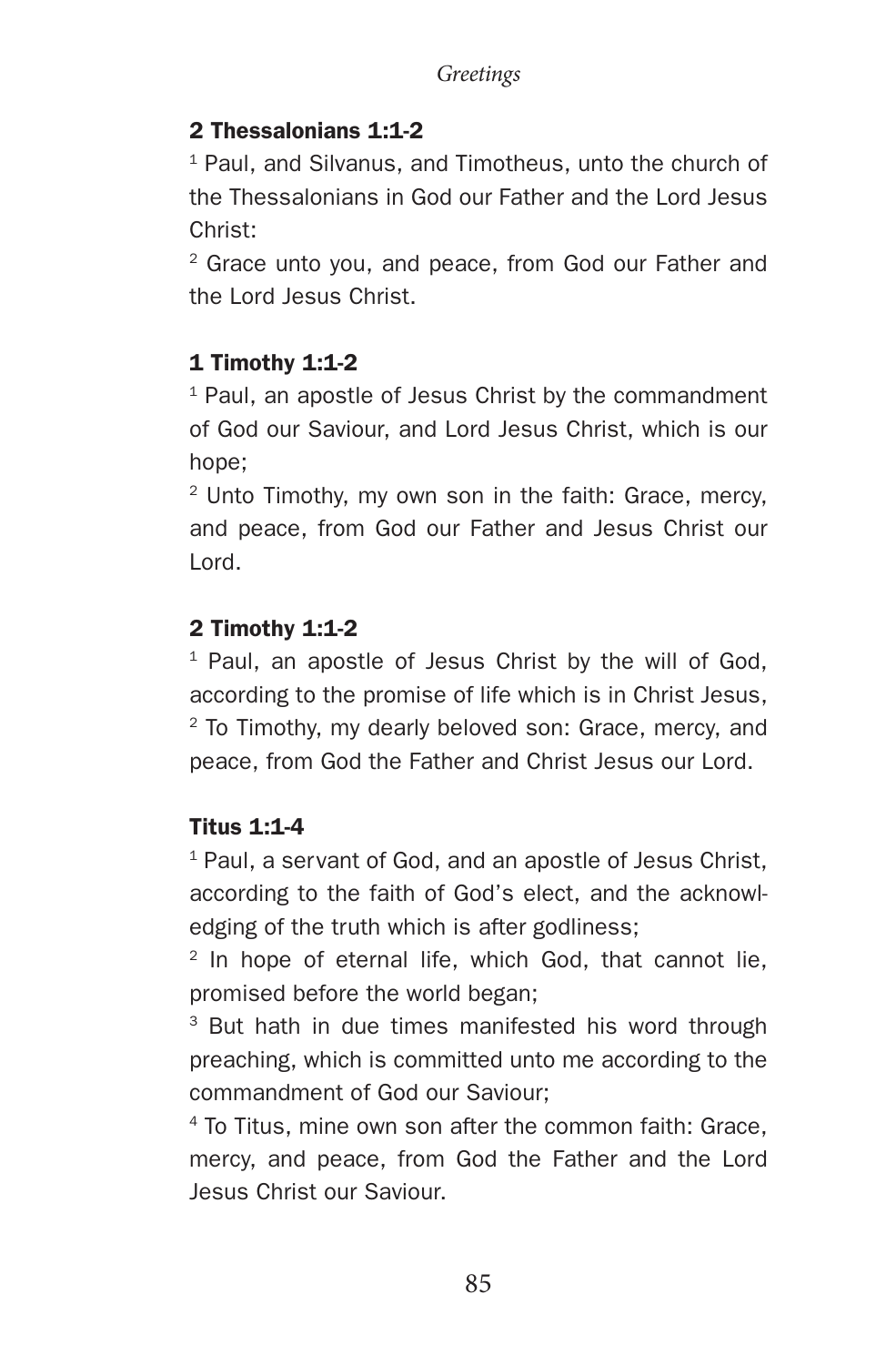#### Philemon 1:3

Grace to you, and peace, from God our Father and the Lord Jesus Christ.

#### James 1:1

James, a servant of God and of the Lord Jesus Christ, to the twelve tribes which are scattered abroad, greeting.

#### 2 Peter 1:1-2

<sup>1</sup> Simon Peter, a servant and an apostle of Jesus Christ, to them that have obtained like precious faith with us through the righteousness of God and our Saviour Jesus Christ:

2 Grace and peace be multiplied unto you through the knowledge of God, and of Jesus our Lord.

#### 1 John 1:3

That which we have seen and heard declare we unto you, that ye also may have fellowship with us: and truly our fellowship is with the Father, and with his Son Jesus Christ.

#### 2 John 1:3

Grace be with you, mercy, and peace, from God the Father, and from the Lord Jesus Christ, the Son of the Father, in truth and love.

#### Jude 1-4

<sup>1</sup> Jude, the servant of Jesus Christ, and brother of James, to them that are sanctified by God the Father, and preserved in Jesus Christ, and called:

 $2$  Mercy unto you, and peace, and love, be multiplied.

<sup>3</sup> Beloved, when I gave all diligence to write unto you of the common salvation, it was needful for me to write unto you, and exhort you that ye should earnestly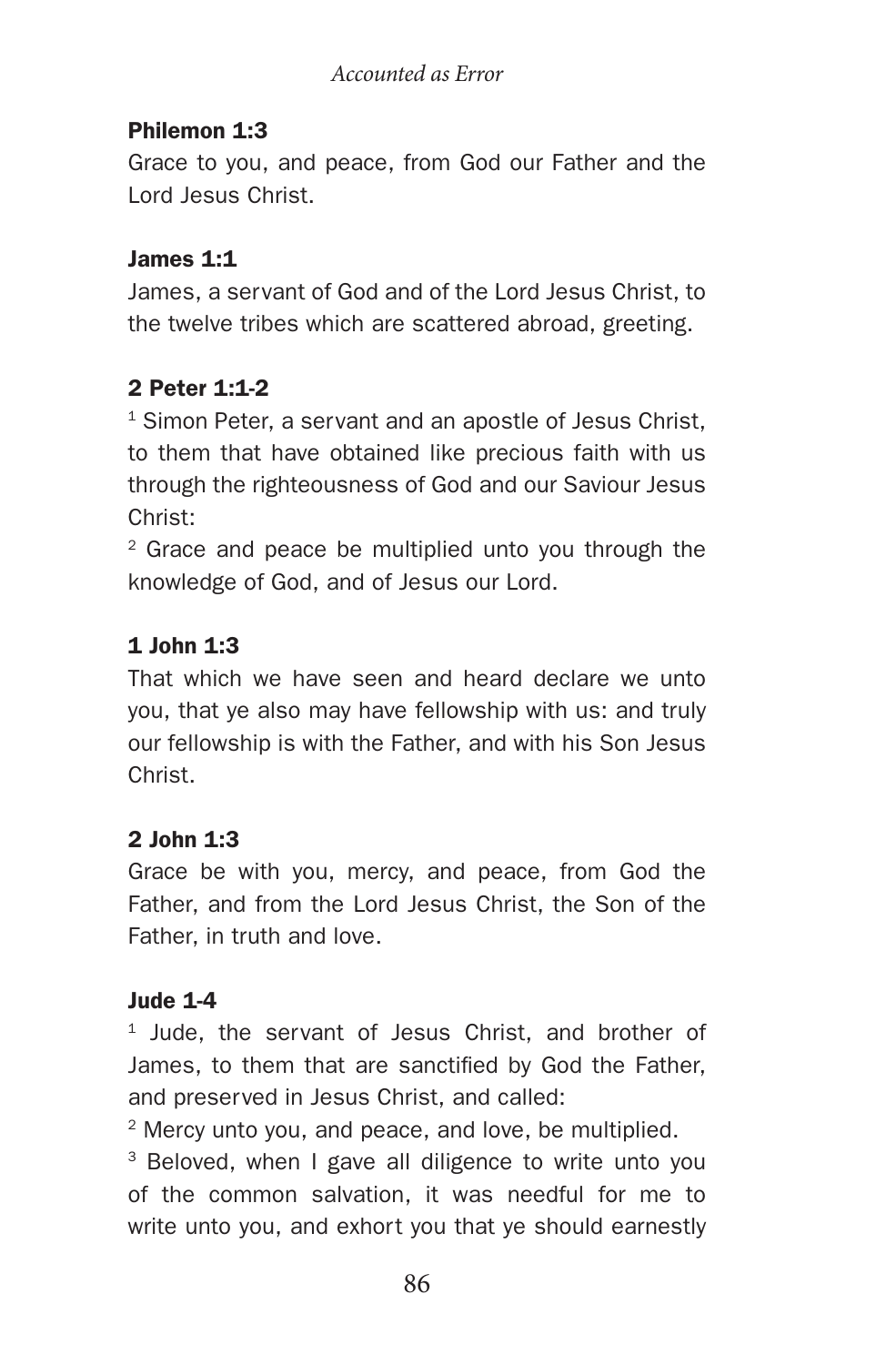contend for the faith which was once delivered unto the saints.

4 For there are certain men crept in unawares, who were before of old ordained to this condemnation, ungodly men, turning the grace of our God into lasciviousness, and denying the only Lord God, and our Lord Jesus Christ.

This greeting from Jude is consistent with all that came before it. He confirms that the Father is the one true God, distinct and separate from the Lord Jesus Christ. There is no mention of a third person of divinity. But Jude goes further, saying with warning that there are ungodly men who deny, "the only Lord God, and our Lord Jesus Christ."

Again, the trinity doctrine states that Jesus is not the begotten Son of God, that this is a mere metaphor. The titles of Father and Son are nothing more than a role play, as in acting: "The Father is that which the Son is, the Son that which the Father is, the Father and the Son that which the Holy Spirit is."

The trinity doctrine denies the very profession that the apostles and Jesus Christ Himself were persecuted and put to death over.

#### Matthew 16:16

And Simon Peter answered and said, Thou art the Christ, the Son of the living God.

#### John 6:69

And we believe and are sure that thou art that Christ, the Son of the living God.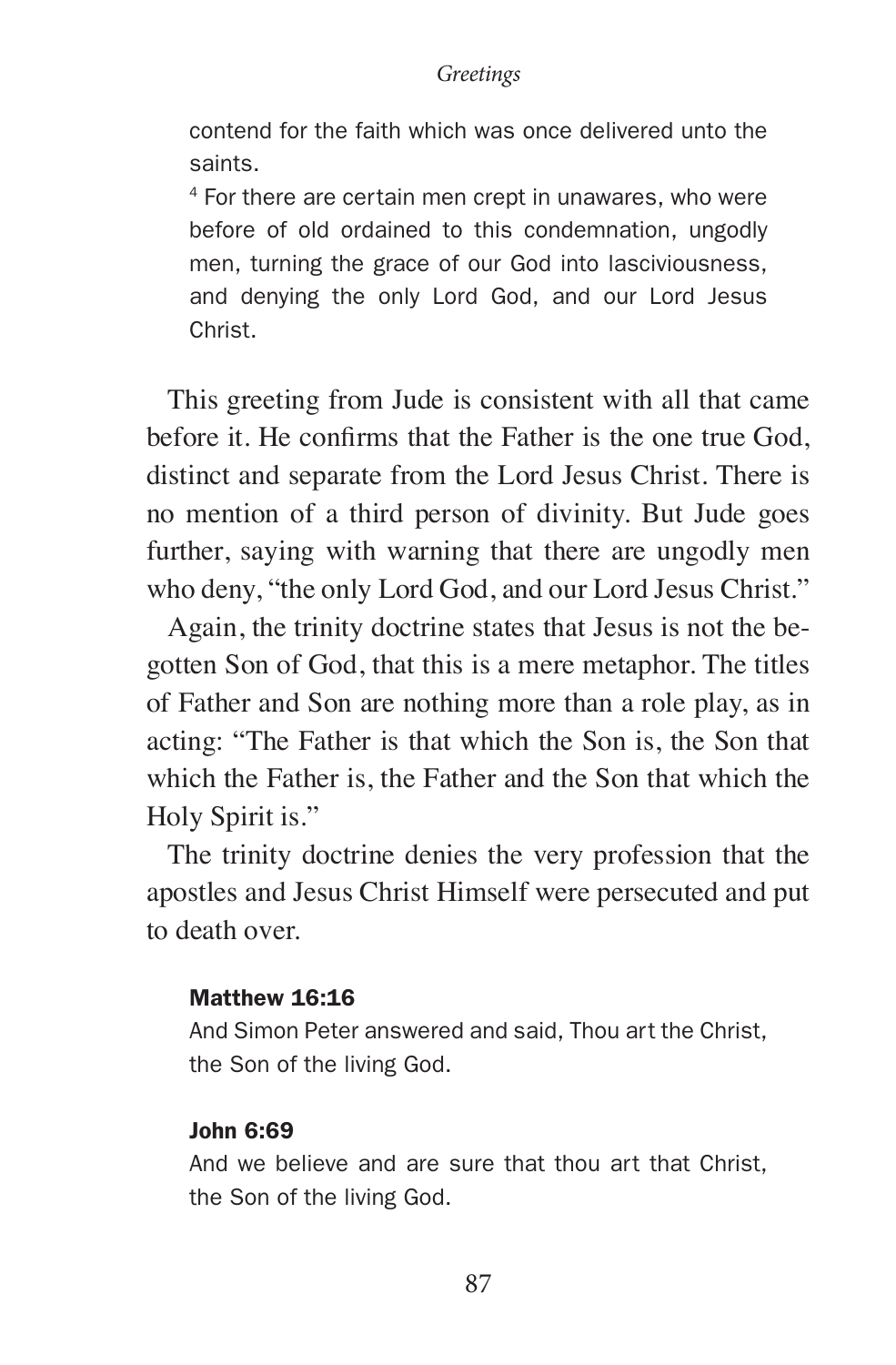#### Matthew 26:63-66

<sup>63</sup> But Jesus held his peace, And the high priest answered and said unto him, I adjure thee by the living God, that thou tell us whether thou be the Christ, the Son of God.

<sup>64</sup> Jesus saith unto him. Thou hast said: nevertheless I say unto you, Hereafter shall ye see the Son of man sitting on the right hand of power, and coming in the clouds of heaven.

<sup>65</sup> Then the high priest rent his clothes, saying, He hath spoken blasphemy; what further need have we of witnesses? behold, now ye have heard his blasphemy.  $66$  What think ye? They answered and said, He is guilty of death.

Would they be so willing to die over a metaphor?

Titus 1:2 states that God cannot lie. Acting is said to be the art of lying. If God, who cannot lie, says that Jesus is His only begotten Son, and Jesus and all the apostles gave their lives for this sake, then this must be taken quite literally.

The trinity denies the Father and the Son as a literal depiction of the Godhead.

#### 1 John 2:22

Who is a liar but he that denieth that Jesus is the Christ? He is antichrist, that denieth the Father and the Son.

The spirit of antichrist is in direct opposition to what Jesus prayed in John 17:3.

#### John 17:3

And this is life eternal, that they might know thee the only true God, and Jesus Christ, whom thou hast sent.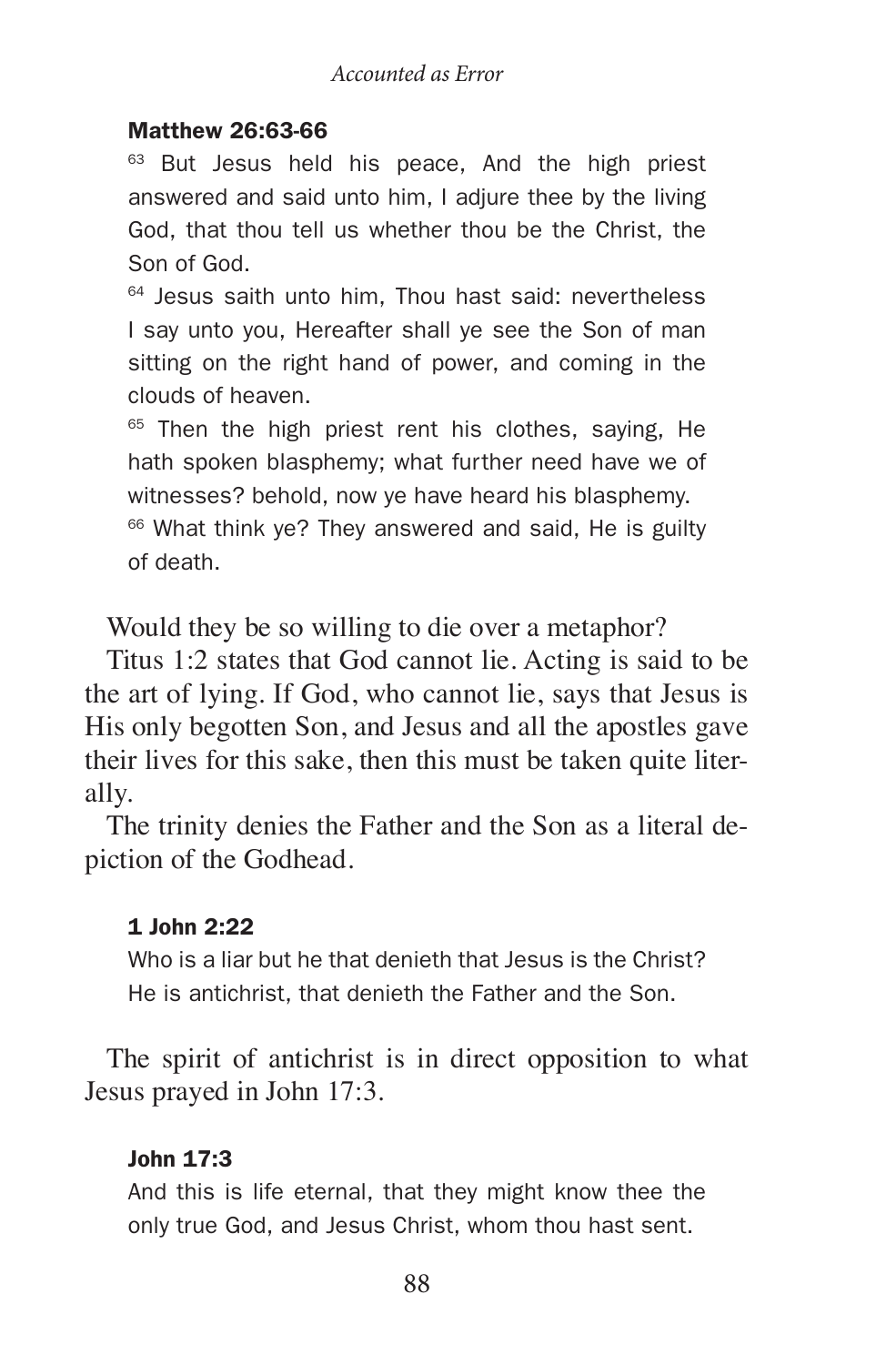#### *Greetings*

Knowing the Father and Son alone is eternal life, says Jesus. "He is antichrist, that denieth the Father and the Son." Where is the co-equal Holy Spirit in 1 John 2:22? Why is it the spirit of antichrist that denies the Father and Son only? It is because the Bible does not reveal a trinity.

The first angel's message of Revelation 14 is God's call to return to worship the one true God:

#### Revelation 14:6-7

 $6$  And I saw another angel fly in the midst of heaven, having the everlasting gospel to preach unto them that dwell on the earth, and to every nation, and kindred, and tongue, and people,

 $7$  Saying with a loud voice, Fear God, and give glory to him; for the hour of his judgment is come: and worship him that made heaven, and earth, and the sea, and the fountains of waters.

This message for the last generation would not be necessary if the world at large did not need to come back to the knowledge of the one true God and His Son. It would only be required if the god now worshiped, and the gospel now preached, is not those proclaimed by Jesus and the apostles. And did not the apostles give clear counsel and warning concerning these matters?

#### Jude 3

Beloved, when I gave all diligence to write unto you of the common salvation, it was needful for me to write unto you, and exhort you that ye should earnestly contend for the faith which was once delivered unto the saints.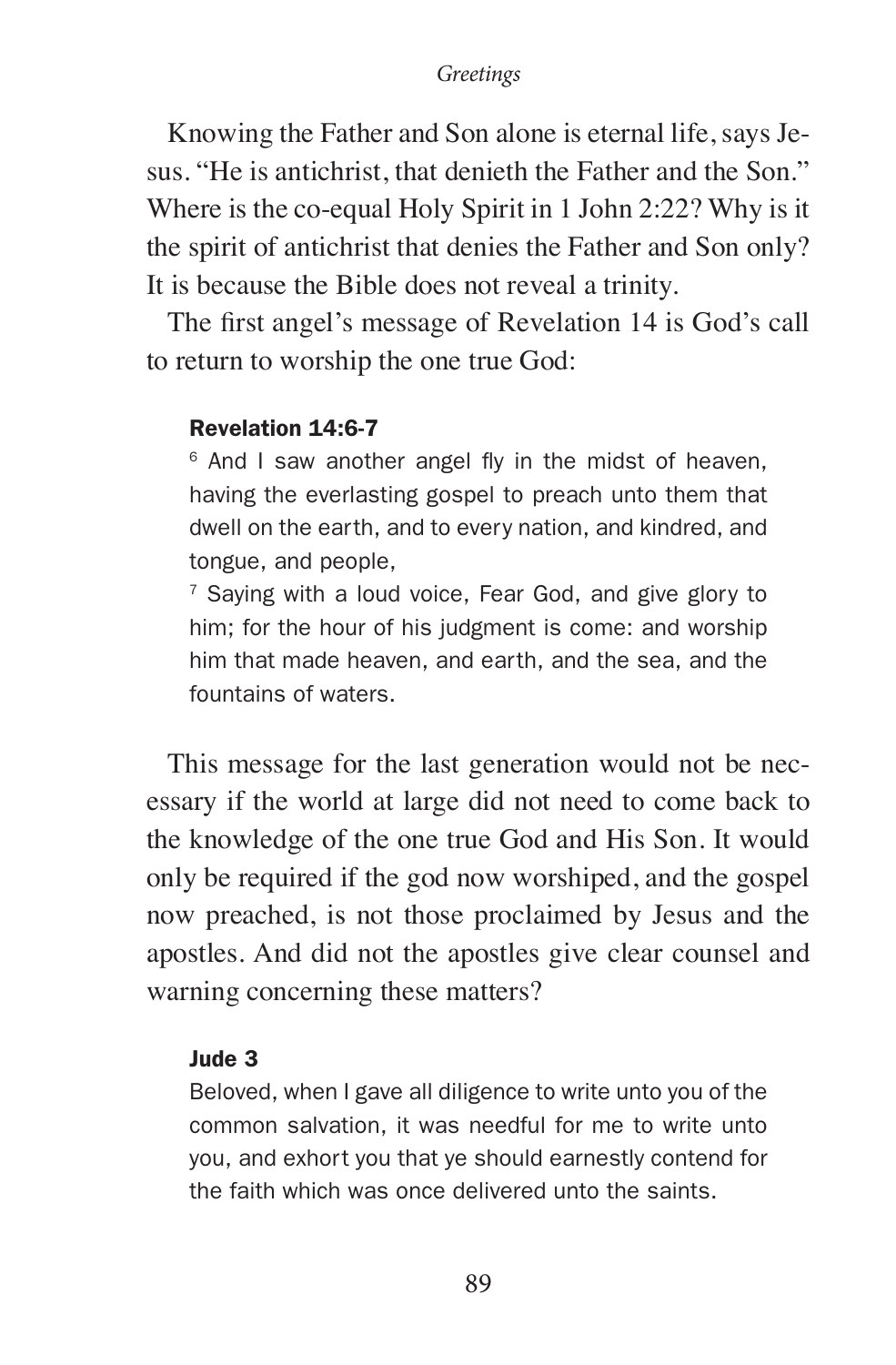# 2 Corinthians 11:4

For if he that cometh preacheth *another Jesus*, whom we have not preached, or if ye receive *another spirit*, which ye have not received, or another gospel, which ye have not accepted, ye might well bear with him.

# Galatians 1:8-9

<sup>8</sup> But though we, or an angel from heaven, preach any other gospel unto you than that which we have preached unto you, let him be accursed.

<sup>9</sup> As we said before, so say I now again, if any man preach any other gospel unto you than that ye have received, let him be accursed.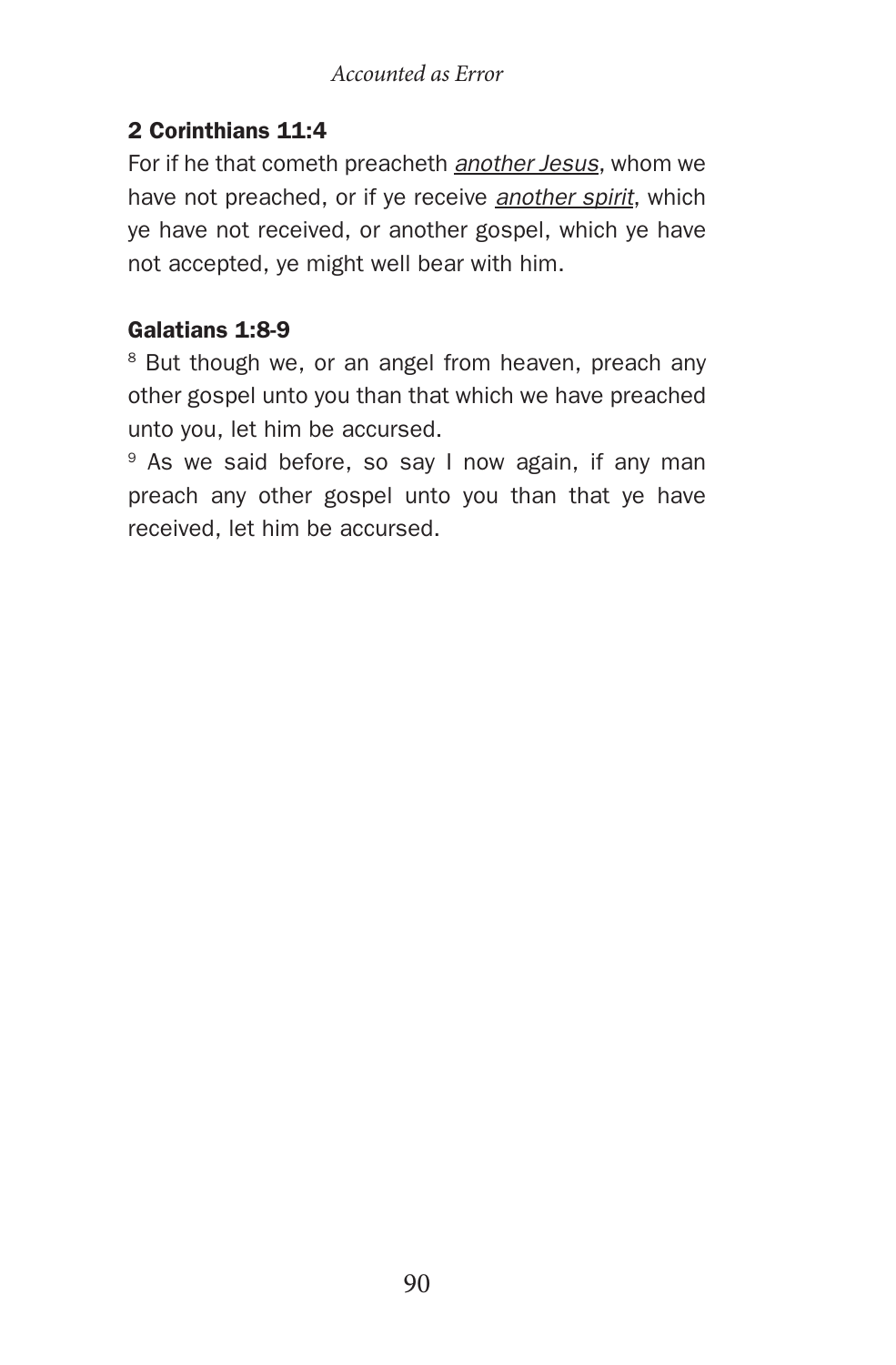# **10**

# **Founders & Historians of the SDA Church**

What do Adventist historians say about the pioneers of the SDA church?

"Most of the founders of Seventh-day Adventism would not be able to join the church today if they had to subscribe to the denomination's Fundamental Beliefs. More specifically, most would not be able to agree to belief number 2, which deals with the doctrine of the Trinity."

> –– George Knight, *Ministry*, October 1993, page 10

"Adventist beliefs have changed over the years under the impact of 'present truth'. Most startling is the teaching regarding Jesus Christ, our Savior and Lord….the trinitarian understanding of God, now part of our fundamental beliefs, was not generally held by the early Adventists."

> –– William G. Johnson, *Adventist Review*, January 6, 1994, page 10

The understanding of the pioneers of the Seventh-day Adventist Church was that the divinity of Persons consists of the Father and His begotten Son only, that the Holy Spir-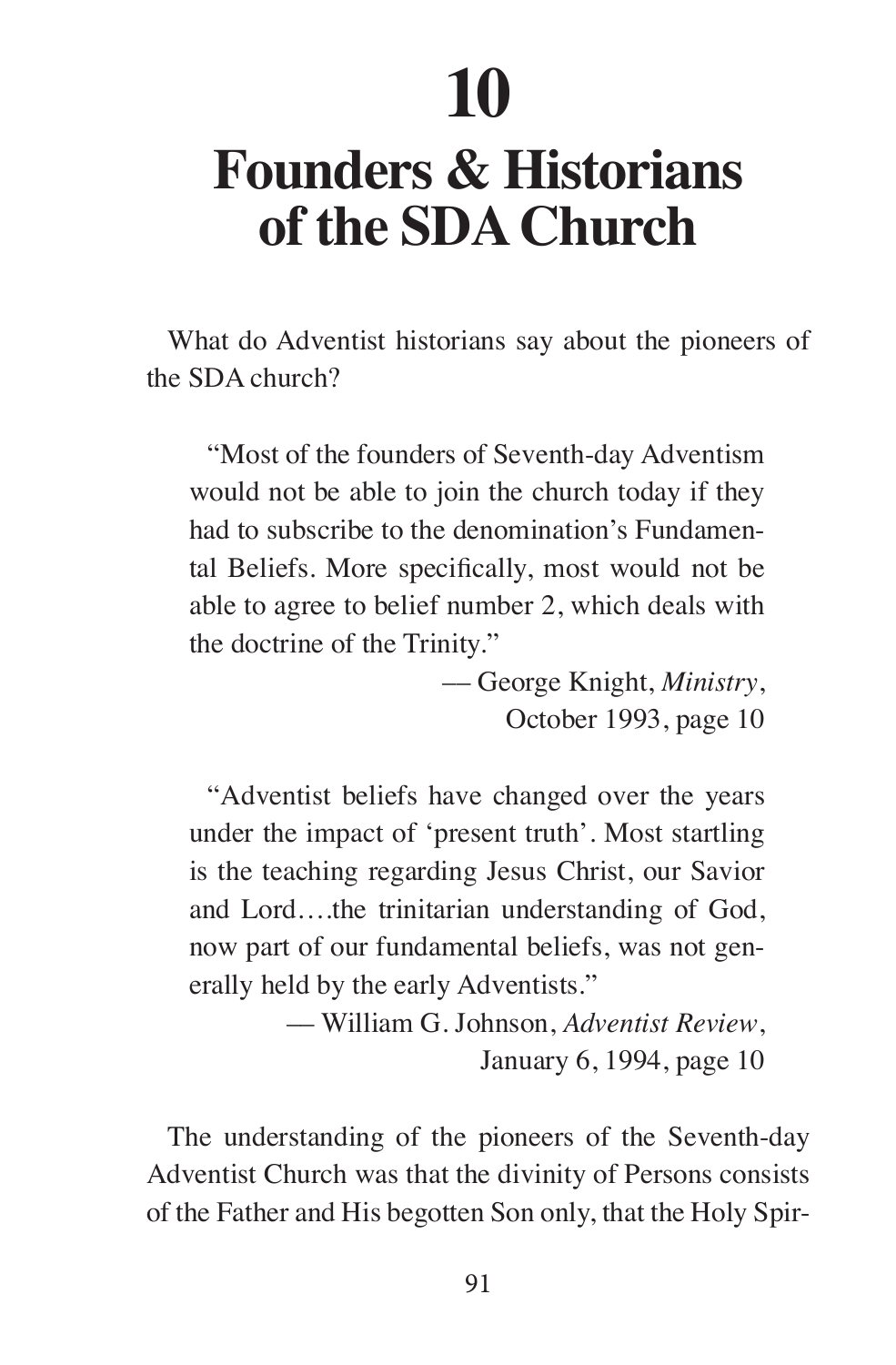it is not a third entity. They rejected the trinity doctrine. It was not part of the "pillars" of Adventist faith as given by Christ in the founding years of the church. Seventh-day Adventists have always believed that their doctrines should be based solely on the Scriptures. During the General Conference session in 1980, in Dallas, Texas, the unbiblical trinity doctrine was officially adopted as a fundamental belief of the Adventist church, after more than 100 years of rejection.

"No single Scripture passage states the doctrine of the Trinity, it is assumed as a fact... only by faith can we accept the existence of the Trinity."

–– *Adventist Review*, Vol. 158, No. 31, 1981, page 4

# **Thoughts From Seventh-day Adventist Pioneers**

**James S. White:** "As fundamental errors, we might class with this counterfeit sabbath other errors which Protestants have brought away from the Catholic church, such as sprinkling for baptism, the trinity, the consciousness of the dead and eternal life in misery."

–– *Review & Herald*, September 12, 1854

**Joseph Bates**: "Respecting the trinity, I concluded that it was an impossibility for me to believe that the Lord Jesus Christ, the Son of the Father, was also the Almighty God, the Father, one and the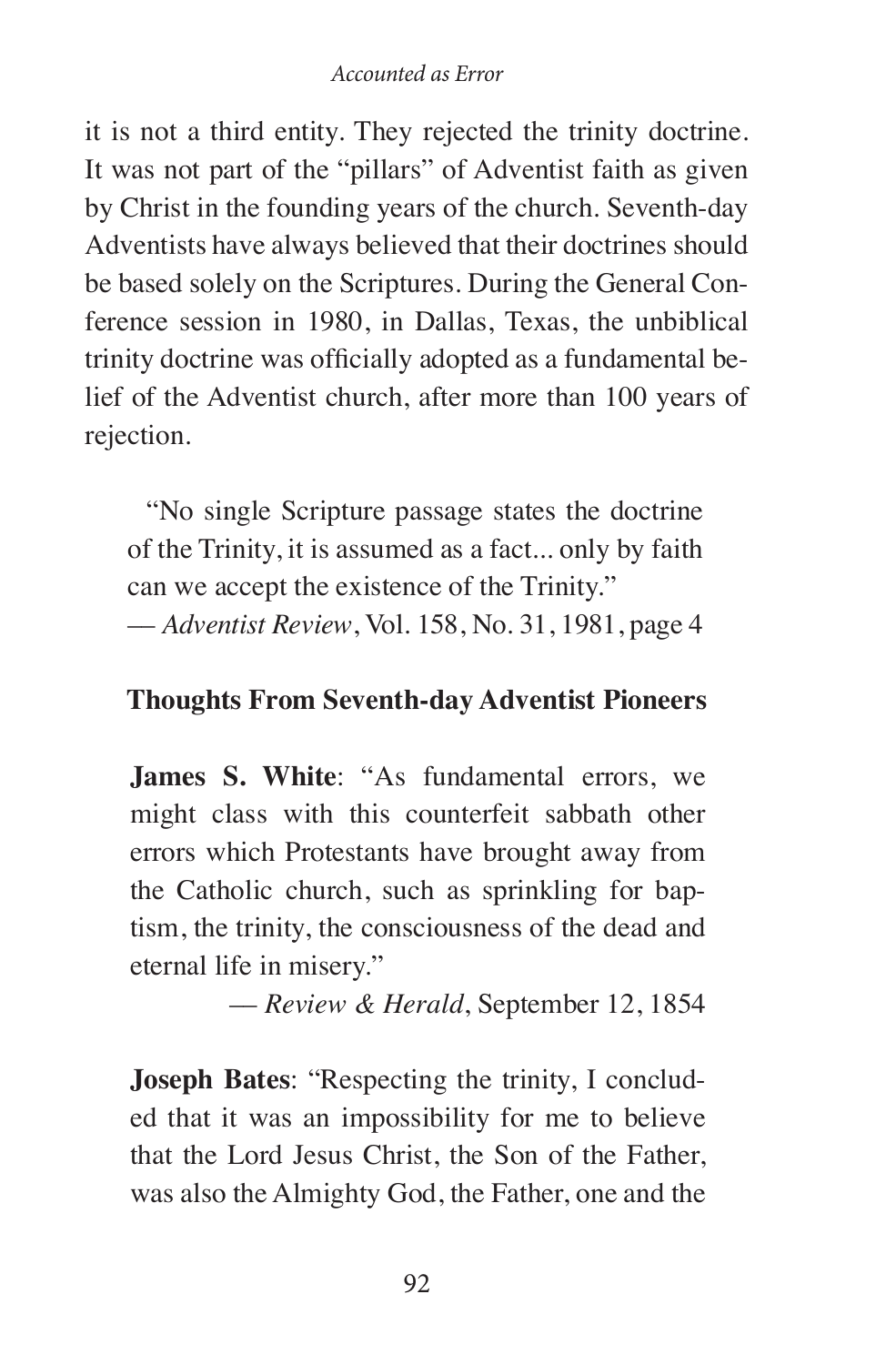same being. I said to my father, 'If you can convince me that we are one in this sense, that you are my father, and I your son; and also that I am your father, and you my son, then I can believe in the trinity."

–– *The Autobiography,* 1868, pages 204, 205

**John N. Andrews**: "The doctrine of the Trinity which was established in the church by the council of Nice, A. D. 325. This doctrine destroys the personality of God, and his Son Jesus Christ our Lord."

–– *Review & Herald,* March 6, 1855

**John N. Loughborough**: "It is contrary to Scripture. Almost any portion of the New Testament we may open which has occasion to speak of the Father and Son, represents them as two distinct persons. The seventeenth chapter of John is alone sufficient to refute the doctrine of the Trinity."

–– *Review and Herald,* November 5, 1861

**Uriah Smith**: "God alone is without beginning. At the earliest epoch when a beginning could be, - a period so remote that to finite minds it is essentially eternity, - appeared the Word. 'In the beginning was the Word, and the Word was with God, and the Word was God.' John 1:1. This uncreated Word was the Being, who, in the fulness of time, was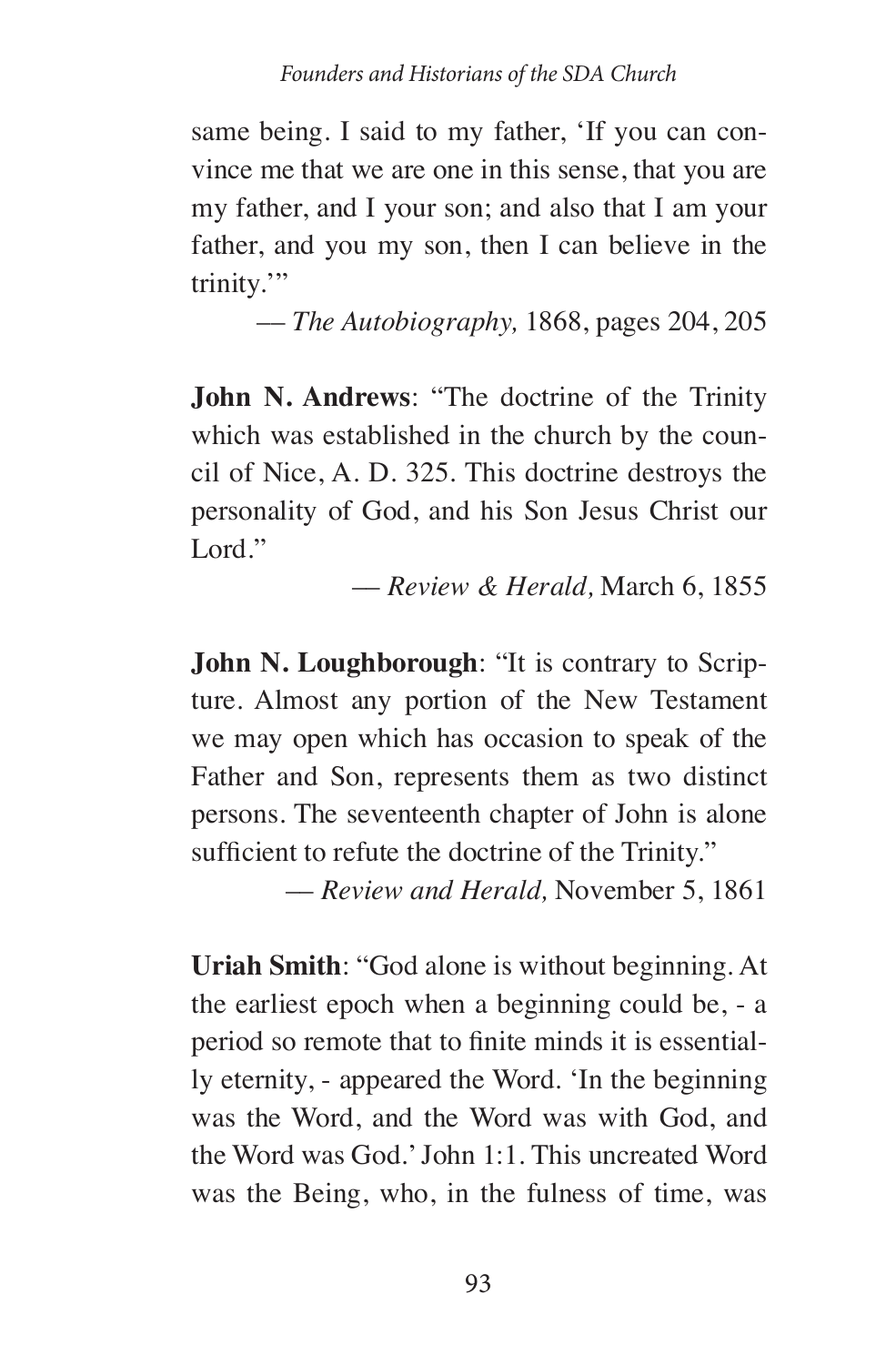made flesh, and dwelt among us. His beginning was not like that of any other being in the universe. It is set forth in the mysterious expressions, 'his [God's] only begotten Son' (John 3:16; 1 John 4:9), 'the only begotten of the Father' (John 1:14), and, 'I proceeded forth and came from God.' John 8:42. Thus it appears that by some divine impulse or process, not creation, known only to Omniscience, and possible only to Omnipotence, the Son of God appeared. And then the Holy Spirit (by an infirmity of translation called 'the Holy Ghost'), the Spirit of God, the Spirit of Christ, the divine afflatus and medium of their power, representative of them both (Ps. 139:7), was in existence also."

–– *Looking Unto Jesus,* page 10, 1898

What did Ellen White say about the pillars of the Seventh-day Adventist Church?

"In the future, deception of every kind is to arise, and we want solid ground for our feet. We want solid pillars for the building. *Not one pin is to be removed from that which the Lord has established.* The enemy will bring in false theories, such as the doctrine that there is no sanctuary. This is one of the points on which there will be a departing from the faith. Where shall we find safety unless it be in the truths that the Lord has been giving for the last fifty years?"

–– *Review & Herald,* May 25, 1905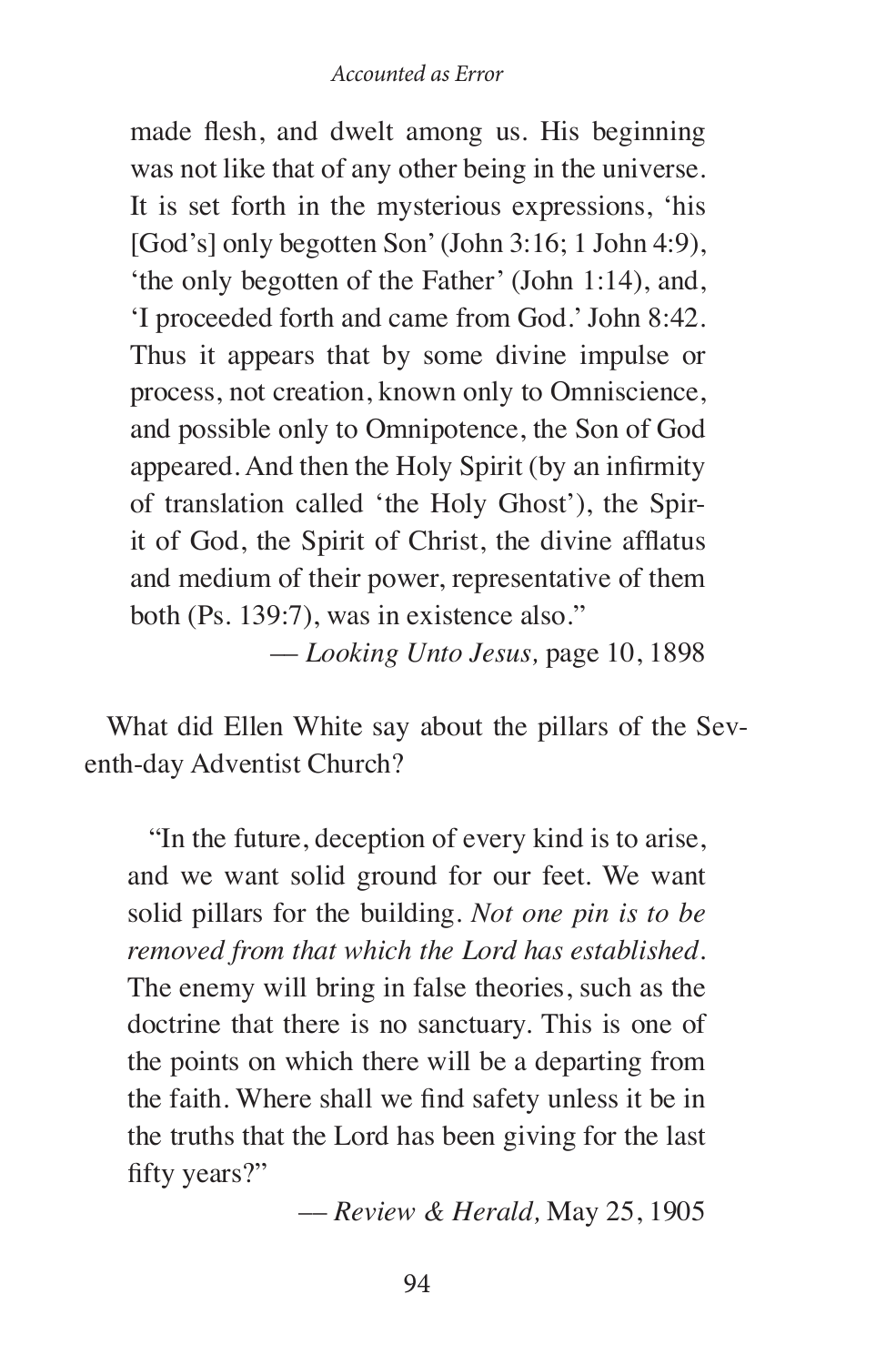#### *Founders and Historians of the SDA Church*

"But just as surely as we fail to heed the messages that for the last fifty years the Lord has been giving, just as surely as we turn from these messages to human impulses and human science, framing laws that are directly opposed to God's Word, so surely will we reap the consequence."

> –– *The General Conference Bulletin,* March 30, 1903

"We are not to receive the words of those who come with a message that contradicts the special points of our faith. They gather together a mass of Scripture and pile it as proof around their asserted theories. This has been done over and over again during the past fifty years. And while the Scriptures are God's Word, and are to be respected, the application of them, if such application moves one pillar of the foundation that God has sustained these fifty years, is a great mistake. He who makes such an application knows not the wonderful demonstration of the Holy Spirit that gave power and force to the past messages that have come to the people of God."

# –– *Manuscript Releases No. 760,* page 19

"No line of truth that has made the Seventh-day Adventist people what they are, is to be weakened. We have the old landmarks of truth, experience, and duty, and we are to stand firmly in defense of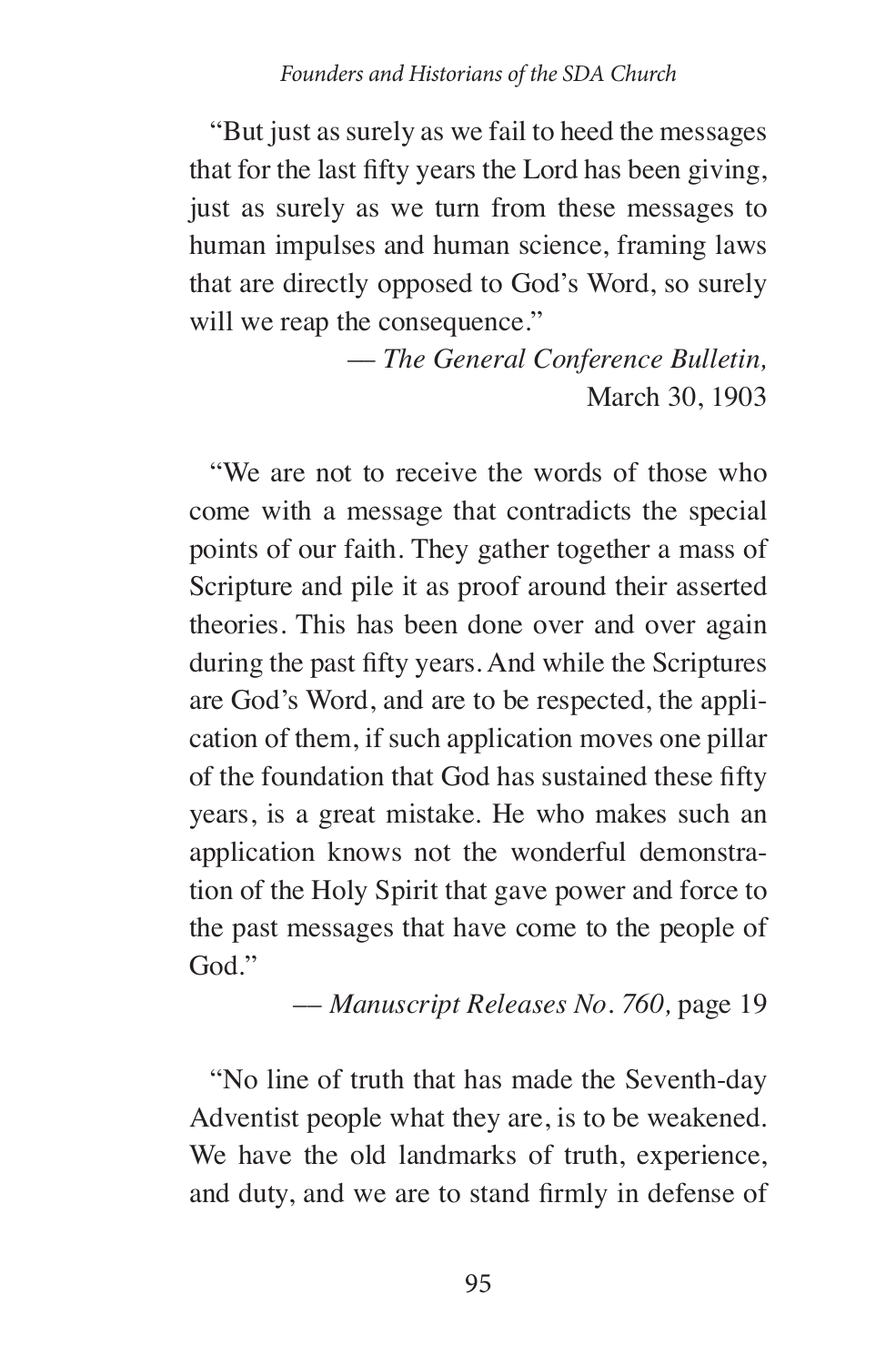our principles, in full view of the world." –– *Testimonies For The Church, Vol. 6,* page 17. 1901

In her book *The Great Controversy,* Ellen White did not mention a third divine being besides the Father and the Son:

"Christ the Word, the Only Begotten of God, was one with the eternal Father,—one in nature, in character, and in purpose,—the only being in all the universe that could enter into all the counsels and purposes of God."

–– *Great Controversy,* page 493

"'I saw no temple therein: for the Lord God Almighty and the Lamb are the temple of it.' Revelation 21:22. The people of God are privileged to hold open communion with the Father and the Son."

–– *Great Controversy,* page 676

"And the years of eternity, as they roll, will bring richer and still more glorious revelations of God and of Christ."

–– *Great Controversy,* page 678

The founders rejected the trinity in the initial 50 years when the pillars of the Seventh-day Adventist church were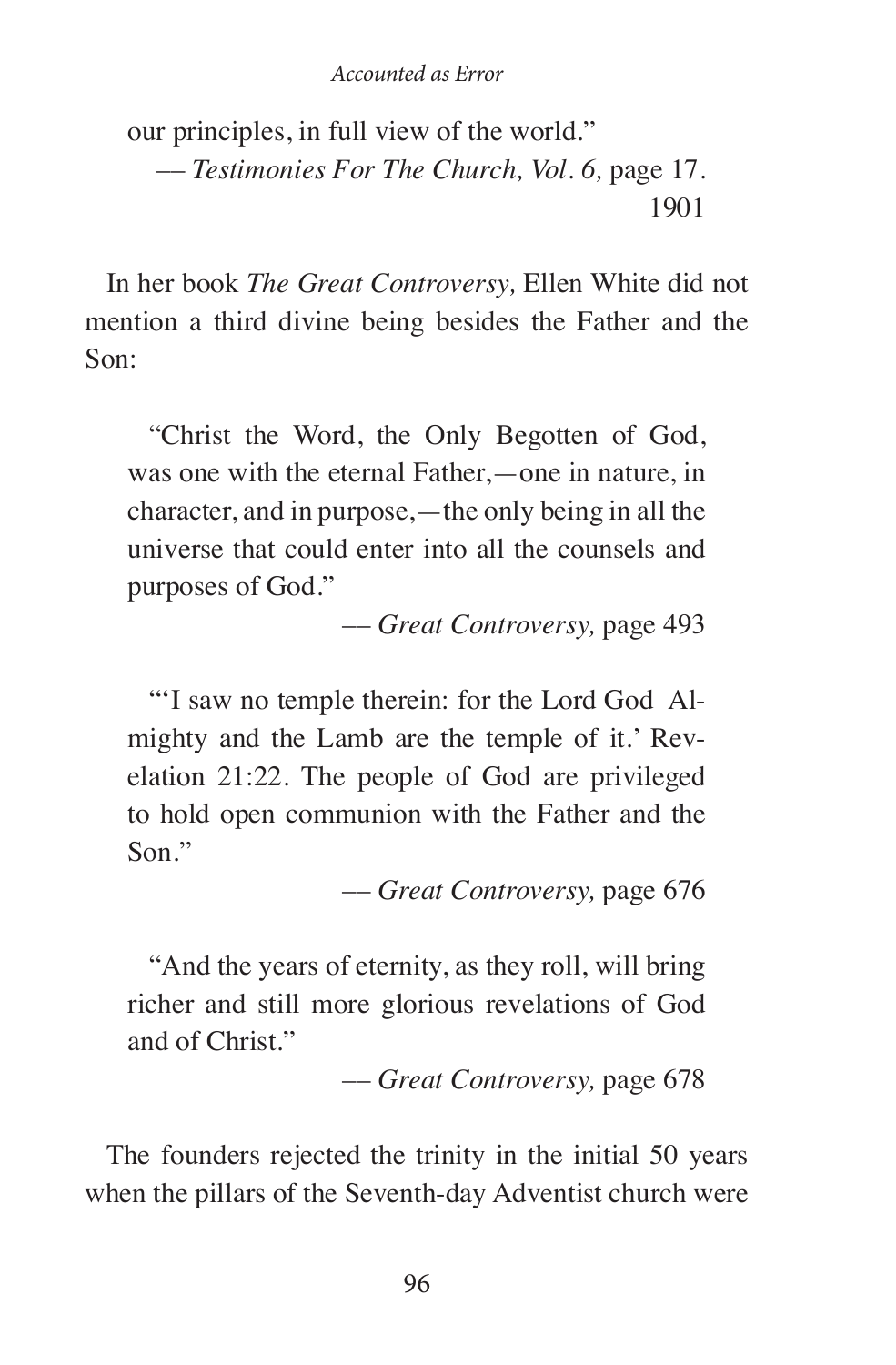established. It was not a part of our original fundamental beliefs. We see a striking contrast with today's church leaders who embrace the trinity doctrine.

Pastor Doug Batchelor is arguably the most prominent and respected of Adventist Bible teachers worldwide. In a series of videos produced in March of 2019, he attempted to refute the anti-trinitarian position. However, in presenting his evidence, Pastor Batchelor made some crucial errors. In one video, Batchelor made an erroneous statement claiming, "Proverbs 8 has nothing to do with Jesus." However, Ellen White confirmed that Proverbs 8 has everything to do with Christ saying, "And the Son of God declares concerning Himself..." (Refer to pages 19 and 20 for an explanation).

In a follow-up video, Pastor Doug identifies the Holy Spirit as a mediator between God and men. However, the Bible states in 1 Timothy 2:5; "For there is one God, and one mediator between God and men, the man Christ Jesus." Only if the Holy Spirit is Jesus Christ, as we have shown from the Bible and the writings of Ellen White can Pastor Batchelor's statement be true.

Pastor Doug was also emphatic in his opinion that Christ begotten means Christ created. However, we have also shown from Scripture and the Spirit of Prophecy that the two are, in fact, quite different. Ellen White said "begotten" means that Jesus is of the very substance of God, a part of the Father, as one who proceeded from and was brought forth from Him. Angels and man are created beings.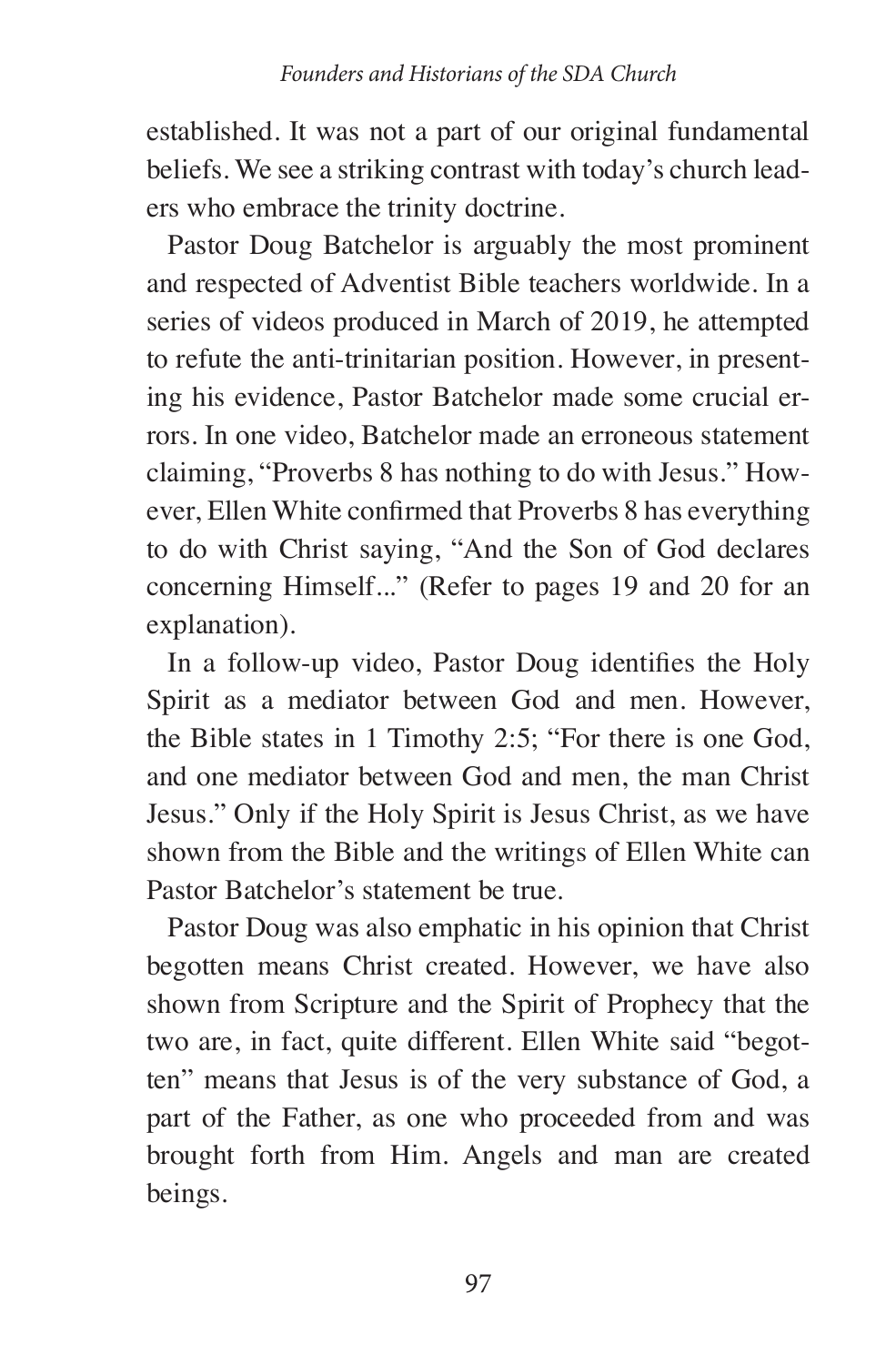Ted Wilson, General Conference President of the Seventh-day Adventist Church, addressed church leaders in 2018 at the Annual Council in Battle Creek, MI. He verily stated that our pioneers were, "led to a right understanding by the Scripture, and the guidance of Ellen White's writings." He added, "Our early Seventh-day Adventist Church developed out of intense Bible study, and earnest prayer for truth. They were led by the Holy Spirit and discovered the biblical beliefs and pillars of our faith that we hold so dear. These dedicated pioneers... in simple faith, took the Bible as it reads, even when it led them away from some of the most widely accepted errors popular in the churches of that day." However, Elder Wilson denounced as "heresy" the very anti-trinitarian views the pioneers held to so unshakably.

By using the word "heresy" in his sermon, Elder Wilson thus proclaimed all who hold to the beliefs of Ellen White and the founders to be heretics within the modern church.

Members are being disfellowshipped worldwide for faithfully adhering to the founding beliefs of Seventh-day Adventism. It seems to follow in step with the spirit of the papacy and their pattern of excommunication. It is that spirit which demands, "You will believe what we tell you to believe." Liberty of conscience is threatened from within.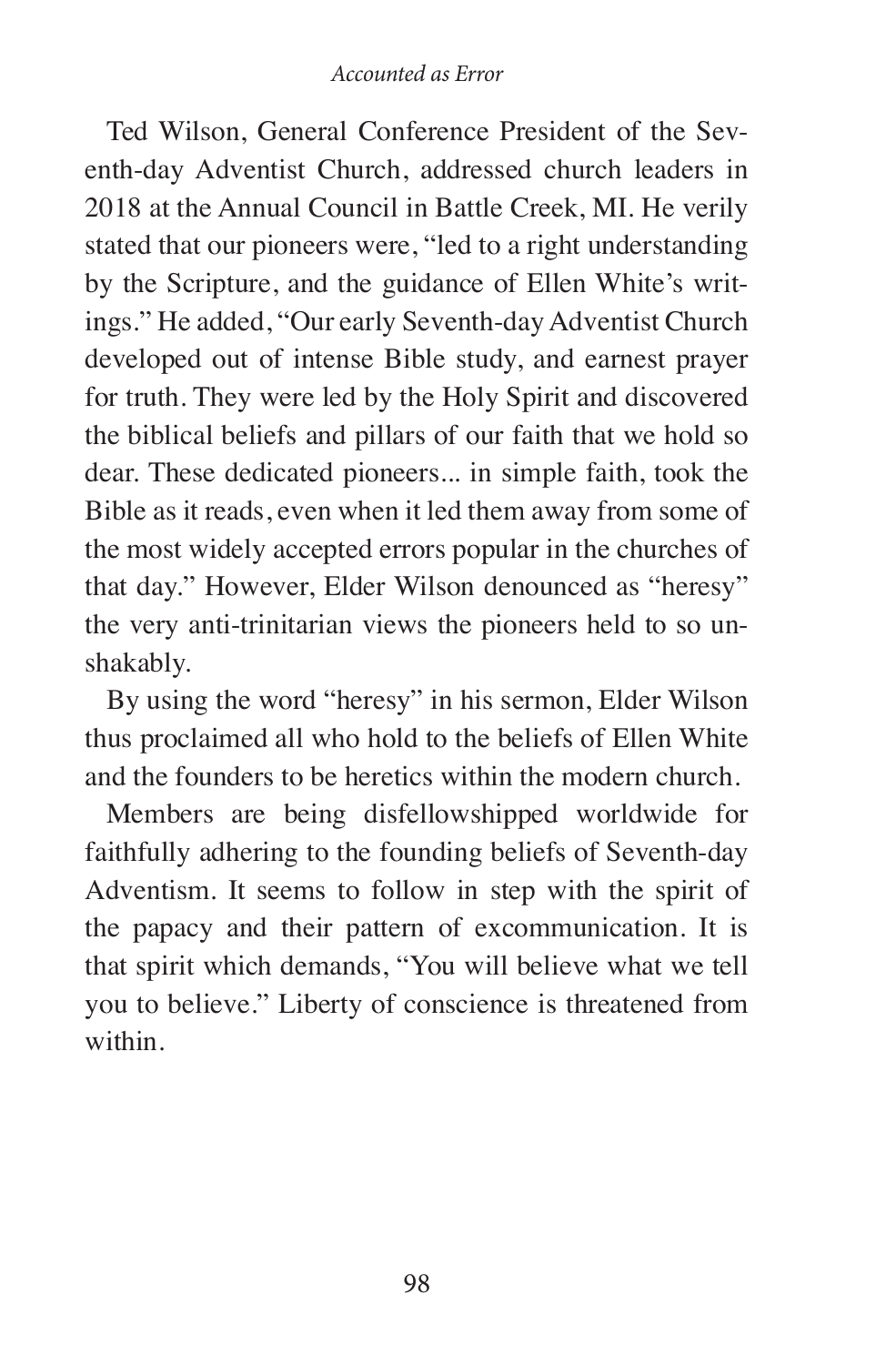# **11**

# **"Our Religion Would be Changed"**

"The Father and the Son alone are to be exalted."

–– Ellen G. White, *Sons and Daughters of God,* page 58

"Angels were expelled from heaven because they would not work in harmony with God. They fell from their high estate because they wanted to be exalted. They had come to exalt themselves, and they forgot that their beauty of person and of character came from the Lord Jesus. This fact the [fallen] angels would obscure, that Christ was the only begotten Son of God, and they came to consider that they were not to consult Christ."

> –– Ellen G. White, *This Day With God*, page 128

"Every truth that [Christ] has given for these last days is to be proclaimed to the world. Every pillar that He has established is to be strengthened. We cannot now step off the foundation that God has established. We cannot now enter into any new organization; for this would mean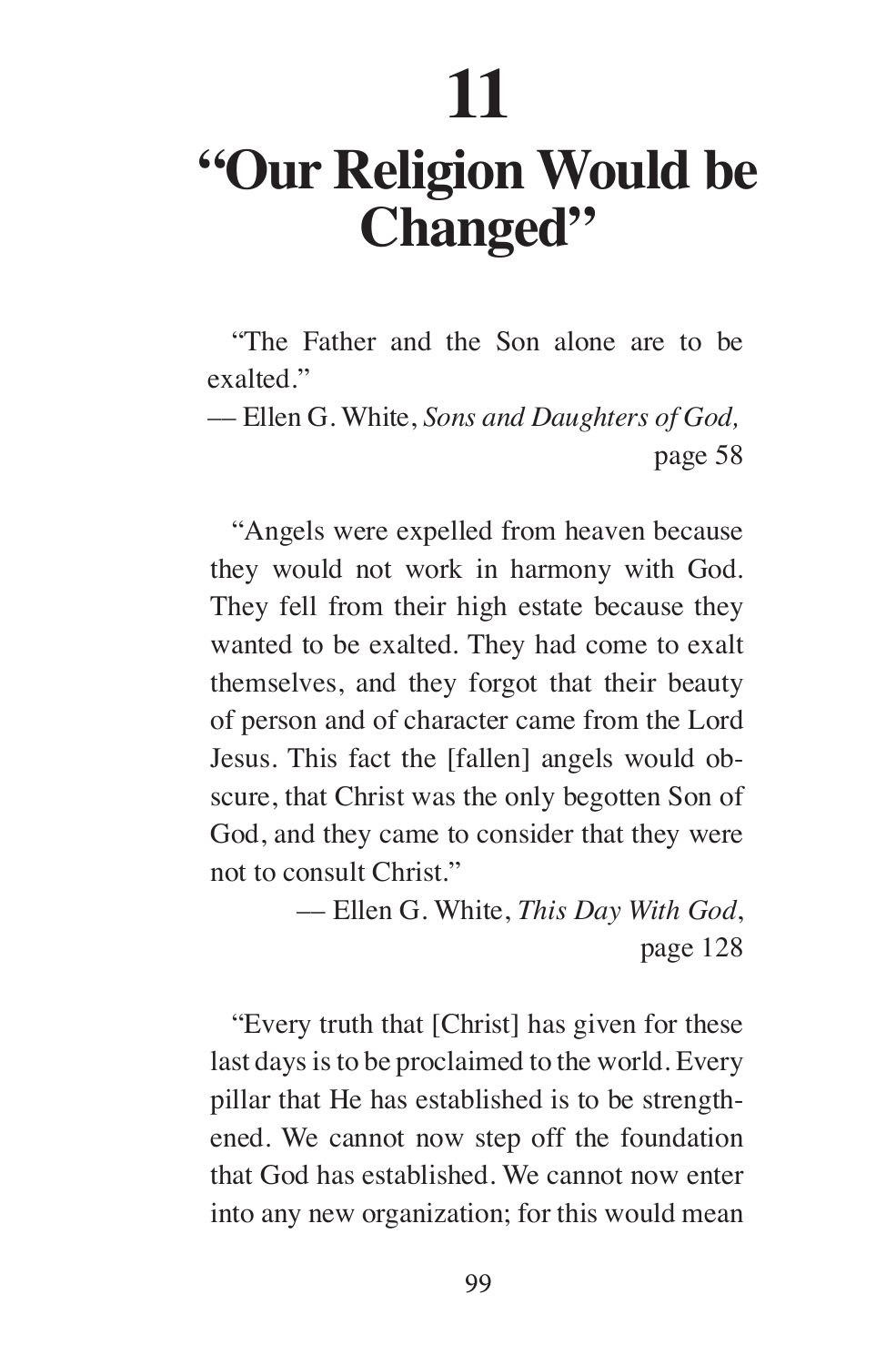apostasy from the truth."

–– Ellen G. White, *Manuscript 129*, 1905.

"The foundation of our faith, which was established by so much prayer, such earnest searching of the Scriptures, was being taken down, pillar by pillar. Our faith was to have nothing to rest upon—the sanctuary was gone, the atonement was gone....

"Do you wonder that I have something to say, when I see the pillars of our faith beginning to be moved? Seductive theories are being taught in such a way that we shall not recognize them unless we have clear spiritual discernment."

> –– Ellen G. White, *The Upward Look*, page 152

"The principles of truth that God in His wisdom has given to the remnant church would be discarded. Our religion would be changed. The fundamental principles that have sustained the work for the last fifty years would be accounted as error."

–– Ellen G. White, *Selected Messages Book 1*, page 204

"And now, after half a century of clear light from the Word as to what is truth, there are arising many false theories to unsettle minds. But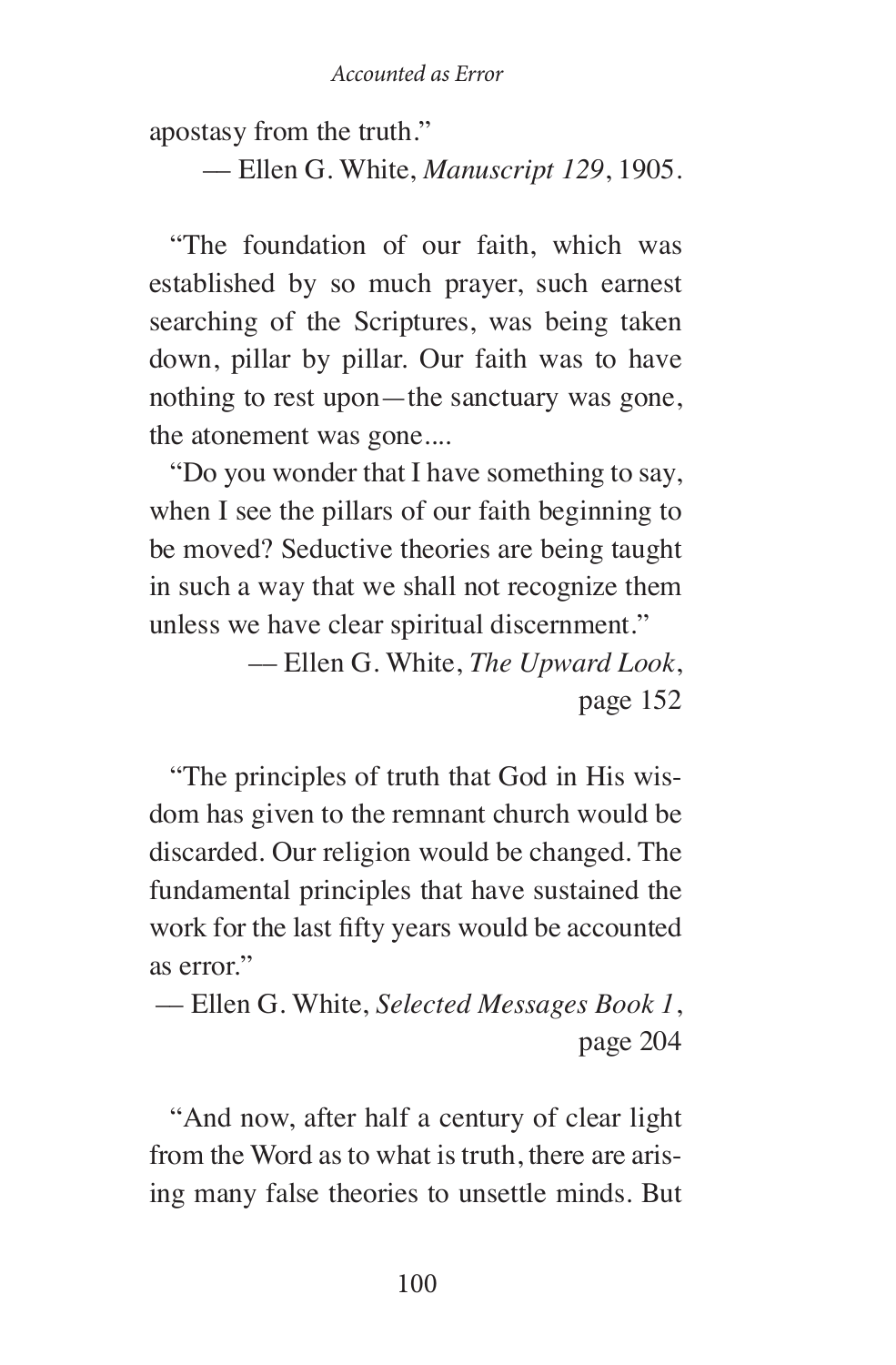the evidence given in our early experience has the same force that it had then. The truth is the same as it ever has been, and not a pin or a pillar can be moved from the structure of truth. That which was sought for out of the Word in 1844, 1845, and 1846 remains the truth today in every particular."

–– Ellen G. White, *Letter 38,* 1906

"We have far more to fear from within than from without. The hindrances to strength and success are far greater from the church itself than from the world."

–– Ellen G. White, *Selected Messages Book 1*, page 122

"[Adventists] hold to the distinct personality of the Father and Son, rejecting as absurd that feature of Trinitarianism which insists that God, and Christ, and the Holy Spirit are three persons, and yet but one person. S. D. Adventists hold that God and Christ are one in the sense that Christ prayed that his disciples might be one ; *i.e.*, one in spirit, purpose, and labor."

> –– *Advent Review, and Sabbath Herald,* April 17, 1883

"The mystery of the Trinity is the central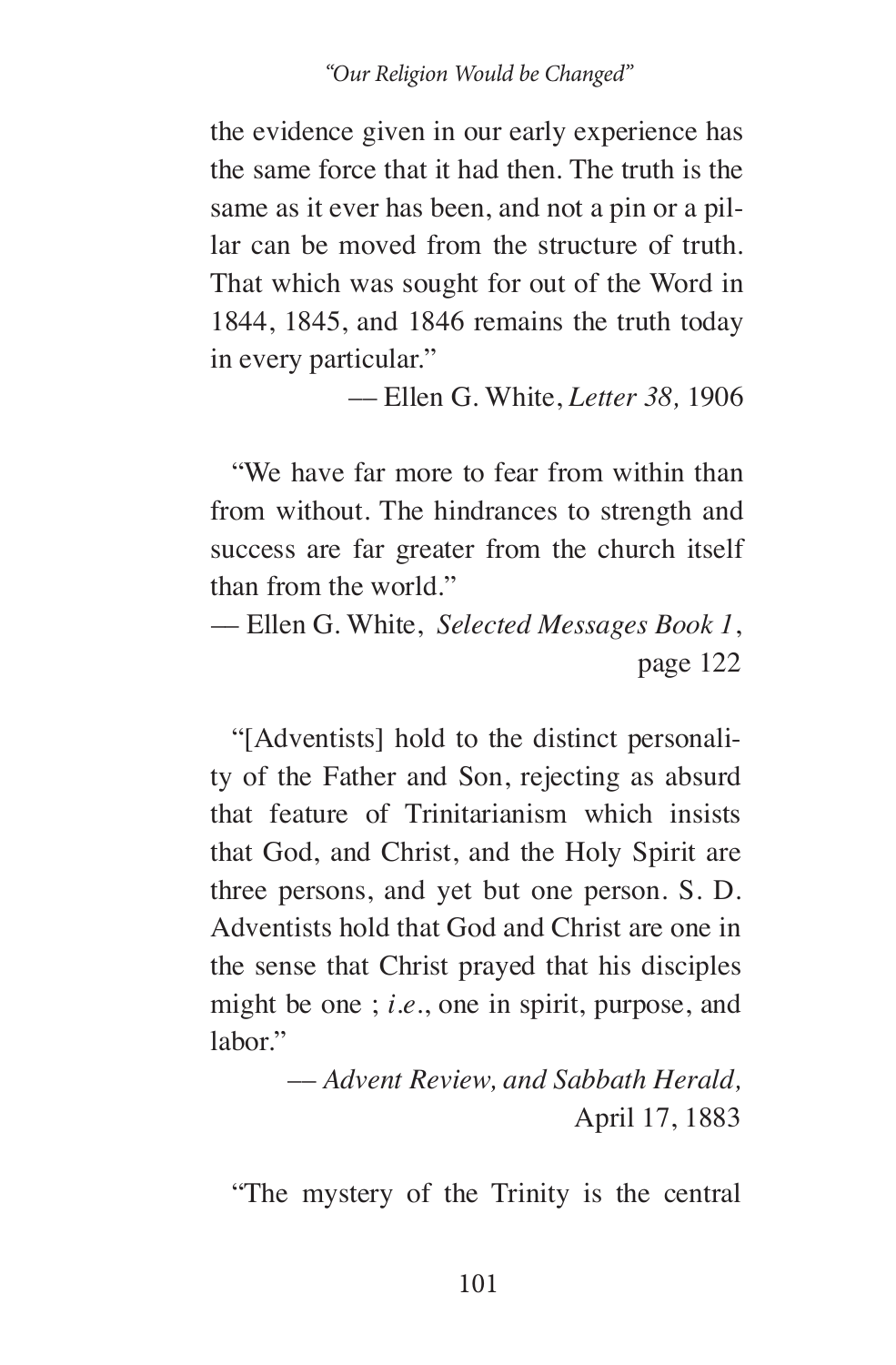doctrine of the Catholic Faith. Upon it are based all the other teachings of the church."

–– *Handbook for Today's Catholic,* page 11.

"The Trinity: There is one God—Father, Son, and Holy Spirit, a unity of three co-eternal Persons."

–– www.adventist.org, the official website of the Seventh-day Adventist world church, 2019

"...there is another universal and truly catholic organization, the Seventh-day Adventist Church."

> –– Neal C. Wilson, *Adventist Review*, March 5, 1981

"Most of the founders of Seventh-day Adventism would not be able to join the church today if they had to subscribe to the denomination's Fundamental Beliefs. More specifically, most would not be able to agree to belief number 2, which deals with the doctrine of the Trinity."

–– George Knight, *Ministry*, October 1993, page 10

"I saw the nominal church and nominal Adventists, like Judas, would betray us to the Catholics to obtain their influence to come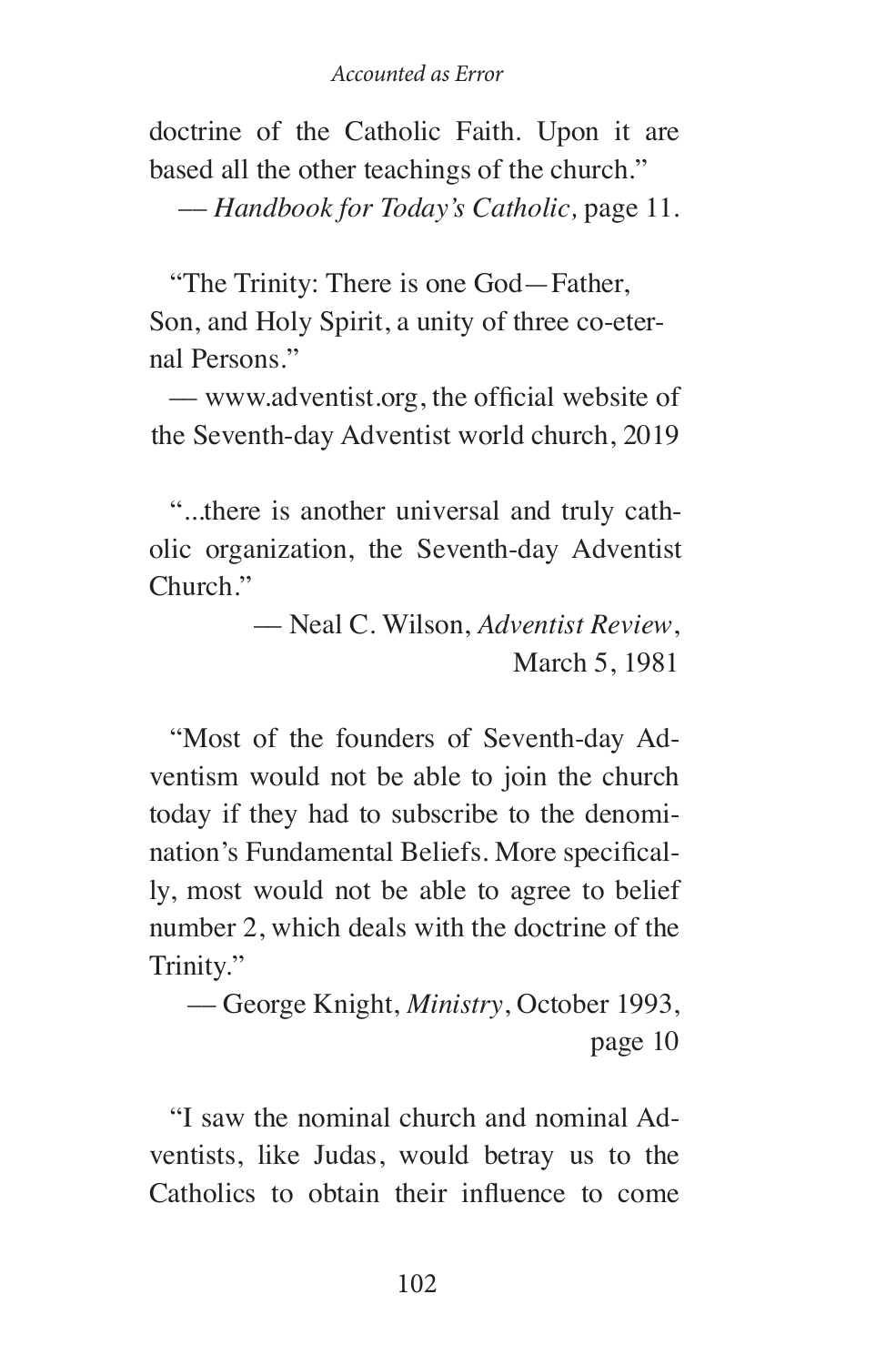*"Our Religion Would be Changed"*

against the truth." –– Ellen G. White, *Spalding and Magan Collection*, page 1

After reading the above quotes, did you notice the morphing that has taken place within the Adventist church?

• It was the goal of evil spirits to obscure the fact that Jesus is the only begotten Son of God.

• The pillars of our faith were established within the first fifty years. Ellen White and the founders rejected the trinity. The Father and Son alone are to be exalted.

• Our religion would be changed if a single pin or pillar of our faith were to be removed. Truth would be accounted as error.

• The most dangerous threat to the truth would come from within the church. The pillars *were* tampered with. Our religion *did* change!

• Seventh-day Adventist historians admit that Ellen White and the founders would not be able to join the modern version of the church. The main reason for this is the fact that they rejected the trinity doctrine.

• The fact that Jesus is the only begotten Son of God *has* been obscured, as evil angels desired. Now the Holy Spirit is exalted with Father and Son. Members are even encouraged to pray to 'him' apart from God and Christ, with no Scriptural directive, and no counsel from Ellen White to do so.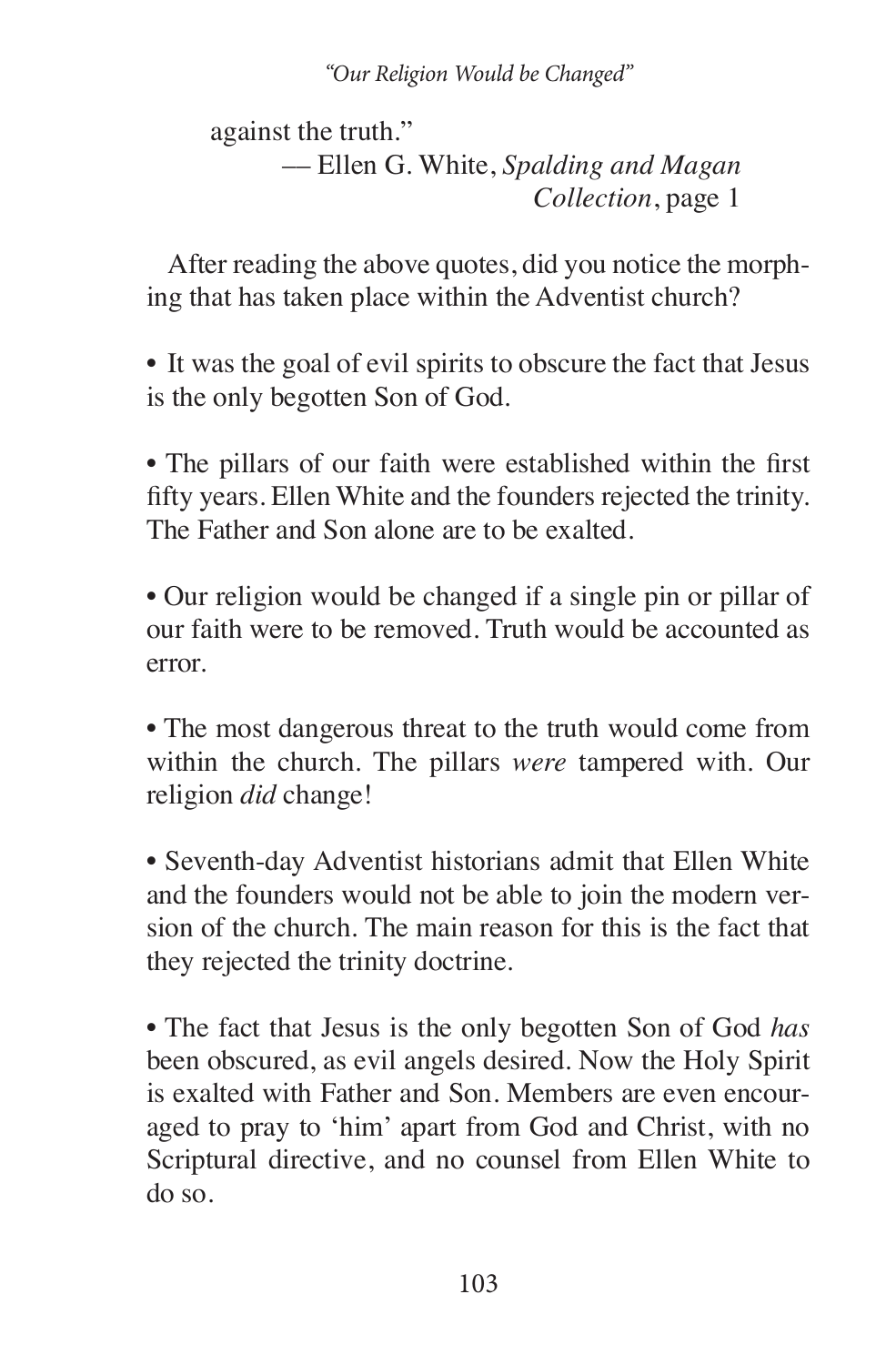# **12 Origin of the Trinity**

Belief in the trinity presumes that supreme authority always consisted of the Father, Son, and the Holy Spirit. However, before the creation of this world, inspiration is clear––there was the Father, His begotten Son, and Lucifer:

"Lucifer in heaven, before his rebellion, was a high and exalted angel, next in honor to God's dear Son." –– Ellen White, *The Story of Redemption*, page 13

"Sin originated with Satan, who was next to Christ." –– Ellen White, *Australian Union Conference Record,* October 1, 1906

God the Father reigns supreme. His only begotten Son, though equally divine, is subordinate to Him. Then Lucifer, who was the highest-ranking of all the created beings.

"Before the entrance of evil, there was peace and joy throughout the universe. All was in perfect harmony with the Creator's will. Love for God was supreme, love for one another impartial. Christ the Word, the only begotten of God, was one with the eternal Father,—one in nature, in character, and in purpose,—*the only being in all the universe that could enter into all the counsels and purposes of God.* By Christ, the Father wrought in the creation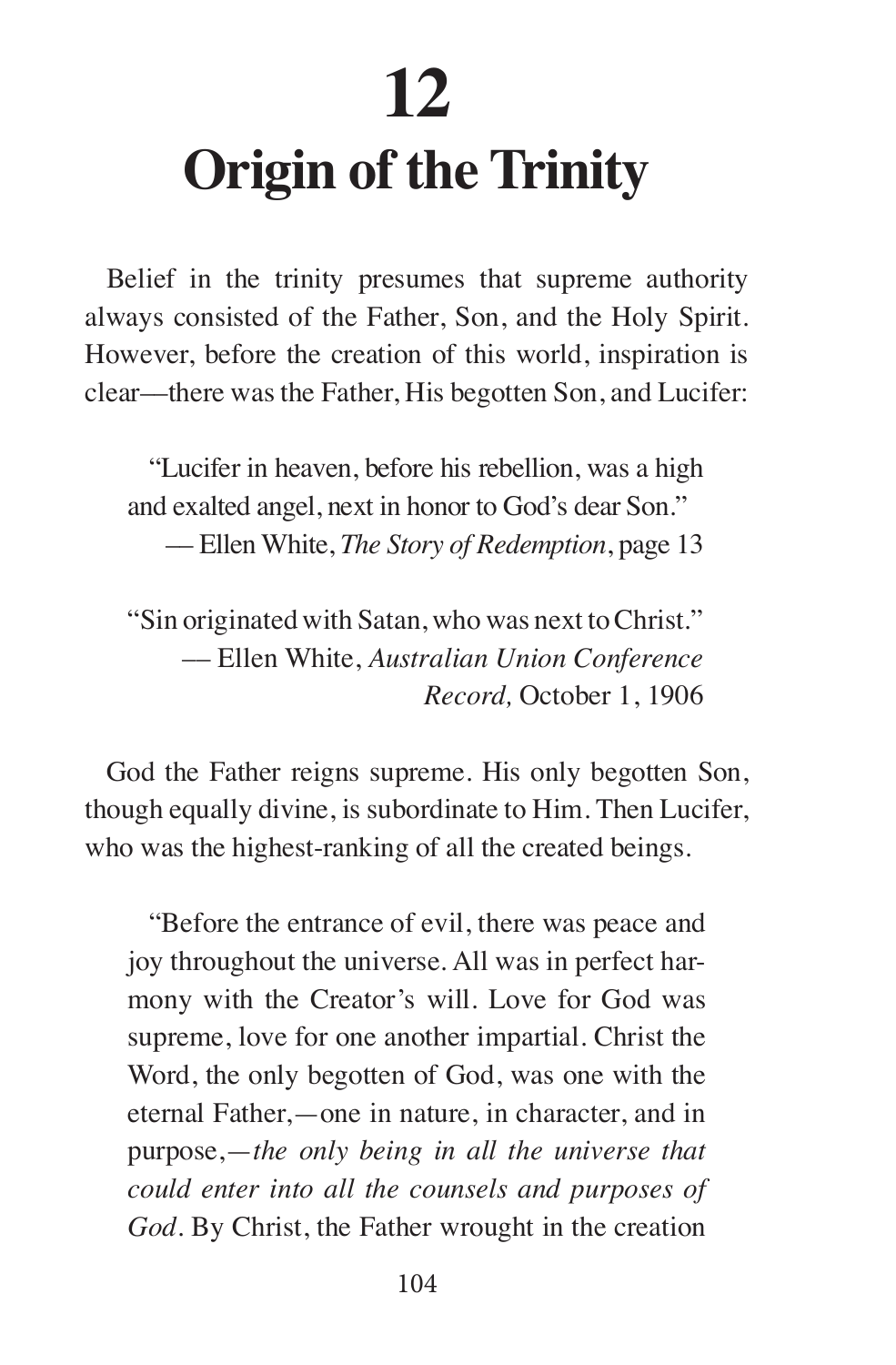#### *Origin of the Trinity*

of all heavenly beings. 'By him were all things created, that are in Heaven, ... whether they be thrones, or dominions, or principalities, or powers;' [Colossians 1:16.] and to Christ, equally with the Father, all Heaven gave allegiance."

–– Ellen White, *The Great Controversy*, page 493

Christ is the only being in all the universe that could enter into all the counsels and purposes of God the Father. It begs the question: If the trinity is the truth, and 'God the Holy Spirit' exists as co-equal with the Father and the Son, then why was he not allowed in these counsels?

"The Father and the Son alone are to be exalted." –– Ellen White, *Sons and Daughters of God,* page 58

We also learn from inspiration that it was because Lucifer was not allowed in the counsels of God that he became jealous of the Son:

"All Heaven had rejoiced to reflect the Creator's glory and to show forth his praise. And while God was thus honored, all had been peace and gladness. But a note of discord now marred the celestial harmonies. The service and exaltation of self, contrary to the Creator's plan, awakened forebodings of evil in minds to whom God's glory was supreme. The heavenly councils pleaded with Lucifer. The Son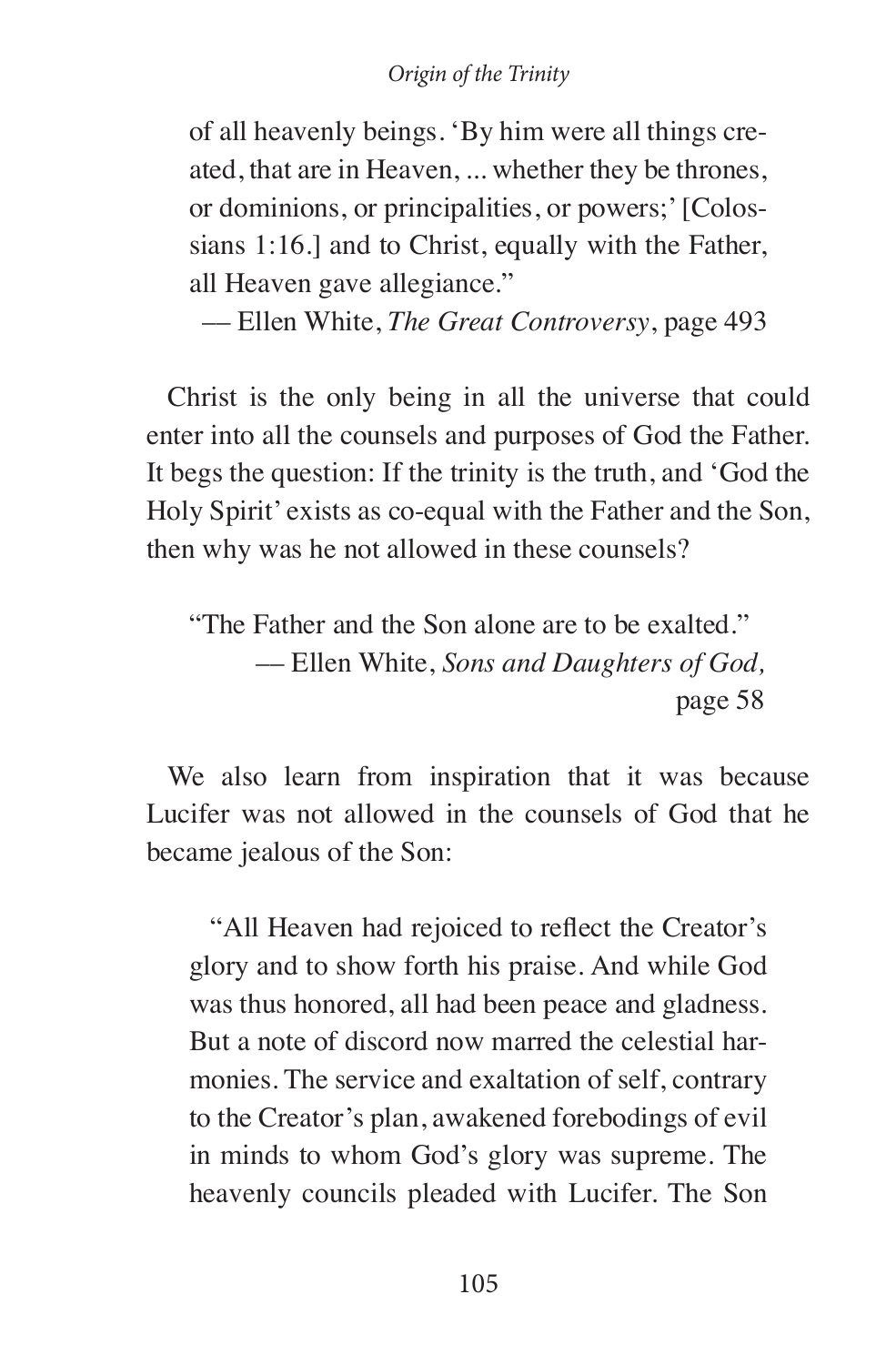of God presented before him the greatness, the goodness, and the justice of the Creator, and the sacred, unchanging nature of his law. God himself had established the order of Heaven; and in departing from it, Lucifer would dishonor his Maker, and bring ruin upon himself. But the warning, given in infinite love and mercy, only aroused a spirit of resistance. Lucifer allowed jealousy of Christ to prevail, and he became the more determined.

"Pride in his own glory nourished the desire for supremacy. The high honors conferred upon Lucifer were not appreciated as the gift of God, and called forth no gratitude to the Creator. He gloried in his brightness and exaltation, and aspired to be equal with God. He was beloved and reverenced by the heavenly host. Angels delighted to execute his commands, and he was clothed with wisdom and glory above them all. Yet the Son of God was the acknowledged sovereign of Heaven, one in power and authority with the Father. In all the counsels of God, Christ was a participant, while Lucifer was not permitted thus to enter into the divine purposes. 'Why,' questioned this mighty angel, 'should Christ have the supremacy? Why is he thus honored above Lucifer?""

–– Ellen White, *The Great Controversy*, page 495

Satan's rebellion began because he, being a created being, wanted to be equal with God. It seems absurd, and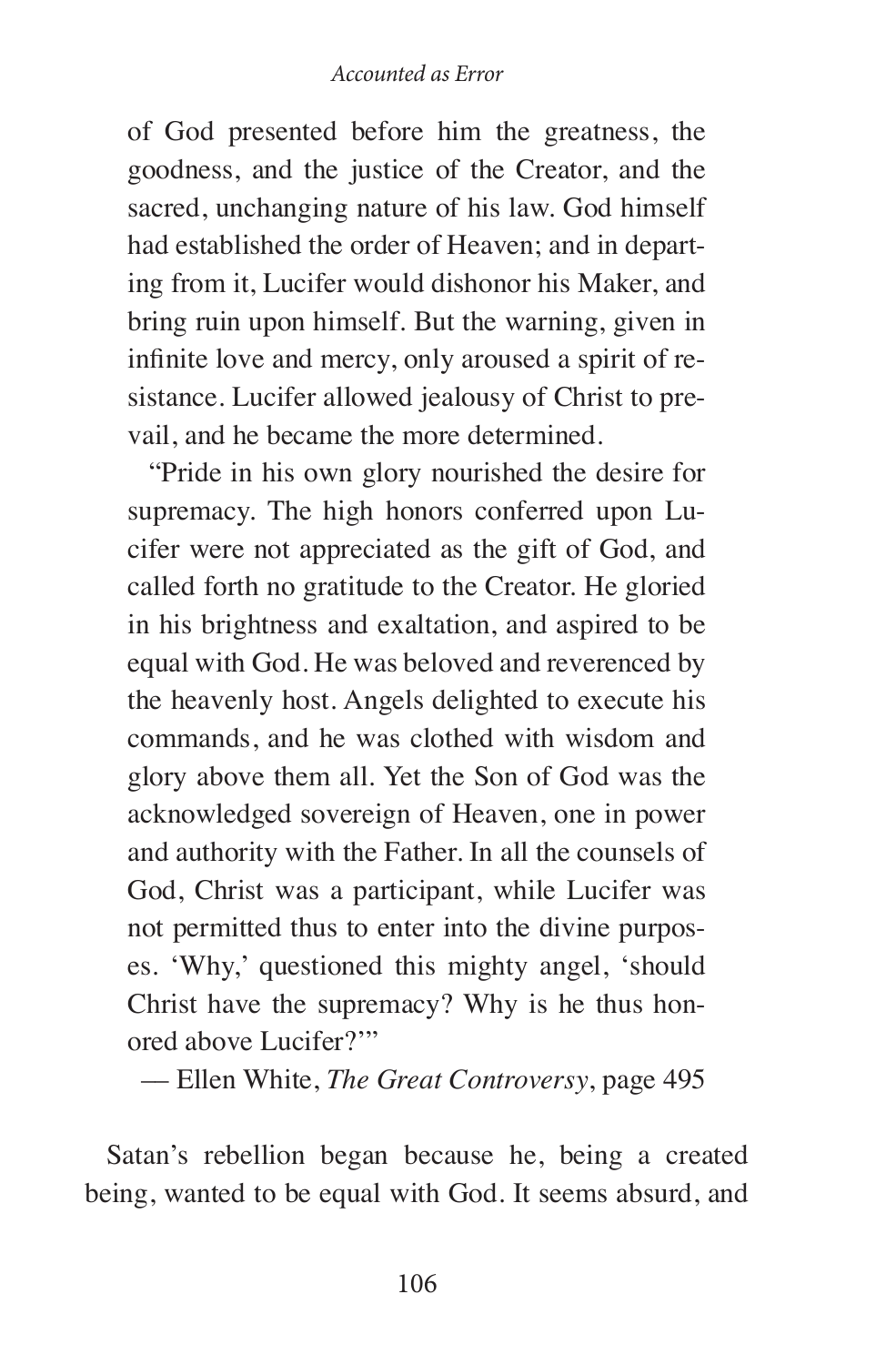#### *Origin of the Trinity*

yet how often throughout history has this evil spirit taken hold of even human agencies? Only Christ is equal to Jehovah because He is the begotten Son of God.

But the Father and the Son are one only in the sense that they are so in nature, in character, and purpose. They are separate divine Persons. They are not one God in multiple persons as defined by the trinity doctrine. It was Satan who interjected himself into the Godhead, fraudulently making himself a "third person" in this divine family.

#### Isaiah 14:14

I will ascend above the heights of the clouds; I will be like the most High.

We know the devil can't do this. Deception is the only way he can accomplish his hellish goals. Scripture reveals that he would be transformed into an angel of light to lead souls away from God (2 Corinthians 11:14). Surely, any soul that worships a false god worships Satan unaware, as he is behind every false deity.

In her book, *Early Writings*, Ellen White was given a vision of the heavenly sanctuary. In it, Jesus was showing her what took place from that point in history when the hour of God's Judgment had come (Revelation 14:7). Because He is everywhere at once by His Spirit, Jesus makes no distinction between the heavenly temple and the body temple of human souls. As you read her vision below, please take note of the following:

a) How many are seated on the throne in the heavenly court?

107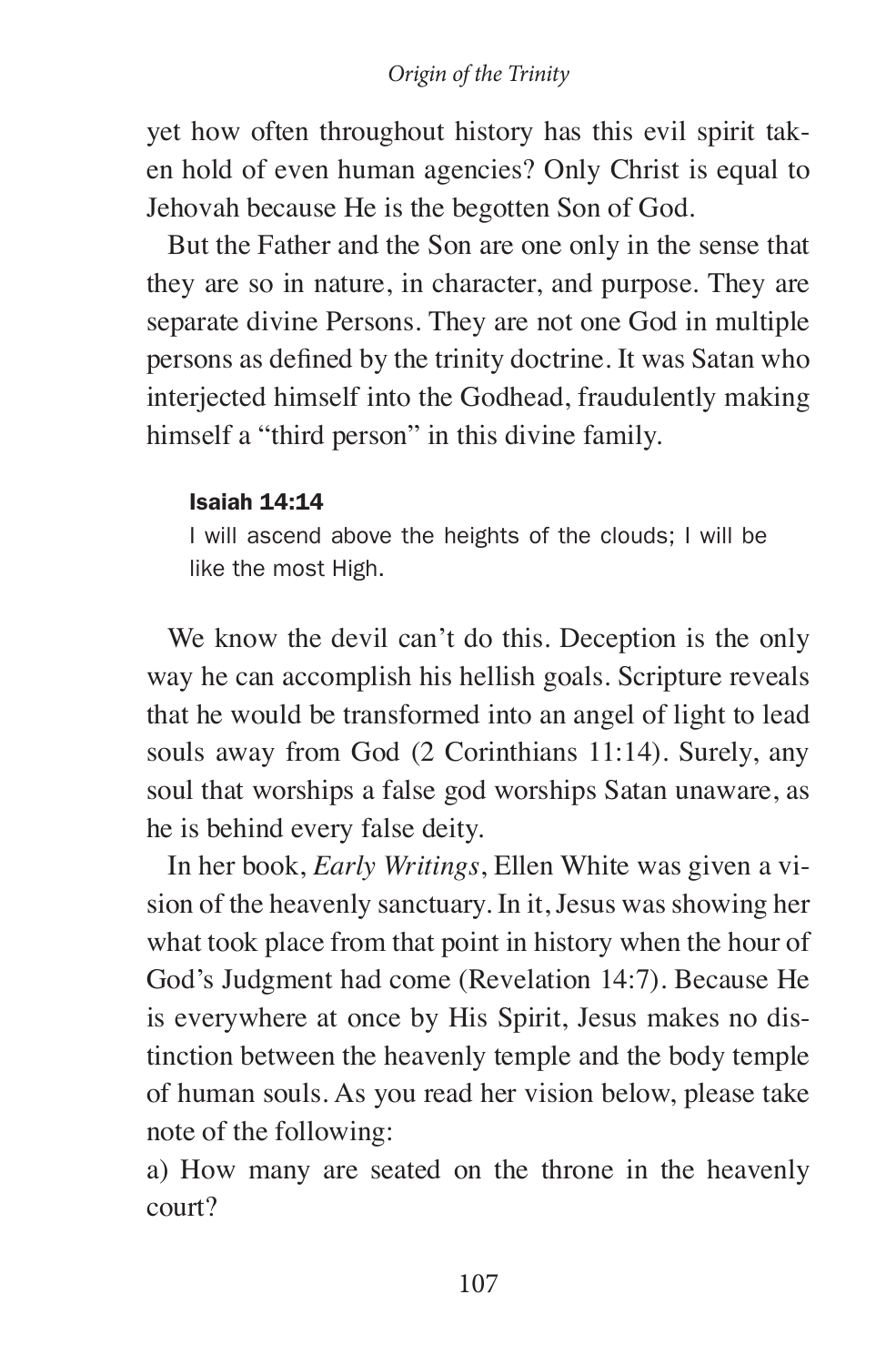b) Note the different "companies" of Adventists. c) From where does the Holy Spirit emanate? d) After God and Jesus move into the Most Holy Place of the sanctuary, who masquerades as the Holy Spirit? e) How does he answer the prayers of the "uninterested and careless" company of Christians?

"I saw a throne, and on it sat the Father and the Son.... Before the throne I saw the Advent people the church and the world. I saw two companies, one bowed down before the throne, deeply interested, while the other stood uninterested and careless. Those who were bowed before the throne would offer up their prayers and look to Jesus; then He would look to His Father, and appear to be pleading with Him. A light would come from the Father to the Son and from the Son to the praying company. Then I saw an exceeding bright light come from the Father to the Son, and from the Son it waved over the people before the throne. But few would receive this great light. Many came out from under it and immediately resisted it; others were careless and did not cherish the light, and it moved off from them. Some cherished it, and went and bowed down with the little praying company. This company all received the light and rejoiced in it, and their countenances shone with its glory.

"I saw the Father rise from the throne, and in a flaming chariot go into the holy of holies within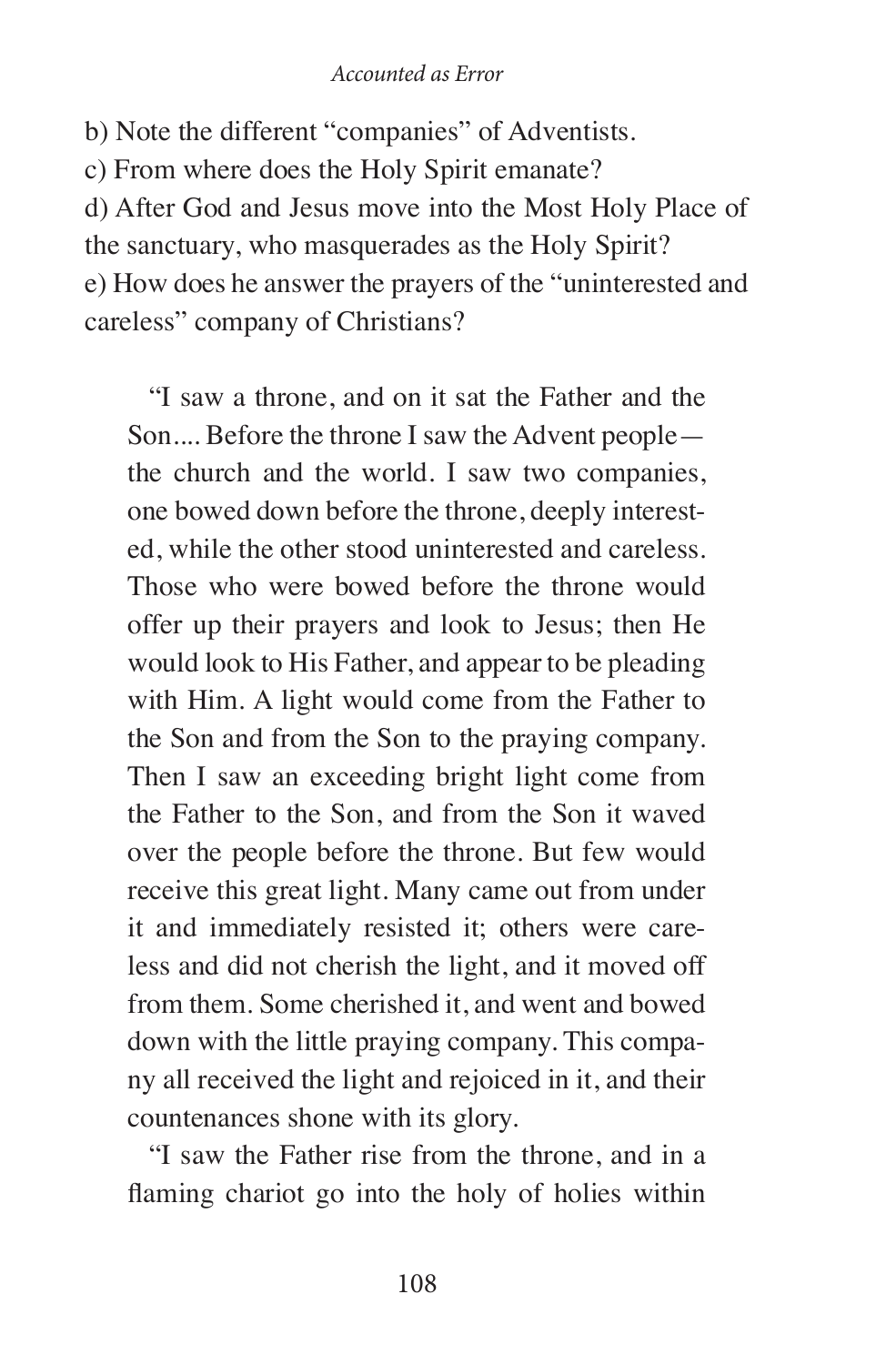the veil, and sit down. Then Jesus rose up from the throne, and the most of those who were bowed down arose with Him. I did not see one ray of light pass from Jesus to the careless multitude after He arose, and they were left in perfect darkness. Those who arose when Jesus did, kept their eyes fixed on Him as He left the throne and led them out a little way. Then He raised His right arm, and we heard His lovely voice saying, 'Wait here; I am going to My Father to receive the kingdom; keep your garments spotless, and in a little while I will return from the wedding and receive you to Myself.' Then a cloudy chariot, with wheels like flaming fire, surrounded by angels, came to where Jesus was. He stepped into the chariot and was borne to the holiest, where the Father sat. There I beheld Jesus, a great High Priest, standing before the Father.... Those who rose up with Jesus would send up their faith to Him in the holiest, and pray, 'My Father, give us Thy Spirit.' Then Jesus would breathe upon them the Holy Ghost. In that breath was light, power, and much love, joy, and peace.

"I turned to look at the company who were still bowed before the throne; they did not know that Jesus had left it. Satan appeared to be by the throne, trying to carry on the work of God. I saw them look up to the throne, and pray, 'Father, give us Thy Spirit.' Satan would then breathe upon them an unholy influence; in it there was light and much power, but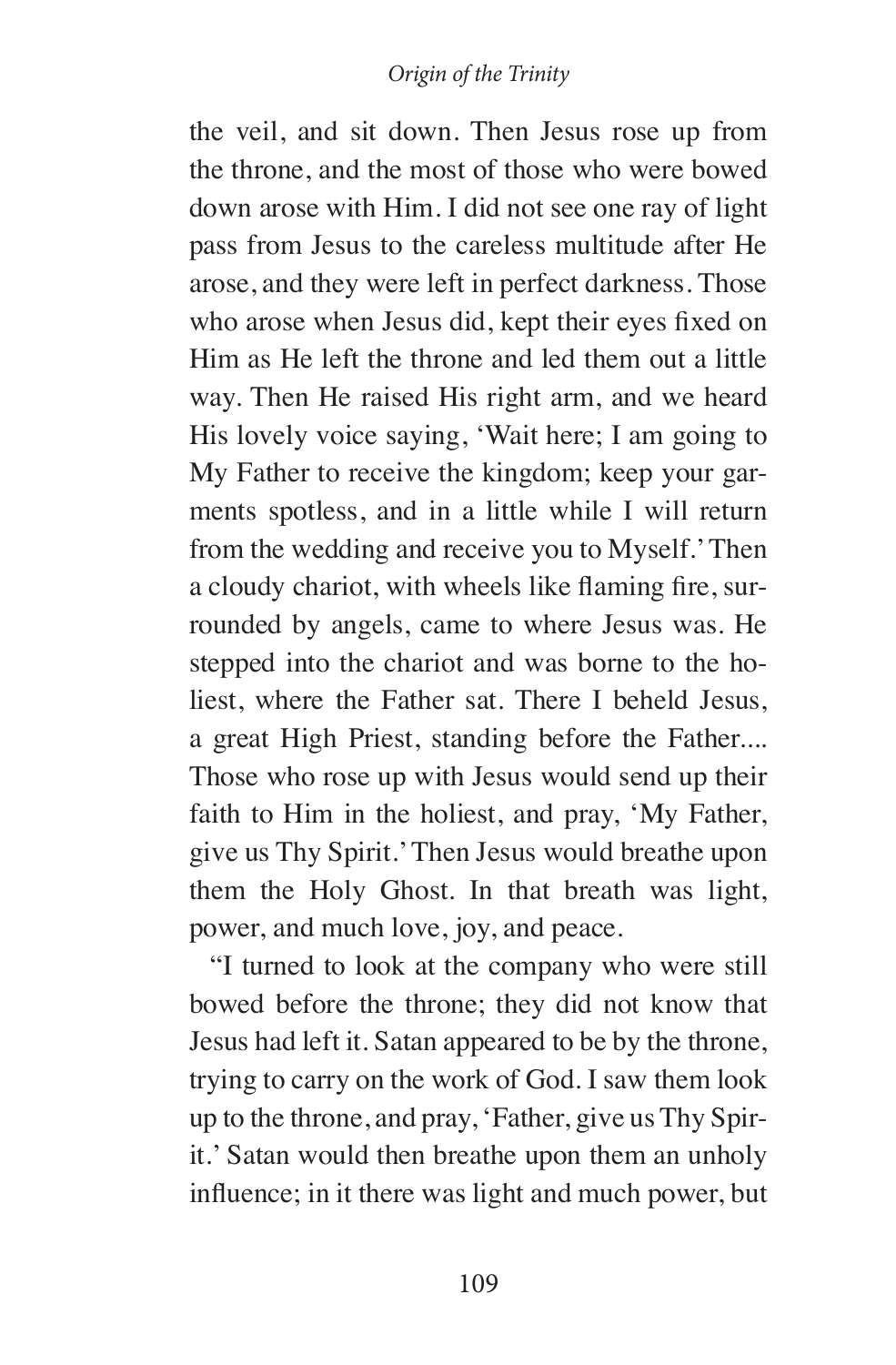no sweet love, joy, and peace. Satan's object was to keep them deceived and to draw back and deceive God's children."

–– Ellen White, *Early Writings*, pages 54 - 56

In this prophetic vision, there is no third person known as 'God the Holy Spirit.' Mrs. White saw the Spirit of God as holy breath and power delivered through Christ, containing the light of truth. The careless Adventists, those who rejected the light, received the spirit of Satan when they asked for the Spirit of God. Jesus revealed to Ellen White how the enemy of souls puts himself in place of God by disguising himself as a third person of a false godhead. The sad circumstance here is that the careless Christians exposed themselves to Satan's delusion by rejecting the light Jesus petitioned the Father to give His followers. The devil gives them light and much power, but he cannot give them the sweet love, joy, and peace that can only come from Christ through His Spirit.

At the beginning of this vision, the Father and Son are seated on the throne in the heavenly sanctuary. The table of shewbread, located on the north side of the tabernacle, represents that throne of God. On it was two stacks of six loaves of bread––one to represent the Father, and one for the Son. If Satan were to have his way, the table would include a third stack of six loaves to represent himself. There would then be three stacks of six loaves––666.

What did Satan declare he would do?

## Isaiah 14:13

For thou hast said in thine heart, I will ascend into heav-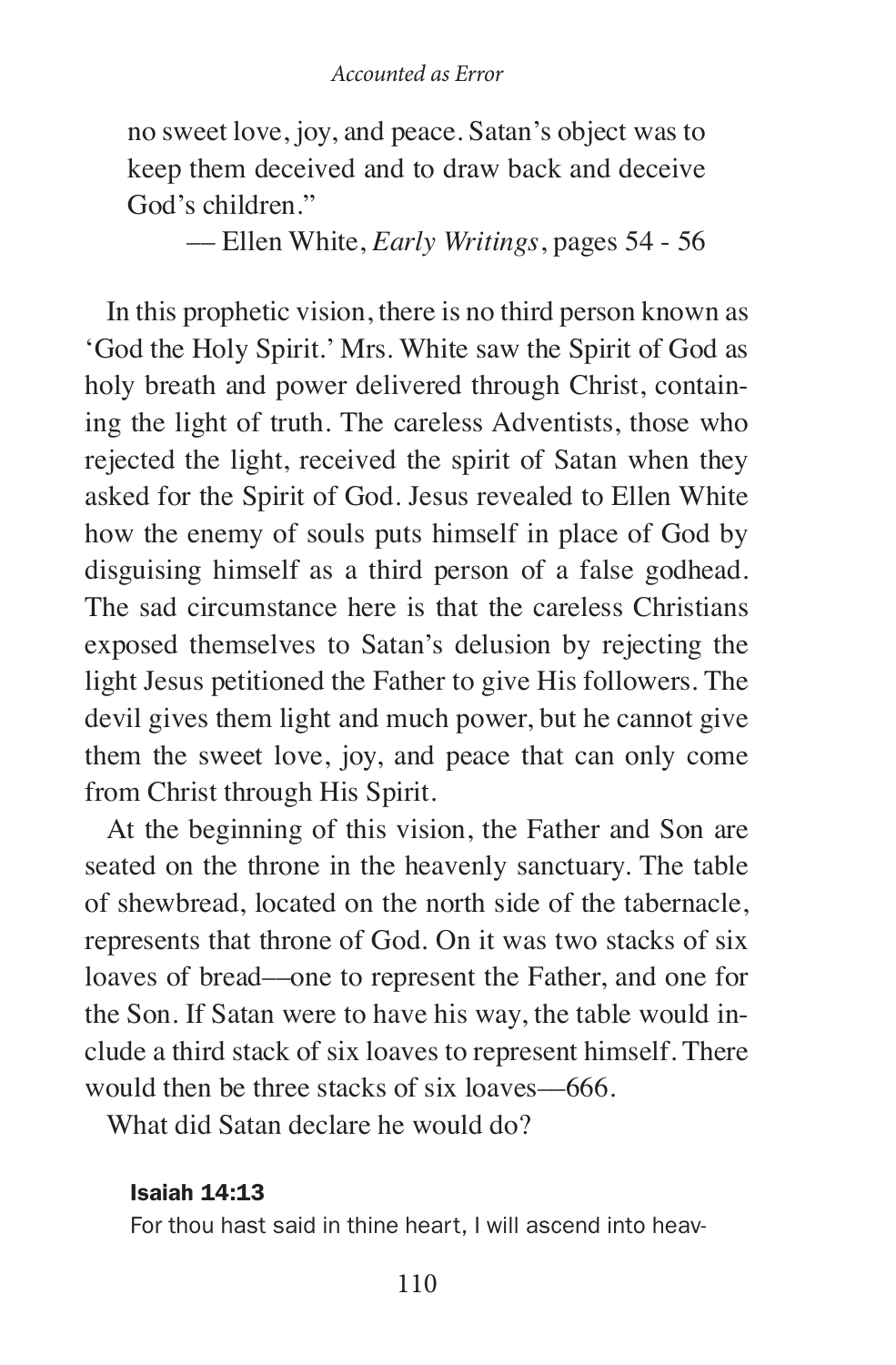en, I will exalt my throne above the stars of God: I will sit also upon the mount of the congregation, *in the sides of the north*.

In a comparable vision given to the prophet Ezekiel, Christ exposed many abominations taking place in His church (the house of Israel). The light of truth was rejected by the careless as they sought after Satan's detestable pagan practices.

#### Ezekiel 8:3-18

 $3$  And he put forth the form of an hand, and took me by a lock of mine head; and the spirit lifted me up between the earth and the heaven, and brought me in the visions of God to Jerusalem, to the door of the inner gate that looketh toward the north; where was the seat of the image of jealousy, which provoketh to jealousy.

<sup>4</sup> And, behold, the glory of the God of Israel was there, according to the vision that I saw in the plain.

<sup>5</sup> Then said he unto me, Son of man, lift up thine eyes now the way *toward the north*. So I lifted up mine eyes the way toward the north, and behold northward at the gate of the altar this image of jealousy in the entry.

Right away, attention points to the north side of the temple, where the throne of God is. Nearby is "the image of jealousy," a reference to the spirit of Satan. It says this image of jealousy provokes jealousy. There is only one reason for this: Satan is jealous of the one true God. Jehovah is also jealous, jealous of the worship people give to false gods (Exodus 20:5).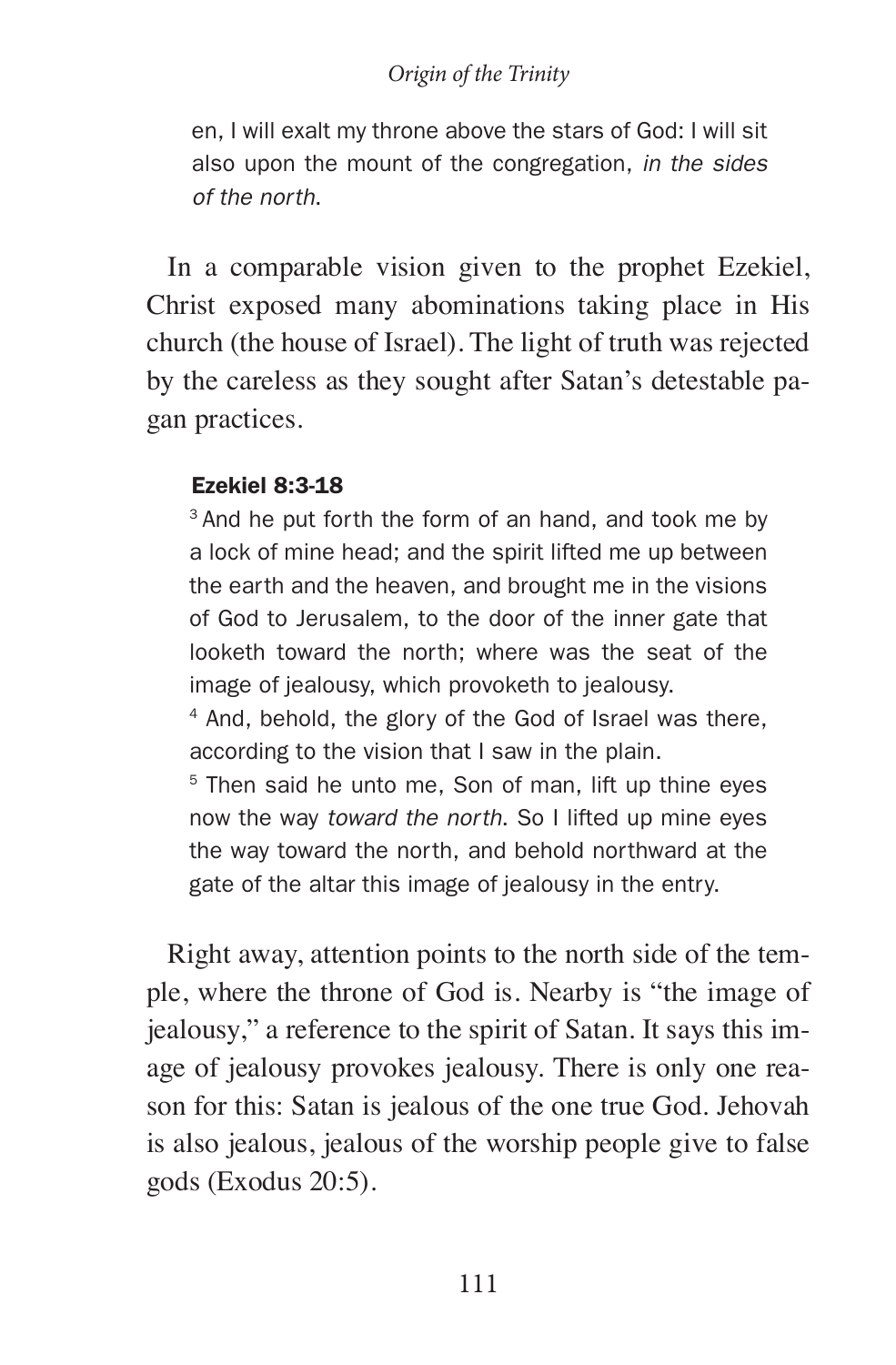<sup>6</sup> He said furthermore unto me, Son of man, seest thou what they do? even the great abominations that the house of Israel committeth here, that I should go far off from my sanctuary? but turn thee yet again, and thou shalt see greater abominations.

 $7$  And he brought me to the door of the court; and when I looked, behold a hole in the wall.

<sup>8</sup> Then said he unto me, Son of man, dig now in the wall: and when I had digged in the wall, behold a door.

Jesus said, "I am the door." "No man cometh unto the Father, but by Me." John 10:9, John 14:6. But in vision, Ezekiel is shown a hole in the wall that leads to a door, gaining illegal access to the throne. There is the evil influence of Satan.

<sup>9</sup> And he said unto me, Go in, and behold the wicked abominations that they do here.

 $10$  So I went in and saw; and behold every form of creeping things, and abominable beasts, and all the idols of the house of Israel, pourtrayed upon the wall round about.

 $11$  And there stood before them seventy men of the ancients of the house of Israel, and in the midst of them stood Jaazaniah the son of Shaphan, with every man his censer in his hand; and a thick cloud of incense went up.

In the Bible, the number 70 represents human leadership and judgment. For example, Moses appointed 70 elders, says Exodus 24:1, and there were 70 positions on the Sanhedrin council. Here the leaders of the church are shown with "every man his censer" burning incense. Revelation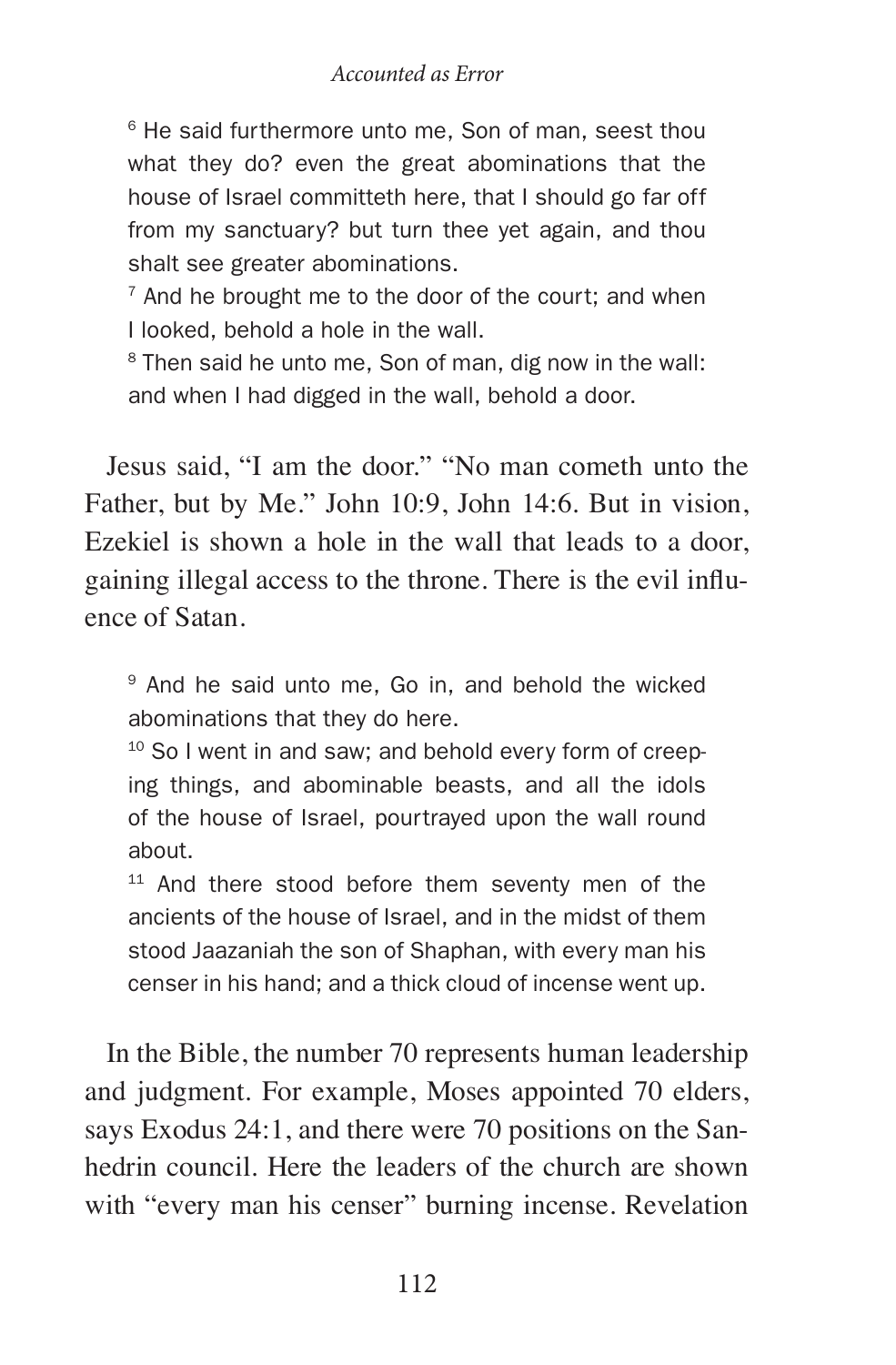8:4 says that the smoke of incense on the altar of the Holy Place are the prayers of the saints. These 70 elders carry strange incense into the temple of God. Their prayers are an abomination to Him. The idolatrous worship and prayers of these nominal Christian leaders are opposed to the commandment of God. In Ellen White's vision, the careless Christians prayed before an empty throne, and it was Satan who answered them.

<sup>12</sup> Then said he unto me, Son of man, hast thou seen what the ancients of the house of Israel do in the dark, every man in the chambers of his imagery? for they say, Jehovah seeth us not; Jehovah hath forsaken the earth. <sup>13</sup> He said also unto me, Turn thee yet again, and thou shalt see greater abominations that they do. <sup>14</sup> Then he brought me to the door of the gate of the Lord's house which was toward the north; and, behold,

there sat women weeping for Tammuz.

If that weren't enough, more abominations, also toward the north. Women represent churches. These are the churches that profess to be Christ's, but they weep for Tammuz. Notice that Tammuz was the *third person* of the original pagan trinity of ancient Babylon, consisting of Nimrod, Semiramis, and Tammuz. The women worship him at the side of the north, where the Father and Son alone are to be exalted. It is Satan in disguise as 'God the Holy Spirit.' He is standing by the throne, breathing upon them an unholy influence.

<sup>15</sup> Then said he unto me, Hast thou seen this, O son of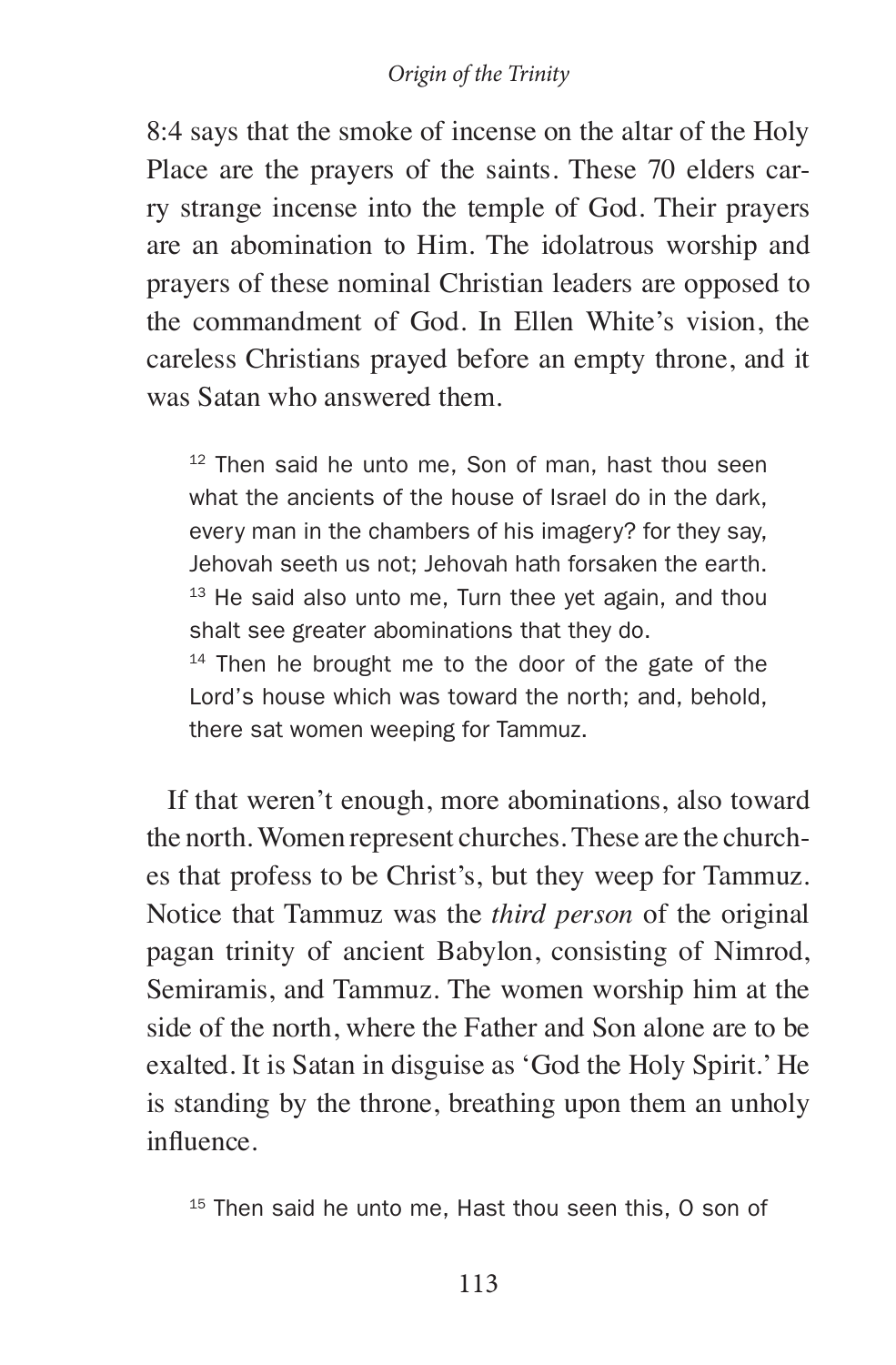man? turn thee yet again, and thou shalt see greater abominations than these.

 $16$  And he brought me into the inner court of the Lord's house, and, behold, at the door of the temple of the Lord, between the porch and the altar, were about five and twenty men, with their backs toward the temple of the Lord, and their faces toward the east; and they worshipped the sun toward the east.

Paganism is the false religion of sun worship. Worship of the sun originated in Babylon with the pagan trinity of Nimrod, Semiramis, and Tammuz. The Roman Catholic religion is the modern expression of pagan ceremonies and rituals born of sun worship. Through compromise, pagan doctrines became part of mainstream Christianity. Pagan tradition brought to the church Sunday worship, the immortality of the soul, the veneration of saints, praying to idols, the eucharist, Christmas and Easter. The Catholic Church does not attempt to conceal the fact that it is responsible for the changes and omissions from Scripture. Because of their false teachings, Catholicism is depicted as the "Whore of Babylon" in the book of Revelation. They stray from the purity of the word of God. "And upon her forehead was a name written, Mystery, Babylon The Great, The Mother Of Harlots And Abominations Of The Earth." Revelation 17:5. Apostate Protestant churches are her daughters. They retain, in varying degrees, the abominable practices and traditions of the so-called Mother Church. Revelation says the names upon her forehead include: "Mystery, Babylon." Babylon is her name because her false teachings originated in that ancient kingdom. But what about the name Mystery?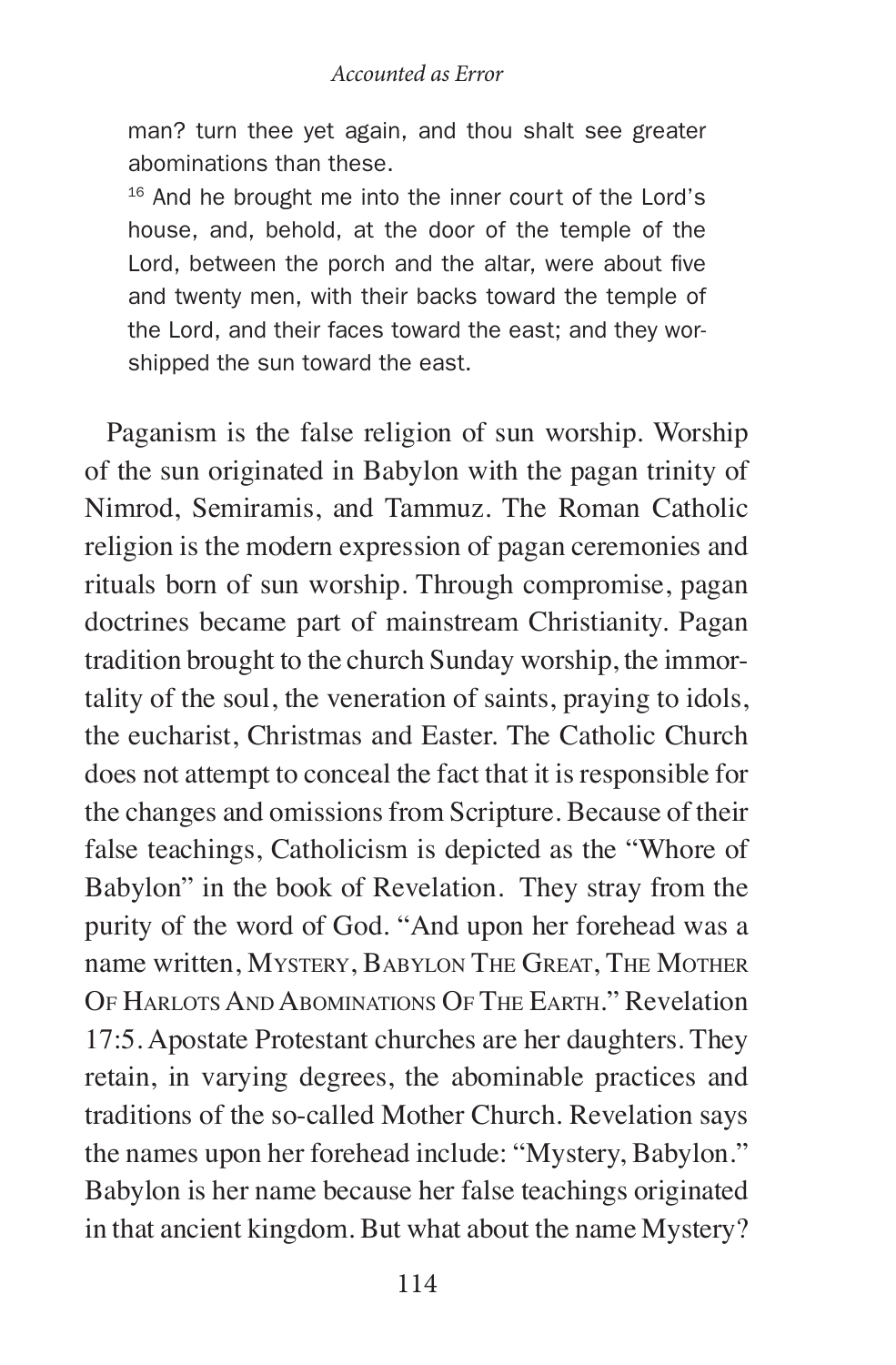"The *mystery of the Trinity* is the central doctrine of the Catholic Faith. Upon it are based all the other teachings of the church..."

–– *Handbook for Today's Catholic*, page 11

The "mystery" of Babylon, the Mother of Harlots, is the trinity doctrine.

<sup>17</sup> Then he said unto me, Hast thou seen this, O son of man? Is it a light thing to the house of Judah that they commit the abominations which they commit here? for they have filled the land with violence, and have returned to provoke me to anger: and, lo, they put the branch to their nose.

<sup>18</sup> Therefore will I also deal in fury: mine eye shall not spare, neither will I have pity: and though they cry in mine ears with a loud voice, yet will I not hear them.

God's message to Ezekiel is a stern one, similar to the three angels' messages of Revelation 14, which also concern Babylon:

## Revelation 14:6-11

 $6$  And I saw another angel fly in the midst of heaven, having the everlasting gospel to preach unto them that dwell on the earth, and to every nation, and kindred, and tongue, and people,

 $7$  Saying with a loud voice, Fear God, and give glory to him; for the hour of his judgment is come: and worship him that made heaven, and earth, and the sea, and the fountains of waters.

<sup>8</sup> And there followed another angel, saying, Babylon is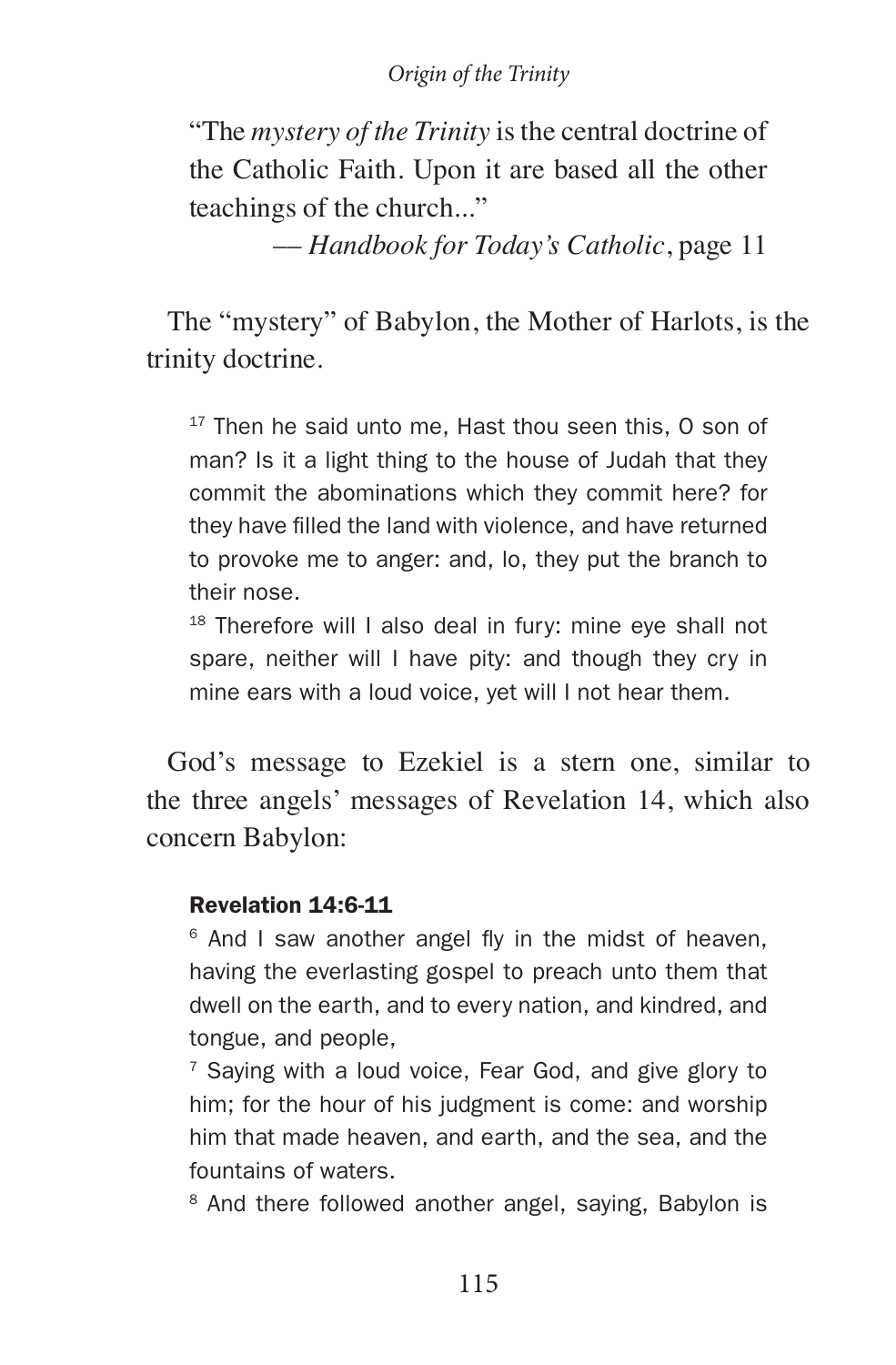fallen, is fallen, that great city, because she made all nations drink of the wine of the wrath of her fornication. <sup>9</sup> And the third angel followed them, saying with a loud voice, If any man worship the beast and his image, and receive his mark in his forehead, or in his hand,

 $10$  The same shall drink of the wine of the wrath of God, which is poured out without mixture into the cup of his indignation; and he shall be tormented with fire and brimstone in the presence of the holy angels, and in the presence of the Lamb:

 $11$  And the smoke of their torment ascendeth up for ever and ever: and they have no rest day nor night, who worship the beast and his image, and whosoever receiveth the mark of his name.

In Ellen White's vision, the prayers of the careless Advent people were not heard by God and Christ because they rejected the heaven-sent light, and Satan stepped in to answer their request for the Holy Spirit. God says in Ezekiel 8:18, "Though they cry in mine ears with a loud voice, yet will I not hear them." Does this not hearken to what Jesus said about careless Christians?

## Matthew 7:21-23

 $21$  Not every one that saith unto me, Lord, Lord, shall enter into the kingdom of heaven; but he that doeth the will of my Father which is in heaven.

 $22$  Many will say to me in that day, Lord, Lord, have we not prophesied in thy name? and in thy name have cast out devils? and in thy name done many wonderful works? <sup>23</sup> And then will I profess unto them, I never knew you: depart from me, ye that work iniquity.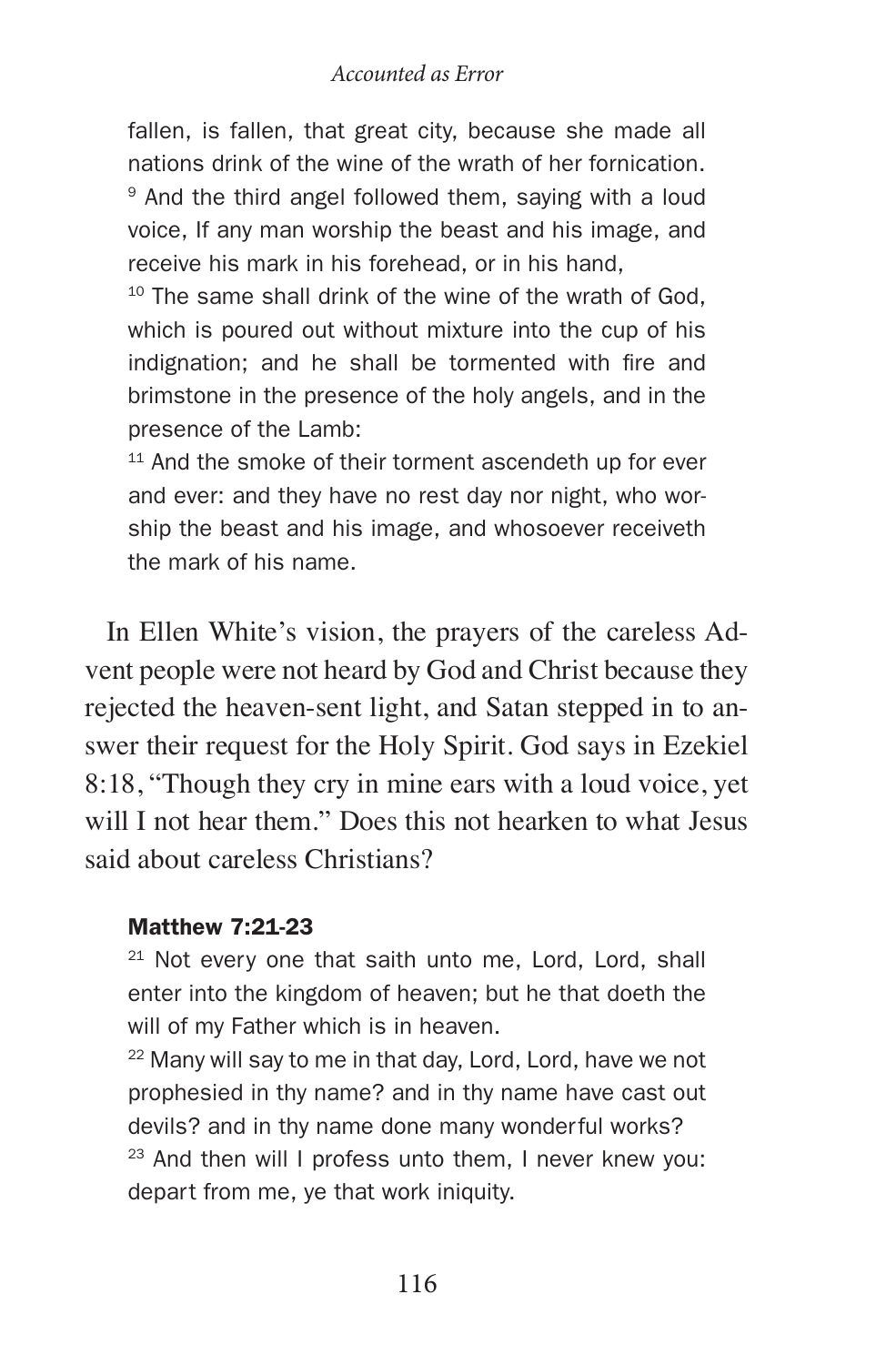The abominations described in Ezekiel are clear. They are the pagan teachings derived from sun worship that are sustained by the Catholic church and practiced by apostate Protestants. The foundation of all pagan doctrines is the trinity––a false god. Their day of worship is Sunday, the venerable day of the sun––a spurious sabbath.

#### Ezekiel 9:4

And the Lord said unto him, Go through the midst of the city, through the midst of Jerusalem, and set a mark upon the foreheads of the men that sigh and that cry for all the abominations that be done in the midst thereof.

The careless will receive the mark of the beast in the forehead or hand. The seal of God is upon those who "follow the Lamb whithersoever he goeth."

## Revelation 14:4

These are they which were *not defiled with women*; for they are virgins. These are they which follow the Lamb whithersoever he goeth. These were redeemed from among men, being the firstfruits unto God and to the Lamb.

"The day of God's vengeance is just upon us. The seal of God will be placed upon the foreheads of those only who sigh and cry for the abominations done in the land. Those who link in sympathy with the world are eating and drinking with the drunken and will surely be destroyed with the workers of iniquity. 'The eyes of the Lord are over the righteous,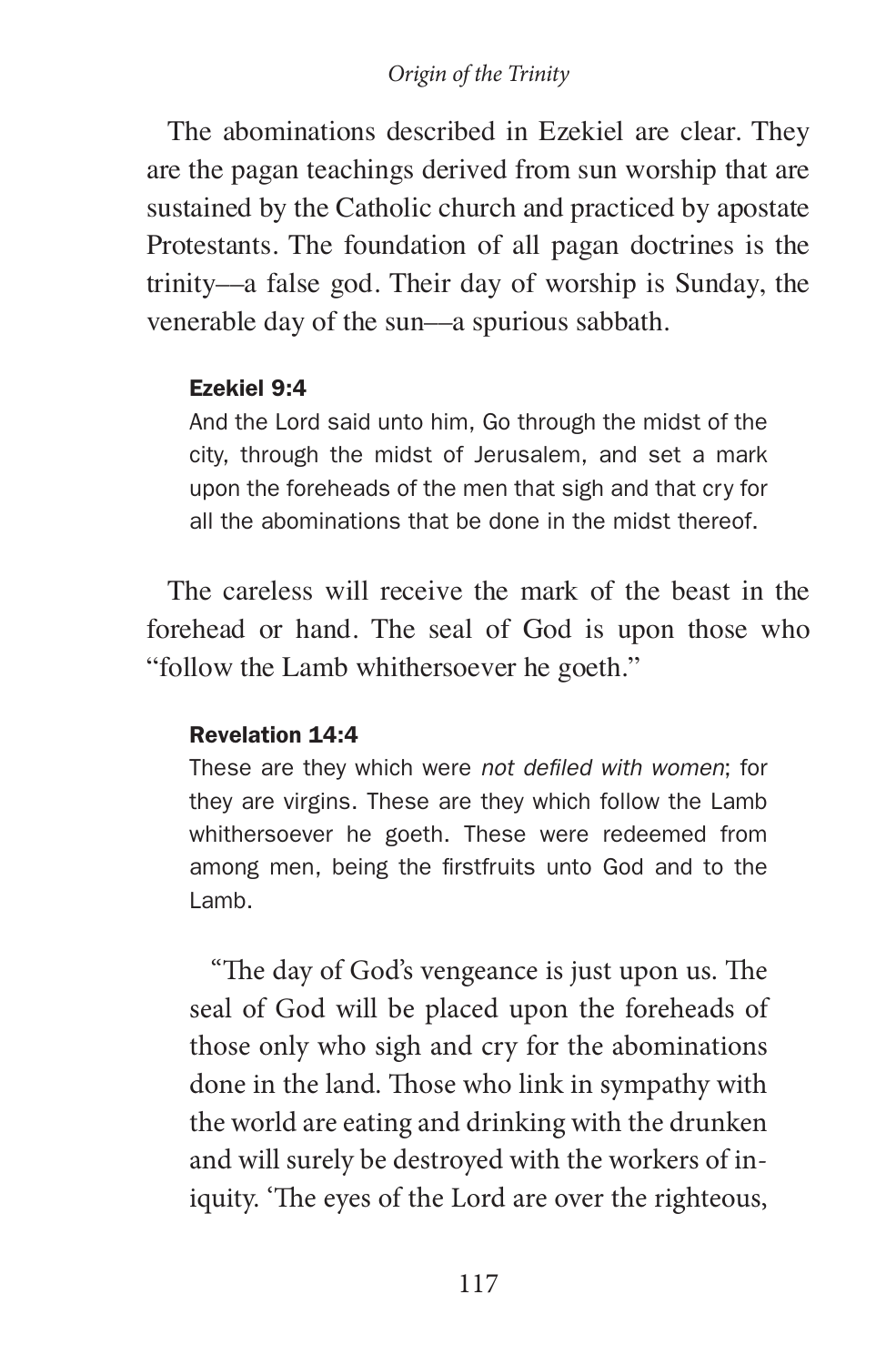and His ears are open unto their prayers: but the face of the Lord is against them that do evil.'" –– Ellen White, *Testimonies For The Church, vol. 5*, page 212

Only those who recognize what is happening and sigh and cry for the abominations will receive the seal of God. To receive the seal of God, the Christian must put on the full armour of God.

Jesus warned that just before His second coming, Satan would prepare deceptions so great, that they would be difficult for the most devout Christian to detect.

#### Matthew 24:24

For false christs and false prophets will rise and show great signs and wonders to deceive, if possible, even the elect.

Sunday worship and the immortal soul––these are Satan's masterpieces of deception, embraced by all of Christianity––except the Adventists. These signs and wonders would have to be more than Sunday sacredness in place of Sabbath, more than the delusion of the immortality of the soul to fool the Seventh-day Adventist Church. The devil knows the remnant church is too well informed to fall for these false beliefs.

"As men seek to come into harmony with God, they will find that the offense of the cross has not ceased. Principalities and powers and wicked spir-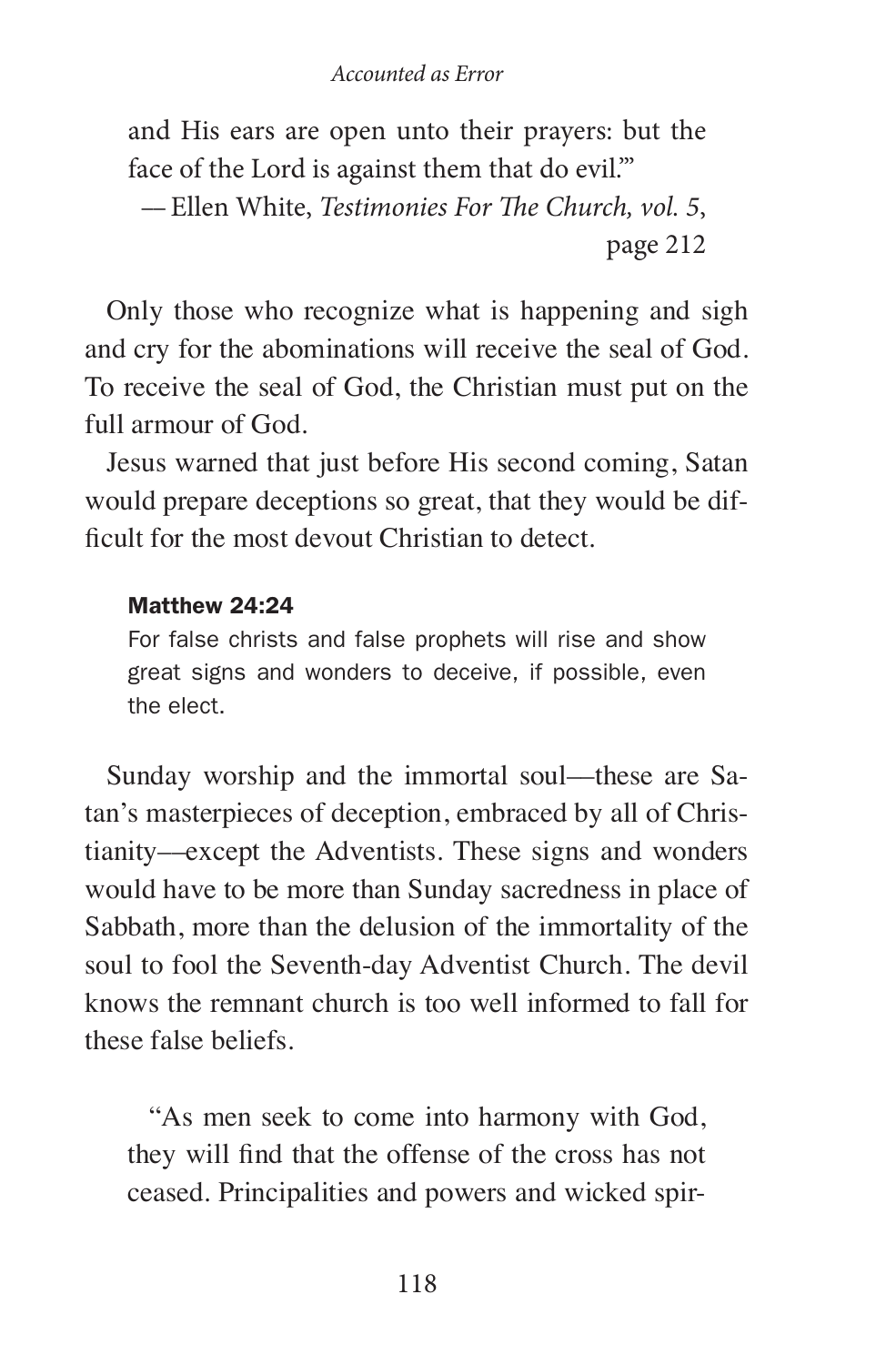its in high places are arrayed against all who yield obedience to the law of heaven."

–– Ellen White, *Thoughts From The Mount of Blessing*, page 30

## Revelation 12:17

And the dragon was wroth with the woman, and went to make war with the remnant of her seed, which keep the commandments of God, and have the testimony of Jesus Christ.

The Advent people are particular targets for the forces of evil in the same way that the children of Israel were when they came to the border of Canaan to possess it. We stand at the border of the spiritual Promised Land, the very edge of eternity. Scripture warns us to expect the devil to attack with his wiles. His tactics have not changed. History is about to be repeated.

What wiles did Satan use on the Hebrews just before they were about to enter into the earthly Promised Land? What happened as they camped at the border?

## Numbers 25:1-3

1 And Israel abode in Shittim, *and the people began to commit whoredom with the daughters of Moab.*

2 And they called the people unto the sacrifices of their gods: and the people did eat, and bowed down to their gods.

<sup>3</sup> And Israel joined himself unto Baalpeor: and the anger of the Lord was kindled against Israel.

While preparing to enter the Promised Land, they gave in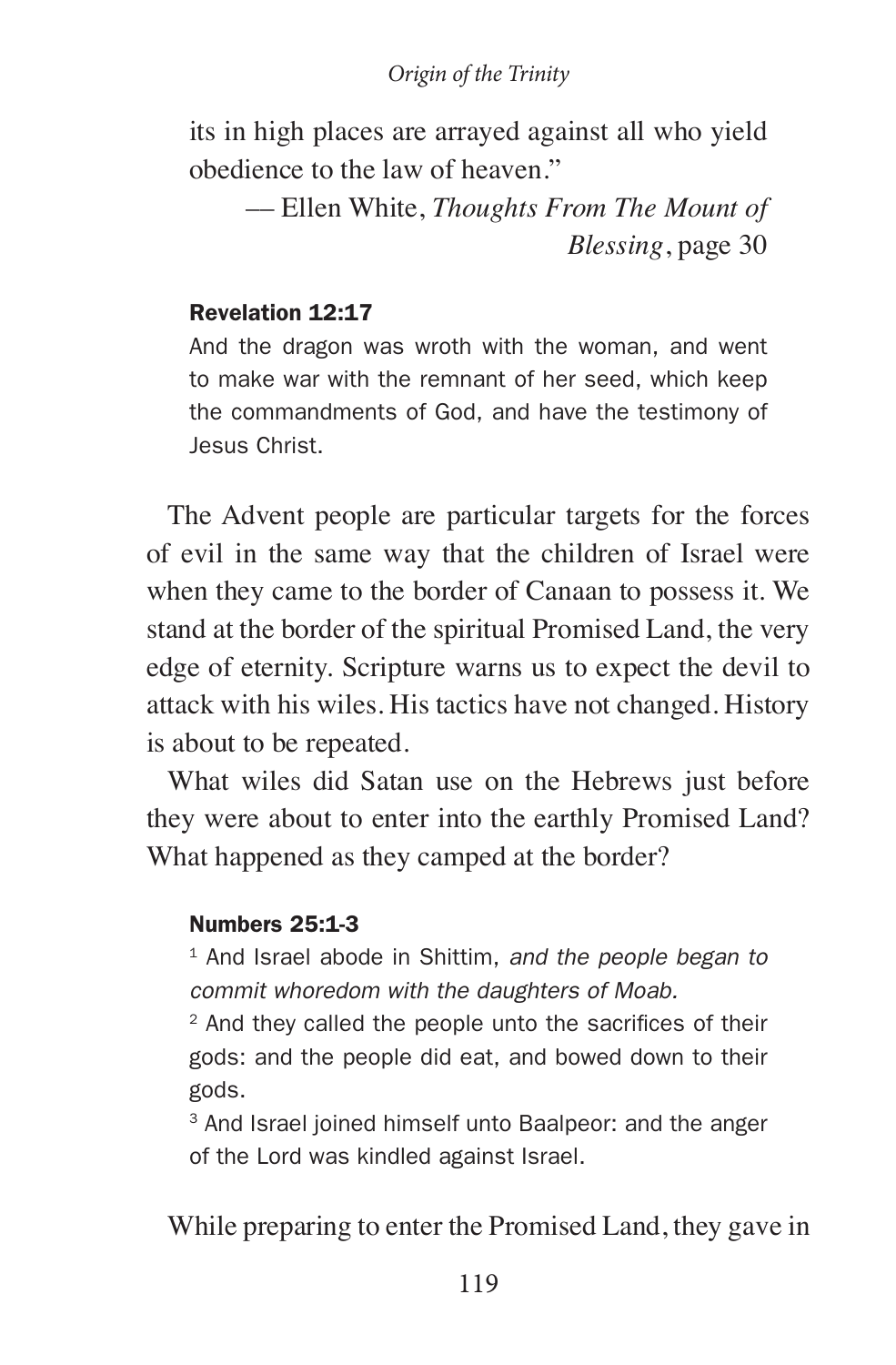to the lust of the pagan women. Then they began worshiping their false gods.

Ellen White wrote about this tragedy in *Patriarchs and Prophets*, pages 453, 454:

"Amid these attractive surroundings they were to encounter an evil more deadly than mighty hosts of armed men or the wild beasts of the wilderness. That country, so rich in natural advantages, had been defiled by the inhabitants. In the public worship of Baal, the leading deity [sun worship], the most degrading and iniquitous scenes were constantly enacted. On every side were places noted for idolatry and licentiousness, the very names being suggestive of the vileness and corruption of the people.

"These surroundings exerted a polluting influence upon the Israelites. Their minds became familiar with the vile thoughts constantly suggested; their life of ease and inaction produced its demoralizing effect; and almost unconsciously to themselves they were departing from God and coming into a condition where they would fall an easy prey to temptation.

"During the time of their encampment beside Jordan, Moses was preparing for the occupation of Canaan. In this work the great leader was fully employed; but to the people this time of suspense and expectation was most trying, and before many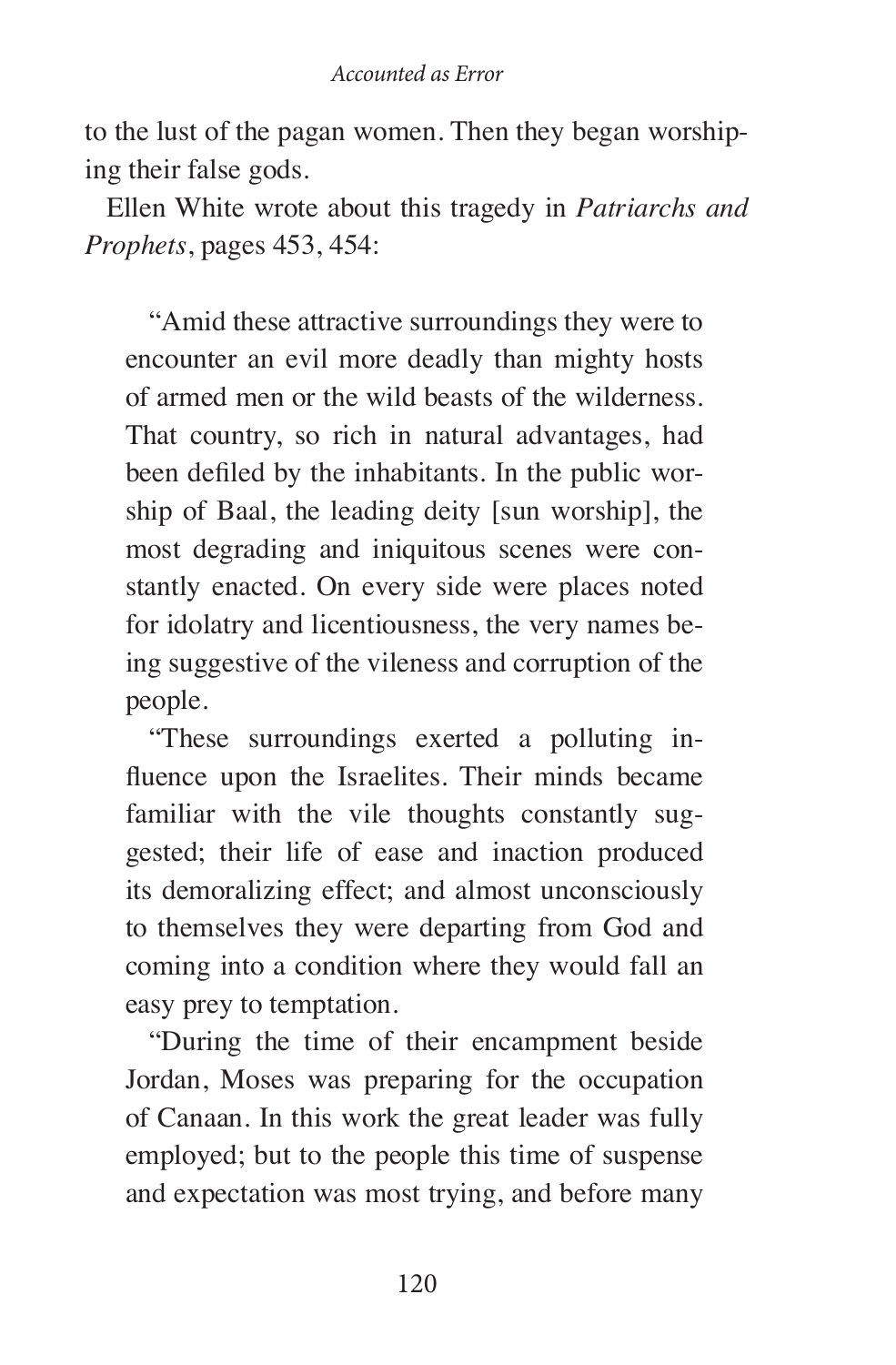weeks had elapsed their history was marred by the most frightful departures from virtue and integrity.

"At first there was little [interaction] between the Israelites and their heathen neighbors, but after a time Midianitish women began to steal into the camp. Their appearance excited no alarm, and so quietly were their plans conducted that the attention of Moses was not called to the matter. It was the object of these women, in their association with the Hebrews, to seduce them into transgression of the law of God, to draw their attention to heathen rites and customs, and lead them into idolatry. These motives were studiously concealed under the garb of friendship, so that they were not suspected, even by the guardians of the people.

"At Balaam's suggestion, a grand festival in honor of their gods was appointed by the king of Moab, and it was secretly arranged that Balaam should induce the Israelites to attend. He was regarded by them as a prophet of God, and hence had little difficulty in accomplishing his purpose. Great numbers of the people joined him in witnessing the festivities. They ventured upon the forbidden ground, and were entangled in the snare of Satan. Beguiled with music and dancing, and allured by the beauty of heathen vestals, they cast off their fealty to Jehovah. As they united in mirth and feasting, indulgence in wine beclouded their senses and broke down the barriers of self-control. Passion had full sway; and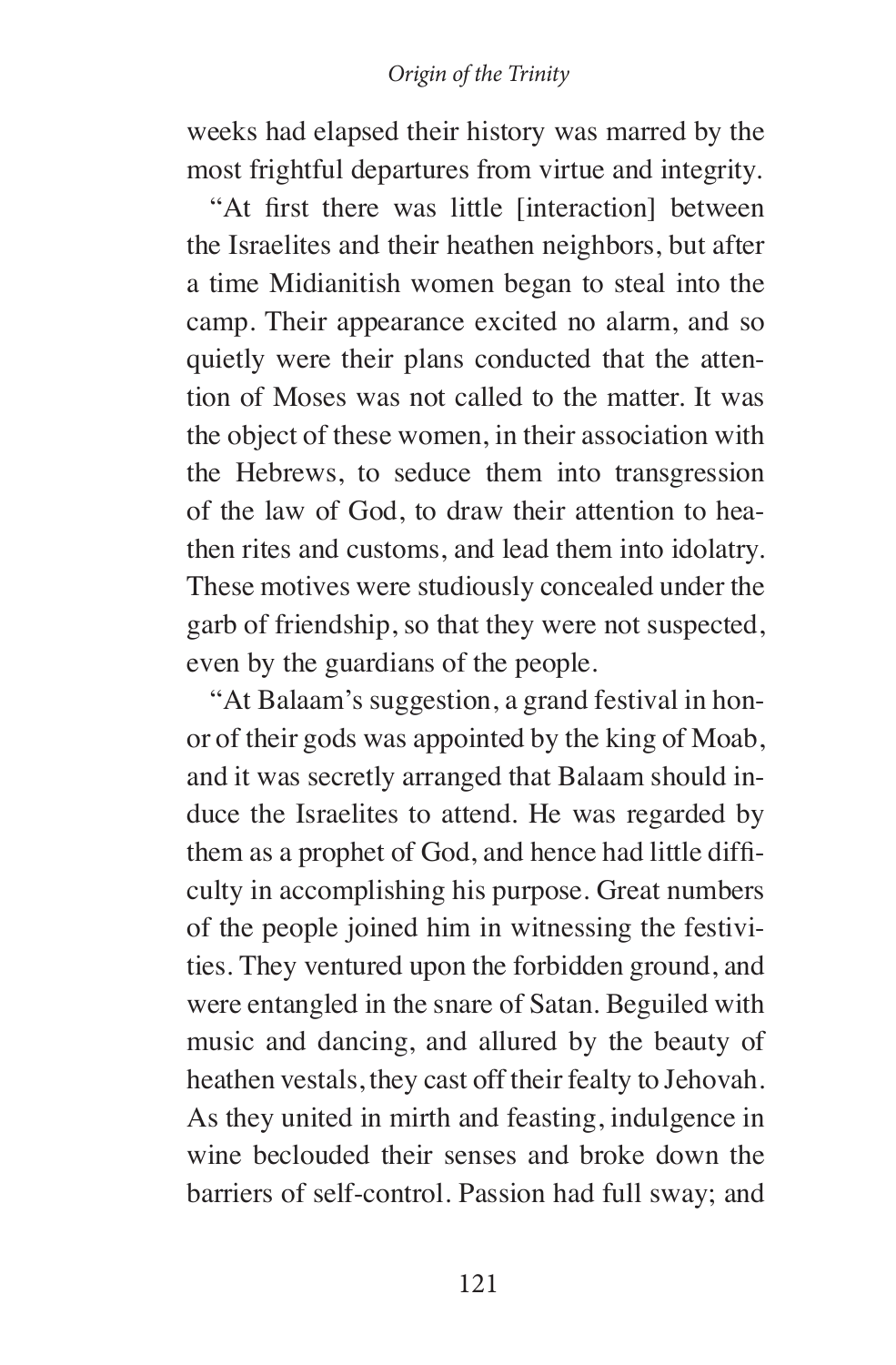having defiled their consciences by lewdness, they were persuaded to bow down to idols. They offered sacrifice upon heathen altars and participated in the most degrading rites.

"It was not long before the poison had spread, like a deadly infection, through the camp of Israel. Those who would have conquered their enemies in battle were overcome by the wiles of heathen women. The people seemed to be infatuated. The rulers and the leading men were among the first to transgress, and so many of the people were guilty that the apostasy became national. 'Israel joined himself unto Baalpeor."

The parallels between the Israelites then and today's church are striking! Satan attacks with licentiousness, and idolatry follows close behind.

What was the result for those who fell victim to the wiles of Satan?

## Numbers 26:65

For the Lord had said of them, They shall surely die in the wilderness. And there was not left a man of them, save Caleb the son of Jephunneh, and Joshua the son of Nun.

They were so close, only to be lost! This was the shaking and sifting of the Hebrews at the borders of Canaan. Satan seduced Israel with licentiousness (sexual unrestraint) before leading them into idolatry (sun worship). The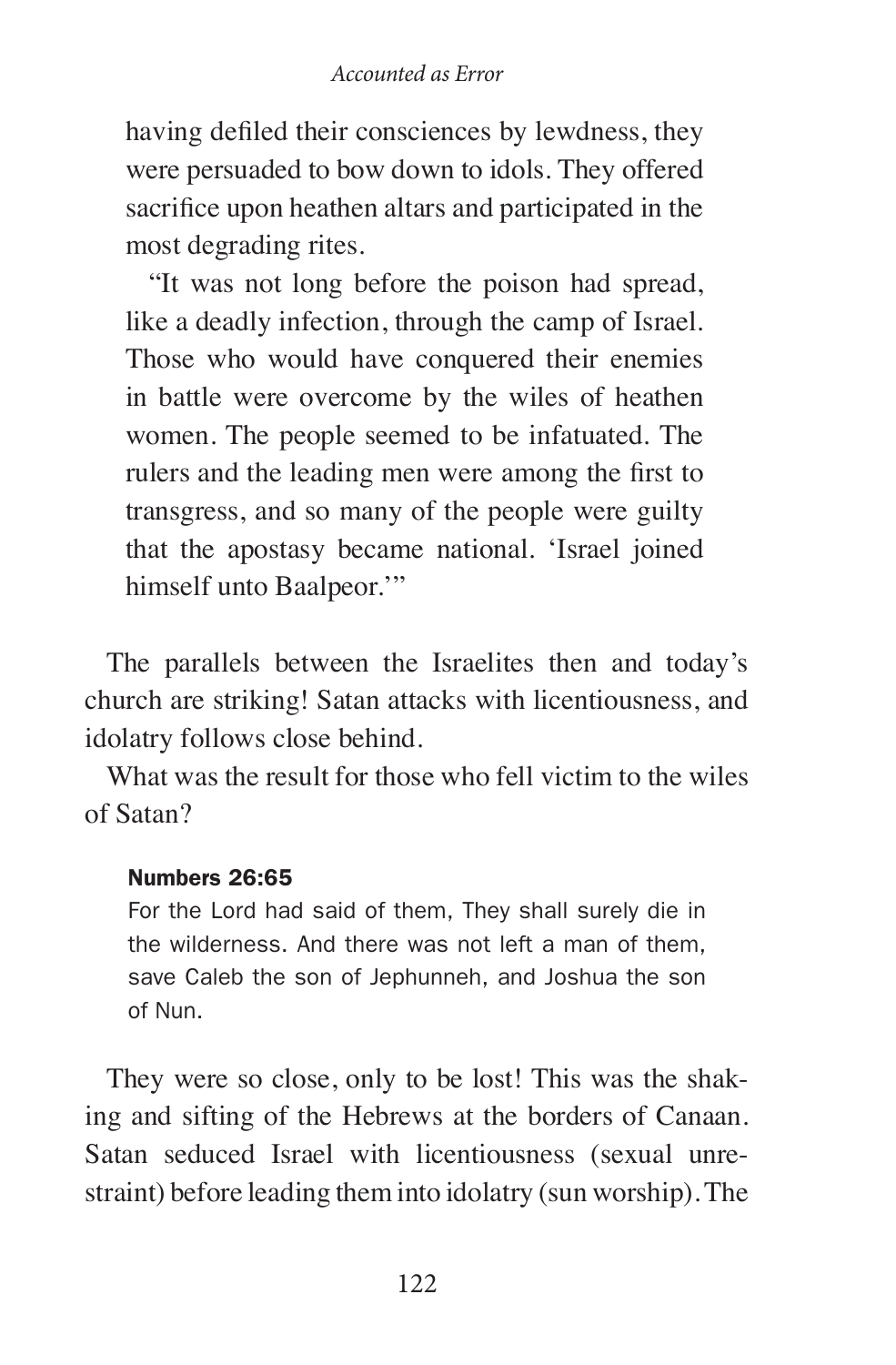modern parallel is that we are on the border of the spiritual promised land. Satan is using the same wiles on the remnant.

Sodom and Gomorrah were destroyed for engaging in licentiousness and idolatry. Jesus warned that it would be the same in our time.

## Luke 17:28-30

<sup>28</sup> Likewise also as it was in the days of Lot; they did eat, they drank, they bought, they sold, they planted, they builded;

29 But the same day that Lot went out of Sodom it rained fire and brimstone from heaven, and destroyed them all.  $30$  Even thus shall it be in the day when the Son of man is revealed.

## Ezekiel 16:49

Behold, this was the iniquity of thy sister Sodom, pride, fulness of bread, and abundance of idleness was in her and in her daughters, neither did she strengthen the hand of the poor and needy.

Could not the Lord's description of Sodom's sins by the pen of Ezekiel be a transcript of today's societal ills? Are these not the same dangers that threaten the church?

"'Pride, fullness of bread, and abundance of idleness,' are as deadly foes to human progress in this generation as when they led to the destruction of Sodom."

–– Ellen White, *Education*, page 209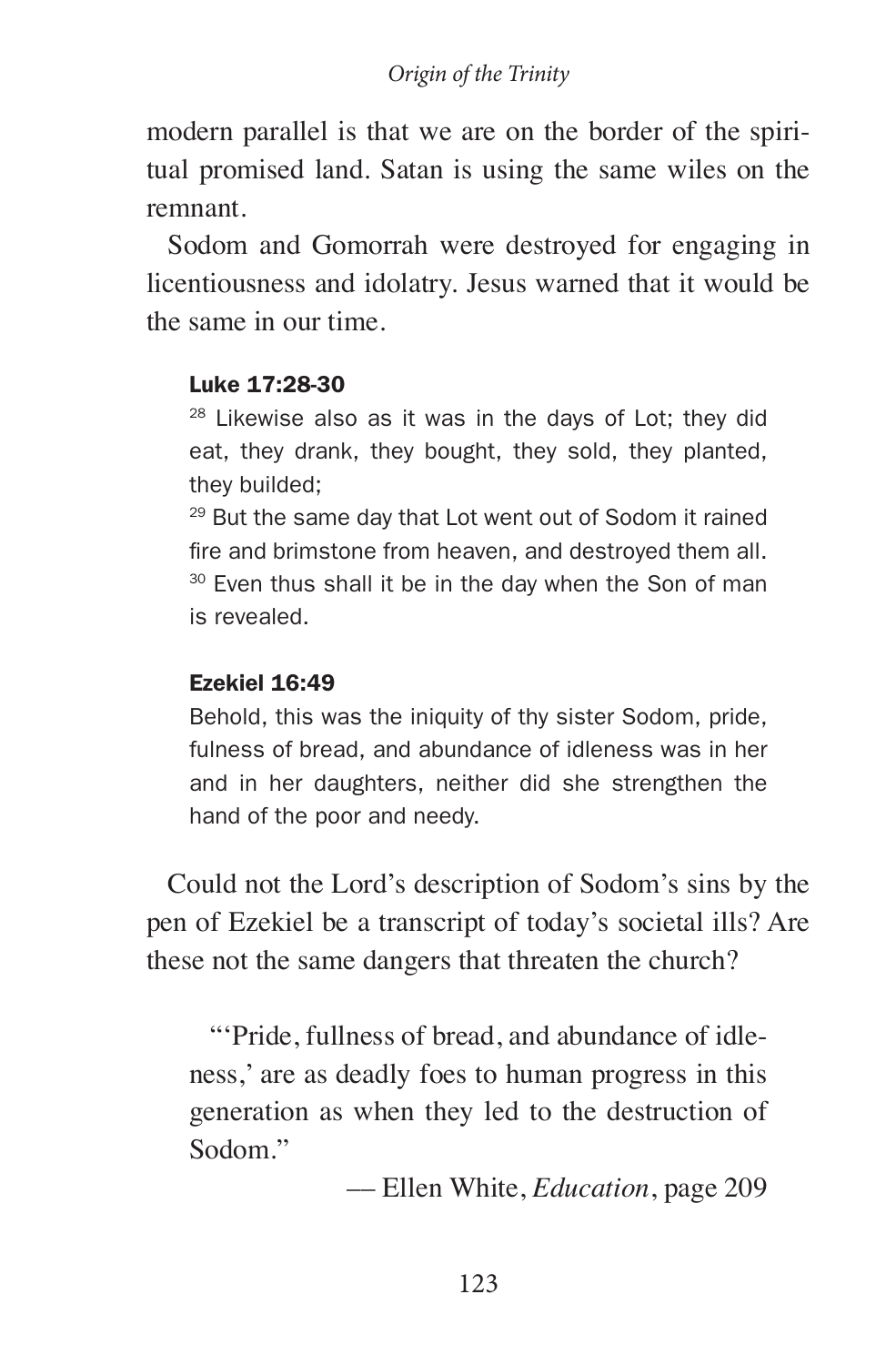"Satan works as a destroyer. His temptations are leading multitudes to ruin. Intemperance dethrones reason; sensual indulgence, strife, and bloodshed follow... he can thus divert the minds of the people from the work of preparation to stand in the day of God<sup>"</sup>

–– Ellen White, *The Great Controversy*, page 589

The Israelites had a false sense of security when they reached the border of the promised land. Their guard was down, and the leaders were the first to commit whoredom with pagan women. They ended up worshiping their false gods. In Bible prophecy, women are a symbol for a church. We stand at the border of heavenly Canaan. The Seventh-day Adventist Church began as a people devoted to God, with a prophet to guide their understanding of Scripture. The pioneers rejected the trinity god, denouncing the doctrine as of pagan origin and wholly unbiblical. But today our Adventist leaders, with their guard down, have committed whoredom with the Catholic Church. In a spiritual sense, they have traded the one true God for a pagan deity. Once again, licentiousness has turned to idolatry.

Let's look at the issues that occupy the Seventh-day Adventist Church today that we can conclude there is a falling away happening: The trinity doctrine replaces the one true God as a fundamental belief in 1980; The General Conference distributes *The Great Hope* instead of *The Great Controversy*, eliminating all references to the papacy being the first beast of Revelation 13, and no mention of the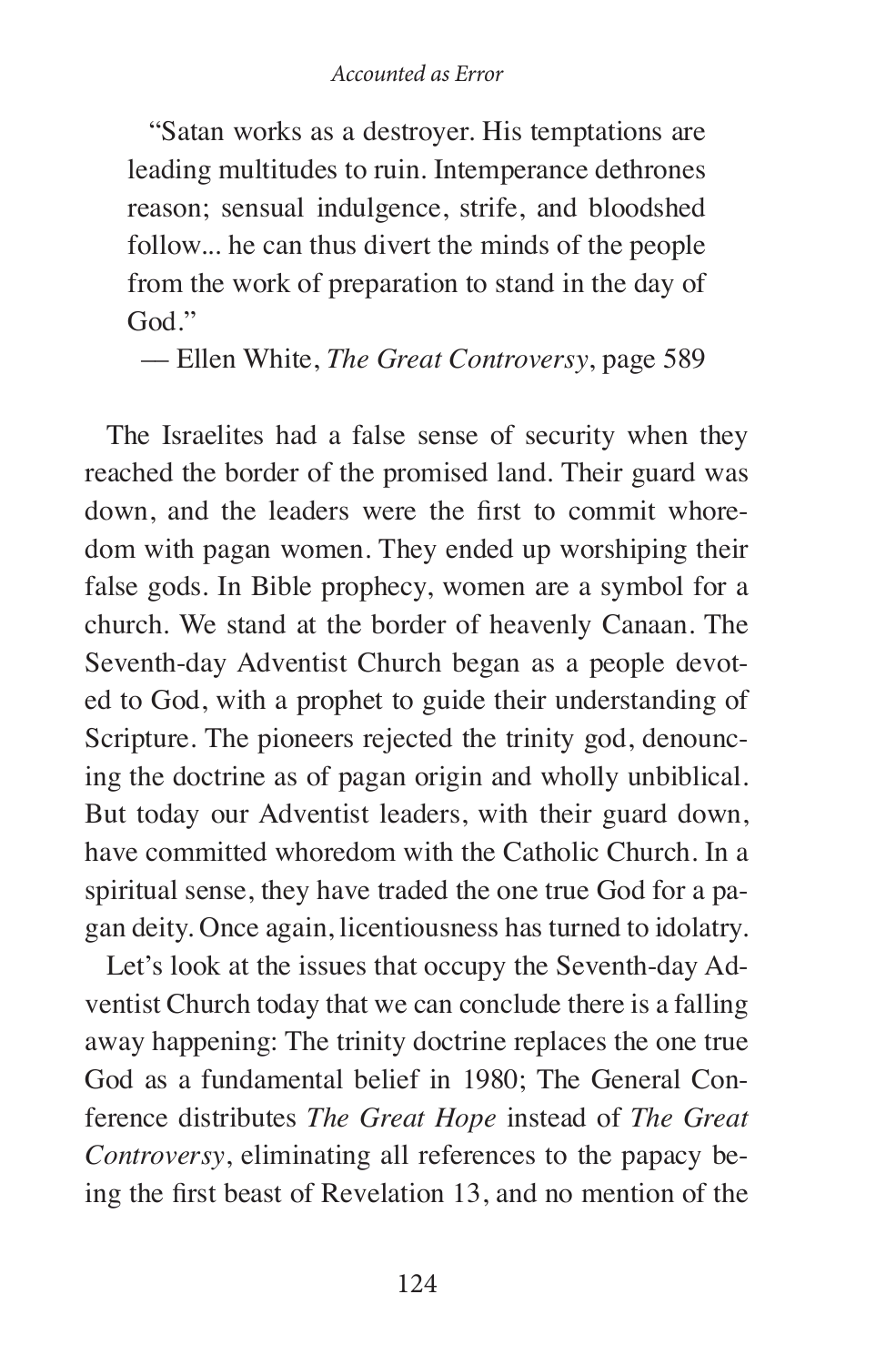millions of Bible-believing, true Christians that were put to death by the Catholic Church for their fidelity to God and Christ; The General Conference claims that we don't know who the antichrist is; Sunday worship is now an option for some of our congregations; Spiritual Formation, a form of pagan mysticism, is being taught in our universities; The 2,300-day prophecy and righteousness by faith are being abandoned; Women's ordination; Homosexual lifestyle acceptance.

Ellen White foresaw such fundamental changes to our foundation:

"The enemy of souls has sought to bring in the supposition that a great reformation was to take place among Seventh-day Adventists, and that this reformation would consist in giving up the doctrines which stand as the pillars of our faith, and engaging in a process of reorganization. Were this reformation to take place, what would result? The principles of truth that God in His wisdom has given to the remnant church, would be discarded. Our religion would be changed. The fundamental principles that have sustained the work for the last fifty years would be accounted as error. A new organization would be established. Books of a new order would be written. A system of intellectual philosophy would be introduced. The founders of this system would go into the cities, and do a wonderful work. *The Sabbath of course, would*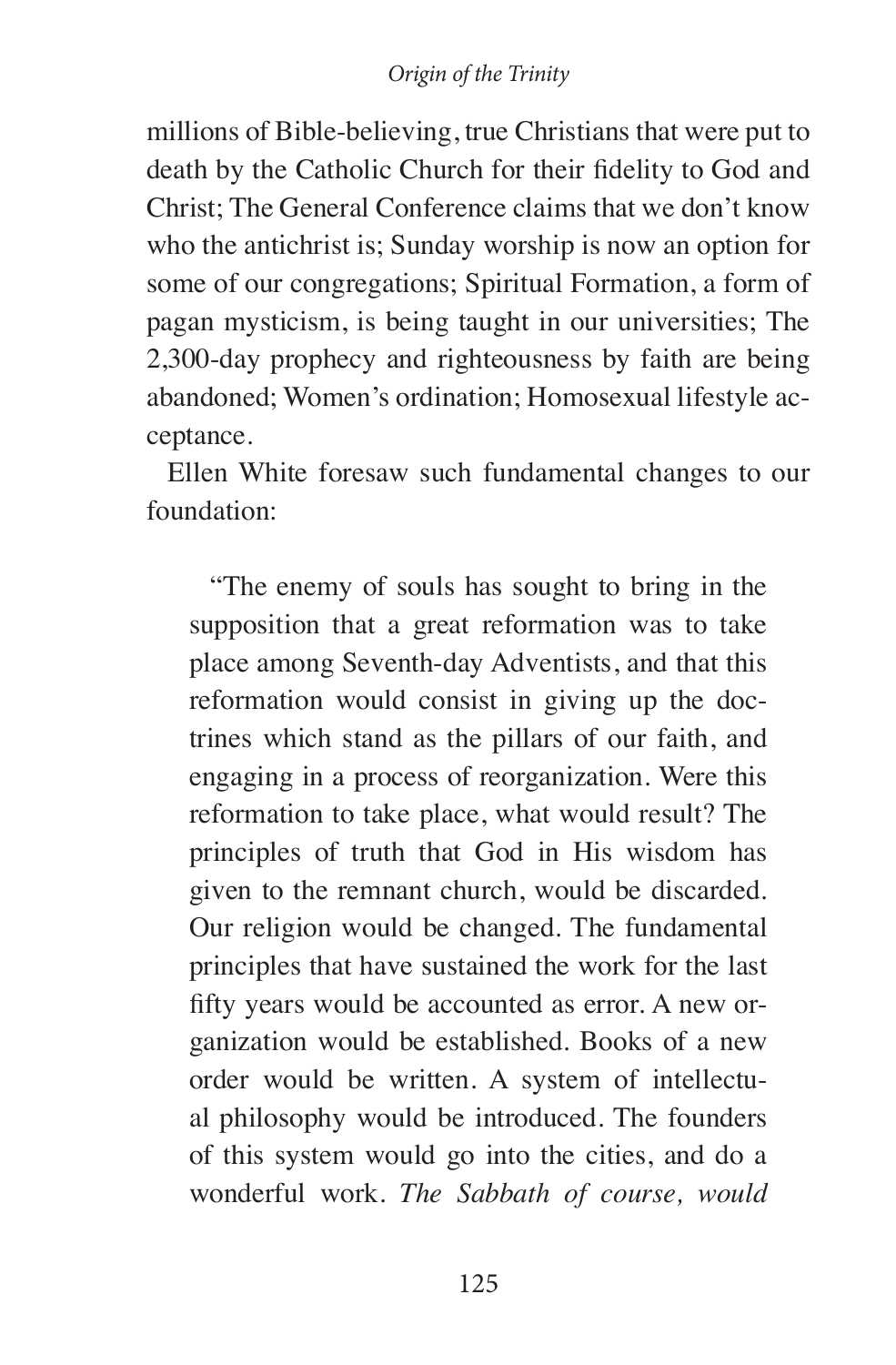*be lightly regarded, as also the God who created it.* Nothing would be allowed to stand in the way of the new movement. The leaders would teach that virtue is better than vice, but God being removed, they would place their dependence on human power, which, without God, is worthless. Their foundation would be built on the sand, and storm and tempest would sweep away the structure."

> –– Ellen White, *Selected Messages Book 1*, pages 204 - 205

But truth is not lost. The Lord is raising a remnant within the remnant. They have not let go of the foundation of our faith, established in the first fifty years. The Lord is using them to call His people out of error, to resist the wiles of the devil. We must be shielded wearing the full armour of God.

## Ephesians 6:11-18

 $11$  Put on the whole armour of God, that ye may be able to stand against the wiles of the devil.

 $12$  For we wrestle not against flesh and blood, but against principalities, against powers, against the rulers of the darkness of this world, against spiritual wickedness in high places.

<sup>13</sup> Wherefore take unto you the whole armour of God, that ye may be able to withstand in the evil day, and having done all, to stand.

<sup>14</sup> Stand therefore, having your loins girt about with truth, and having on the breastplate of righteousness;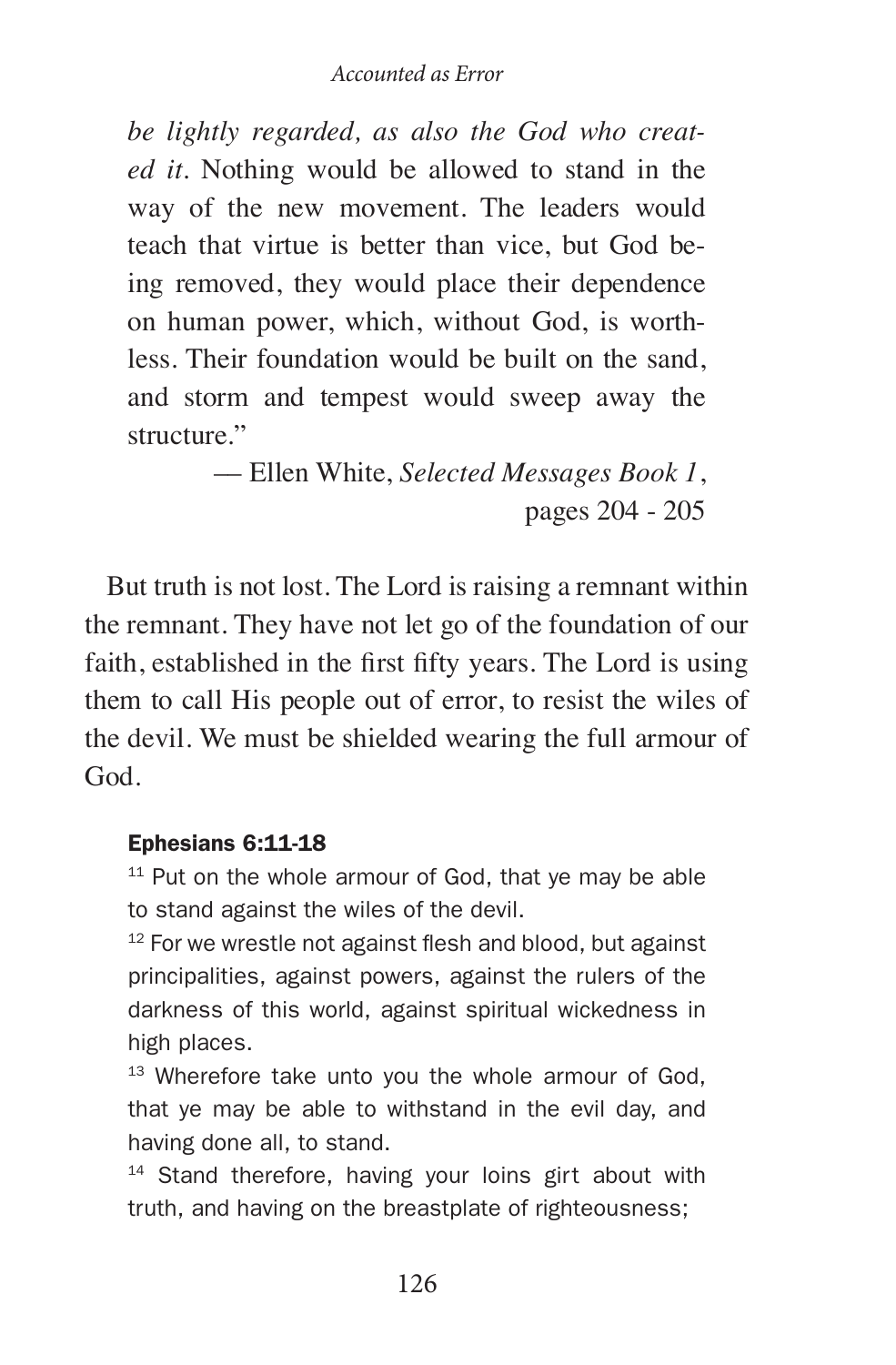<sup>15</sup> And your feet shod with the preparation of the gospel of peace;

 $16$  Above all, taking the shield of faith, wherewith ye shall be able to quench all the fiery darts of the wicked.

<sup>17</sup> And take the helmet of salvation, and the sword of the Spirit, which is the word of God:

<sup>18</sup> Praying always with all prayer and supplication in the Spirit, and watching thereunto with all perseverance and supplication for all saints.

What must we do to put on the whole armour of God?

## Romans 13:11-14

 $11$  And that, knowing the time, that now it is high time to awake out of sleep: for now is our salvation nearer than when we believed.

 $12$  The night is far spent, the day is at hand: let us therefore cast off the works of darkness, and let us put on the armour of light.

 $13$  Let us walk honestly, as in the day; not in rioting and drunkenness, not in chambering and wantonness, not in strife and envying.

<sup>14</sup> But put ye on the Lord Jesus Christ, and make not provision for the flesh, to fulfil the lusts thereof.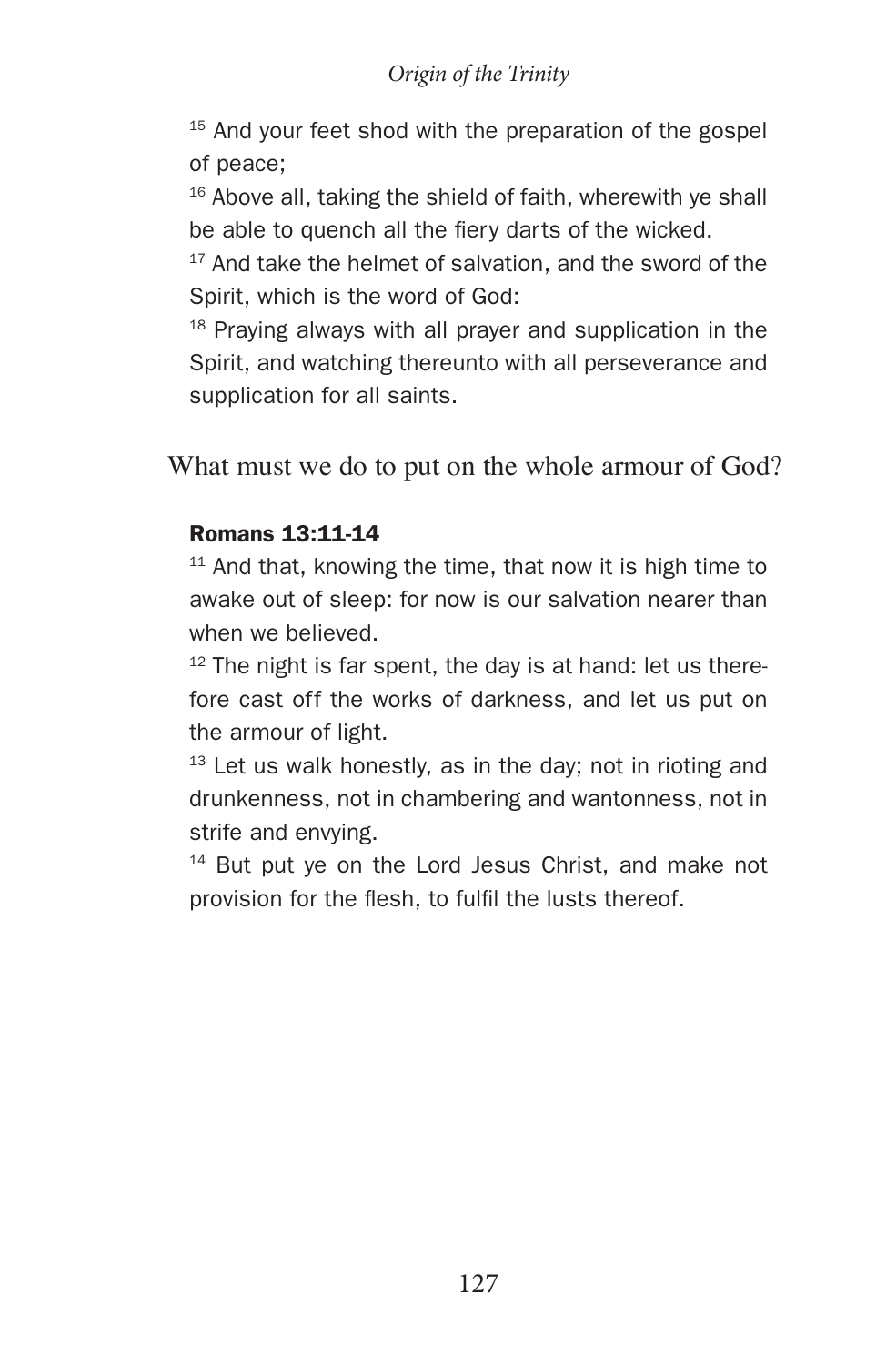# **Conclusion**

## Isaiah 4:1

And in that day seven women shall take hold of one man, saying, We will eat our own bread, and wear our own apparel: only let us be called by thy name, to take away our reproach.

This single verse prophecy describes the state of Christianity in the end times just before the coming of Christ. All of Christianity is in what God says is a state of reproach or disgrace.

It speaks of seven women. Again, a woman in Bible prophecy represents a church:

## Jeremiah 6:2

I have likened the daughter of Zion to a comely and delicate woman.

## Ephesians 5:25

Husbands, love your wives, even as Christ also loved the church, and gave himself for it.

Seven is the biblical number of perfection or completion––*all.* In this case, all the churches (seven women).

The man they take hold of is the Son of man Jesus Christ:

## 1 Timothy 2:5

For there is one God, and one mediator between God and men, the man Christ Jesus.

Bread is the word of God. The eating of bread represents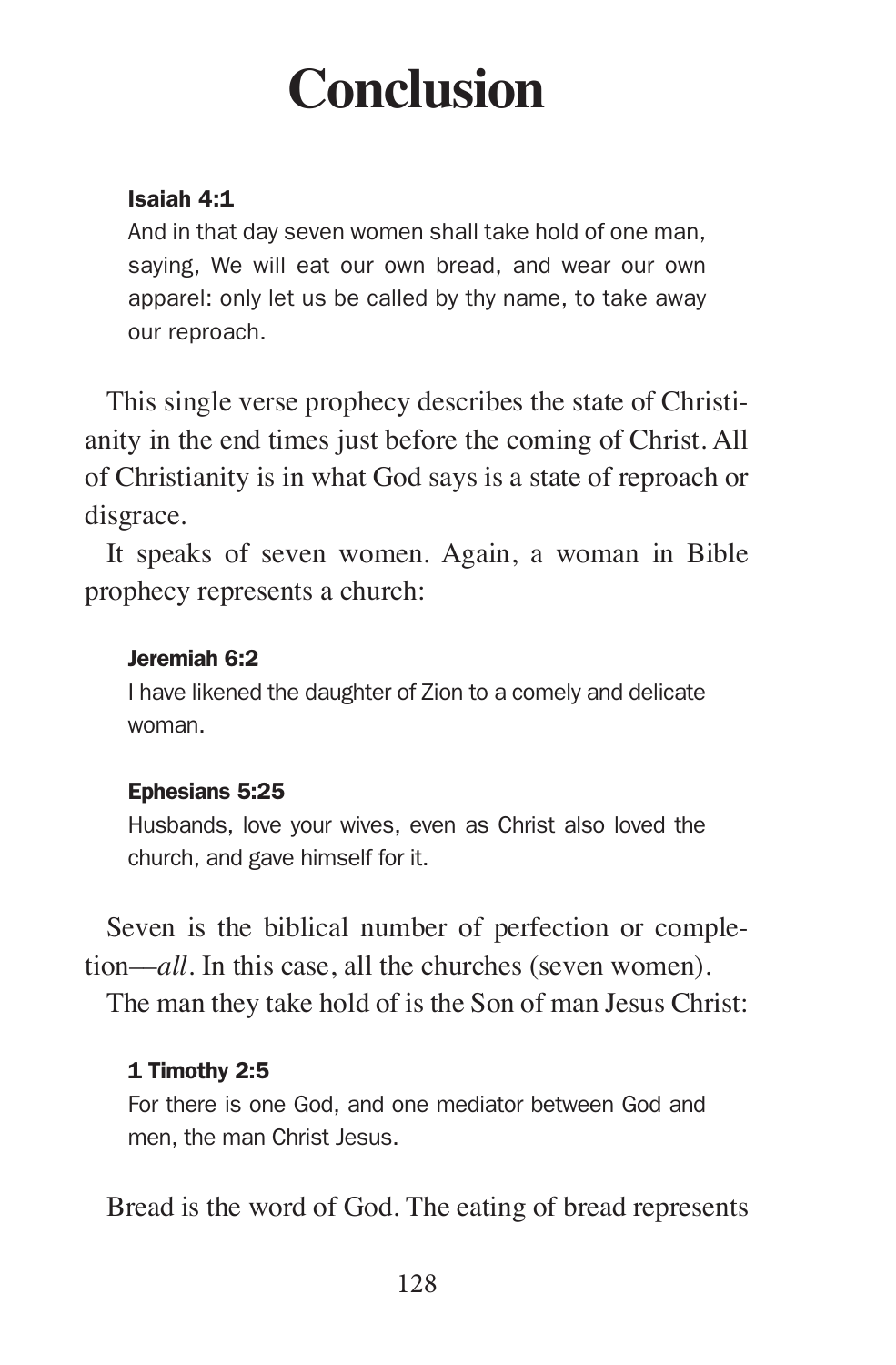## *Conclusion*

righteousness by faith, the indwelling of the Spirit of Christ in the believer:

## Luke 4:4

And Jesus answered him, saying, It is written, That man shall not live by bread alone, but by every word of God.

## Ephesians 3:17

That Christ may dwell in your hearts by faith; that ye, being rooted and grounded in love.

Apparel is a symbol of being "clothed" in the righteousness of Christ by faith:

## Isaiah 61:10

I will greatly rejoice in the Lord, my soul shall be joyful in my God; for he hath clothed me with the garments of salvation, he hath covered me with the robe of righteousness, as a bridegroom decketh himself with ornaments, and as a bride adorneth herself with her jewels.

"Name" means, *in the name of Jesus*, representing His power and authority. He is the only way for reconciliation with Jehovah:

## John 14:6

Jesus saith unto him, I am the way, the truth, and the life: no man cometh unto the Father, but by me.

Using the Scriptural method of letting the Bible interpret itself, let's look at Isaiah 4:1 again: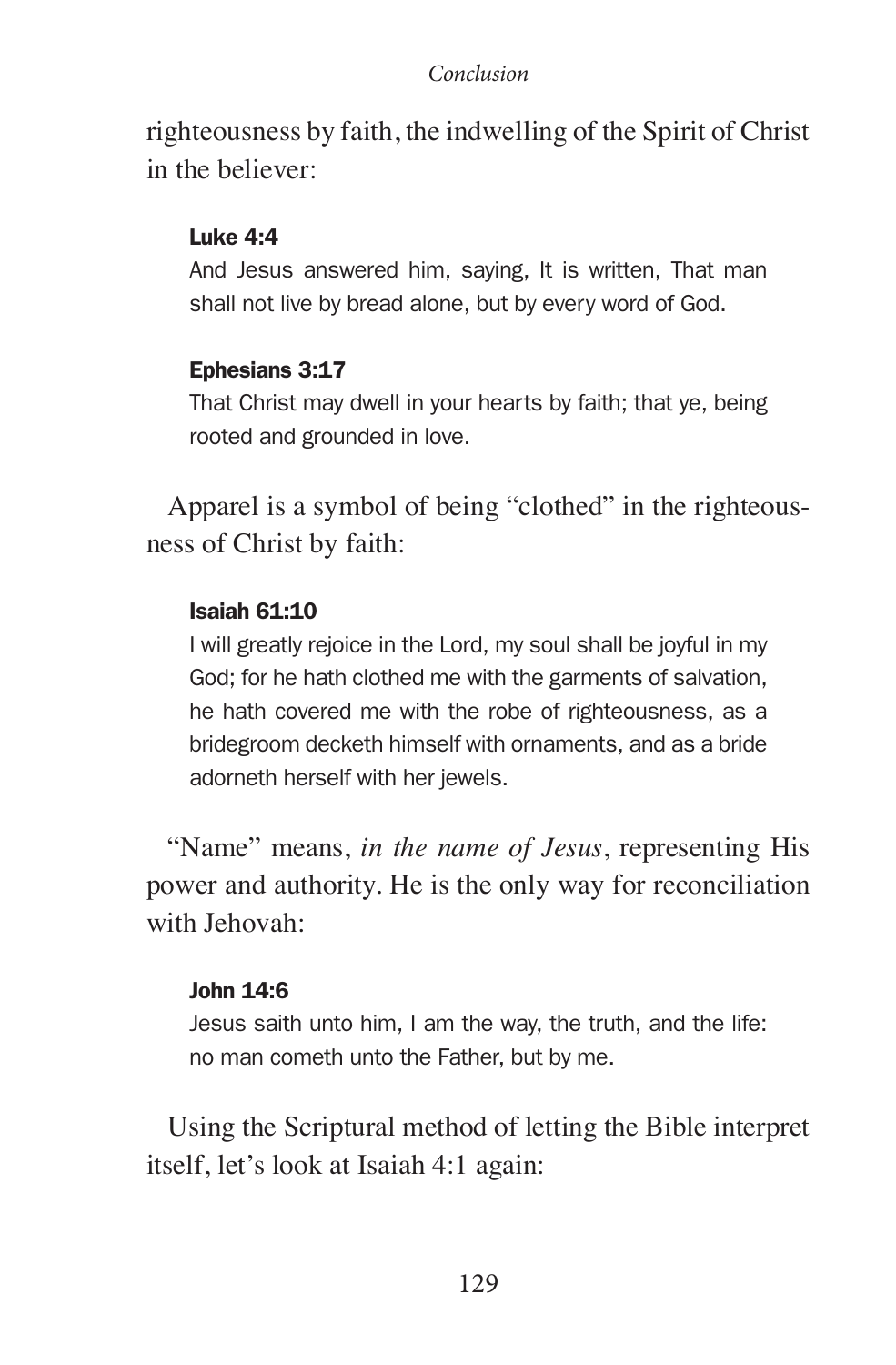#### Isaiah 4:1

And in that day seven women *(all the churches that would call themselves Christian)* shall take hold of one man *(Jesus Christ)*, saying, We will eat our own bread *(our worship and teachings will be based on man-made traditions, putting them above Bible truth)*, and wear our own apparel *(we will call ourselves righteous by our traditions)*: only let us be called by thy name *(Christians)*, to take away our reproach *(disgrace in the eyes of God)*.

Some believe that this prophecy on the state of Christianity applies to every denomination except their own. But God makes it very clear that there are no exceptions; seven women means all the churches. Even Seventh-day Adventism.

The Israelite church 2,000 years ago was set up by God to be the proprietor and expositor of truth. Pride and arrogance proved to be their downfall. They fell away from their covenant with the one true God. They began teaching man-made traditions and commandments that were contrary to the law and to the testimony. They began to think of themselves as righteous, not by faith, but by birth. So far did they stray from the purity of their religion that they ignored the prophecies concerning the coming of the Messiah. He was not welcomed among them because Christ, being the way, the truth, and the life, exposed their false teachings, their lack of humility and hypocrisy. To them Jesus declared, "Behold, your house is left unto you desolate." They rejected God's Son. They killed Him. In so doing, they rejected the Father. So Jehovah rejected them. Their house was left desolate.

The Seventh-day Adventist Church is in danger of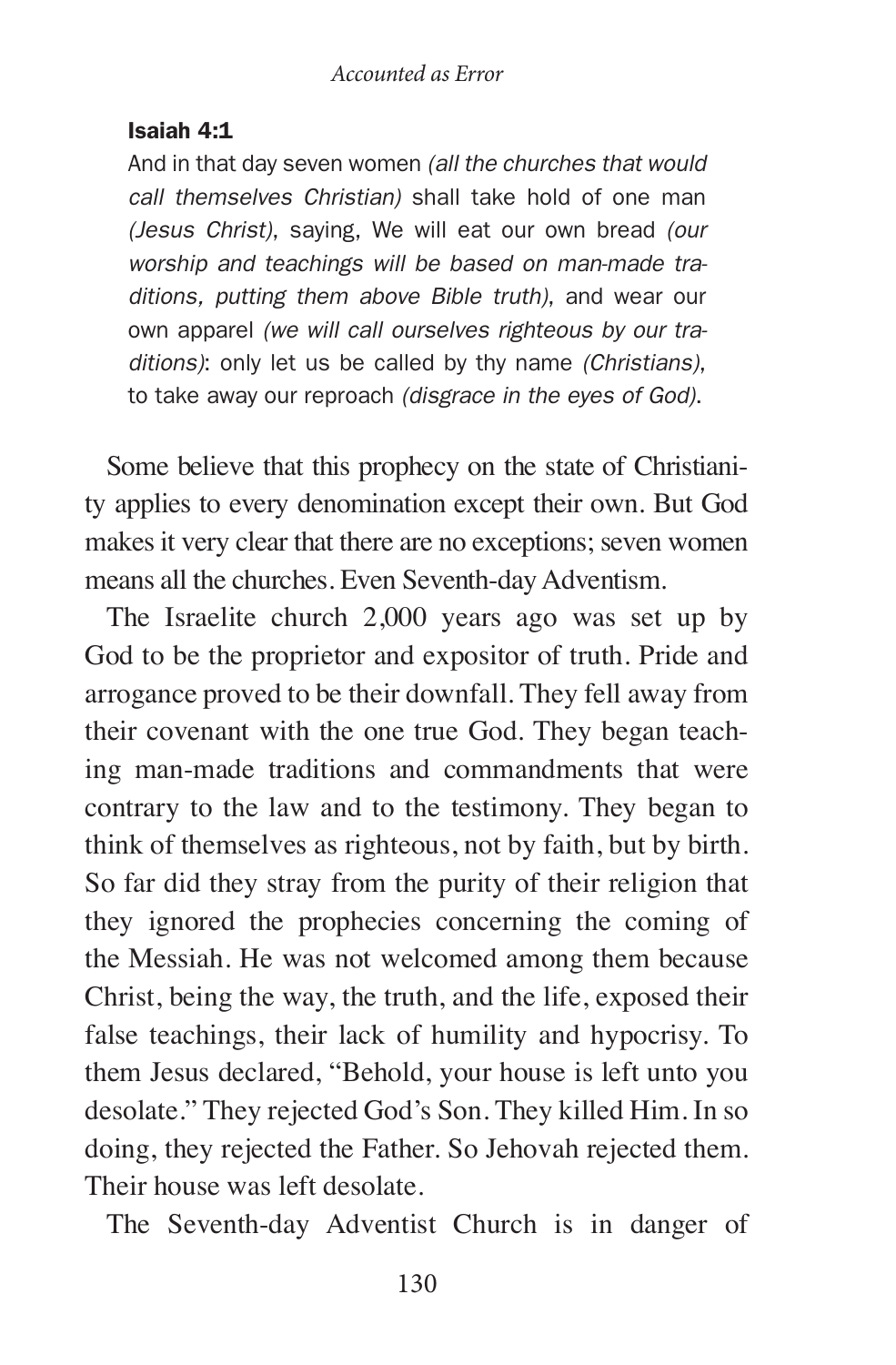#### *Conclusion*

repeating this sad history. So many in our religion––also raised up by God to be the heralds of truth––are blind to the prophecies that Jesus' return is imminent. The church is rejecting its mandate. We are to be a peculiar people, preaching an unpopular truth; The world is wondering after the beast, his image is almost fully formed, and the world is in danger of receiving his mark. The Lord called the Adventists to, "Cry aloud, spare not, lift up thy voice like a trumpet, and shew my people their transgression, and the house of Jacob their sins." Isaiah 58:1. This command leaves no room for political correctness. We hear of so many Seventh-day Adventist churches experimenting with ways to conform to the world, to gain acceptance from the very denominations we are supposed to be calling people to come out of for their apostate doctrines and traditions from Babylon––the trinity doctrine being chief among them. There is no other duty for the Seventh-day Adventist than to proclaim the three angels' messages of Revelation 14. It is the very reason for our existence.

The first angel's message is a call to worship the one true God. Salvation depends on this. Jesus identified the only true God as Jehovah the Father (John 17:3). The second angel's message is a call to come out of spiritual Babylon, those false doctrines which had their origin in that fallen, ancient empire. God-in-three-persons originated with Nimrod, Semiramis, and Tammuz. Like so much of paganism, the trinity, too, found its way into the Christian churches. Like all other errors, it is a pagan concept with Christian names. It is unbiblical. It represents a false god.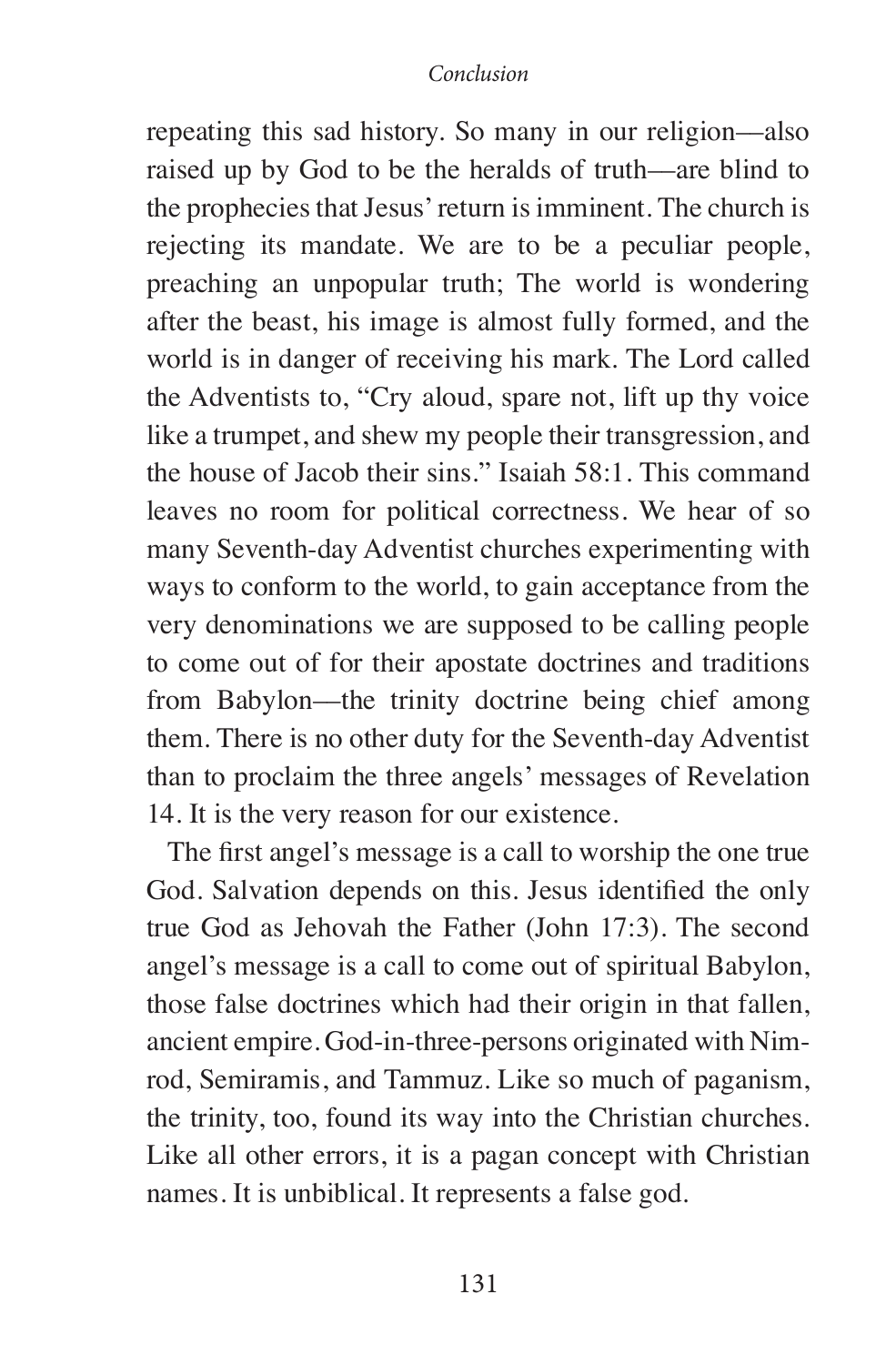"As Jesus was rejected, so I saw that these [three angels] messages have been rejected. And as the disciples declared that there is salvation in no other name under heaven, given among men, so also should the servants of God faithfully and fearlessly warn those who embrace but a part of the truths connected with the third message, that they must gladly receive all the messages as God has given them, or have no part in the matter."

–– Ellen White, *Early Writings*, pages 188, 189

Some ask, "Why does all this matter?" Salvation is at stake. Those who reject the first two messages will receive the plagues described by the third angel and be lost.

Ancient Israel was continually falling into temptation, wanting to be like the false religions around them. The Adventist church does the same today. Some are lulled into a false sense of security, thinking that they are saved by being a first, second, or third-generation Seventh-day Adventist. "Abraham is our father." John 8:39. Evangelism, through prophecy seminars, has become politically incorrect. Why frighten people with stories of beasts and messages of doom with their mysterious numbers? "All we want to hear about is the love of Jesus," they say. "Prophesy not unto us right things, speak unto us smooth things, prophesy deceits." Isaiah 30:10. But in doing so Adventists fulfill yet another prophecy of Isaiah: "His watchmen are blind: they are all ignorant, they are all dumb dogs, they cannot bark; sleeping, lying down, loving to slumber."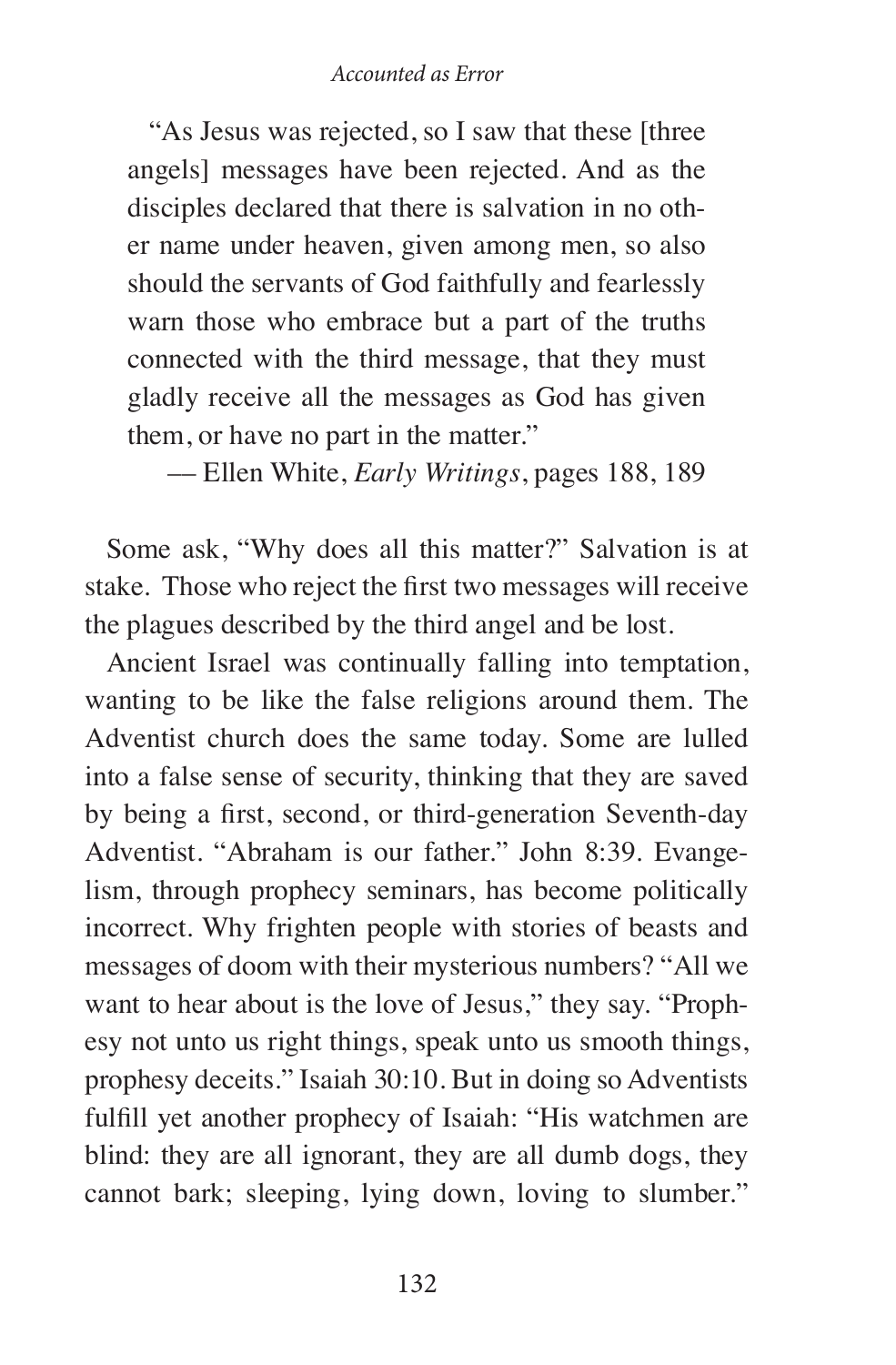Isaiah 56:10. In these verses, the prophet described the Laodicean state of mind.

## Revelation 3:14-17

<sup>14</sup> And unto the angel of the church of the Laodiceans write; These things saith the Amen, the faithful and true witness, the beginning of the creation of God;

<sup>15</sup> I know thy works, that thou art neither cold nor hot: I would thou wert cold or hot.

<sup>16</sup> So then because thou art lukewarm, and neither cold nor hot, I will spue thee out of my mouth.

<sup>17</sup> Because thou sayest, I am rich, and increased with goods, and have need of nothing; and knowest not that thou art wretched, and miserable, and poor, and blind, and naked.

The Laodiceans received the worst report from Christ of all the seven churches representing the Christian era (Revelation chapters 2 and 3). They think so highly of themselves, yet for their sad condition, they have no idea just how far away from Jesus they are. They are spiritually dead––and they don't even know it. We are in the age of Laodicea.

It was to the church in Philadelphia, just prior, that the Saviour delivered a report of the highest praise. Of all seven, they got it right. By the Spirit of Christ, which led them, they discovered the remaining truths from the Scriptures that were yet to be found among God's people, completing the Reformation. Our pioneers were those Philadelphians. We benefit from their dedication and half-century of labor. The light given to them is our foundation. It can be ours to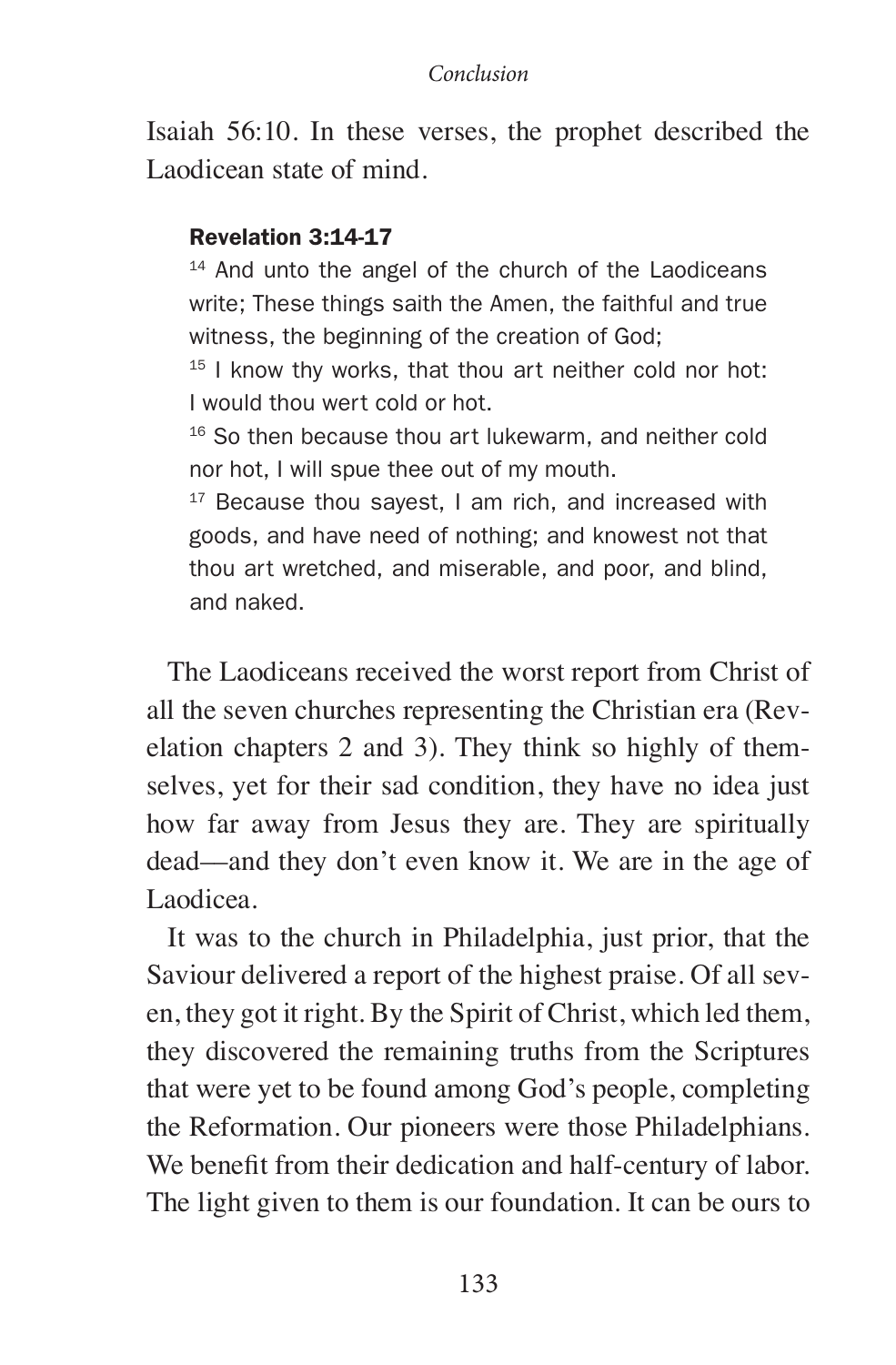either stand upon and cherish or reject.

Knowing the truth does not save anyone. Worshiping on the correct Sabbath did not deliver the Pharisees, and it is no more a heavenly insurance policy for us. Salvation is not of works but of grace from the only One who can offer it freely. Jesus made it very clear: salvation is a deep-rooted connection, a relationship with the Father through His only begotten Son.

How is it now that the Laodiceans are teaching that the Philadelphians were wrong? God is not a trinity. When the Adventist church adopted this false doctrine, it rejected the Son of God as readily as did the religious leaders 2,000 years ago. And after they crucified Him, they persecuted the believers in the begotten Son of the living God. In a similar spirit, those within the Seventh-day Adventist Church who dare believe as Ellen White and the founders did are labeled heretics by the General Conference.

Members wanting to return to the pure faith of our founders and prophet are being disfellowshipped. Local conferences are keeping a watchful eye out for any who would speak against the 28 Fundamental Beliefs. These have become our Catechism. Like the Roman church, the authority of the Bible has become secondary to them. None can say with any shred of honesty that belief number 2, the trinity, is biblical. We have shown in this study that it is not. Adventist historians and authors were and are aware that this doctrine can be found nowhere in the pages of Scripture. It is merely assumed to be true. But all our beliefs must be firmly founded on a plain, "thus saith the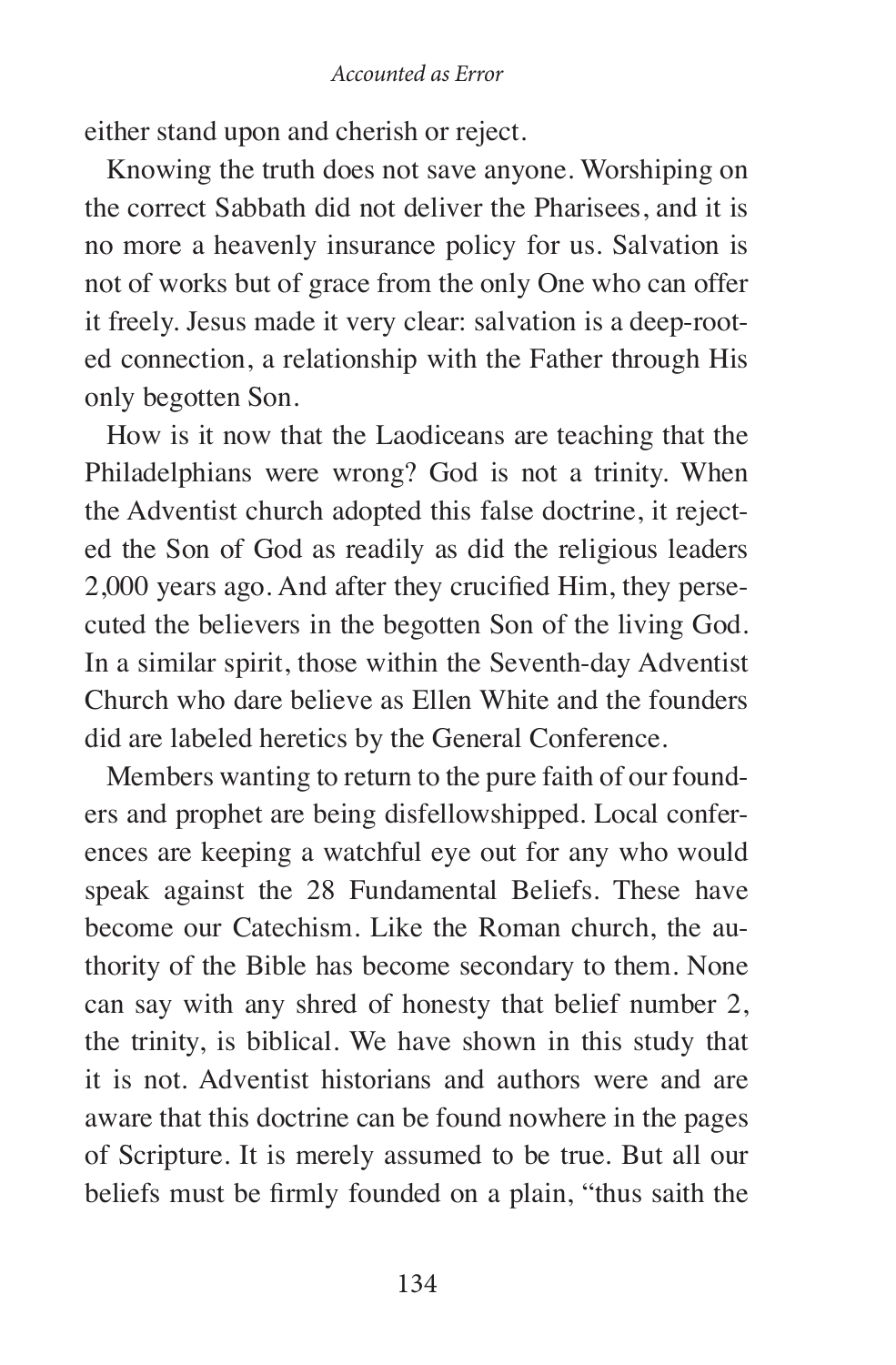Lord," said Ellen White.

To the reprehensible Laodiceans, Jesus offers this cure:

## Revelation 3:18

I counsel thee to buy of me *gold tried in the fire*, that thou mayest be rich; and *white raiment*, that thou mayest be clothed, and that the shame of thy nakedness do not appear; and anoint thine eyes with *eyesalve*, that thou mayest see.

He counsels the Laodicean to buy of Him *gold tried in the fire*. What is this gold?

## 1 Peter 1:7

The trial of your *faith*, being much more precious than of *gold* that perisheth, *though it be tried with fire*, might be found unto praise and honour and glory at the appearing of Jesus Christ.

Gold tried in the fire represents the *faith* of Jesus. Where do we find this faith? Where is the gold?

## Revelation 14:12

Here is the patience of the saints: here are they that keep the commandments of God, and the faith of Jesus.

## John 14:6

Jesus saith unto him, I am the way, the truth, and the life: no man cometh unto the Father, but by me.

To find the gold, we must follow the *way* to the Father through Jesus.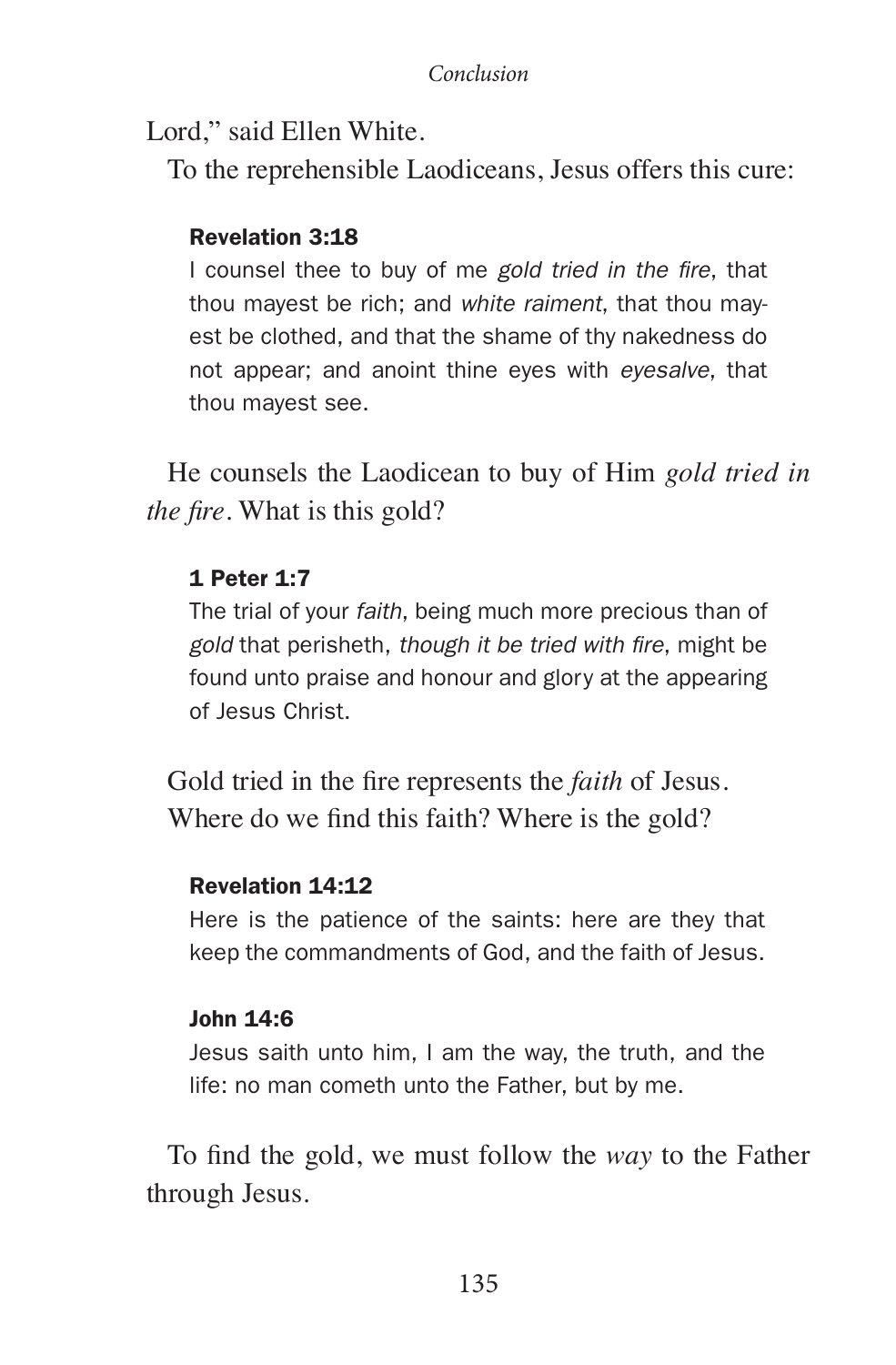#### Psalm 77:13

Thy way, O God, is in the sanctuary.

In the sanctuary, we learn that the Old Testament tabernacle is a symbolic representation of the plan of salvation. Each step is one taken by (and with) Christ. Jesus said, "I am the door." Beginning at the door of the sanctuary, we come before the altar of sacrifice. Here we acknowledge Jesus as the "Lamb of God who takes away the sins of the world." Moving to the laver, still within the outer court, we are baptized in water, symbolizing cleansing from sin. Each of these, the altar and the laver, are of bronze.

From there, our spiritual life is supposed to move into the Holy Place. There is where the furnishings are of gold. In it, we find the table of shewbread, the seven-branch candlestick, and the altar of incense.

The bread is a symbol of Jesus, the Bread of Life.

#### John 6:51

I am the living bread which came down from heaven: if any man eat of this bread, he shall live for ever: and the bread that I will give is my flesh, which I will give for the life of the world.

Bread represents His word, the Bible. Just as we sustain our bodies with food, Jesus gave us the Bible to sustain our souls.

## Job 23:12

Neither have I gone back from the commandment of his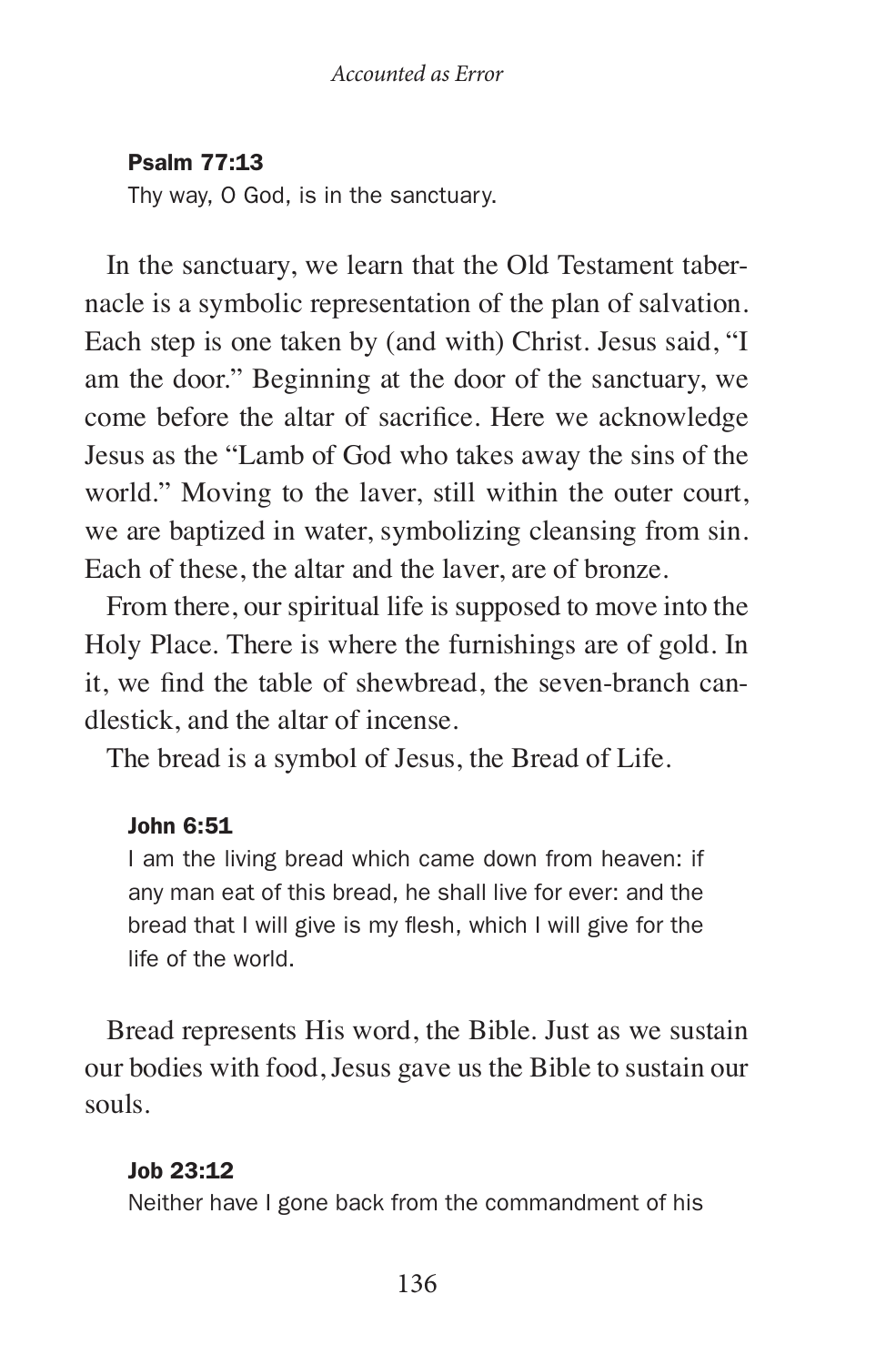#### *Conclusion*

lips; I have esteemed the words of his mouth more than my necessary food.

#### John 6:63

The words that I speak unto you, they are spirit, and they are life.

If we do not eat food, we starve our bodies. In the same way, if we neglect to study the Bible, we starve our souls. How do we get the faith of Jesus?

#### Romans 10:17

So then faith cometh by hearing, and hearing by the word of God.

The next golden object in the Holy Place of the sanctuary is the seven-branch candlestick.

#### Psalm 119:105

Thy word is a lamp unto my feet, and a light unto my path.

The word of God is the source of spiritual light in the darkness of this world. It will guide us in our life's journey in the ways and will of God.

The fire in the candlestick is a symbol of the guiding Spirit of God.

## Revelation 4:5

And there were seven lamps of fire burning before the throne, which are the seven Spirits of God.

As the number seven is a symbol of completeness, this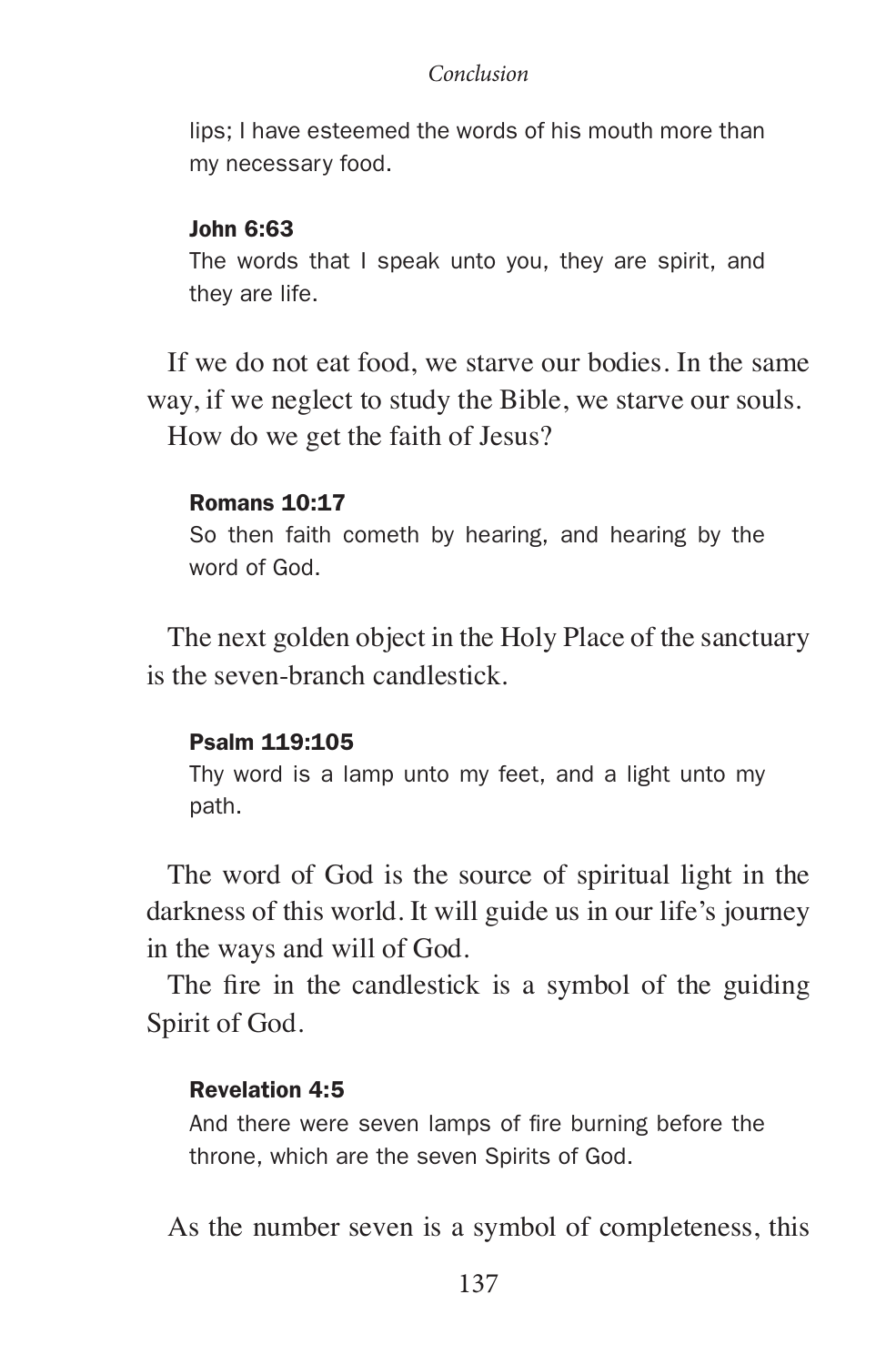is a representation of Christ's omnipresence among His church. Jesus said, "Lo, I am with you always, even unto the end of the world." Matthew 28:20.

With Christ the light of the world in our hearts, He bids us shine.

## Matthew 5:14, 16

Ye are the light of the world... Let your light so shine before men, that they may see your good works, and glorify your Father which is in heaven.

By living righteousness by faith, we are a light to the world. Others will see Jesus in us and come to Him as well.

The third gold furnishing in the Holy Place is the altar of incense. It represents the prayers of the saints.

## Revelation 8:4

And the smoke of the incense, which came with the prayers of the saints, ascended up before God out of the angel's hand.

## 1 Thessalonians 5:17

Pray without ceasing.

Prayer is our lifeline to God. He speaks to us through the Bible, and we speak with Him through prayer. Prayer is so important that the apostle Paul urges that we pray without ceasing, meaning that in all things; in our thoughts, words, and deeds, Christ should be at the forefront of our lives, putting Him first before and above the things of this world.

The Holy Place of the sanctuary represents the active, daily life of a true Christian. If we put Christ first by study-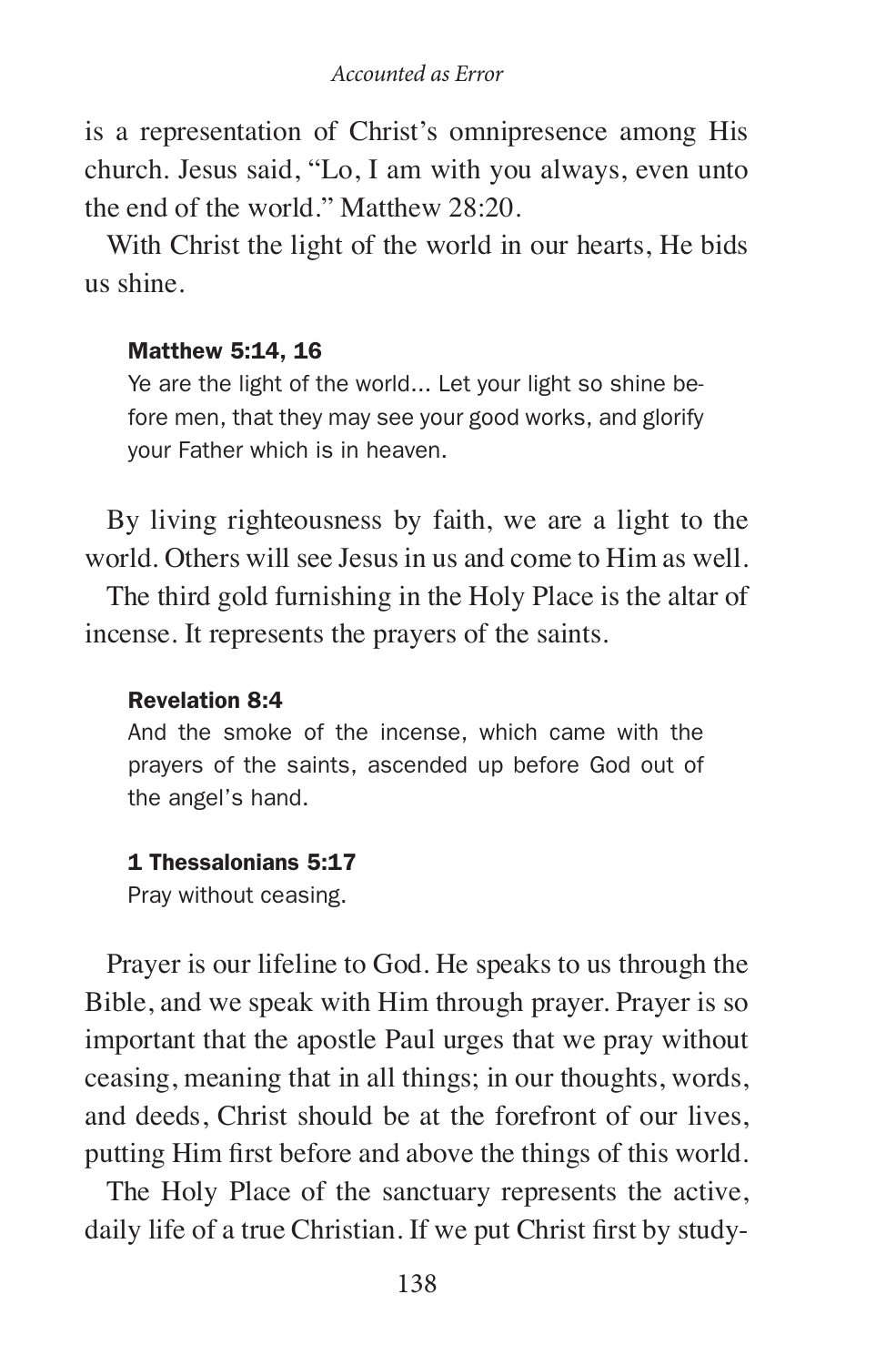#### *Conclusion*

ing the Bible, sharing the gospel with others, and praying always, then the righteousness of Jesus will cover our nakedness. The word of God is as eyesalve that will cure spiritual blindness.

Beyond the Holy Place, and behind the veil, is the Most Holy Place. In it was the ark of the covenant containing the tablets of stone with the unchangeable law of God, the transcript of His very character. There, in those ancient times, above the ark, is where the presence of God dwelt among His people.

But that was the type of what was to come in the form of the new covenant.

## Hebrews 8:10

For this is the covenant that I will make with the house of Israel after those days, saith the Lord; I will put my laws into their mind, and write them in their hearts: and I will be to them a God, and they shall be to me a people.

Here is the fulfillment of the type. Moses built a sanctuary with hands so that God could dwell among His people in an outward way (Exodus 25:8). By the life, death, and resurrection of Jesus, both Father and Son dwell with repentant sinners by making their abode *in* them. God's ways become their ways––man's spirit in harmony with Jehovah's Holy Spirit.

## 1 Corinthians 3:16

Know ye not that ye are the temple of God, and that the Spirit of God dwelleth in you?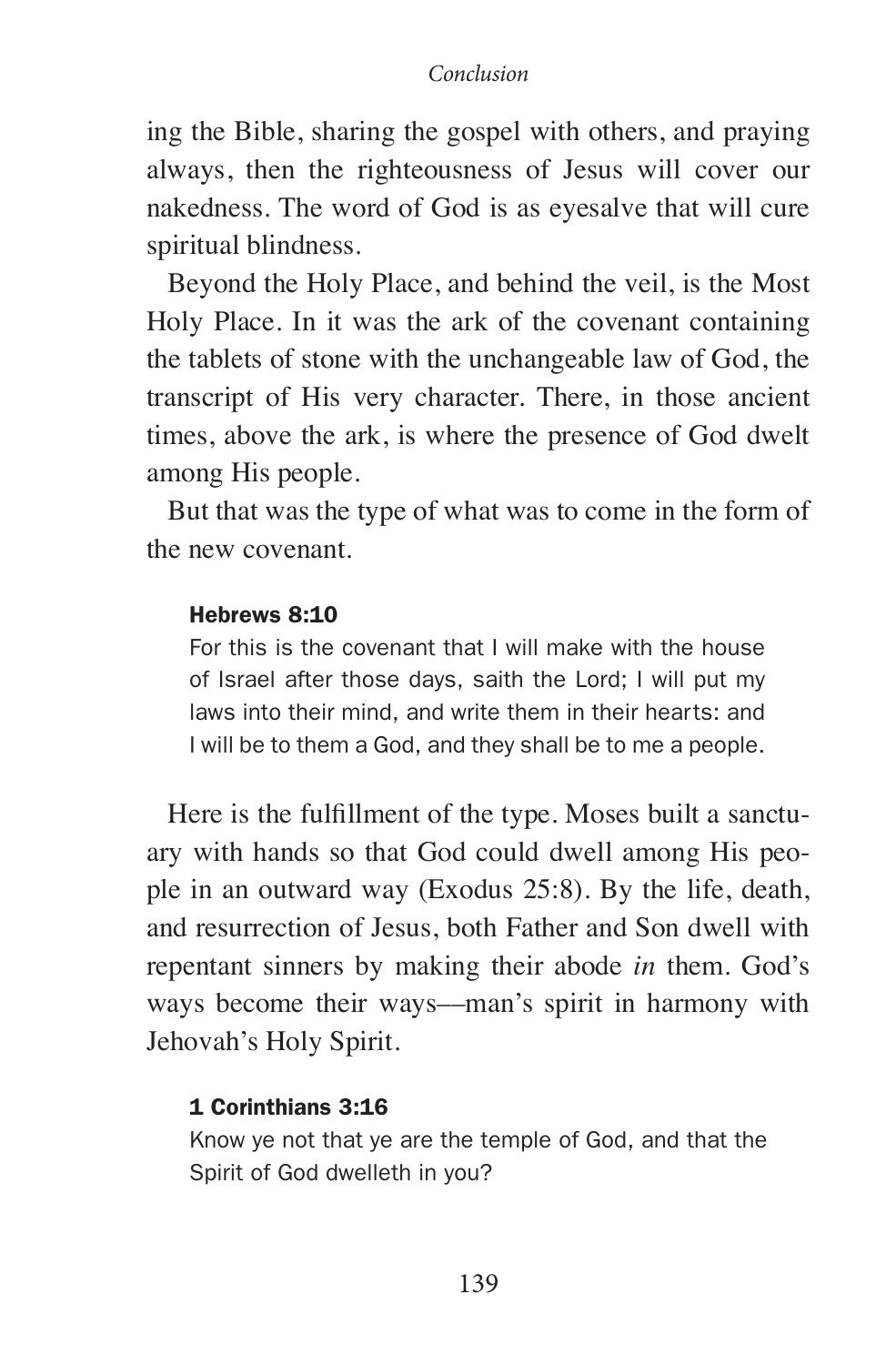#### John 14:23

Jesus answered and said unto him, If a man love me, he will keep my words: and my Father will love him, and we will come unto him, and make our abode with him.

Here is the cure for the Laodicean. This condition is not without hope. The sleeping soul can be awakened by looking to Jesus with humility and repentance.

#### Revelation 3:19-21

<sup>19</sup> As many as I love, I rebuke and chasten: be zealous therefore, and repent.

20 Behold, I stand at the door, and knock: if any man hear my voice, and open the door, I will come in to him, and will sup with him, and he with me.

 $21$  To him that overcometh will I grant to sit with me in my throne, even as I also overcame, and am set down with my Father in his throne.

What an amazing promise! Jesus gives those who overcome the privilege to sit with Him on His heavenly throne. Jesus knocks at the door of the heart. He is coming soon. He wants all to be awake and ready; watching and praying, telling others of His glorious coming.

The Father has done all He can to provide salvation for the world, which involved the death of His beloved Son. He loves us that much.

The choice is yours. The Spirit of Christ forces no one. Time is short. Will you, dear reader, prayerfully consider what is at stake? Will you follow doctrines of men with a false god, or will you get to know the one true God, and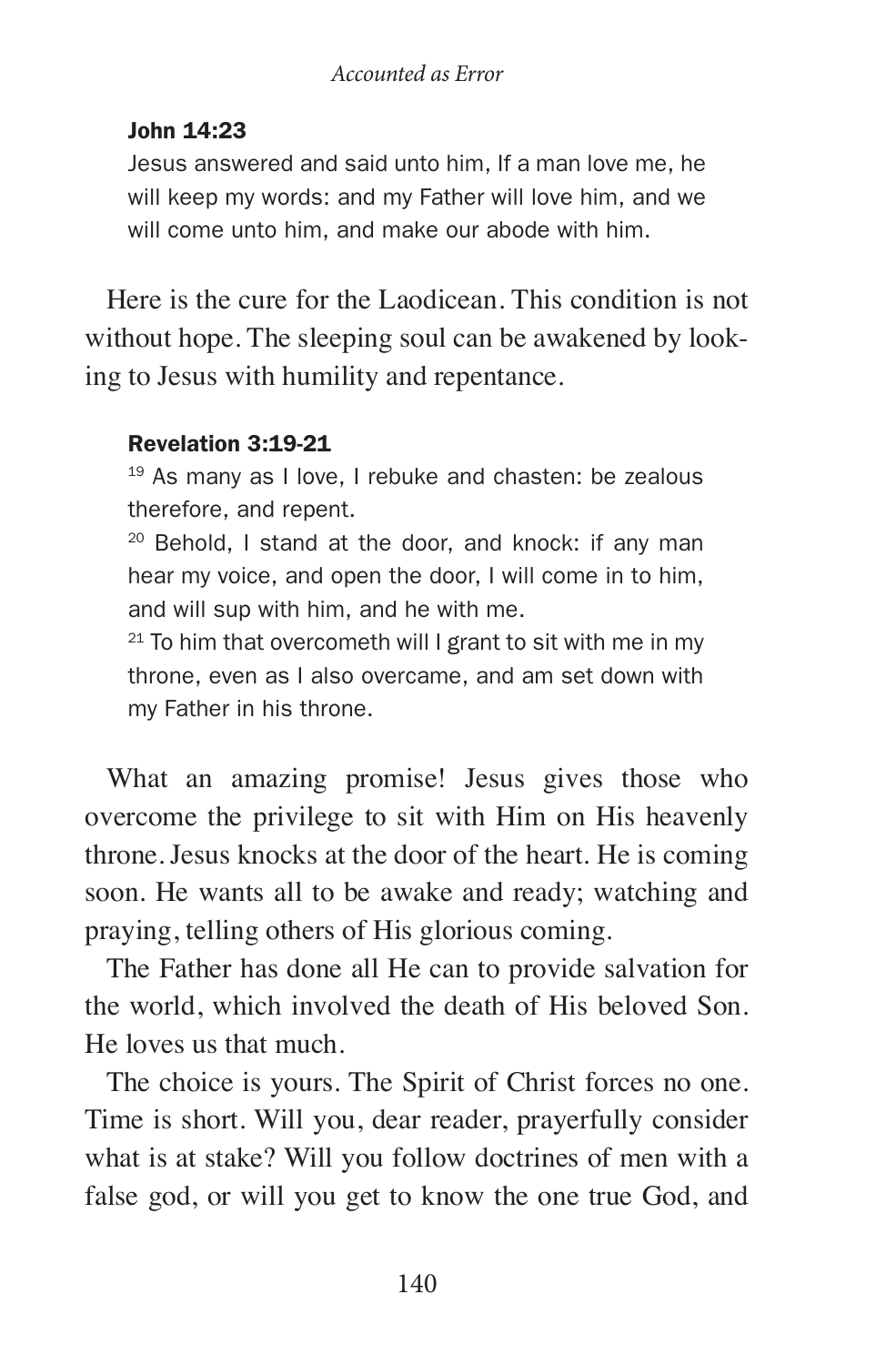## *Conclusion*

His only begotten Son, according to His Word?

When confronted by authorities, will you respond with confidence as the apostles did?

## Acts 5:29

We ought to obey God rather than men.

"A 'Thus saith the Lord' is not to be set aside for a 'Thus saith the church' or a 'Thus saith the state.' The crown of Christ is to be lifted above the diadems of earthly potentates."

–– Ellen White, *Acts of The Apostles*, page 69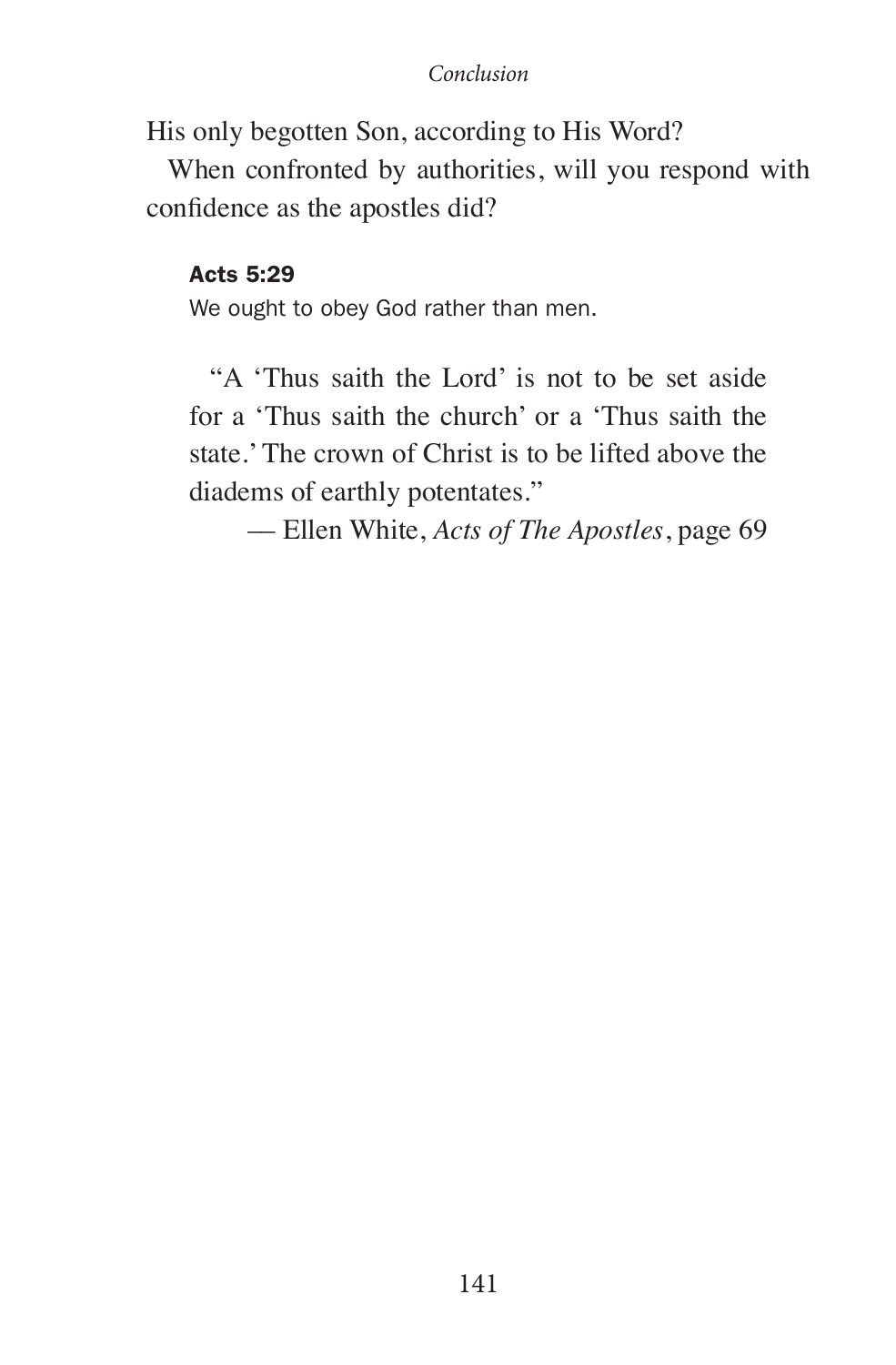Dear Reader,

Jesus is the Christ, the Son of the living God–– This is the Rock upon which the foundation of the Christian church stands (Matthew 16:15-18). Why, then, are Seventh-day Adventists all over the world being disfellowshipped for believing and proclaiming that Jesus is the Christ, the Son of the living God?

Because of these alarming circumstances, I decided to prayerfully investigate the evidence for myself. This work is the result of more than two years of diligent study of the Bible, the Spirit of Prophecy, and the writings of the founders of the Seventh-day Adventist Church.

I wish to express my gratitude to Pastor Daniel Mesa for his time and generous contribution to this project. His consultation has been invaluable.

I thank God for the ministry resources listed on the following page. They continue to be to me heaven-sent resources for learning and growing in truth. I highly recommend each for further study.

"Grace be to you and peace from God our Father, and from the Lord Jesus Christ." 2 Corinthians 1:2.

Elder Rick Ingalsbe Bible Teacher/Speaker www.GladTidingsRadio.org